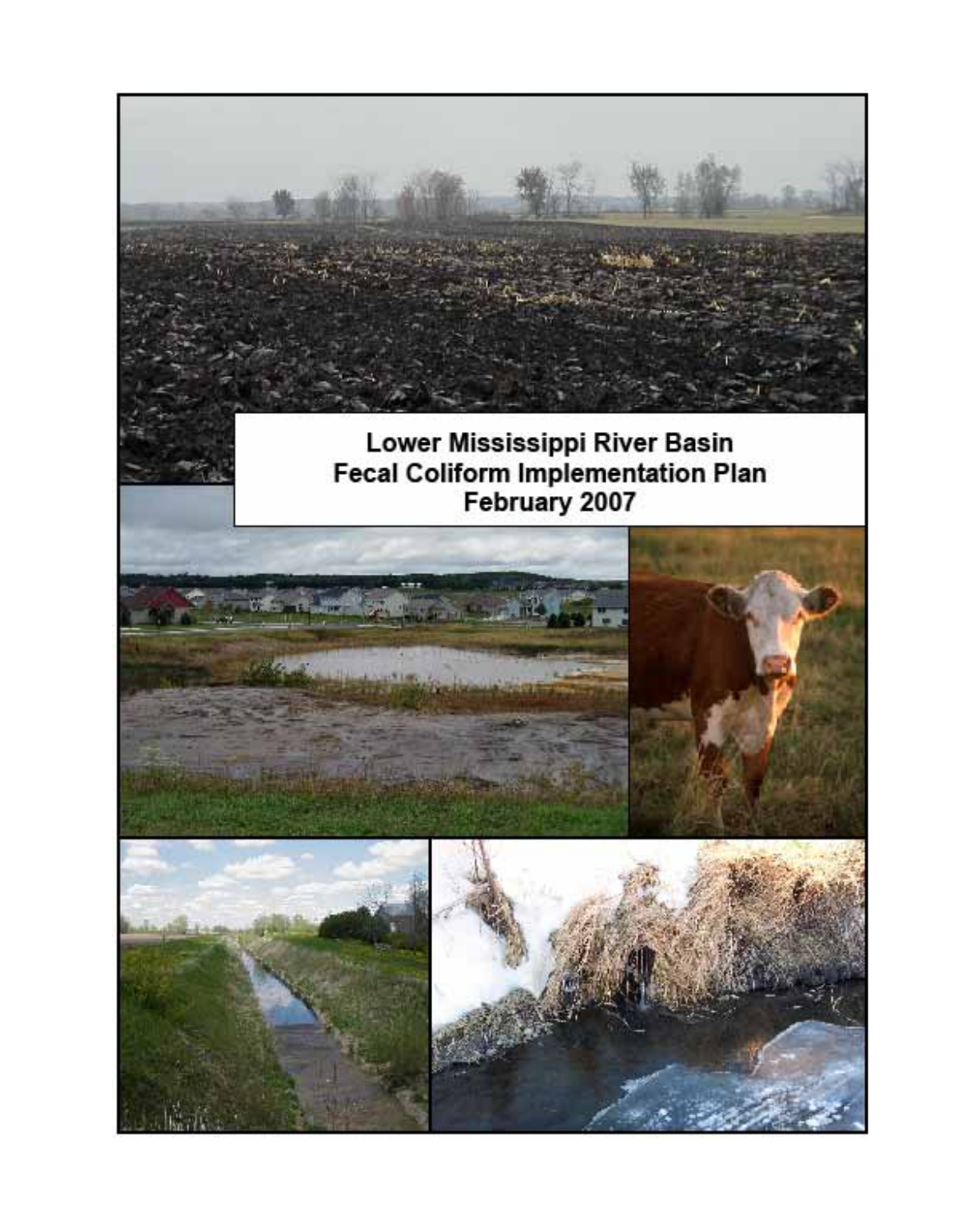## **REVISED REGIONAL TOTAL MAXIMUM DAILY LOAD**

**Fecal Coliform Bacteria Impairments In the Lower Mississippi River Basin Of Southeast Minnesota** 

# **IMPLEMENTATION PLAN**

**September 2007** 

**By: Cannon River Watershed Partnership And Minnesota Pollution Control Agency** 

**wq-iw9-02c**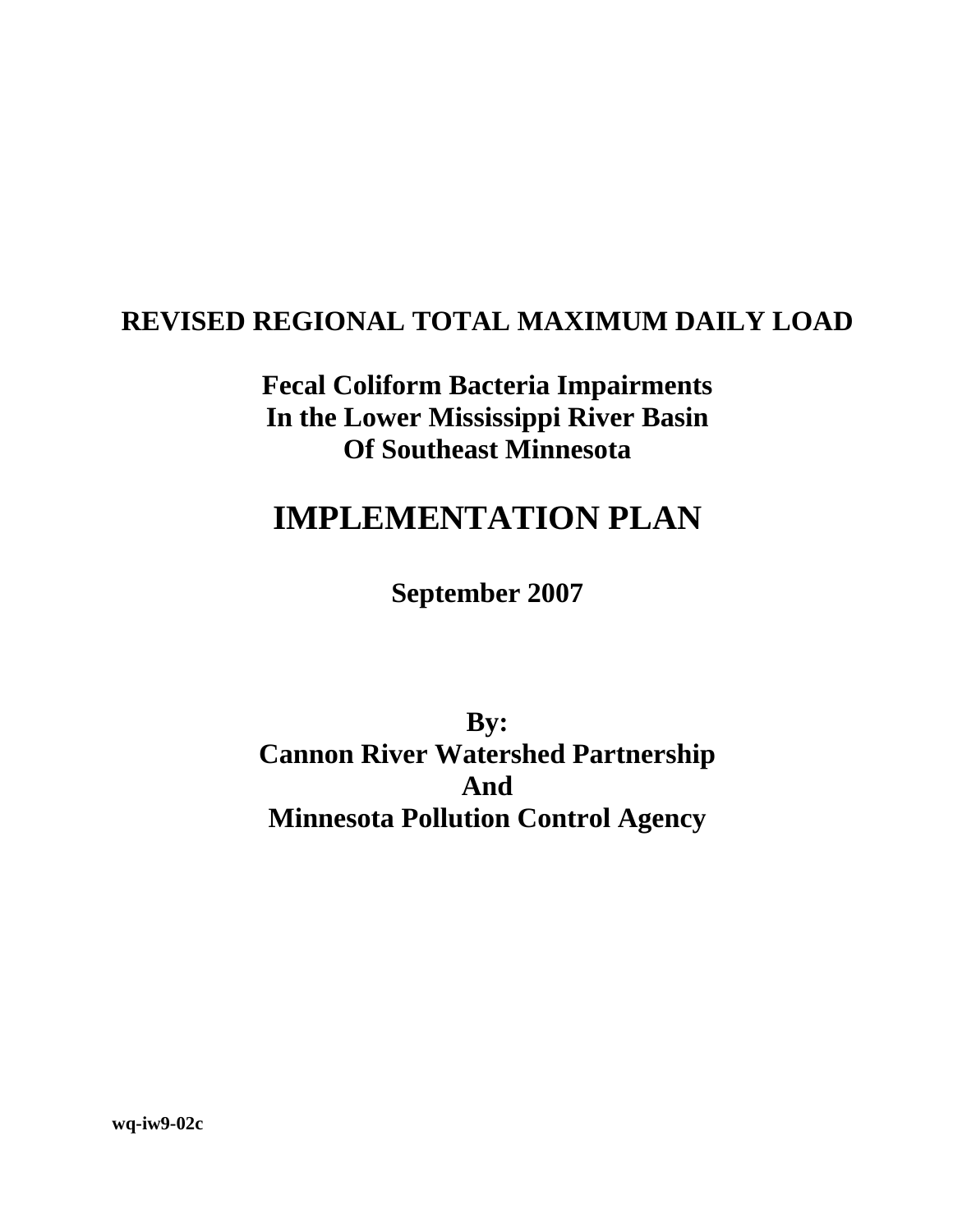#### TABLE OF CONTENTS

|     |                                                               | Page           |  |  |  |  |  |  |  |
|-----|---------------------------------------------------------------|----------------|--|--|--|--|--|--|--|
| 1.0 |                                                               | 1              |  |  |  |  |  |  |  |
|     | Why the TMDL and implementation plan have been revised<br>1.1 | $\mathbf{1}$   |  |  |  |  |  |  |  |
|     | 1.2                                                           | $\overline{2}$ |  |  |  |  |  |  |  |
|     | 1.3                                                           | $\overline{3}$ |  |  |  |  |  |  |  |
|     | 1.4                                                           | $\overline{4}$ |  |  |  |  |  |  |  |
|     | 1.5                                                           | 5              |  |  |  |  |  |  |  |
|     | 1.6                                                           | 6              |  |  |  |  |  |  |  |
| 2.0 |                                                               |                |  |  |  |  |  |  |  |
|     | 2.1                                                           | 15             |  |  |  |  |  |  |  |
|     | 2.2                                                           | 15             |  |  |  |  |  |  |  |
|     |                                                               |                |  |  |  |  |  |  |  |
| 3.0 |                                                               |                |  |  |  |  |  |  |  |
|     |                                                               |                |  |  |  |  |  |  |  |
| 4.0 |                                                               |                |  |  |  |  |  |  |  |
|     | 4.1                                                           | 32             |  |  |  |  |  |  |  |
|     | 4.2                                                           |                |  |  |  |  |  |  |  |
|     | 4.3                                                           |                |  |  |  |  |  |  |  |
|     | 4.4                                                           | 41             |  |  |  |  |  |  |  |
|     | 4.5                                                           |                |  |  |  |  |  |  |  |
|     | 4.5.1                                                         |                |  |  |  |  |  |  |  |
|     | 4.5.2                                                         | 49             |  |  |  |  |  |  |  |
| 5.0 |                                                               | 51             |  |  |  |  |  |  |  |
|     | 5.1                                                           |                |  |  |  |  |  |  |  |
|     | 5.2                                                           | 51<br>52       |  |  |  |  |  |  |  |
|     | 5.3                                                           |                |  |  |  |  |  |  |  |
|     | 5.4                                                           | 59             |  |  |  |  |  |  |  |
|     |                                                               |                |  |  |  |  |  |  |  |
| 6.0 |                                                               | 60             |  |  |  |  |  |  |  |
|     |                                                               |                |  |  |  |  |  |  |  |
| 7.0 |                                                               | 64             |  |  |  |  |  |  |  |
|     | 7.1<br>7.2                                                    | 64             |  |  |  |  |  |  |  |
|     | 7.3                                                           | 66<br>67       |  |  |  |  |  |  |  |
|     | 7.4                                                           |                |  |  |  |  |  |  |  |
|     |                                                               |                |  |  |  |  |  |  |  |
| 8.0 |                                                               |                |  |  |  |  |  |  |  |
|     | 8.1                                                           |                |  |  |  |  |  |  |  |
|     | 8.2                                                           |                |  |  |  |  |  |  |  |
|     | 8.3                                                           |                |  |  |  |  |  |  |  |
| 9.0 |                                                               | 72             |  |  |  |  |  |  |  |
|     |                                                               |                |  |  |  |  |  |  |  |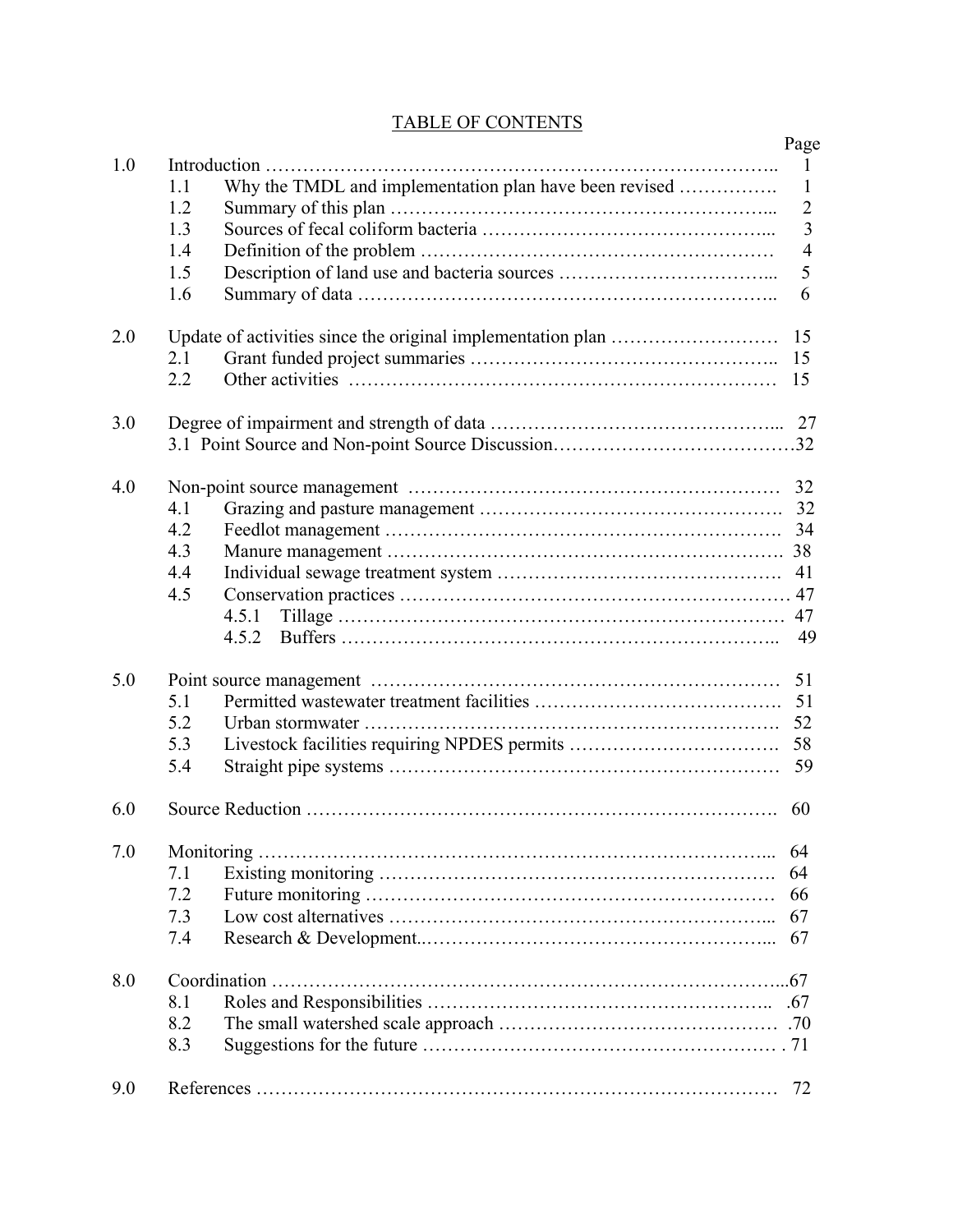## **TABLES**

| Page                                                                |
|---------------------------------------------------------------------|
|                                                                     |
|                                                                     |
|                                                                     |
|                                                                     |
|                                                                     |
|                                                                     |
|                                                                     |
|                                                                     |
| Table 6 – Updated County Feedlot Inventory and Open Lot Agreement36 |
|                                                                     |
|                                                                     |
|                                                                     |
|                                                                     |
|                                                                     |
|                                                                     |
|                                                                     |
|                                                                     |

## **FIGURES**

| Figure 3 – Map of Lower Mississippi and Cedar River Basins      |  |
|-----------------------------------------------------------------|--|
|                                                                 |  |
|                                                                 |  |
|                                                                 |  |
|                                                                 |  |
|                                                                 |  |
|                                                                 |  |
| Figure 9 – Map of small communities in southeast Minnesota with |  |
|                                                                 |  |
|                                                                 |  |
|                                                                 |  |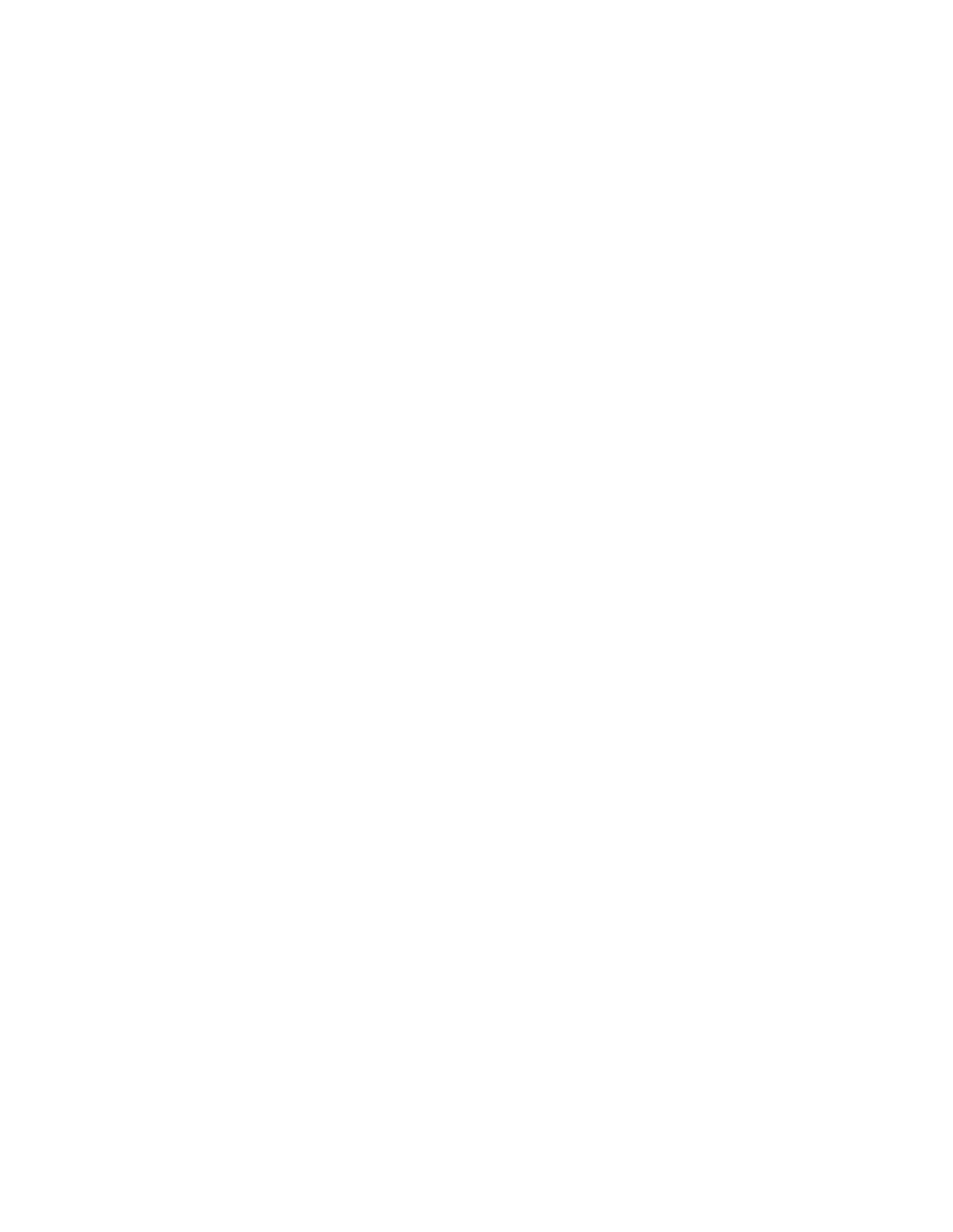## **1.0 Introduction**

This Revised Regional Total Maximum Daily Load Study of Fecal Coliform Bacteria Impairments in the Lower Mississippi River Baisn of Southeast Minnesota Implementation Plan has been prepared by the Cannon River Watershed Partnership (CRWP) and the Minnesota Pollution Control Agency (MPCA) with input from stakeholders in the Lower Mississippi River Basin (referred to hereafter as the Basin). Input for this document was gathered in the following manner:

1. A survey was sent out via the Basin Alliance for Lower Mississippi in Minnesota (BALMM) member list serve, paper copies were mailed to 110 stakeholders in the Basin such as feedlot officers, water planners, and a variety of county, city and state staff.

2. A press release was sent to many local papers and published in the Waseca County News (January 9, 2007).

3. A meeting was held in Rochester on January 24, 2007 to gather input from these stakeholders and any interested parties.

4. A draft of the document was sent out to these stakeholders for review and comment prior to submittal to the MPCA.

5. CRWP and MPCA staff worked together to develop the degree of impairment and source reduction information.

Information from the original *Regional Total Maximum Daily Load Study of Fecal Coliform Bacteria Impairments in the Lower Mississippi River Baisn of Southeast Minnesota Implementation Plan* (October 15, 2003) the original *Regional Total Maximum Daily Load Study of Fecal Coliform Bacteria in the Lower Mississippi River Basin in Minnesota* (November, 2002) and the *Revised Regional TMDL of Fecal Coliform Bacteria Impairments in the Lower Mississippi River Basin in Minnesota* (April, 2006) were incorporated into this document.

#### **1.1 Why the TMDL and implementation plan have been revised**

In 2002, a report titled *Regional Total Maximum Daily Load Study of Fecal Coliform Bacteria Impairments in the Lower Mississippi River Basin in Minnesota* was submitted by the MPCA to the U.S. Environmental Protection Agency (EPA). The purpose of the study and report submittal was to meet requirements of the federal Clean Water Act (CWA) for 20 stream and river reaches in the Lower Mississippi and Cedar river Basins that had been listed as impaired for swimming use due to fecal coliform levels that violated Minnesota water quality standards. The study described the magnitude of the problem and provided direction for improving water quality at the listed reaches as well as in many other streams and rivers that had not been formally assessed but are believed to exhibit similar water quality conditions. The report was approved by the EPA in November 2002, although the approval was challenged by the Minnesota Center for Environmental Advocacy (MCEA).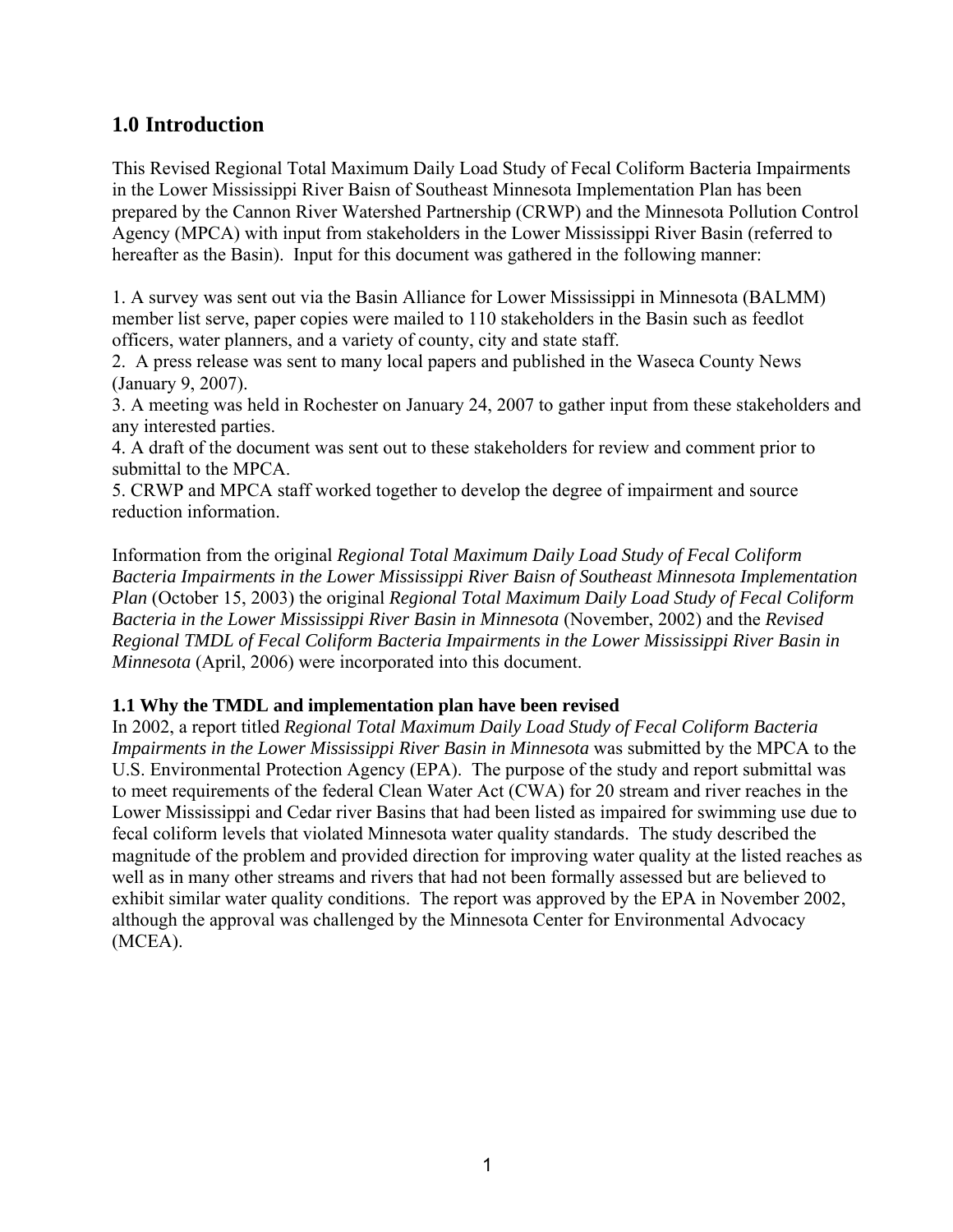In June of 2005, ruling on the legal challenge from the MCEA, the United States District Court for Minnesota remanded the total maximum daily load (TMDL) report to the EPA for revision "in accordance with the requirements of the CWA and the regulations set forth thereunder". Specifics of the order included the following:

- The revised TMDL shall be established at a level necessary to implement the applicable water quality standards for each reach impaired with fecal coliform contamination.
- The revised TMDL shall contain a margin of safety that accounts for lack of knowledge concerning the relationship between effluent limitations and water quality.
- The revised TMDL shall properly account for straight pipe septic systems in the wasteload allocation of the TMDL.

Revision of the TMDL also included the addition of 19 new impaired reaches bringing the total to 39 reaches. Municipal separate storm sewer systems (MS4's) and confined animal feeding operations (CAFO's) were also included in the wasteload allocation portion of the TMDL.

In order to meet the provisions of the court order, the approach taken in the revised TMDL was somewhat different than that in the original. In particular, fecal coliform loading capacities were calculated for each individual impaired reach, and those capacities were allocated among point sources (wasteload allocation), nonpoint sources (load allocation), and a margin of safety. A loading capacity (i.e. TMDL) is the product of streamflow at each impaired reach and the monthly fecal coliform water quality standard. Five flow zones, ranging from low flow to high flow are utilized, so that the entire range of conditions were accounted for in the TMDL. The loading capacity and allocation vary by impaired reach, and by flow zone for a given reach.

The revised TMDL was approved by the EPA in April 2006. It is the policy of the MPCA that an implementation plan will be created within a year of the approval of a TMDL. This implementation plan will provide a guide for projects and activities in the Basin that need to take place in order to reduce fecal coliform in the waters.

## **1.2 Summary of this plan**

This implementation plan has been developed to guide the source-reduction activities that are needed to meet the TMDL requirements. Projects and activities listed in this document are by no means the only ones that should be considered valid or effective in the reduction of fecal coliform, rather the items listed in this document should serve as suggestions for possible source reduction projects and activities. As noted in the South Branch Yellow Medicine River Fecal Coliform TMDL Implementation Plan (2005), the extent of implementation required to comply with the TMDL is unknown at this point. Initially, implementation should focus on BMPs that will clearly lead to load reductions. Follow-up monitoring will be necessary to quantify impacts of these implementation efforts. Thus, adaptive approaches may be appropriate, to allow for changes in strategy as research is completed, new data become available and management practices are installed and monitored.

This plan contains a review of projects and activities that have taken place since the original TMDL and implementation plan were put in place four years ago and list the many new projects that are to be funded in 2007 with funds from the Clean Water Legacy Act enacted by the Minnesota Legislature in 2006. The degree of impairment of the reaches and source reduction required per reach have been estimated by comparison with other reaches in the Basin. The pollutant source categories are reviewed, and reduction strategies and critical areas are discussed. A section on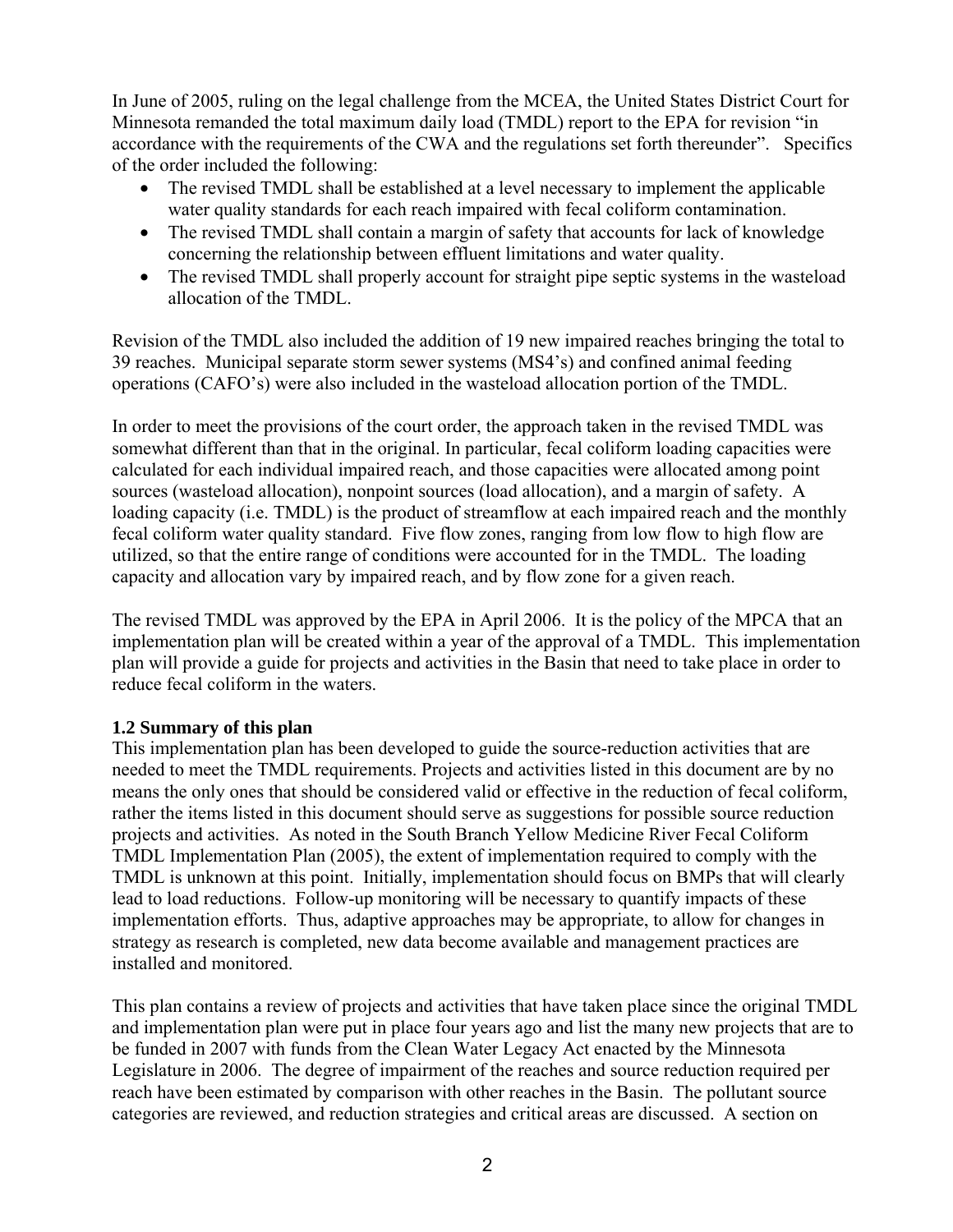monitoring summarizes some existing work and gives suggestions for additional work needed. The document concludes with a discussion of coordination of activities and the concept of a small watershed scale approach.

#### **1.3 Sources of fecal coliform bacteria** (Revised TMDL, April 2006)

Certain types of bacteria pose a potential health risk to those who come into contact with surface water. These bacteria come from a variety of sources, including agricultural runoff, inadequately treated domestic sewage, and wildlife. Some of these bacteria may cause disease. Other potential pathogens (disease-causing agents) from theses sources include viruses, protozoa, and worms.

The limitations of available monitoring tools make it difficult to determine whether bacterial contamination in a water body is from human or animal sources. It is, however, possible to determine whether the bacteria originated in the intestinal tract of a mammal. These kinds of bacteria are called fecal coliforms. If fecal coliform bacteria levels exceed state water quality standards, it's an indication that fecal matter is entering the stream in quantities that pose a potential threat to public health.

There are many types of fecal coliform bacteria, and not all of them cause disease in humans, but where there are coliform bacteria there may be pathogens of concern. Thus, widespread violation of the fecal coliform standard in the Lower Mississippi River Basin indicates serious pollution and a possible health *concern*, but it doesn't necessarily mean there is an immediate health *threat* in any particular area.

The relationship between land use and fecal coliform concentrations found in streams is complex, involving both pollutant transport and rate of survival in different types of aquatic environments. Intensive sampling at several of the sites listed above in southeastern Minnesota shows a strongly positive correlation between stream flow, precipitation, and fecal coliform bacteria concentrations. In the Vermillion River watershed, storm-event samples often showed concentrations in the thousands of organisms per 100 milliliters, far above non-storm-event samples. A study of the Straight River watershed divided sources into continuous (failing individual sewage treatment systems, unsewered communities, industrial and institutional sources, wastewater treatment facilities) and weather-driven (feedlot runoff, manured fields, urban stormwater categories). The study hypothesized that when precipitation and stream flows are high, the influence of continuous sources is overshadowed by weather-driven sources, which generate extremely high fecal coliform concentrations. However, during drought, low-flow conditions continuous sources can generate high concentrations of fecal coliform, the study indicated. Besides precipitation and flow, factors such as temperature, livestock management practices, wildlife activity, fecal deposit age, and channel and bank storage also affect bacterial concentrations in runoff (Baxter-Potter and Gilliland, 1988).

Several studies have found a strong correlation between livestock grazing and fecal coliform levels in streams running through pastures. Several samples taken in the Grindstone River in the St. Croix River Basin, downstream of cattle observed to be in the stream, were found to contain a geometric mean of 11,000 organisms/100 ml, with individual samples ranging as high as 110,000/100 ml. However, carefully managed grazing can be beneficial to stream water quality. A study of southeastern Minnesota streams by Sovell, et. al., found that fecal coliform, as well as turbidity, were consistently higher at continuously grazed sites than at rotationally grazed sites where cattle exposure to the stream corridor was greatly reduced. This study and several others indicate that sediment-embededness, turbidity, and fecal coliform concentrations are positively related. Fine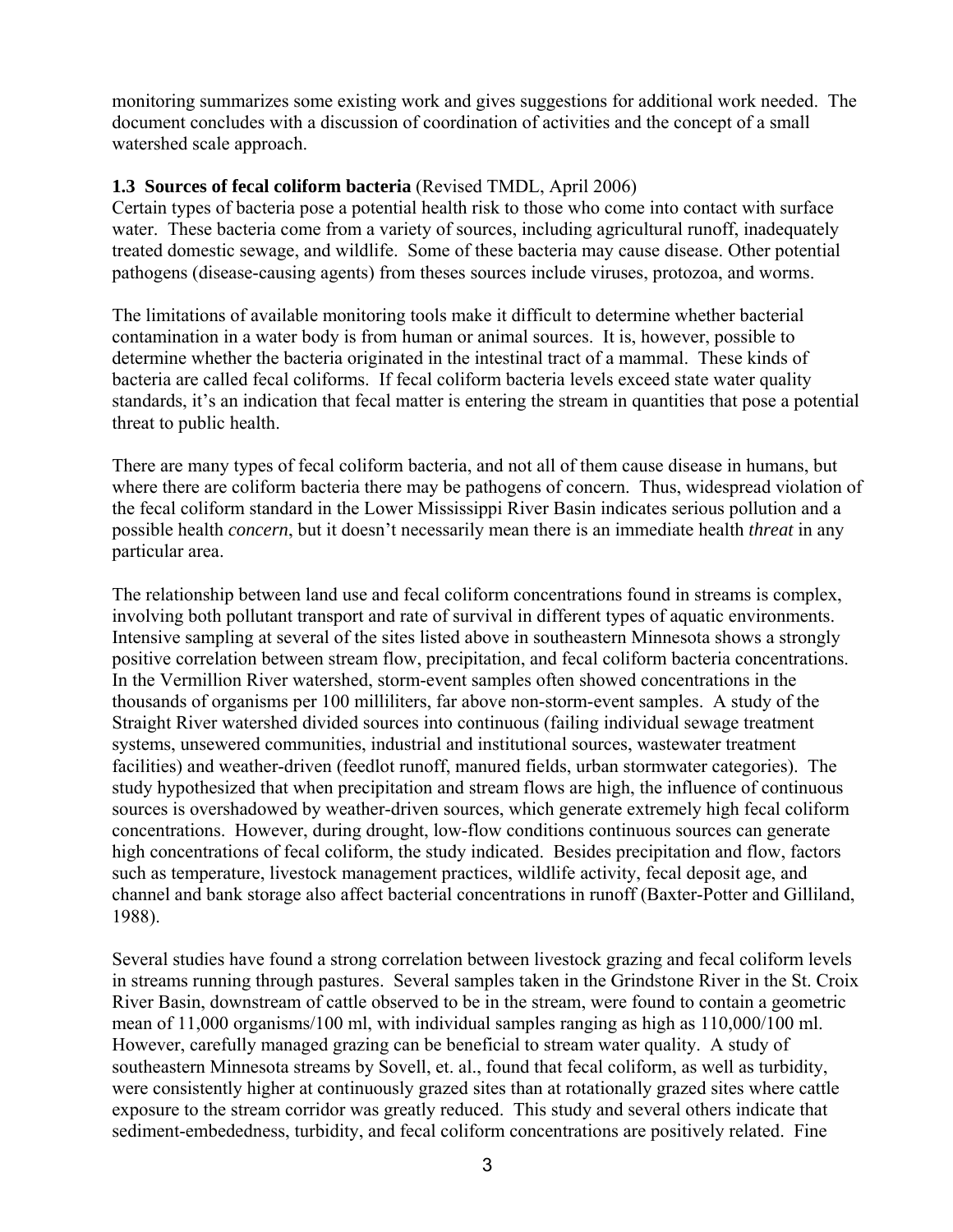sediment particles in the streambed can serve as a substrate harboring fecal coliform bacteria. "Extended survival of fecal bacteria in sediment can obscure the source and extent of fecal contamination in agricultural settings," (Howell et. al., 1996).

Finally, fecal coliform survival appears to be shortened through exposure to sunlight. This is purported to be the reason why, at several sampling sites downstream of reservoirs, fecal coliform concentrations were markedly lower than at monitoring sites upstream of the reservoirs. This has been demonstrated at Lake Byllesby on the Cannon River and the Silver Creek Reservoir on the South Branch of the Zumbro River in Rochester.

#### **1.4 Definition of the problem (**LMRB Fecal Implementation Plan, 2003)

The Lower Mississippi River Basin in southeastern Minnesota is endowed with a rich variety of landscapes, as exemplified in Figure 1, and land uses. Landscapes range from the hills and bluffs of the Driftless Area ecoregion close to the Mississippi River, where land use remains relatively varied and cold-water streams frequently support trout, to the prairie landscape on the western side of the Basin which is dominated by row-crop agriculture and hog production. The entire 7,266 square mile region is drained by a network of 11,556 miles of rivers and streams. These streams differ significantly in size, condition of the aquatic environment, and economic uses of the water resource. The Mississippi River with its riverine backwaters and navigation system defines one extreme. On the other extreme are 736 miles of trout water in 102 small, cold-water streams. In-between are main stem warm water tributaries such as the Root, Zumbro and Cannon Rivers.



**Figure 1 – Fishing a Zumbro River Tributary.** 

The recreational potential offered by the region's rivers and streams is high, but limited by various forms of aquatic and terrestrial habitat degradation. Fishing, boating, and hiking in and along the region's streams are very popular. In 1998, a Minnesota Department of Natural Resources (DNR) creel survey estimated total mean angling pressure to be 617 hours per acre for the region's trout streams. By contrast, annual angling pressure on Minnesota lakes rarely exceeds 100 hours/acre. Total estimated angling pressure in southeastern Minnesota is 500,000 hours. The Minnesota DNR manages six streams in the Basin as designated canoe routes. This totals nearly 300 stream miles for canoeing (Figure 2). Nine DNR trails ranging from three to 48 miles have been established on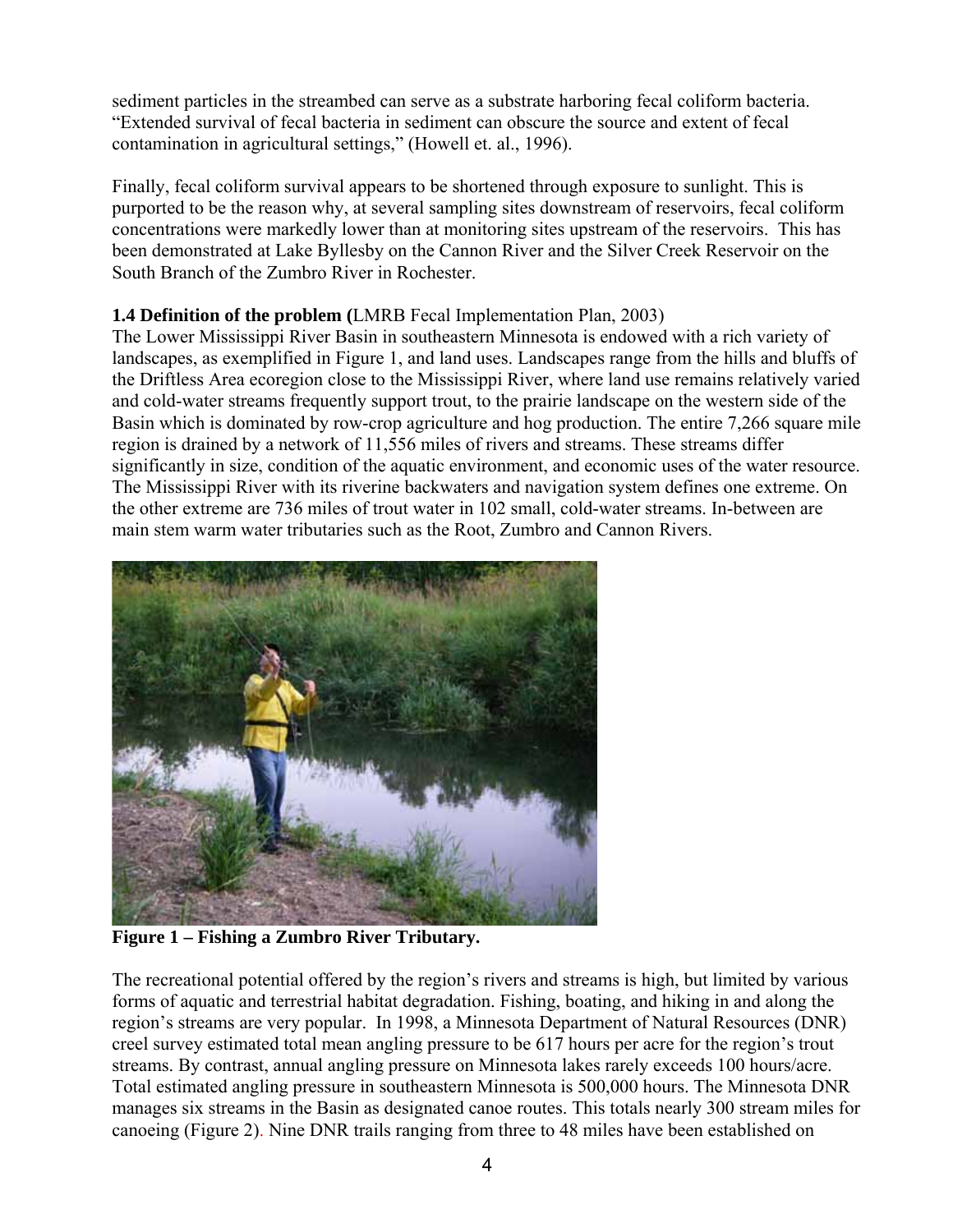abandoned railroad grades for hiking, biking, and in-line skating. Hundreds of miles of additional trails are planned for the future. These trails frequently run parallel to streams, and have helped to stimulate interest in tubing in the Root, Zumbro and Cannon Rivers. Maintenance of high water quality in streams adjacent to the trails is integral to the quality of outdoor experience valued by the thousands of people who use the trails.



**Figure 2– Canoeing on the Cannon River.** 

The recreational use of streams and rivers is limited, however, by various kinds of environmental degradation. Water quality monitoring over several decades has shown widespread exceedances of state and federal water quality standards throughout the Basin for turbidity and fecal coliform bacteria, along with increasing concentrations of nitrate nitrogen. Nitrate concentrations exceeding drinking water standards are found in shallow aquifers. Intensive land use, including significant artificial drainage, coupled with extreme weather, has led to increased flooding and stream bank erosion. The sources of these problems number in the thousands and are widely distributed over the rural and urban landscape. Sources pertinent to fecal coliform, a problem which directly affects recreational suitability of the areas streams, include failing residential septic systems, unprotected feedlots or manured fields, and pet waste that enters surface water through urban stormwater runoff.

The widespread problem of fecal coliform impairment is caused by thousands of ubiquitous pollutant sources spread across the Basin – feedlots, manured fields, wildlife, and failing septic systems, to name the main ones -- rather than by a few large, discrete sources. Pollution can be reduced and prevented by ensuring that these individual sources are brought into conformance with state rules and local ordinances as well as Best Management Practices for land use.

#### **1.5 Description of land use and bacteria sources**

The Lower Mississippi River Basin, which includes the Cedar River Basin for planning purposes, is located in southeastern Minnesota. It includes all or part of 17 counties and has 12 major watersheds covering about 7,266 square miles (4,650,100 acres). Land use is diverse (Table 1). On the western side, lands are primarily cultivated, while the eastern landscapes are dominated by steep forested hill slopes. About two-thirds of the land in the Basin is under cultivation, while about 13 percent is forested. Roughly 17 percent of the land use is open or pasture lands. Major agricultural crops include corn, soybeans, and hay. Animal production includes dairy and beef cattle, hogs, sheep and lambs. Seventy seven percent of the population is urban and 23 percent is rural. Major population centers include the southern metropolitan area of Dakota County, in addition to Northfield,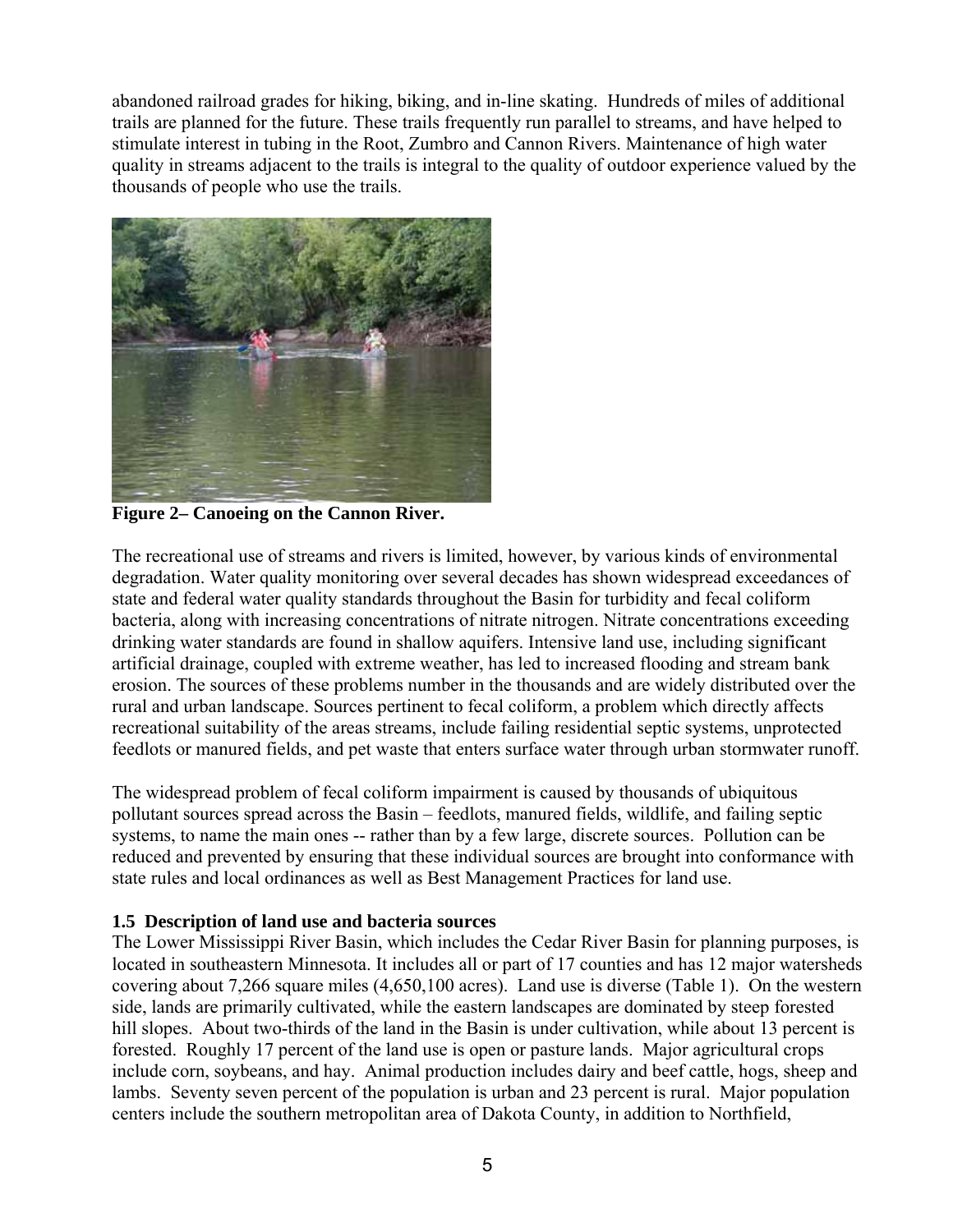Faribault, Owatonna, Rochester, Albert Lea, Austin, Red Wing, and Winona. These and other urban areas are experiencing rapid population growth and commercial development. Substantial variation among impaired reach watersheds is apparent. The percent of cultivated land, for example, ranges from less than 50 percent to over 90 percent. Urban and rural developed land comprises between 10 percent and over 30 percent of the South Zumbro and Vermillion watersheds, respectively, but only a few percent of the rest of the watersheds.

#### **1.6 Summary of data (From the Revised TMDL)**

The Revised TMDL document (April 2006) provides the information used to develop TMDLs for 39 impaired stream reaches on Minnesota's 2004 303(d) list that lie within the Lower Mississippi River Basin and the Cedar River Basin within Minnesota. These reaches were listed as impaired for failure to meet their swimming designated beneficial uses due to excessive fecal coliform concentrations. Figure 3 provides a map showing this information. A summary of the data (taken from the Revised TMDL, April 2006) is presented in Table 2.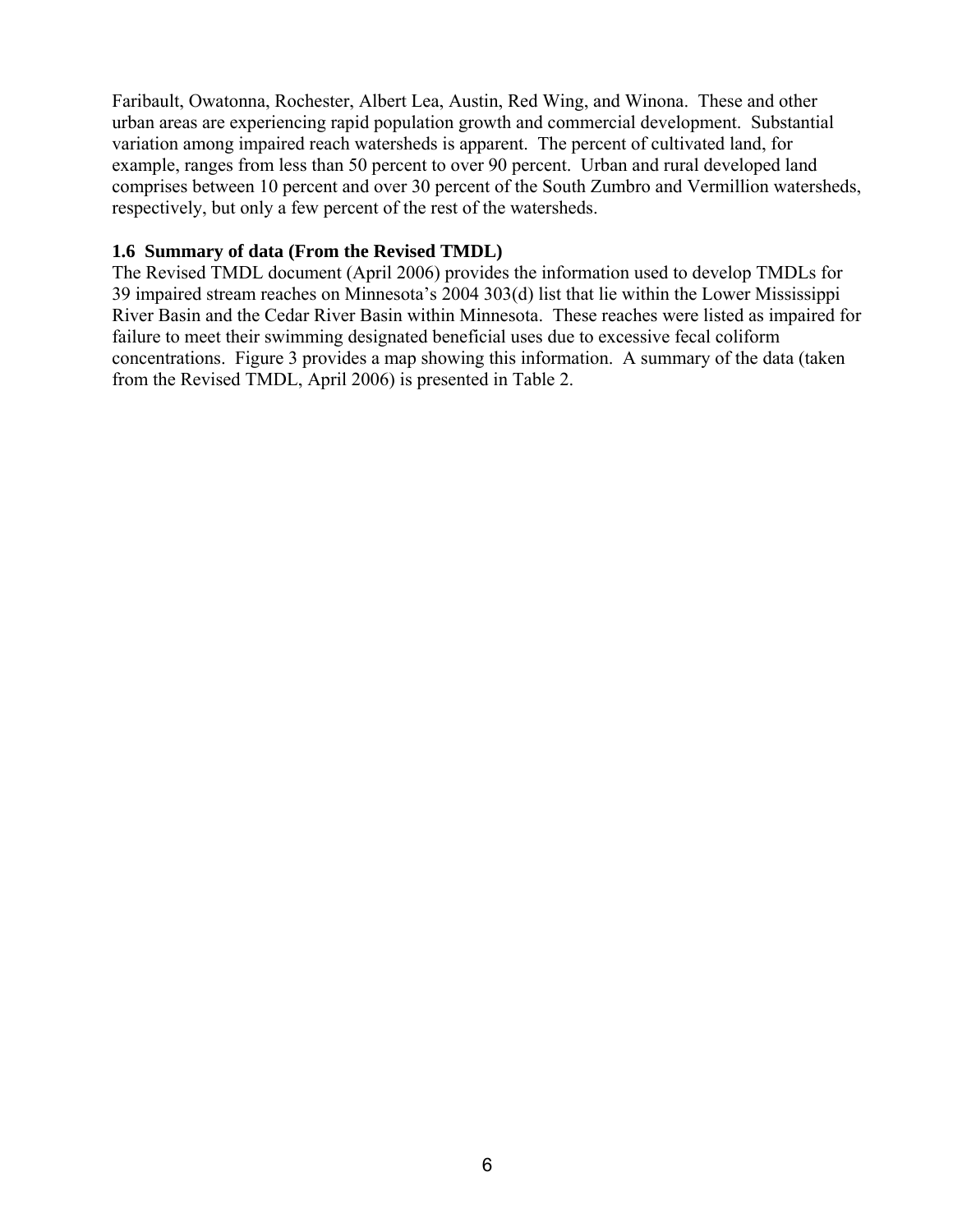| <b>Impaired Reach</b>                                                      | Drainage          |                 |                |                 | Land Use/Land Cover Percentage |                |       |
|----------------------------------------------------------------------------|-------------------|-----------------|----------------|-----------------|--------------------------------|----------------|-------|
|                                                                            | Area              | Cult.           | Grass          | Forest I        | Water/                         | Residential,   | Other |
| (indentation indicates subwatershed)                                       | (m <sup>2</sup> ) |                 |                |                 | Wetland                        | Urban,         |       |
| Cult. = Cultivated                                                         |                   |                 |                |                 |                                | Industrial     |       |
| Cannon River; Pine Cr to Belle Cr                                          | 1,386             | 70              | 10             | 12              | 4                              | 4              |       |
| (Prairie Creek; Headwaters to Cannon R (Lk Byllesby))                      | 80                | 76              | 10             | 11              | <1                             | 3              |       |
| (Unnamed Creek: Headwaters to Prairie Cr)                                  | 17                | 84              | 11             | 3               | $<$ 1                          | $\overline{2}$ |       |
| (Unnamed Tributary to Prairie Creek; Unnamed Cr to Unnamed Cr)             | 13                | 84              | 11             | 3               | $<$ 1                          | $\overline{2}$ |       |
| (Chub Creek; Headwaters to Cannon R)                                       | 64                | 48              | 31             | $\overline{15}$ | $\overline{2}$                 | 4              |       |
| Cannon River; Northfield Dam to Lk Byllesby inlet                          | 957               | $\overline{72}$ | 10             | 8               | 5                              | 5              |       |
| Straight River; Rush Cr to Cannon R                                        | 461               | 80              | $\overline{7}$ | 6               | $\overline{2}$                 | 5              |       |
| (Rush Creek; Headwaters to Straight R)                                     | 22                | 89              | 3              | 6               | < 1                            | $\overline{2}$ |       |
| (Crane Creek; Headwaters (Watkins Lk) to Straight R)                       | 106               | $\overline{81}$ | $\overline{7}$ | 4               | 4                              | 4              |       |
| Straight River: Maple Cr to Crane Cr                                       | 252               | 82              | $\overline{7}$ | 5               | 1                              | 5              |       |
| (Maple Creek: Headwaters to Straight R)                                    | 38                | $\overline{77}$ | 11             | $\overline{5}$  | $<$ 1                          | $\overline{7}$ |       |
| Straight River; Turtle Cr to Owatonna Dam                                  | 204               | 83              | $\overline{7}$ | 5               | $\mathbf{1}$                   | 4              |       |
| (Turtle Creek; Headwaters to Straight R)                                   | 44                | $\overline{82}$ | 9              | 6               | 1                              | $\overline{2}$ |       |
| Straight River; CD #25 to Turtle Cr                                        | 135               | $\overline{87}$ | $6\phantom{1}$ | 4               | 1                              | $\overline{2}$ |       |
|                                                                            |                   |                 |                |                 |                                |                |       |
| Root River; Thompson Cr to Mississippi R                                   | 1,660             | 60              | 15             | 22              | $<$ 1                          | 3              |       |
| (Robinson Creek; Headwaters to N Br Root R)                                | 17                | $\overline{92}$ | 5              | $\overline{2}$  | $<$ 1                          | $\overline{2}$ |       |
| (Money Creek; End of trout stream portion to Root R)                       | 77                | 36              | 18             | 44              | $<$ 1                          | $\overline{2}$ |       |
| Root River, South Branch; Canfield Cr to Willow Cr                         | 143               | 76              | 9              | 13              | $<$ 1                          | $\overline{2}$ |       |
| Root River, South Branch; Headwaters to Class 1B, 2A, 3B                   | 61                | 84              | 8              | 6               | < 1                            | $\overline{2}$ |       |
|                                                                            |                   |                 |                |                 |                                |                |       |
| Whitewater River, Middle Fork; trout stream portion                        | 54                | 69              | 18             | 10              | $<$ 1                          | $\overline{2}$ |       |
| Whitewater River, South Fork; trout stream portion above N Fk Whitewater R | 93                | 64              | 16             | 15              | $<$ 1                          | 5              |       |
| (Whitewater River, South Fork; Headwaters to trout stream portion)         | 55                | 67              | 18             | 8               | $<$ 1                          | $\overline{7}$ |       |
| Whitewater River, North Fk; Unnamed Cr to Mid Fk Whitewater R              | 104               | $\overline{70}$ | 17             | 9               | $<$ 1                          | 3              |       |
| (Logan Branch; End trout stream portion to North Fk Whitewater R)          | 17                | 68              | 23             | $\overline{7}$  | $<$ 1                          | $\overline{2}$ |       |
| (Whitewater River, North Fork; Unnamed Cr to Unnamed Cr (below Class 7))   | 20                | 76              | 12             | 10              | $<$ 1                          | $\overline{2}$ |       |
|                                                                            |                   |                 |                |                 |                                |                |       |
| Garvin Brook: Class 1B, 2A, 3B portion                                     | 49                | 46              | 14             | 37              | $<$ 1                          | 3              |       |
| Stockton Valley Creek; Trout stream portion to Garvin Br                   | 20                | 48              | 15             | $\overline{34}$ | $<$ 1                          | $\overline{2}$ |       |

Table 1 - Land Use/Land Cover for Lower Mississippi Basin Impaired Reach Watersheds (from Revised TMDL, Table 2.1)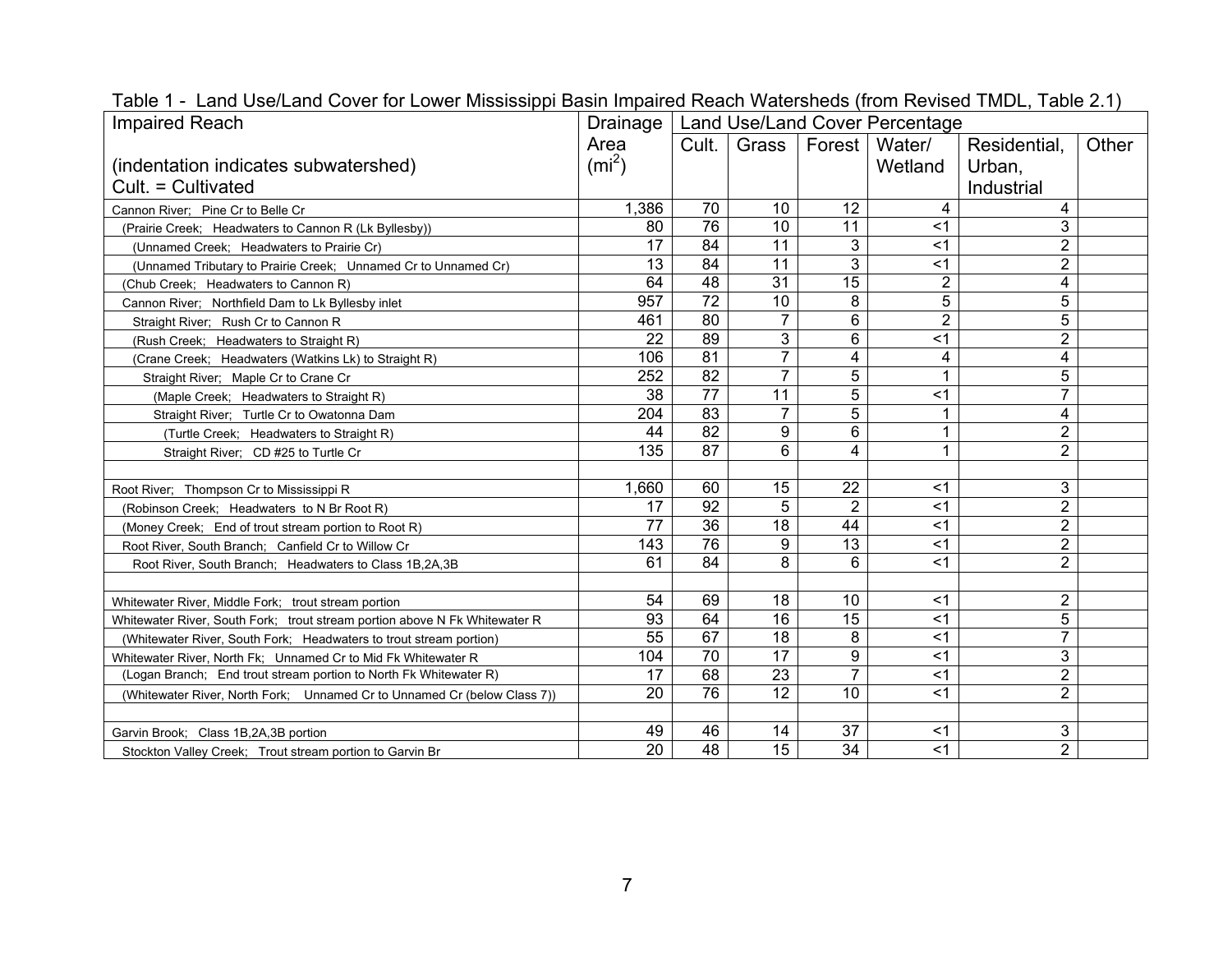Table 1 Continued- Land Use/Land Cover for Lower Mississippi Basin Impaired Reach Watersheds (from Revised TMDL, Table 2.1)

| Impaired Reach                                                        | Drainage          | Land Use/Land Cover Percentage |       |          |         |              |                |
|-----------------------------------------------------------------------|-------------------|--------------------------------|-------|----------|---------|--------------|----------------|
|                                                                       | Area              | Cult.                          | Grass | Forest I | Water/  | Residential, | Other          |
|                                                                       | (m <sup>2</sup> ) |                                |       |          | Wetland | Urban,       |                |
|                                                                       |                   |                                |       |          |         | Industrial   |                |
| Zumbro River; West Indian Creek to Mississippi River                  | .488              | 67                             | 12    | 11       | <1      | 5            |                |
| Zumbro River; Cold Cr to West Indian Cr                               | ,401              | 67                             | 13    | 9        | <1      | 6            | 5              |
| Zumbro River, South Fk; Cascade Cr to Zumbro Lk                       | 349               | 57                             | 20    | 8        | <1      | 13           | $\overline{2}$ |
| Zumbro River, South Fork; Silver Lk Dam to Cascade Cr                 | 260               | 62                             | 20    |          | <1      | 10           |                |
| Zumbro River, South Fork; Bear Cr to Oakwood Dam                      | 239               | 62                             | 20    | 8        | <1      | 9            |                |
| Zumbro River, South Fork; Salem Cr to Bear Cr                         | 157               | 68                             | 18    |          | <1      | 6            |                |
| Salem Creek; Lower 15 miles (Class 2C portion) to South Fk Zumbro R   | 62                | 80                             | 12    | 5        | <1      | 3            |                |
|                                                                       |                   |                                |       |          |         |              |                |
| Cedar River; Rose Cr to Woodbury Cr                                   | 544               | 87                             | 5     | 4        |         | 4            |                |
| Cedar River; Roberts Cr to Upper Austin Dam                           | 185               | 89                             | 4     | 4        | $<$ 1   | 3            |                |
|                                                                       |                   |                                |       |          |         |              |                |
| Shell Rock River; Albert Lea Lk to Goose Cr                           | 195               | 76                             | 9     | 5        | 4       | 5            |                |
|                                                                       |                   |                                |       |          |         |              |                |
| Vermillion River; S Br Vermillion R to the Hastings Dam               | 273               | 52                             | 9     | 8        | 4       | 26           |                |
| Vermillion River: Below trout stream portion to South Br Vermillion R | 142               | 43                             | 9     |          | 9       | 32           |                |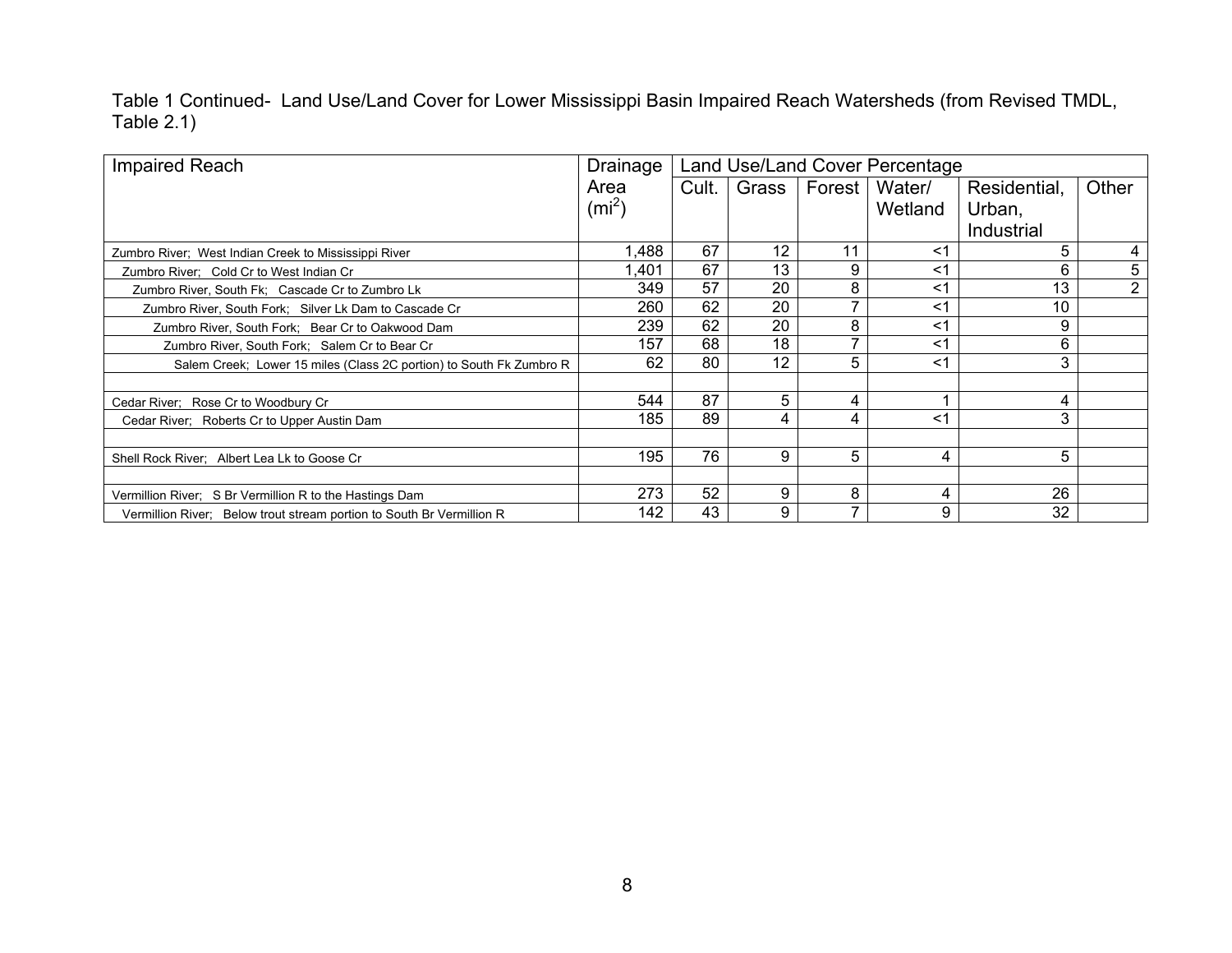

**Figure 3 – Lower Mississippi and Cedar River Basins Fecal Coliform Impaired Waters.**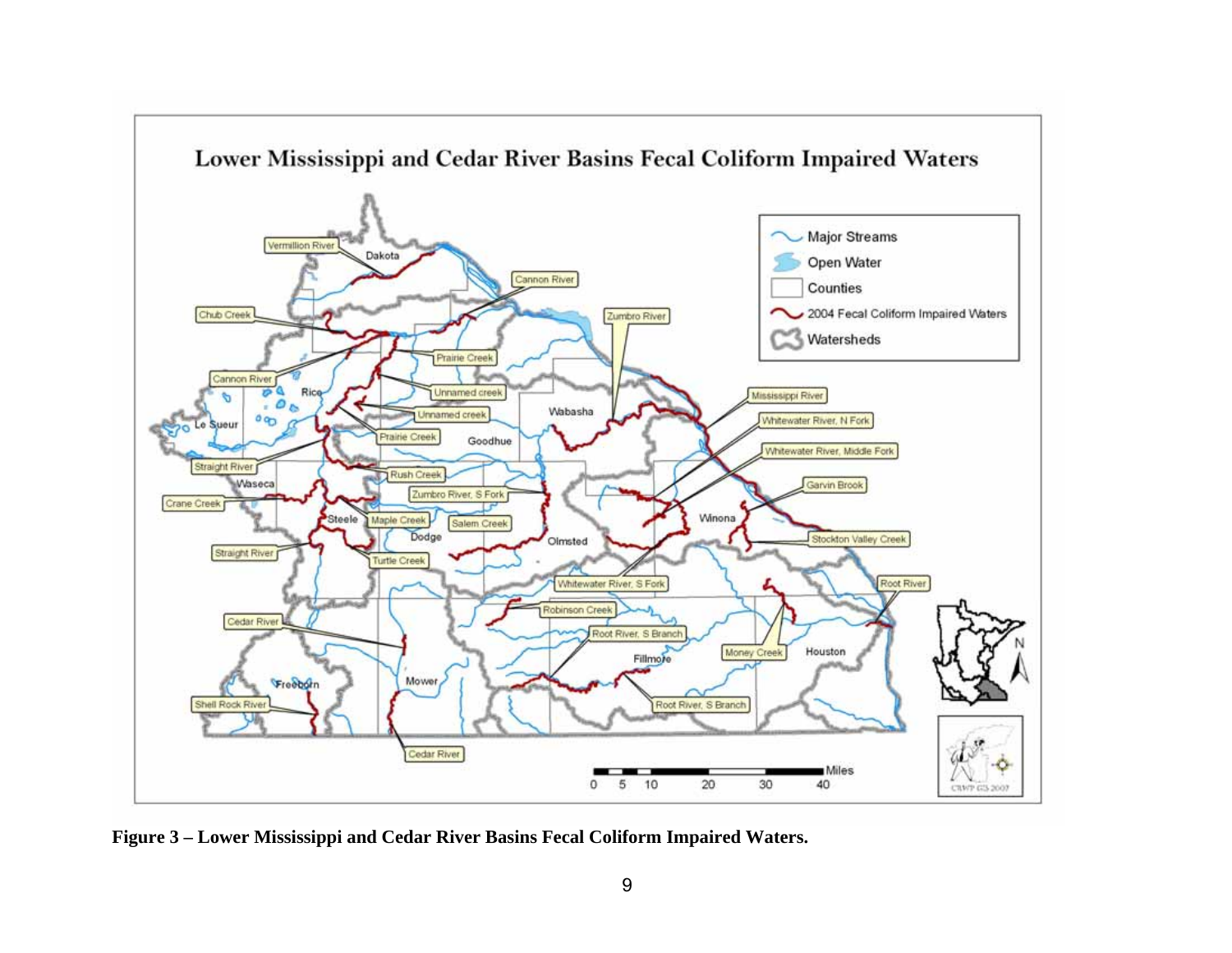Table 2 - Lower Mississippi Basin Impaired Reach Descriptions and Assessment Summaries (from Revised TMDL, Table 1.1)

| <b>Impaired</b><br>Reach                                                             | Year<br>Listed  | <b>Assessment</b><br>Unit ID | Reach<br>Length    | <b>Monitoring Stations</b><br><b>Used in Assessment</b>          | Obs.            | # months<br>with $\geq 5$ | # months exceeding<br>geometric mean of | Years of<br><b>Data</b> |
|--------------------------------------------------------------------------------------|-----------------|------------------------------|--------------------|------------------------------------------------------------------|-----------------|---------------------------|-----------------------------------------|-------------------------|
|                                                                                      |                 |                              | (miles)            |                                                                  |                 | obs.                      | 200 orgs./100ml                         |                         |
| Vermillion<br>River; S Br<br>Vermillion R to<br>the Hastings<br>Dam                  | 96              | 07040001-506                 | $\overline{11.51}$ | Vermillion River 2.7<br>(MetC), 05346000                         | 322             | 8                         | 6                                       | 85-95                   |
| Vermillion<br>River; Below<br>trout stream<br>portion to<br>South Br<br>Vermillion R | 94              | 07040001-507                 | 8.96               | S000-896 (VR-32.5),<br>05345000                                  | $\overline{84}$ | $\overline{8}$            | 3                                       | 83-93                   |
| Cannon River;<br>Pine Cr to<br>Belle Cr                                              | 94              | 07040002-502                 | 11.29              | S000-003 (CA-13)                                                 | 73              | 8                         | $\overline{2}$                          | 83-93                   |
| Straight River;<br>Maple Cr to<br>Crane Cr                                           | 94              | 07040002-503                 | 5.43               | S000-047 (ST-18)                                                 | 44              | $\overline{7}$            | 6                                       | 88-93                   |
| Prairie Creek;<br>Headwaters to<br>Cannon R (Lk<br>Byllesby)                         | 94              | 07040002-504                 | 26.02              | S001-186 (PRA-0.5),<br>S001-197 (PRA-1.5),<br>S001-198 (PRA-2.6) | $\overline{38}$ | $\overline{2}$            | $\overline{2}$                          | 89-93                   |
| Rush Creek;<br>Headwaters to<br>Straight R                                           | $\overline{02}$ | 07040002-505                 | 12.41              | S000-502                                                         | $\overline{23}$ | $\overline{3}$            | $\overline{3}$                          | $99 - 00$               |
| Cannon River;<br>Northfield Dam<br>to Lk Byllesby<br>inlet                           | 04              | 07040002-509                 | 10.21              | S001-280 (MS318),<br>S001-582                                    | $\overline{17}$ | $\mathbf 0$               | na                                      | 98,01,02                |
| Unnamed<br>Creek;<br>Headwaters to<br>Prairie Cr                                     | $\overline{02}$ | 07040002-512                 | 2.72               | S001-240                                                         | $\overline{20}$ | $\overline{3}$            | 3                                       | $97 - 98$               |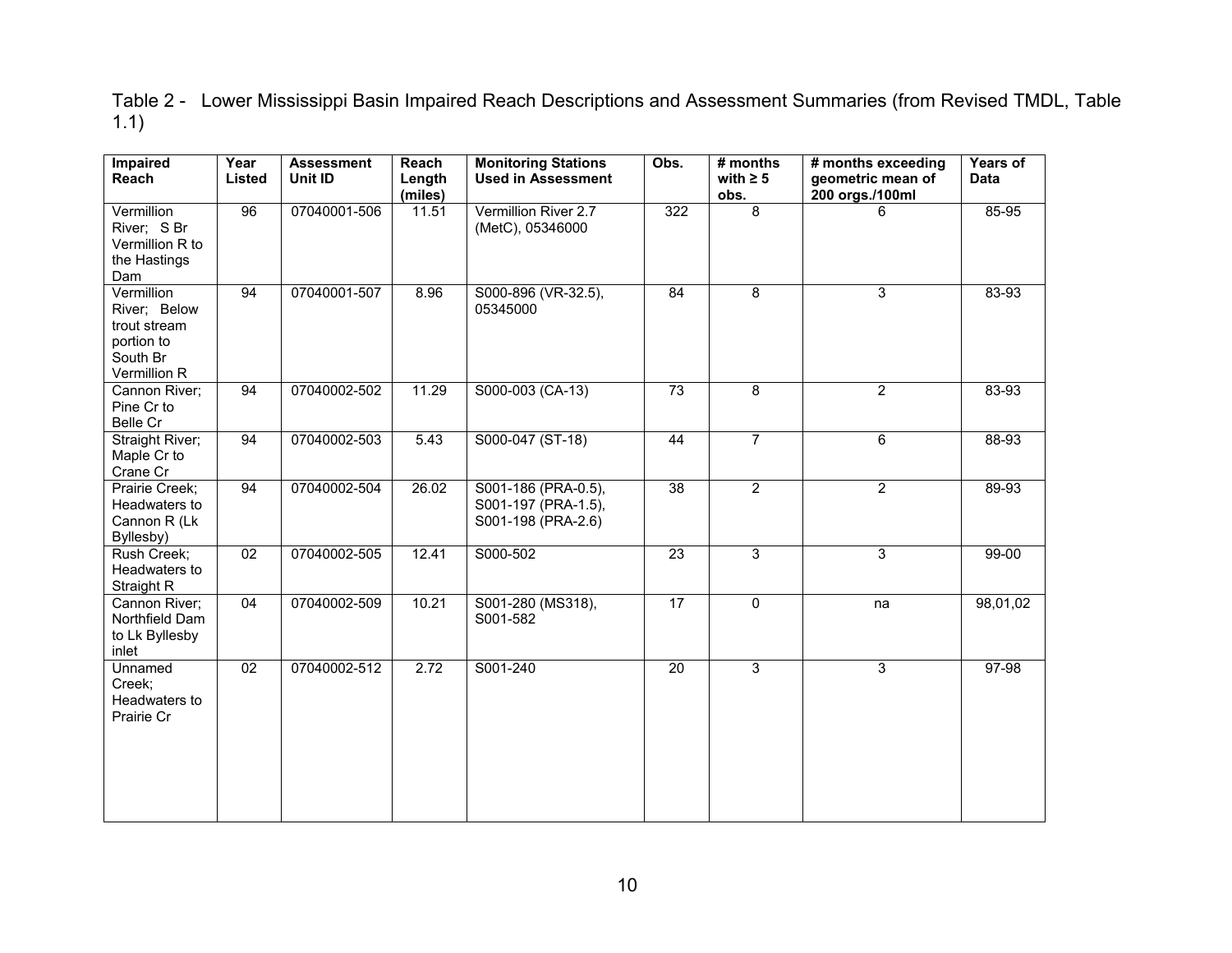| <b>Impaired</b><br>Reach                                                        | Year<br>Listed  | <b>Assessment</b><br>Unit ID | Reach<br>Length<br>(miles) | <b>Monitoring Stations</b><br><b>Used in Assessment</b>                         | Obs.            | # months<br>with $\geq 5$<br>obs.   | # months exceeding<br>geometric mean of<br>200 orgs./100ml | Years of<br><b>Data</b> |
|---------------------------------------------------------------------------------|-----------------|------------------------------|----------------------------|---------------------------------------------------------------------------------|-----------------|-------------------------------------|------------------------------------------------------------|-------------------------|
| Unnamed<br>Tributary to<br>Prairie Creek;<br>Unnamed Cr to<br>Unnamed Cr        | $\overline{02}$ | 07040002-513                 | 4.69                       | S001-246                                                                        | 15              | $\overline{3}$                      | 3                                                          | 1998                    |
| Straight River;<br>Rush Cr to<br>Cannon R                                       | $\overline{02}$ | 07040002-515                 | 12.68                      | S003-627                                                                        | $\overline{24}$ | 4                                   | $\overline{2}$                                             | $99 - 00$               |
| Impaired<br>Reach                                                               | Year<br>Listed  | Assessment<br>Unit ID        | Reach<br>Length<br>(miles) | <b>Monitoring Stations Used</b><br>in Assessment                                | Obs.            | $#$ months<br>with $\geq 5$<br>obs. | # months exceeding<br>geometric mean of<br>200 orgs./100ml | Years of<br>Data        |
| Crane Creek;<br>Headwaters<br>(Watkins Lk) to<br>Straight R                     | $\overline{02}$ | 07040002-516                 | 15.47                      | S003-009                                                                        | $\overline{26}$ | $\overline{5}$                      |                                                            | $99 - 00$               |
| Straight River;<br>CD #25 to<br>Turtle Cr                                       | 02              | 07040002-517                 | 10.45                      | S001-343                                                                        | 24              | $\overline{4}$                      | $\overline{2}$                                             | $99 - 00$               |
| Turtle Creek;<br>Headwaters to<br>Straight R                                    | $\overline{02}$ | 07040002-518                 | 16.5                       | S003-628                                                                        | $\overline{24}$ | $\overline{4}$                      | 4                                                          | $99 - 00$               |
| Maple Creek;<br>Headwaters to<br>Straight R                                     | $\overline{02}$ | 07040002-519                 | 11.73                      | S003-011                                                                        | $\overline{27}$ | $\overline{5}$                      | 4                                                          | $99 - 00$               |
| Chub Creek;<br>Headwaters to<br>Cannon R                                        | 04              | 07040002-528                 | 19.51                      | S001-666 (CHB23),<br>S001-670 (CHB3), S001-<br>668 (CHB47), S001-669<br>(CHBRD) | 132             | $\overline{5}$                      | $\overline{5}$                                             | $99 - 00$               |
| Straight River;<br>Turtle Cr to<br>Owatonna<br>Dam                              | 04              | 07040002-535                 | 7.4                        | S003-015                                                                        | $\overline{11}$ | $\Omega$                            | na                                                         | $00 - 02$               |
| Whitewater<br>River, South<br>Fork;<br>Headwaters to<br>trout stream<br>portion | 94              | 07040003-505                 | 20.37                      | S000-288 (WWR-26)                                                               | 74              | 8                                   | 6                                                          | 83-93                   |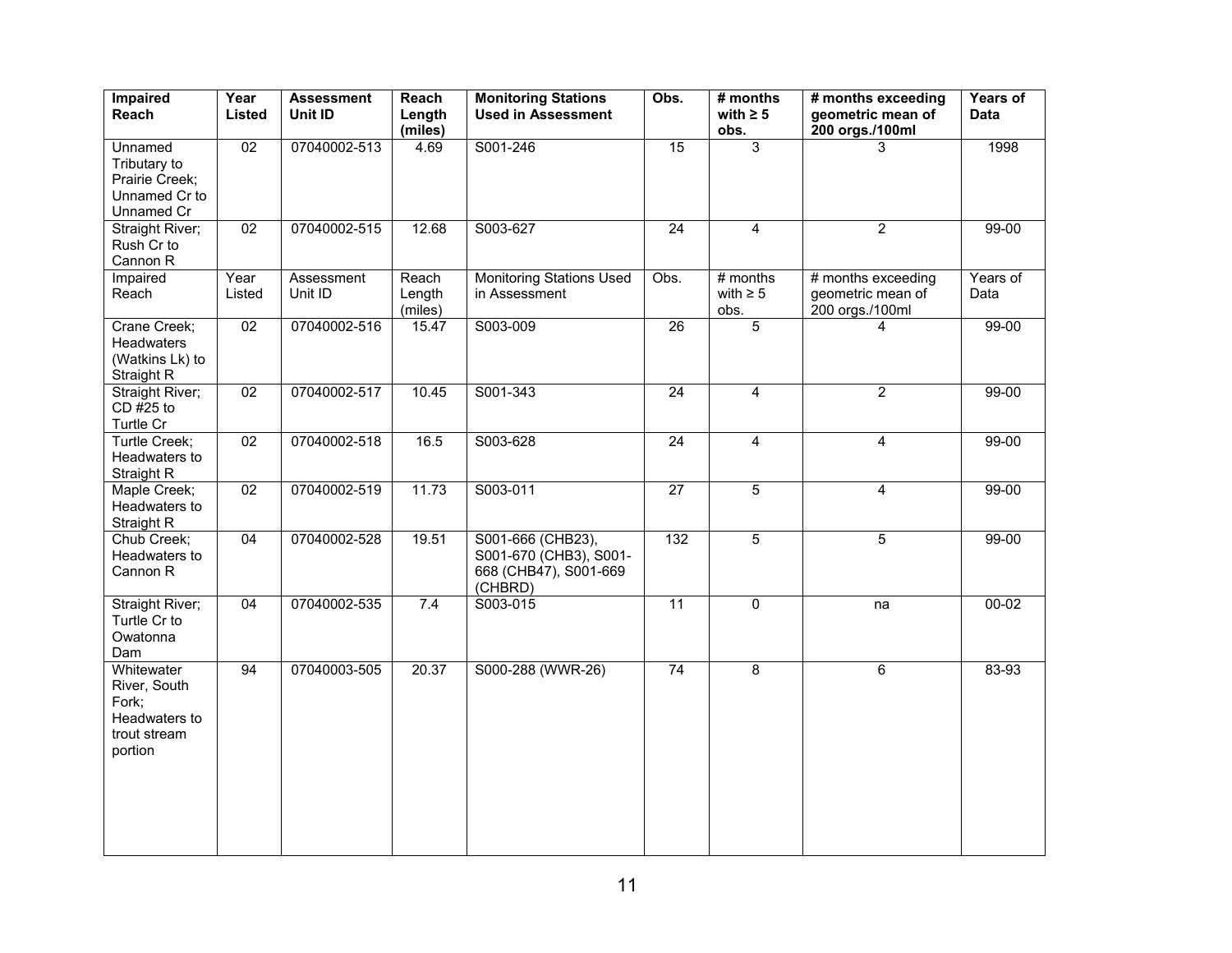| <b>Impaired</b><br>Reach                                                                  | Year<br>Listed  | <b>Assessment</b><br>Unit ID | Reach<br>Length            | <b>Monitoring Stations</b><br>Obs.<br><b>Used in Assessment</b> |                 | # months<br>with $\geq 5$           | # months exceeding<br>geometric mean of                    | Years of<br><b>Data</b> |
|-------------------------------------------------------------------------------------------|-----------------|------------------------------|----------------------------|-----------------------------------------------------------------|-----------------|-------------------------------------|------------------------------------------------------------|-------------------------|
| Whitewater<br>River, South<br>Fork; trout<br>stream portion<br>above N Fk<br>Whitewater R | $\overline{02}$ | 07040003-512                 | (miles)<br>11.24           | SWR: not yet in<br>STORET, from GJohnson<br>spreadsheet         | 56              | obs.<br>$\overline{3}$              | 200 orgs./100ml<br>3                                       | $00 - 02$               |
| Whitewater<br>River, Middle<br>Fork; trout<br>stream portion                              | 02              | 07040003-514                 | 12.1                       | MWR: not yet in<br>STORET, from GJohnson<br>spreadsheet         | 53              | 3                                   | 3                                                          | $00 - 02$               |
| Garvin Brook;<br>Class<br>1B,2A,3B<br>portion                                             | 94              | 07040003-542                 | 13.99                      | S000-828 (GB-4.5)                                               | $\overline{74}$ | 8                                   | 6                                                          | 83-93                   |
| Impaired<br>Reach                                                                         | Year<br>Listed  | Assessment<br>Unit ID        | Reach<br>Length<br>(miles) | <b>Monitoring Stations Used</b><br>in Assessment                | Obs.            | $#$ months<br>with $\geq 5$<br>obs. | # months exceeding<br>geometric mean of<br>200 orgs./100ml | Years of<br>Data        |
| Logan Branch;<br>End trout<br>stream portion<br>to North Fk<br>Whitewater R               | $\overline{02}$ | 07040003-536                 | 10.1                       | LOG: not yet in STORET,<br>from GJohnson<br>spreadsheet         | 53              | $\overline{3}$                      | 3                                                          | $00 - 02$               |
| Whitewater<br>River, North<br>Fork;<br>Unnamed Cr to<br>Unnamed Cr<br>(below Class 7)     | $\overline{02}$ | 07040003-553                 | 7.65                       | CSP: not yet in STORET,<br>from GJohnson<br>spreadsheet         | $\overline{53}$ | $\overline{3}$                      | 3                                                          | $00 - 02$               |
| Whitewater<br>River, North<br>Fk; Unnamed<br>Cr to Mid Fk<br>Whitewater R                 | 96              | 07040003-554                 | 10.49                      | 05376000                                                        | 30              | $\overline{2}$                      | $\mathbf{1}$                                               | 85-93                   |
| Stockton Valley<br>Creek; Trout<br>stream portion<br>to Garvin Br                         | $\overline{02}$ | 07040003-559                 | 6.38                       | SVC: not yet in STORET,<br>from GJohnson<br>spreadsheet         | 55              | $\overline{3}$                      | $\overline{3}$                                             | $00 - 02$               |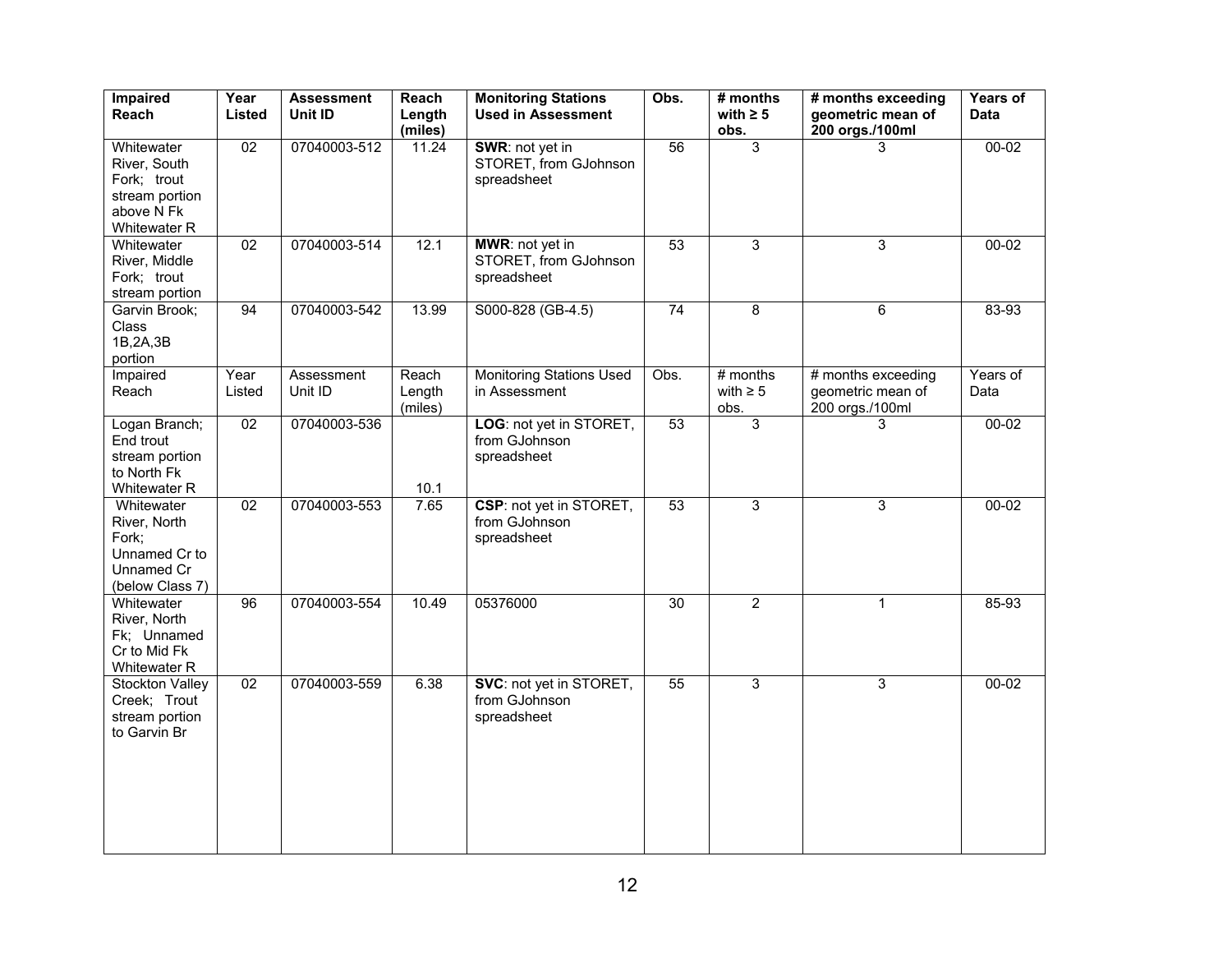| <b>Impaired</b><br>Reach                                                           | Year<br>Listed | <b>Assessment</b><br>Unit ID | Reach<br>Length<br>(miles) | <b>Monitoring Stations</b><br><b>Used in Assessment</b>            | Obs.            | # months<br>with $\geq 5$<br>obs.   | # months exceeding<br>geometric mean of<br>200 orgs./100ml | Years of<br>Data |
|------------------------------------------------------------------------------------|----------------|------------------------------|----------------------------|--------------------------------------------------------------------|-----------------|-------------------------------------|------------------------------------------------------------|------------------|
| Zumbro River;<br>West Indian Cr<br>to Mississippi<br>$\mathsf{R}$                  | 04             | 07040004-501                 | 23.43                      | S000-816                                                           | 10              | $\overline{2}$                      | 2                                                          | 2002             |
| Zumbro River;<br>Cold Cr to<br>West Indian Cr                                      | 04             | 07040004-502                 | $\overline{23.4}$          | S000-818, S000-819,<br>S001-905                                    | 29              | $\overline{2}$                      | $\overline{2}$                                             | 2002             |
| Salem Creek:<br>Lower 15 miles<br>(Class 2C<br>portion) to<br>South Fk<br>Zumbro R | 94             | 07040004-503                 | 17.28                      | S001-191 (SAL-7.2),<br>S001-206 (SAL-9.1),<br>S001-207 (SAL-9.9)   | 35              | $\overline{3}$                      | 3                                                          | 89-93            |
| Zumbro River,<br>South Fk;<br>Cascade Cr to<br>Zumbro Lk                           | 94             | 07040004-507                 | 12.42                      | S000-268 (ZSF-5.7)                                                 | 74              | 8                                   | 3                                                          | 83-93            |
| Zumbro River,<br>South Fork:<br>Silver Lk Dam<br>to Cascade Cr                     | 04             | 07040004-533                 | 0.19                       | S000-334                                                           | $\overline{18}$ | 3                                   | 3                                                          | 2001             |
| Impaired<br>Reach                                                                  | Year<br>Listed | Assessment<br>Unit ID        | Reach<br>Length<br>(miles) | <b>Monitoring Stations Used</b><br>in Assessment                   | Obs.            | $#$ months<br>with $\geq 5$<br>obs. | # months exceeding<br>geometric mean of<br>200 orgs./100ml | Years of<br>Data |
| Zumbro River,<br>South Fork;<br>Bear Cr to<br>Oakwood Dam                          | 04             | 07040004-535                 | 0.53                       | S002-032                                                           | 18              | $\overline{3}$                      | 3                                                          | 2001             |
| Zumbro River,<br>South Fork;<br>Salem Cr to<br>Bear Cr                             | 04             | 07040004-536                 | 8.67                       | S002-033                                                           | $\overline{18}$ | 3                                   | 3                                                          | 2001             |
| Root River;<br>Thompson Cr<br>to Mississippi<br>$\mathsf{R}$                       | 94             | 07040008-501                 | 5.73                       | S000-065 (RT-3)                                                    | 73              | 8                                   | 6                                                          | 83-93            |
| Robinson<br>Creek;<br>Headwaters to<br>N Br Root R                                 | 94             | 07040008-503                 | 10.35                      | S001-138 (ROB-0.03),<br>S001-189 (ROB-0.15),<br>S001-190 (ROB-0.4) | 53              | 8                                   | 5                                                          | 87-93            |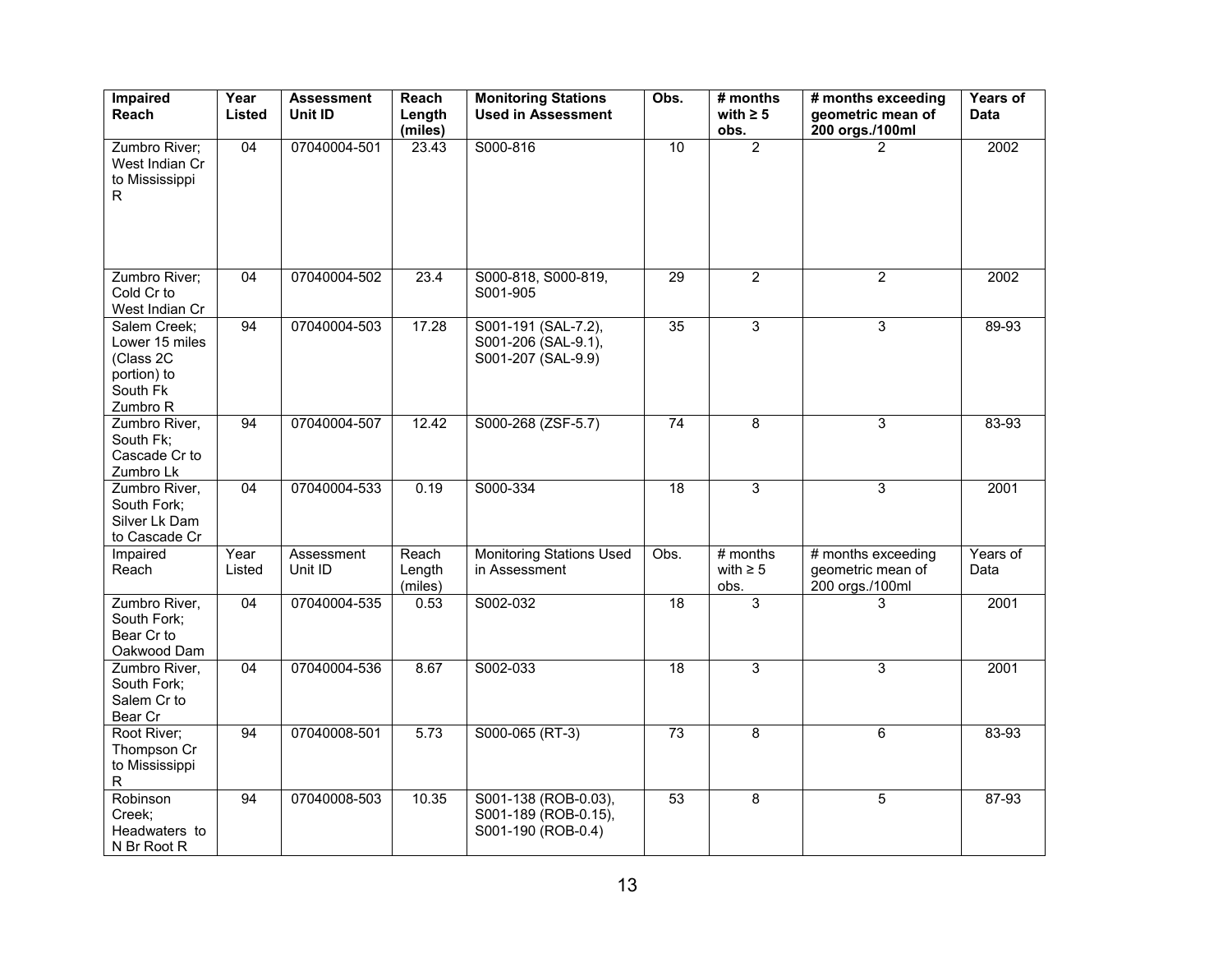| Impaired<br><b>Reach</b>                                           | Year<br>Listed | <b>Assessment</b><br>Unit ID | Reach<br>Length<br>(miles) | <b>Monitoring Stations</b><br><b>Used in Assessment</b> | Obs. | $#$ months<br>with $\geq 5$<br>obs. | # months exceeding<br>geometric mean of<br>200 orgs./100ml | <b>Years of</b><br><b>Data</b> |
|--------------------------------------------------------------------|----------------|------------------------------|----------------------------|---------------------------------------------------------|------|-------------------------------------|------------------------------------------------------------|--------------------------------|
| Money Creek;<br>End of trout<br>stream portion<br>to Root R        | 04             | 07040008-521                 | 16.89                      | S001-820 (Zephyr),<br>S003-623 (SS-3)                   | 10   | $\Omega$                            | na                                                         | 2002                           |
| Root River,<br>South Branch:<br>Canfield Cr to<br>Willow Cr        | 04             | 07040008-555                 | 11.37                      | S001-320                                                | 18   | $\Omega$                            | na                                                         | 99-02                          |
| Root River.<br>South Branch:<br>Headwaters to<br>Class<br>1B,2A,3B | 04             | 07040008-586                 | 25.22                      | S001-318, S001-539,<br>S001-945                         | 32   | 3                                   | 3                                                          | 99-01                          |
| Cedar River;<br>Rose Cr to<br>Woodbury Cr                          | 98             | 07080201-501                 | 10.25                      | S000-136 (CD-10)                                        | 62   | 8                                   | 4                                                          | 86-94                          |
| Cedar River:<br>Roberts Cr to<br><b>Upper Austin</b><br>Dam        | 98             | 07080201-502                 | 4.84                       | S000-137 (CD-24)                                        | 63   | 8                                   | 4                                                          | 86-94                          |
| Shell Rock<br>River: Albert<br>Lea Lk to<br>Goose Cr               | 94             | 07080202-501                 | 11.83                      | S000-084 (SR-1.2)                                       | 75   | 8                                   | 8                                                          | 83-93                          |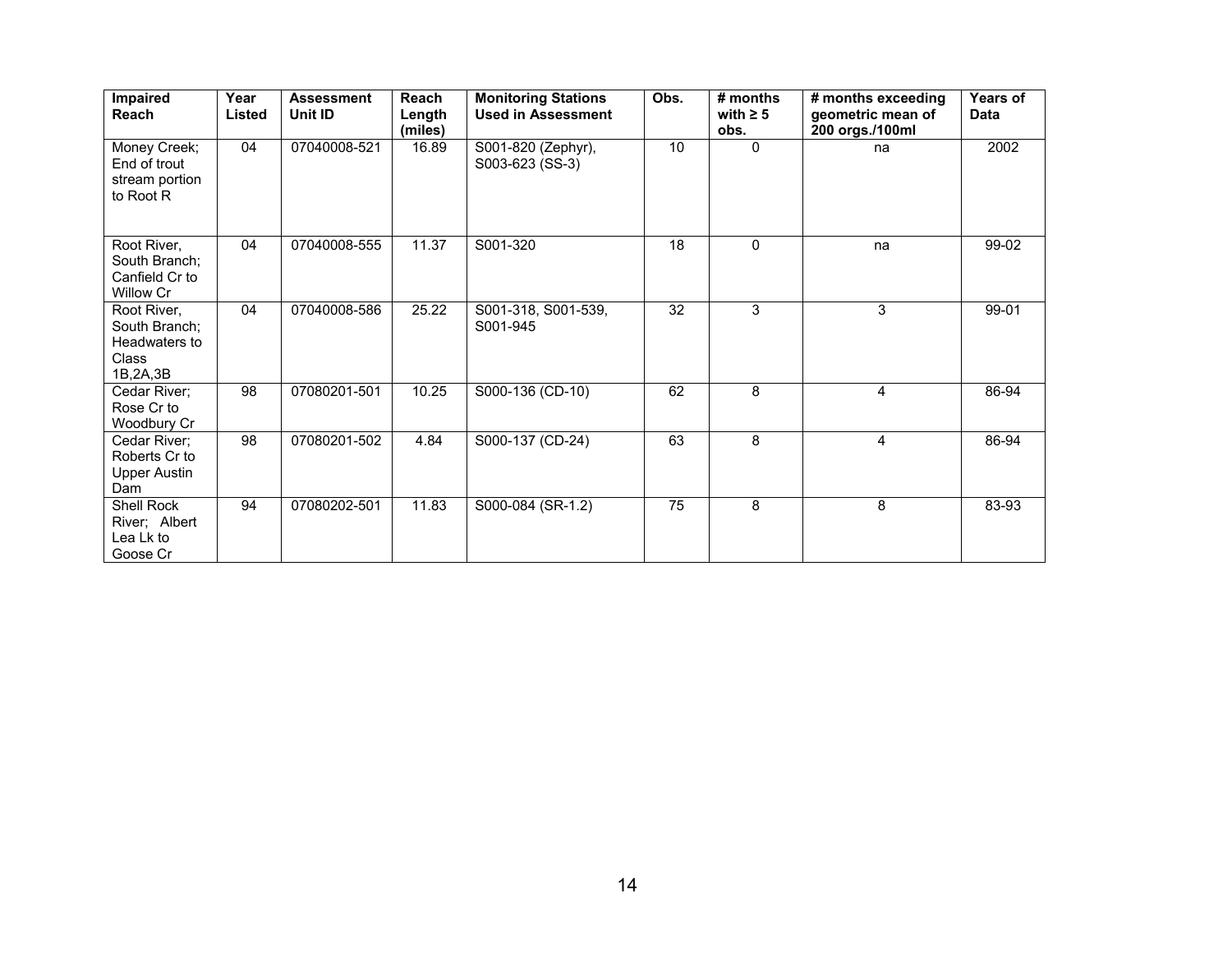## **2.0 Update of activities since the original implementation plan**

## **2.1 Grant funded project summaries**

The original Fecal Coliform Implementation Plan for the Basin (October, 2003) provided management measures for achieving fecal coliform bacteria reduction from nine types of pollutant sources. These activities were undertaken as the initial steps towards achieving the goal of a 65% source reduction by 2012 as proposed in the 2003 Implementation Plan. Grant funding through Section 319 Grants, Clean Water Partnership Grants, the Public Facilities Authority, United States Department of Agriculture, and the recently funded Clean Water Legacy Act in Minnesota have made possible multiple projects throughout the Basin. Loans and cost-share programs are also a source of funding. A summary of projects is provided in Table 3.

## **2.2 Other activities**

In addition to grant funded projects, a variety of actions have taken place through the work of city, county, state, and federal staff, as well as joint powers boards, local watershed organizations, agricultural producers and concerned citizens. The following are examples of such activities: **Feedlots** 

- Feedlot improvements to reduce runoff from sites.
- Enrollment in the MPCA's Open Lot Agreement
- On-going state and local feedlot program activities including permitting, inspections, education and enforcement.

## **Manure Management**

- Work with livestock producers to update nutrient management/manure management plans
- Development of mini manure management plans and other tools/educational materials.

## **ISTS**

- Work to educate homeowners about non-conforming septic systems and the operation of maintenance of their septic system.
- Promote low interest loans to homeowners through county-wide loan program for new onsite septic systems.
- Implementing a point of sale program for (ISTS). A compliance inspection is required when a property is sold and if a system is non-compliant it must be upgraded within 10 months.
- Enact County ordinances governing spreading of septage on agricultural land (Olmsted, Mower, Dodge, Dakota, Rice)
- Update list of small-communities with inadequate sewage treatment and creation of a map showing the location of these communities in relation to impaired waters.

## **Stormwater**

- Street Sweeping
- Regional Stormwater ponds
- Enact illicit discharge ordinances
- Locate and eliminate sources of Inflow and Infiltration (I&I) to sanitary sewers to eliminate the need to bypass the sanitary sewer during heavy rainfall
- Public education especially regarding pet waste
- Eliminate Goose Feeding Stations

## **Conservation Practices**

- Install buffers along waterways
- No-till and strip till practices to maintain cover on the land and reduce erosion
- Cover crops (rye and others)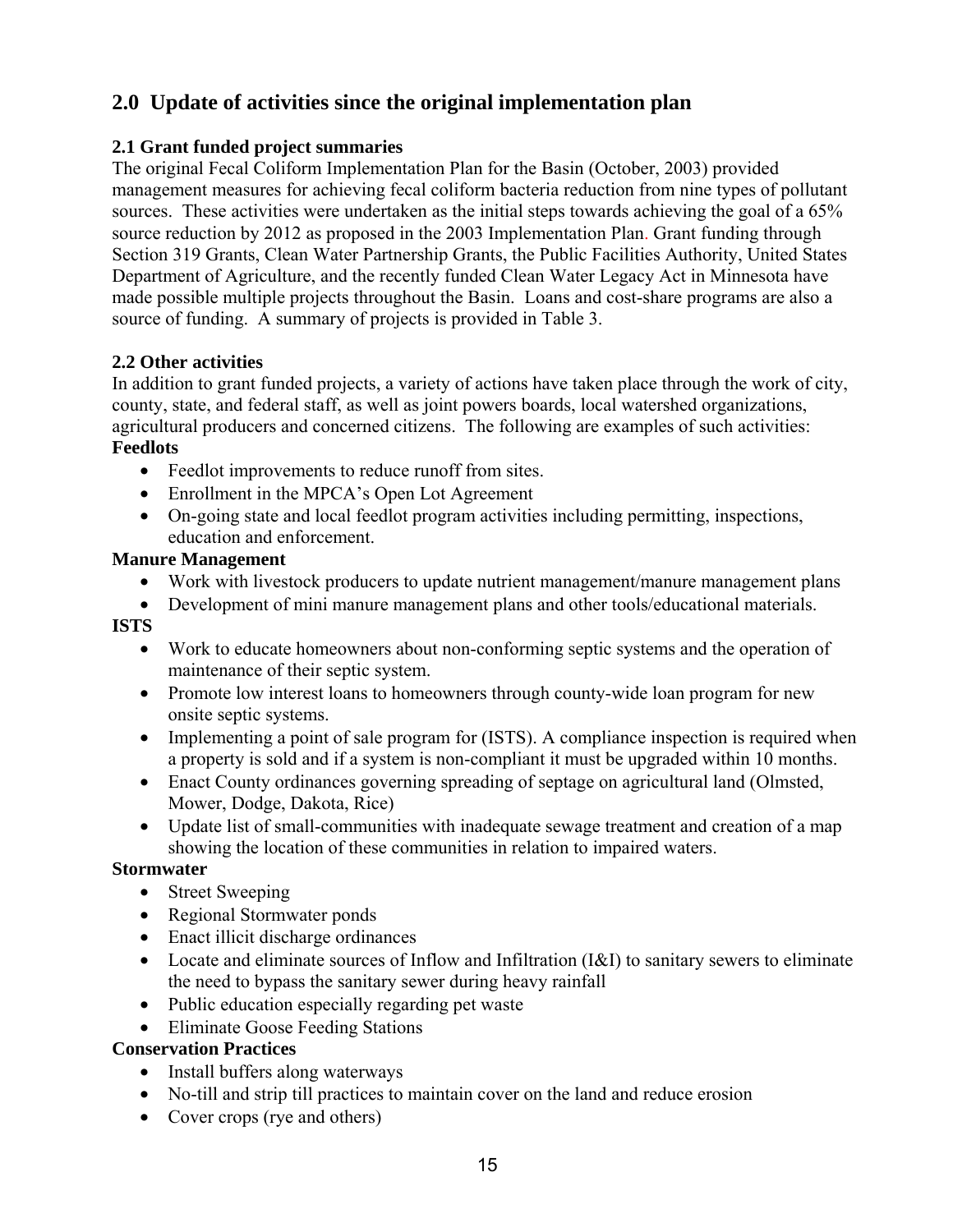#### **Table 3 – Grant/Loan Funded Projects Related to Fecal Coliform Reduction in the Lower Mississippi River Basin – 2002 – 2009 (in chronological order)**

| <b>Project Title</b>                                                                            | <b>Funding Source</b> | <b>Project Sponsor</b>                                      | <b>Grant Amount</b> | <b>Total Project</b><br>Cost | <b>Timeframe</b>         | <b>Major Activities</b>                                                                                                                                                                          | <b>Status</b>                                                                                                                                                                                                                                                                                                                                                                                                                                                                                                                                                                                                                                                                                    |
|-------------------------------------------------------------------------------------------------|-----------------------|-------------------------------------------------------------|---------------------|------------------------------|--------------------------|--------------------------------------------------------------------------------------------------------------------------------------------------------------------------------------------------|--------------------------------------------------------------------------------------------------------------------------------------------------------------------------------------------------------------------------------------------------------------------------------------------------------------------------------------------------------------------------------------------------------------------------------------------------------------------------------------------------------------------------------------------------------------------------------------------------------------------------------------------------------------------------------------------------|
| <b>Targeted Feedlot</b><br>Runoff reduction<br>Project<br>(Feedlot I)                           | 319 Grant             | Southeast<br>Minnesota Water<br>Resources Board<br>(SEMWRB) | \$586,080           | \$586,080                    | Oct $2001 -$<br>Aug 2005 | Inform all livestock<br>producers about new<br>feedlot rules; achieve 90%<br>signup of Open Lot<br>Agreement by eligible<br>producers in priority areas                                          | See results tables in<br>Feedlot section.                                                                                                                                                                                                                                                                                                                                                                                                                                                                                                                                                                                                                                                        |
| Targeted<br>Residential<br>Wastewater<br>Treatment<br>Acceleration<br>Project<br>(Wastewater I) | 319 Grant             | <b>SEMWRB</b>                                               | \$530,000           | \$530,000                    | 2002-2006                | Project to address the<br>impact of human sources<br>of bacteria through a<br>combination of education,<br>tech assistance and<br>financial assistance to<br>owners failing ISTS; 11<br>counties | 16 small communities<br>that have made progress<br>toward solving their<br>wastewater solutions<br>although nothing is yet<br>in the ground because<br>the small community<br>wastewater process takes<br>from 3 to 7 years.<br>Additionally the<br>following educational<br>activities were<br>conducted:<br>-47 Homeowner<br><b>Education</b> classes<br>- 20 newsletter and<br>newspaper articles<br>- 20 Small Community<br><b>Wastewater Process</b><br>trainings<br>- 3 Basin-wide staff<br>workshops/tours<br>- ISTS Staff Training<br>(train the trainer) in<br>Operation and<br>Maintenance - 5<br>counties<br>-Development of the<br>Do-it-Yourself Septic<br><b>System Evaluation</b> |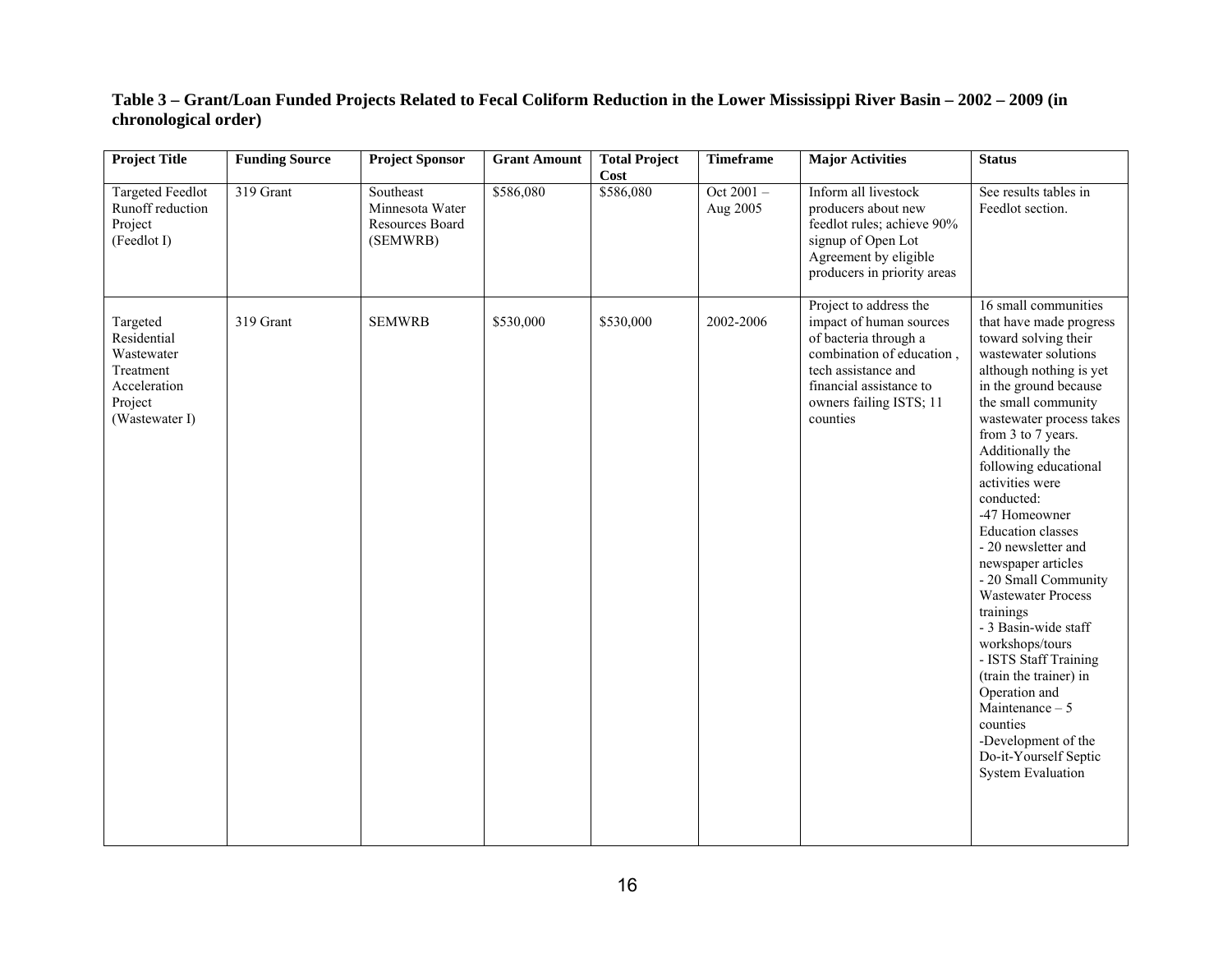| <b>Project Title</b>                                                                                                     | <b>Funding Source</b>          | Project Sponsor                                    | <b>Grant Amount</b> | <b>Total Project</b><br>Cost | <b>Timeframe</b> | <b>Major Activities</b>                                                                                              | <b>Status</b>                                                                                                                                                                                                                                                                                              |
|--------------------------------------------------------------------------------------------------------------------------|--------------------------------|----------------------------------------------------|---------------------|------------------------------|------------------|----------------------------------------------------------------------------------------------------------------------|------------------------------------------------------------------------------------------------------------------------------------------------------------------------------------------------------------------------------------------------------------------------------------------------------------|
| City of Rochester<br>Water Quality<br>Protection Project                                                                 | City of Rochester<br>sales tax | City of Rochester                                  | \$22.5 million      | \$60 million                 | $2001 -$         | Cost-share connection of<br>unsewered areas to<br>community sewer and<br>upgrading the trunk sewer<br>lines          | 90% complete                                                                                                                                                                                                                                                                                               |
| Karst Campaign                                                                                                           | <b>USDA</b>                    | U of M Extension                                   | NA                  | NA                           | $2002 -$         | Development of ag BMPs<br>guidelines to attain TMDL<br>requirements, specific to<br>Karst area                       | Karst guidelines<br>developed.                                                                                                                                                                                                                                                                             |
| Accelerated<br>Adoption of<br>Rotational<br>Grazing<br>(Grazing<br>Management for<br><b>Trout Stream</b><br>Improvement) | 319 Grant                      | <b>BWSR-Howard</b><br>Moechnig                     | \$139,000           | <b>NA</b>                    | $2002 -$         | Fillmore, Houston,<br>Wabasha, Winona                                                                                | <b>NA</b>                                                                                                                                                                                                                                                                                                  |
| Salem Creek<br>Bacteria<br><b>Reduction Project</b>                                                                      | 319 Grant                      | Dodge County                                       | \$103,000           | \$212,000                    | 2002-2005        | Monitoring and technical<br>assistance for feedlot<br>improvements.                                                  | The project conducted<br>stream monitoring for<br>bacteria at 5 locations in<br>the Salem Creek<br>Watershed for 3 years<br>$(2002, 03$ and 04). The<br>project also provided<br>technical assistance and<br>cost share for a total of 4<br>feedlot improvements (2)<br>$larger + 2 smaller$<br>projects). |
| <b>Straight River</b><br>Fecal Coliform<br><b>Reduction Project</b>                                                      | 319 Grant                      | Cannon River<br>Watershed<br>Partnership<br>(CRWP) | \$256,750           | \$513,500                    | $2003 - 2007$    | CRP conservation buffers,<br>open lot feedlot<br>agreements, surface water<br>monitoring, manure<br>management plans | $100\%$ sign up of<br>feedlots into Open Lot<br>Agreement in Steele Co.<br>Approximately 1800<br>acres of buffers<br>installed.<br>80 manure management<br>plans developed.<br>Cost-share underway for<br>tillage and manure<br>management equipment.<br>Monitoring on Straight<br>River at 7 sites.       |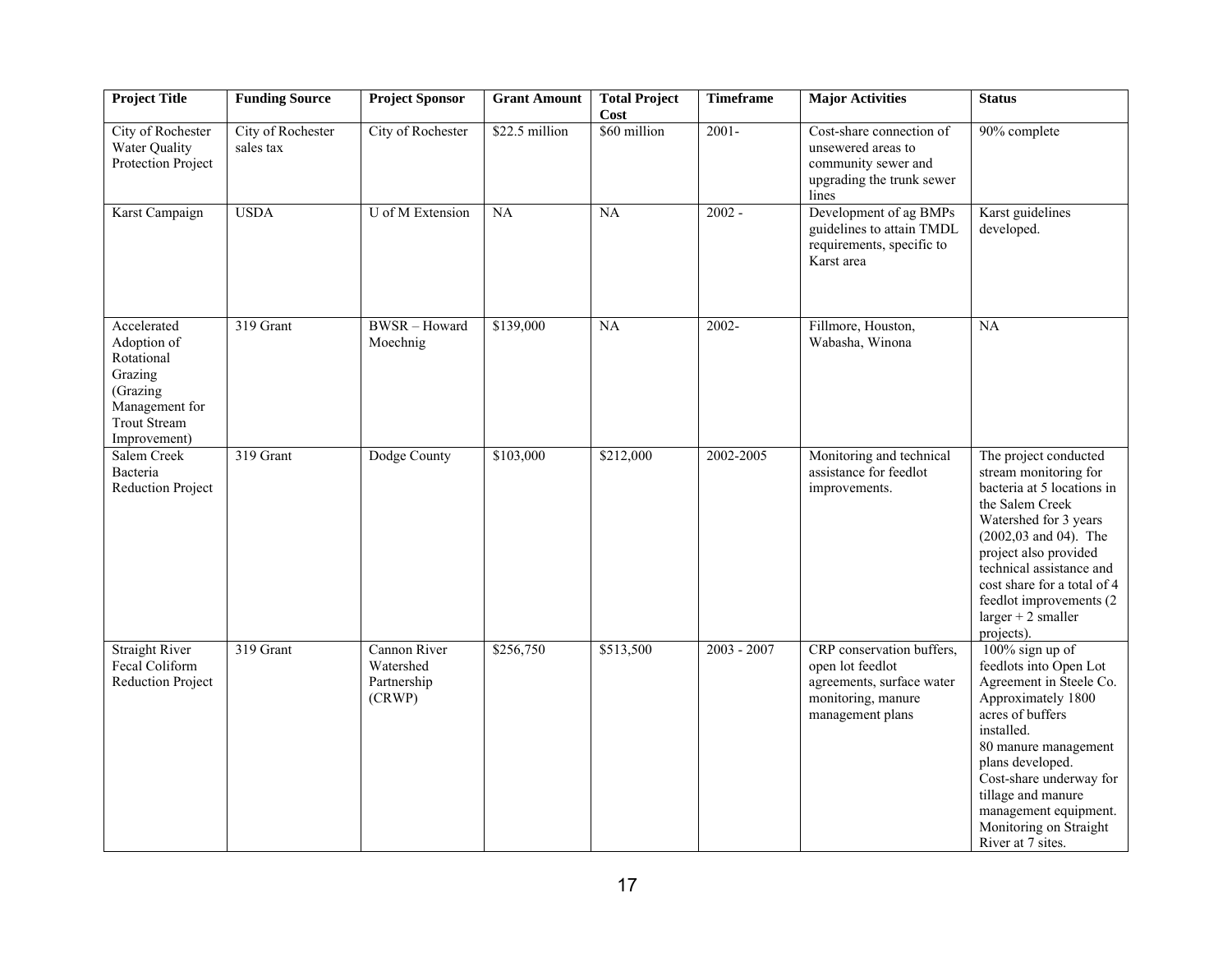| <b>Project Title</b>                                                                                  | <b>Funding Source</b>                        | <b>Project Sponsor</b>                                                                              | <b>Grant Amount</b>                          | <b>Total Project</b> | <b>Timeframe</b>          | <b>Major Activities</b>                                                                                                                                                                                                                                                                                                                                                                                                                                                                                                                                                               | <b>Status</b>                                                               |
|-------------------------------------------------------------------------------------------------------|----------------------------------------------|-----------------------------------------------------------------------------------------------------|----------------------------------------------|----------------------|---------------------------|---------------------------------------------------------------------------------------------------------------------------------------------------------------------------------------------------------------------------------------------------------------------------------------------------------------------------------------------------------------------------------------------------------------------------------------------------------------------------------------------------------------------------------------------------------------------------------------|-----------------------------------------------------------------------------|
| Improved<br>Livestock<br>Management in<br>Sensitive Riparian<br>Areas                                 | 319 Grant                                    | Minnesota<br>Department of<br>Agriculture<br>(MDA)                                                  | \$185,000                                    | Cost<br>\$370,000    | $2003 - 2007$             | Monitoring overland flow<br>of runoff from agriculture<br>systems at f our sites.<br>Monitoring at field edge as<br>well as using rainfall<br>simulations. Monitoring<br>for fecal coliform,<br>sediment, and nutrients.<br>Cost share with farmers to<br>install innovative managed<br>grazing systems in riparian<br>areas. Five demonstration<br>sites.<br>Field days to show the<br>demonstration sites and an<br>education document being<br>developed discussing<br>environmentally sound and<br>economically beneficial<br>grazing practices for<br>grazing in riparian areas. | In-process.                                                                 |
| South Branch<br><b>Root River</b><br>Watershed Fecal<br>Coliform Bacteria<br><b>Reduction Project</b> | 319 Grant<br>Clean Water<br>Partnership Loan | <b>Fillmore County</b><br>& SWCD, Mower<br>County & SWCD,<br>MN DNR, MPCA,<br>MDA, MN Land<br>Trust | \$299,420<br>(grant)<br>\$300,000<br>(loans) | \$728,910            | 2003-2008                 | Goal to reduce bacteria<br>levels in the South Branch<br>and its tributaries by 20%,<br>reduce turbidity levels in<br>the South Branch and its<br>tributaries by 10%.<br>Loans for ISTS upgrades                                                                                                                                                                                                                                                                                                                                                                                      | Implementation is in<br>progress with cost-share<br>and incentives for BMPs |
| <b>Evaluating Feedlot</b><br><b>Runoff Pollution</b><br>and Ways to<br>Reduce Impacts                 | 319 Grant                                    | University of<br>Minnesota - SPA                                                                    | \$90,000                                     | \$180,000            | $2003 -$                  | NA                                                                                                                                                                                                                                                                                                                                                                                                                                                                                                                                                                                    | NA                                                                          |
| Reduction of Fecal<br>Coliform Bacteria<br>from Human<br>Sources<br>(Wastewater II)                   | 319 Grant                                    | Southeast<br>Minnesota Water<br>Resources Board<br>(SEMWRB)                                         | \$154,000                                    | \$308,000            | Oct $2002 -$<br>Sept 2007 | Cost share assessment and<br>engineering for unsewered<br>communities. Provide<br>improved ISTS data-<br>management for counties.<br>Partners 11 SE MN<br>Counties                                                                                                                                                                                                                                                                                                                                                                                                                    | 15 communities have<br>applied for and been<br>awarded funding.             |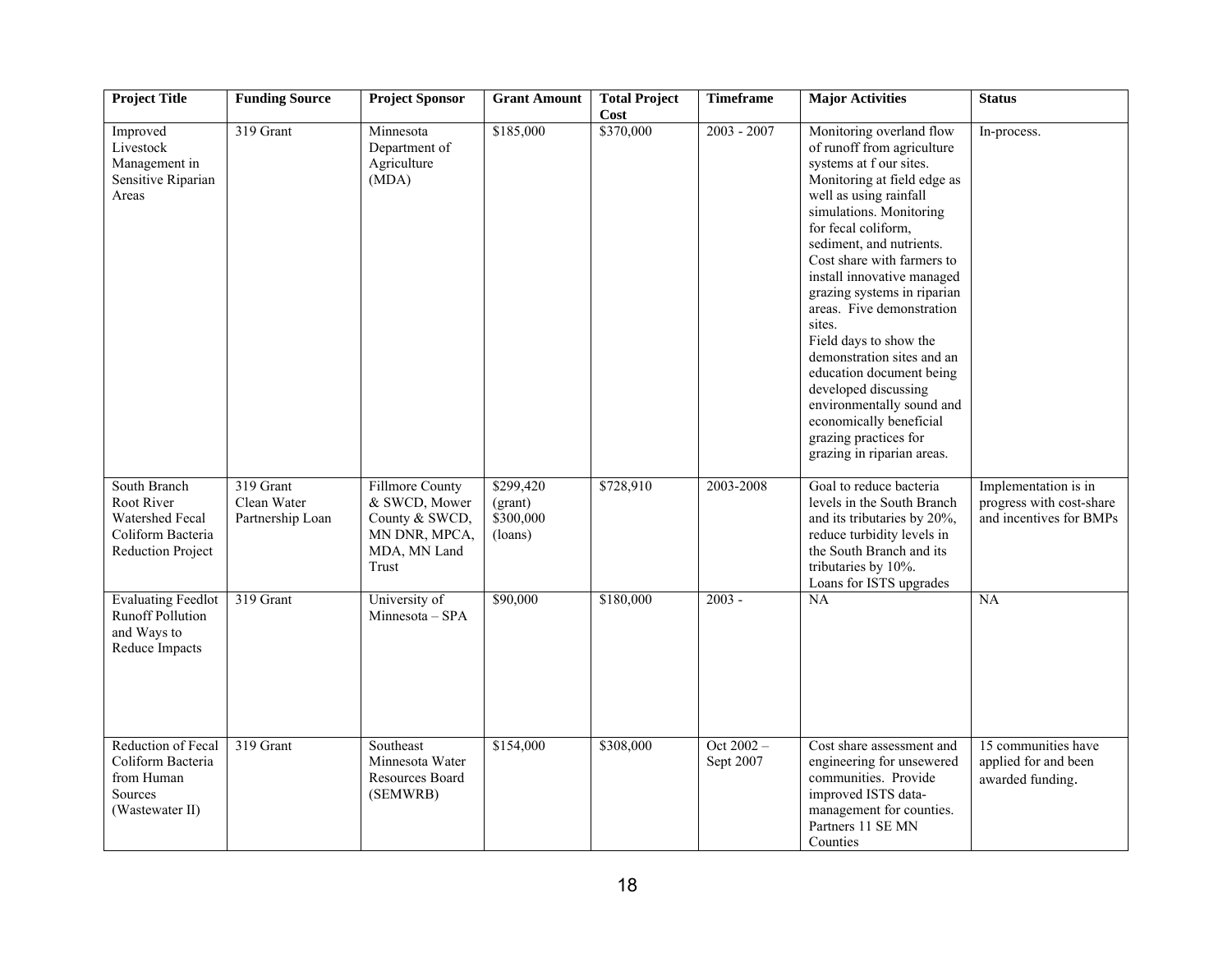| <b>Project Title</b>                                                             | <b>Funding Source</b>      | <b>Project Sponsor</b>                             | <b>Grant Amount</b> | <b>Total Project</b>     | <b>Timeframe</b>        | <b>Major Activities</b>                                                                                                                                                                                                                                                                                                                                                                                                                                                                                                      | <b>Status</b>                                                                                                                                                                                                                                                                                                                                      |
|----------------------------------------------------------------------------------|----------------------------|----------------------------------------------------|---------------------|--------------------------|-------------------------|------------------------------------------------------------------------------------------------------------------------------------------------------------------------------------------------------------------------------------------------------------------------------------------------------------------------------------------------------------------------------------------------------------------------------------------------------------------------------------------------------------------------------|----------------------------------------------------------------------------------------------------------------------------------------------------------------------------------------------------------------------------------------------------------------------------------------------------------------------------------------------------|
| Whitewater<br>Watershed "Paired<br>Watershed"<br>Monitoring<br>Project 2004-2006 | 319 Grant                  | $U$ of $M -$ John<br>Nieber<br><b>MPCA</b>         | \$98,500            | <b>Cost</b><br>\$150,500 | July 2004 -<br>Dec 2006 | 1. Monitoring the quantity<br>and quality of water<br>running off two small<br>watersheds that are<br>tributaries to the<br>Whitewater River Basin.<br>2. Identification of source<br>waters for runoff using<br>stable isotopes, flow<br>temperature and selected<br>ions; conducted with<br>detailed sampling interior<br>to the watersheds.<br>3. Modeling the growing<br>season surface and<br>subsurface flow of the two<br>watersheds using the<br>GSSHA (Gridded Surface<br>Subsurface Hydrologic<br>Analysis model). | Project completed,<br>although the watersheds<br>will continue to be<br>monitored.                                                                                                                                                                                                                                                                 |
| Jefferson German<br>Phase II C                                                   | Clean Water<br>Partnership | <b>LeSueur County</b><br>Environmental<br>Services | \$55,000            | \$105,950                | 2004-2008               | Includes upgrading septic<br>systems, correcting three<br>feedlot issues, nutrient<br>management, soil grid<br>sampling, manure<br>sampling and installing Ag<br>and shoreland BMPs.                                                                                                                                                                                                                                                                                                                                         | 73 Septic Systems were<br>brought into compliance<br>with this Phase                                                                                                                                                                                                                                                                               |
| Lake Volney<br>Phase II B                                                        | Clean Water<br>Partnership | <b>LeSueur County</b><br>Environmental<br>Services | \$125,000           | \$424,883                | 2004-2006               | Septic upgrades, buffer<br>installation, nutrient and<br>manure management.                                                                                                                                                                                                                                                                                                                                                                                                                                                  | 20 Septic Systems were<br>upgraded during this<br>project. Buffer strips<br>were installed, a<br>nutrient trial was<br>completed, and soil grid<br>sampling and manure<br>sampling have been<br>done. Future projects<br>include a wetland<br>restoration, buffer<br>strip and five open<br>intakes that will be<br>replaced with blind<br>inlets. |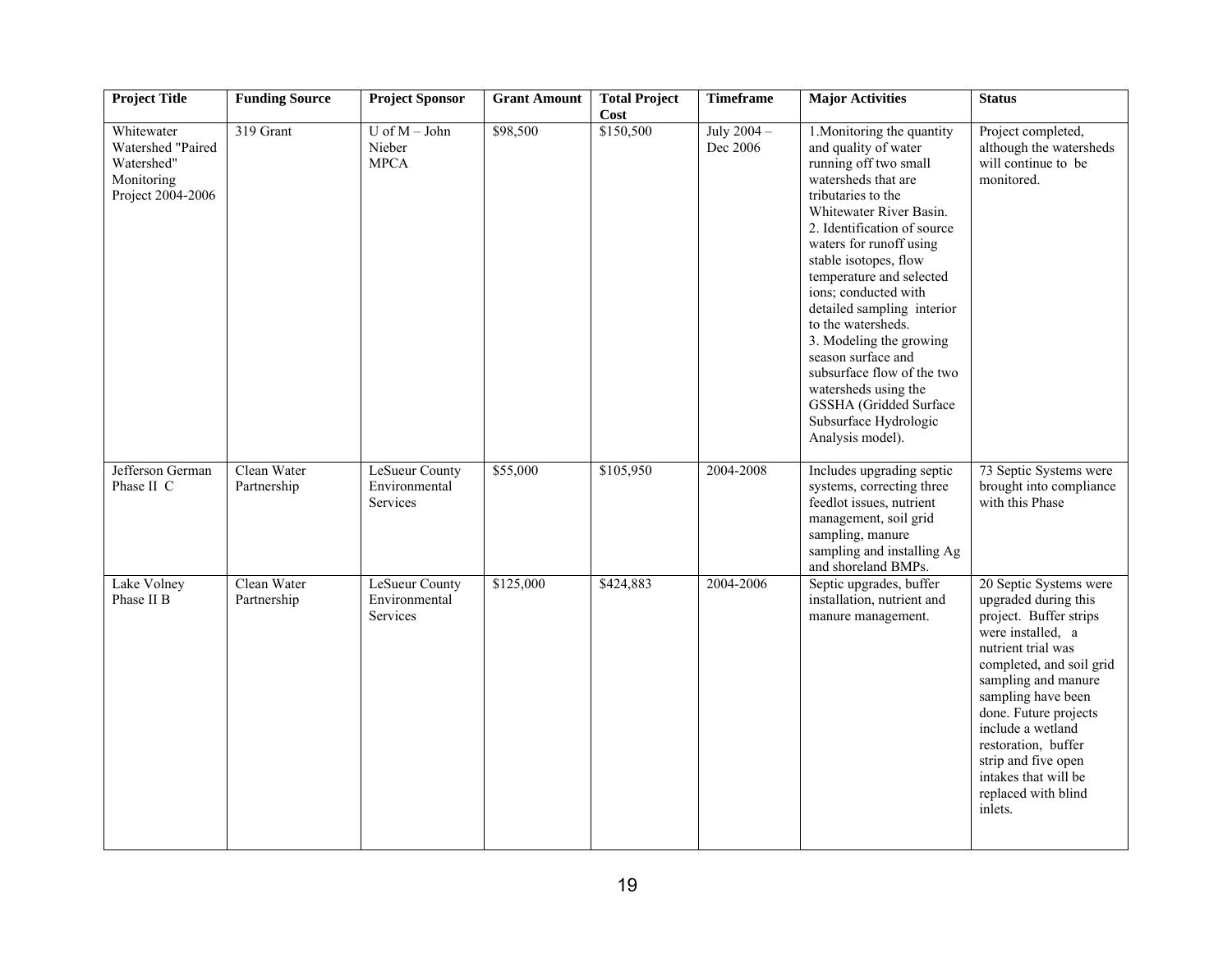| <b>Project Title</b>                                                                                             | <b>Funding Source</b>                       | <b>Project Sponsor</b>                                                                             | <b>Grant Amount</b>                  | <b>Total Project</b><br>Cost | <b>Timeframe</b> | <b>Major Activities</b>                                                                                                                                         | <b>Status</b>                                                                                                                                                                                           |
|------------------------------------------------------------------------------------------------------------------|---------------------------------------------|----------------------------------------------------------------------------------------------------|--------------------------------------|------------------------------|------------------|-----------------------------------------------------------------------------------------------------------------------------------------------------------------|---------------------------------------------------------------------------------------------------------------------------------------------------------------------------------------------------------|
| <b>Fillmore County</b><br>Septic System<br>Pilot Inventory<br>Project                                            | MPCA Three-<br>County ISTS Pilot<br>Program | <b>Fillmore County</b><br>& SWCD, SE MN<br>Wastewater<br>Initiative                                | \$240,000                            | \$240,000                    | 2004-2009        | Goals - inventory all IPHT<br>septic systems in the<br>county by July 1, 2008,<br>bring all IPHT systems<br>into compliance by May 1,<br>2009.                  | The inventory has been<br>completed in 22 of 24<br>townships with 540<br>IPHT systems identified,<br>159 of those have been<br>brought into compliance                                                  |
| <b>Steele County</b><br>Septic System<br>Loan Program                                                            | 319 Grant<br>CWP Loan                       | <b>Steele County</b><br>Environmental<br>Services and<br>Planning $&$<br>Zoning - Scott<br>Golberg | \$66,000 (grant)<br>\$500,000 (loan) | \$566,000                    | 2004-2007        | Septic System Loan<br>Program                                                                                                                                   | Approximately \$500,000<br>has been loaned out to<br>47 applicants for<br>replacement septic<br>systems. The county is<br>planning to apply for<br>continuation funding in<br>2007.                     |
| Designing Feedlot<br>Improvements in<br><b>Targeted Areas</b><br>Under the Open<br>Lot Agreement<br>(Feedlot II) | 319 Grant                                   | <b>SEMWRB</b>                                                                                      | \$300,000                            | \$600,000                    | $2004 - 2008$    | Hire technicians to design<br>simple, low-cost runoff<br>reduction solutions;<br>assistance available to<br>producers who have signed<br>the Open Lot Agreement | See results table in<br>Feedlot section.                                                                                                                                                                |
| On Farm Manure<br>Management<br>Demonstrations                                                                   | 319 Grant                                   | University of<br>Minnesota - WRC                                                                   | \$279,600                            | \$564,386                    | $2004 - 2008$    | On-farm manure rate trials<br>Field days<br>Extension publications                                                                                              | Two years of trials<br>completed with third<br>started.<br>Four field days<br>completed, including<br>two in SE MN.<br>Draft prepared of<br>publication on BMPs for<br>managing pathogens in<br>manure. |
| <b>Cost Share</b><br>Incentives For<br>Small Feedlot<br>Fixes                                                    | 319 Grant                                   | Hiawatha Valley<br>RC&D<br>Association                                                             | \$242,000                            | \$484,000                    | 2004-2008        | NA                                                                                                                                                              | NA                                                                                                                                                                                                      |
| <b>Targeted Feedlot</b><br>Open Lot<br>Implementation<br>Engineering<br>Assistance                               | 319 Grant                                   | SE Soil & Water<br>Conservation<br>District Technical<br>Support Joint<br>Powers Board             | \$300,000                            | \$600,000                    | $2004 - 2008$    | Provide resources to assist<br>8 counties in maximizing<br>producer participation in<br>the OLA                                                                 | <b>NA</b>                                                                                                                                                                                               |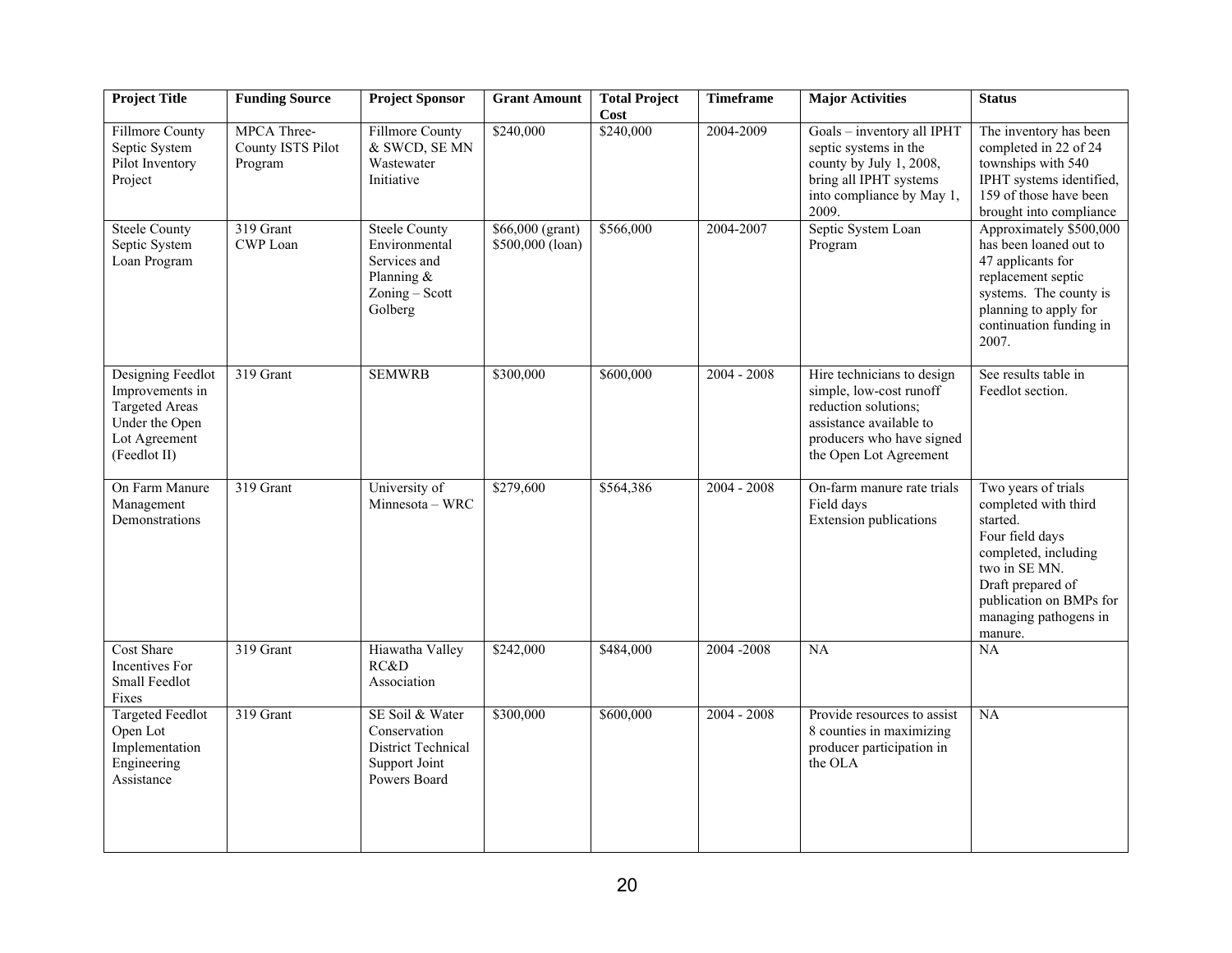| <b>Project Title</b>                                                                                                                     | <b>Funding Source</b>                                                                                     | <b>Project Sponsor</b>                                                                            | <b>Grant Amount</b>                           | <b>Total Project</b><br>Cost | <b>Timeframe</b> | <b>Major Activities</b>                                                                                                                                                                                                                                                                                                                                                                                | <b>Status</b>                                                                                                                                                                                                                                                                                     |
|------------------------------------------------------------------------------------------------------------------------------------------|-----------------------------------------------------------------------------------------------------------|---------------------------------------------------------------------------------------------------|-----------------------------------------------|------------------------------|------------------|--------------------------------------------------------------------------------------------------------------------------------------------------------------------------------------------------------------------------------------------------------------------------------------------------------------------------------------------------------------------------------------------------------|---------------------------------------------------------------------------------------------------------------------------------------------------------------------------------------------------------------------------------------------------------------------------------------------------|
| <b>Chester Sewer</b><br>Project                                                                                                          | <b>Rural Development</b><br><b>MNTED</b><br>City of Rochester<br><b>Olmsted County</b><br>Marion Township | <b>Olmsted County</b>                                                                             | \$1.5 million<br>(grants)<br>\$500,000 (loan) | \$2 million                  | 2005-2006        | Connected 103 residences<br>and 5 businesses wit<br>obsolete septic systems to<br>a community sewer.                                                                                                                                                                                                                                                                                                   | 100% complete                                                                                                                                                                                                                                                                                     |
| Nutrient<br>Management<br>Planning in the<br>South Fork of the<br>Root River                                                             | <b>BWSR Challenge</b><br>Grant                                                                            | Fillmore SWCD                                                                                     | \$25,000                                      | \$50,000                     | 2005-2007        | Provide holistic nutrient<br>management in the South<br>Fork Root River for better<br>management of fertilizers<br>including manure through<br>the development of GIS<br>software for more efficient<br>nutrient use, and by<br>providing cost-share for<br>feedlot fixes.                                                                                                                             | In progress with<br>completion slated for<br>June 2007.                                                                                                                                                                                                                                           |
| Cannon River<br>Wastewater<br>Project (Building<br>Local Capacity for<br>Community<br>Solutions to<br>Wastewater<br>Problems)<br>(WWIII) | TMDL<br>Implementation                                                                                    | Cannon River<br>Watershed<br>Partnership                                                          | \$300,000                                     | \$300,000                    | 2005-2008        | Project to address the<br>impact of human sources<br>of bacteria through a<br>combination of education,<br>tech assistance and<br>financial assistance to<br>owners of failing ISTS<br>and small communities<br>with inadequate sewage<br>treatment; 13 counties                                                                                                                                       | In progress. Two<br>community facilitators<br>are currently assisting 14<br>communities. Grant ends<br>Dec 2008. Will be<br>looking for a more<br>permanent funding<br>source to continue<br>providing facilitation<br>assistance to small<br>communities with<br>inadequate sewage<br>treatment. |
| South Branch<br><b>Whitewater River</b><br>Watershed<br>Bacterial<br>Reduction                                                           | 319 Grant<br><b>ISTS</b> Loans                                                                            | Whitewater Joint<br>Powers Board,<br>Winona County is<br>Loan Sponsor for<br><b>ISTS Upgrades</b> | \$174,660<br>(grant)<br>\$150,000<br>Loans    | \$388,700                    | 2006-2008        | Developing listing of<br>residences in the<br>watershed that have<br>suspect septic systems.<br>Compile and distribute<br>bacteria pollution fact<br>sheets and newspaper<br>articles. Work with local<br>municipalities on storm<br>water planning. GIS aerial<br>photos to access potential<br>riparian/shoreland issues.<br>Goal is 15 failing ISTS<br>brought into compliance<br>by Sept 30, 2008. | This project has<br>completed 90% of the<br>planned one-on-one<br>setback mapping and<br>education with South<br><b>Branch livestock</b><br>producers. Other<br>education and outreach<br>efforts are continuing.<br>80% complete                                                                 |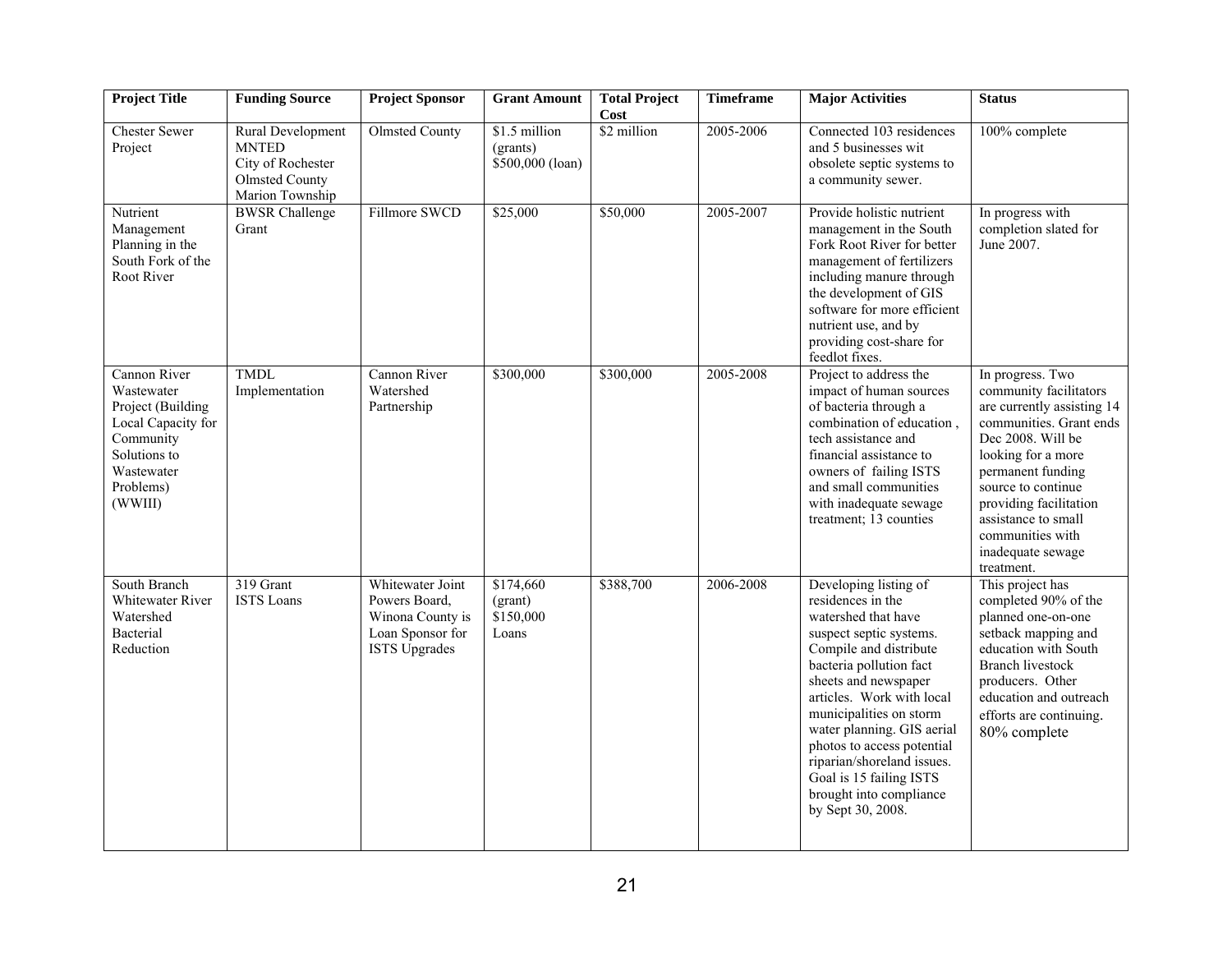| <b>Project Title</b>                                                                                                                                                                        | <b>Funding Source</b>                      | <b>Project Sponsor</b>                                      | <b>Grant Amount</b> | <b>Total Project</b><br>Cost | <b>Timeframe</b> | <b>Major Activities</b>                                                                                                                                                                                                                                                                     | <b>Status</b>                                                                                                                                                           |
|---------------------------------------------------------------------------------------------------------------------------------------------------------------------------------------------|--------------------------------------------|-------------------------------------------------------------|---------------------|------------------------------|------------------|---------------------------------------------------------------------------------------------------------------------------------------------------------------------------------------------------------------------------------------------------------------------------------------------|-------------------------------------------------------------------------------------------------------------------------------------------------------------------------|
| Dakota County<br>Septic Inspection<br>and Upgrade<br>Initiative                                                                                                                             | 319 Grant                                  | Dakota County<br>(Tom Berry)                                | \$160,500           | \$316,500                    | $2006 - 2008$    | Goal is to ID and upgrade<br>all failing septic systems<br>first on the mainstems of<br>the Vermillion River and<br>Chub Creek (Phase I), then<br>on other shoreland areas<br>(Phase II), and finally all<br>ISTS systems in the<br>Vermillion and Chub<br>Creek watersheds (Phase<br>III). | Phase I completed in<br>2006.                                                                                                                                           |
| Roberds Lake<br>Assessment                                                                                                                                                                  | <b>DNR</b> Conservation<br>Partners Grant  | Cannon River<br>Watershed<br>Partnership - Rice<br>Co. P& Z | \$10,000            | \$21,600                     | 2006-2007        | Paper inventory and<br>ranking of septic systems<br>on 893 parcels.<br>GIS mapping of feedlots,<br>septic systems, land use,<br>soils, and wetlands to<br>determine pollutant<br>sources in the watershed.                                                                                  | Septic inventory<br>complete.                                                                                                                                           |
| Silver Lake<br>Shoreline Buffer<br><b>TMDL Project</b>                                                                                                                                      | <b>Public Facilities</b><br>Administration | City of Rochester                                           | \$275,000           | \$550,000                    | 2006-2007        | Native vegetation will be<br>planted to create a buffer<br>that will filter storm water<br>runoff to reduce fecal<br>coliform loading to the<br>lake $(\sim1,000$ resident birds<br>and migratory Canada<br>Goose population $\sim$<br>40,000                                               | Design plans and<br>specifications are<br>complete and have been<br>submitted to MPCA for<br>certification.<br>Installation will begin in<br>the Spring/Summer<br>2007. |
| Into the Home<br>Stretch:<br>Achieving Feedlot<br>Runoff Control to<br>Reduce Bacteria<br>TMDL to<br><b>Impaired Waters</b><br>of the Lower<br>Mississippi in<br>Minnesota<br>(Feedlot III) | 319 Grant                                  | <b>SWMWRB</b>                                               | \$300,000           | \$600,000                    | $2007 - 2010$    | Technical assistance for<br>designa dn producer cost-<br>share for OLA signers                                                                                                                                                                                                              | Starts in 2007                                                                                                                                                          |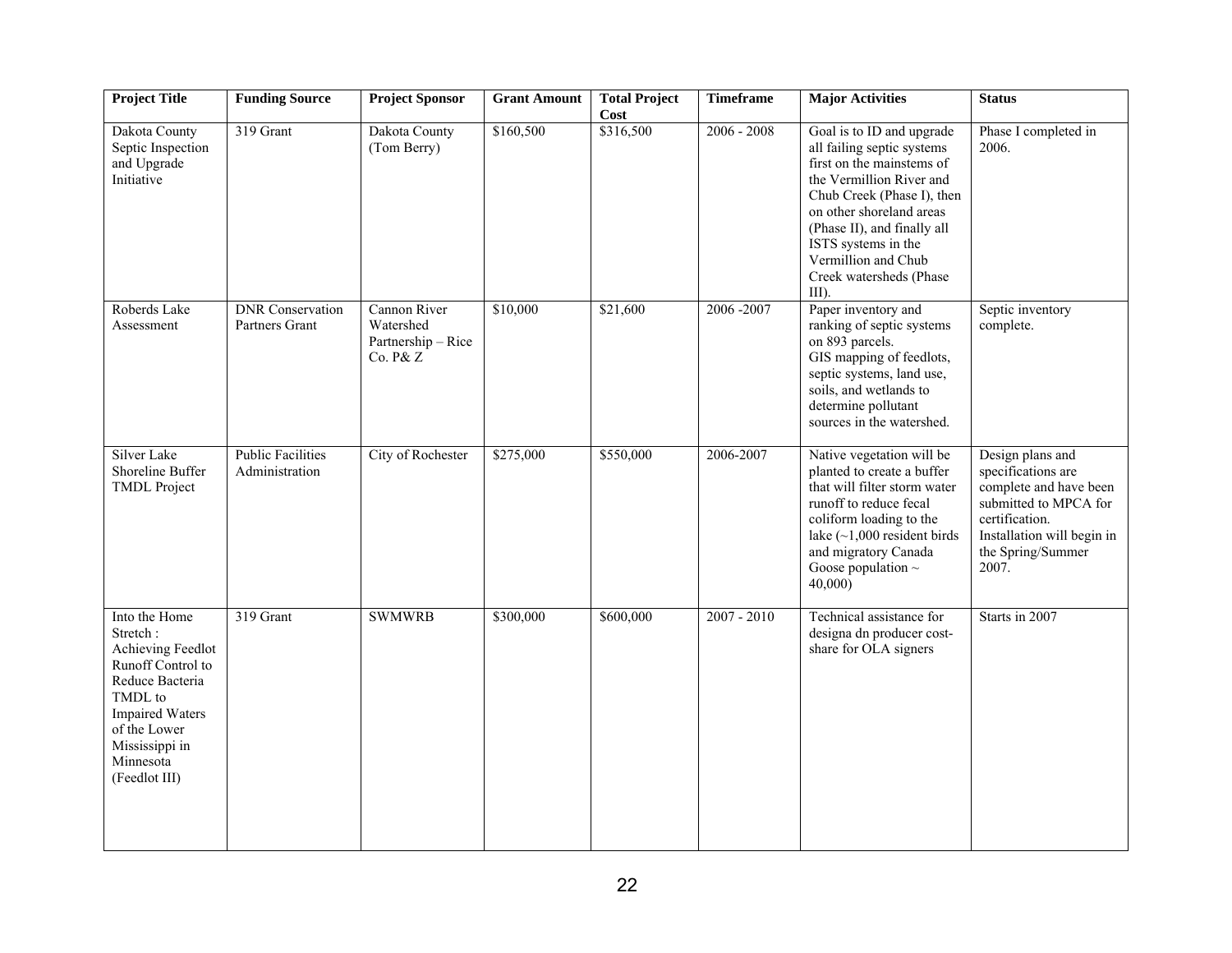| <b>Project Title</b>                                                 | <b>Funding Source</b>                                                                        | <b>Project Sponsor</b>                                                             | <b>Grant Amount</b>                               | <b>Total Project</b><br>Cost                                                                                               | <b>Timeframe</b>          | <b>Major Activities</b>                                                                                                                                                   | <b>Status</b>                                                                                                                                       |
|----------------------------------------------------------------------|----------------------------------------------------------------------------------------------|------------------------------------------------------------------------------------|---------------------------------------------------|----------------------------------------------------------------------------------------------------------------------------|---------------------------|---------------------------------------------------------------------------------------------------------------------------------------------------------------------------|-----------------------------------------------------------------------------------------------------------------------------------------------------|
| EQIP cost share in<br>Whitewater<br>Watershed                        | <b>NRCS</b>                                                                                  | Whitewater Joint<br>Powers Board                                                   | <b>NA</b>                                         | \$150,000                                                                                                                  | Jan $2007 - Oct$<br>2008. | Some of the \$150,000 in<br>cost share will go toward<br>practices that reduce fecal<br>bacteria contamination<br>either directly or<br>indirectly.                       | Sign-up period<br>underway                                                                                                                          |
| <b>Technical Service</b><br>Providers (TSP)<br>Training Initiative   | Clean Water Legacy<br>appropriation to<br>MDA to improve<br>technical assistance<br>capacity | MDA contract<br>with $U$ of $M - Jim$<br>Anderson, Les<br>Everett, Barb<br>Weisman | \$250,000<br>(\$210,000<br>MDA, \$40,000<br>BWSR) | This is not a<br>grant, so the<br>value of in-kind<br>resources to be<br>expended for<br>this project is<br>not calculated | 2007-2009                 | Coordinate and expand<br>nutrient management and<br>conservation planning<br>training options for private<br>and public sector.                                           | March 2007 courses to<br>be announced soon.<br>Website to be<br>established by June<br>2007. Additional courses<br>to be added in 2008 and<br>2009. |
| Rice County ISTS<br>ordinance upgrade                                | Natural Resource<br><b>Block Grant</b><br>(BWSR)                                             | <b>Rice County</b>                                                                 | \$9,885                                           |                                                                                                                            | 2007                      | <b>Update Rice county</b><br>ordinance to follow new<br>ISTS state statutes.                                                                                              |                                                                                                                                                     |
| <b>Rice County</b><br>Septic System<br>Loan Program                  | USDA/Ag-BMP<br>Revolving Loan                                                                | <b>Rice County</b><br>Environmental<br>Services and<br>Planning $&$<br>Zoning      | \$104,665                                         |                                                                                                                            | 2000-2007                 | Septic System Loan<br>Program                                                                                                                                             | 19 Voluntary<br>Agreements signed in<br>Veseli to replace<br>systems that are<br>currently connected to a<br>community field tile.                  |
| <b>Rice County</b><br>Septic System<br>Loan Program                  | <b>Small Cities</b><br><b>Individual Septic</b><br>Loan Fund                                 | <b>Rice County</b><br>Environmental<br>Services and<br>Planning &<br>Zoning        |                                                   |                                                                                                                            | Ongoing                   | Septic System Loan<br>Program to assist with<br>replacement systems.                                                                                                      | Assisted 6 homeowners<br>in system replacement in<br>2006                                                                                           |
| <b>Upper Cannon</b><br>Assessment<br>Project                         | Clean Water<br>Partnership                                                                   | LeSueur Co<br>Environmental<br>Services                                            | \$184,588                                         | \$445,257                                                                                                                  | 2007-2009                 | Will monitor water quality<br>in the Upper Cannon River<br>Watershed – one of<br>parameters will be E. coli<br>on previously unassessed<br>reaches of the Cannon<br>River | Starts in 2007                                                                                                                                      |
| <b>Olmsted County</b><br>Septic System<br>Pilot Inventory<br>Project | <b>MPCA</b>                                                                                  | <b>Olmsted County</b>                                                              | \$120,000                                         | \$138,955                                                                                                                  | 2007-2009                 | Inventory parcels with<br>potential to surface<br>discharge wastes and<br>provide a \$500 cash<br>incentive to correct the<br>problem for 240<br>households               | Begins in 2007                                                                                                                                      |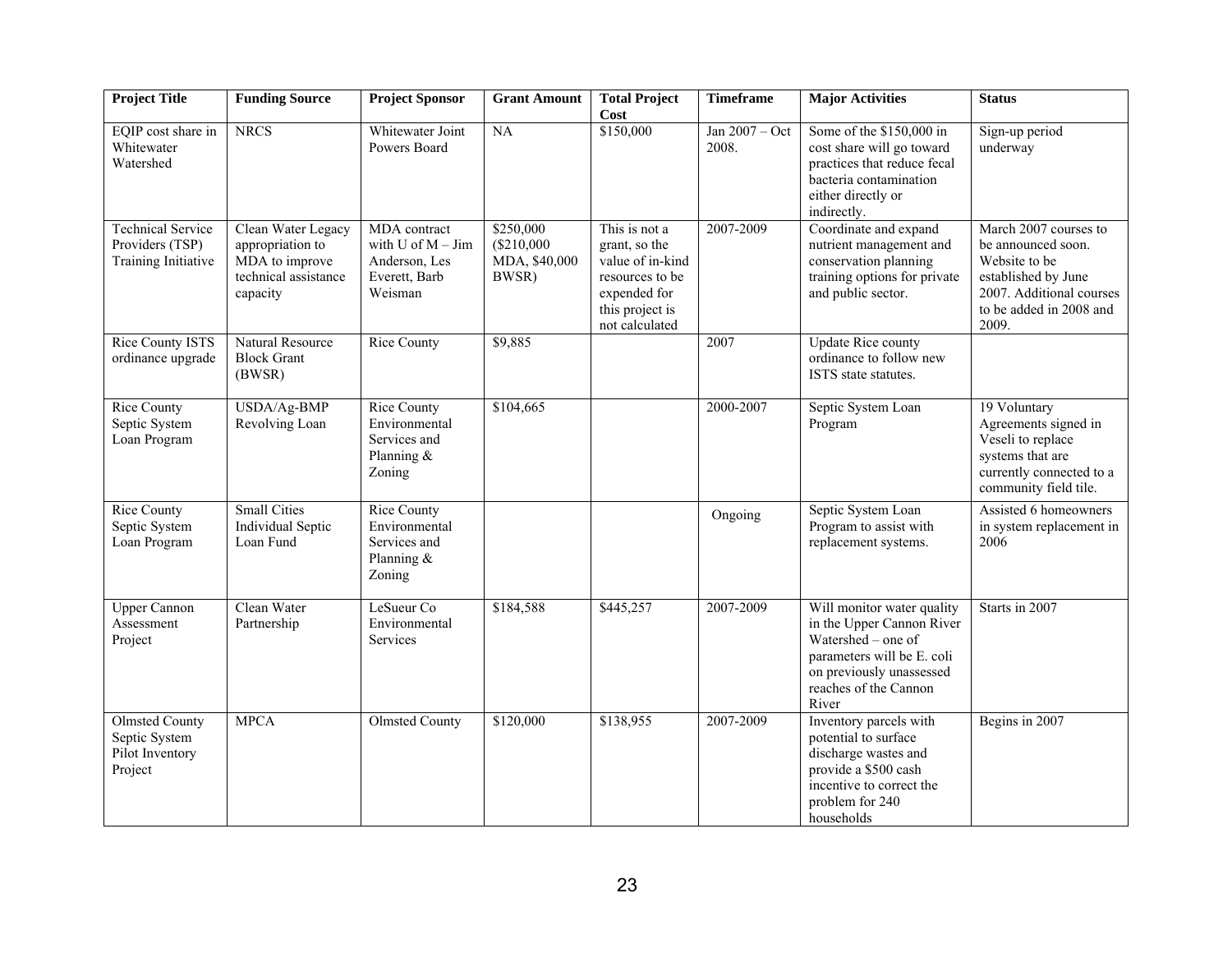| <b>Project Title</b>                                                                                                                                                                                | <b>Funding Source</b>                                            | <b>Project Sponsor</b>                                                                                 | <b>Grant Amount</b>    | <b>Total Project</b><br>Cost                                                                                                       | <b>Timeframe</b> | <b>Major Activities</b>                                                                                                                                                                                                                                                                                                                                                                                                                        | <b>Status</b>                                                                                                                                                    |
|-----------------------------------------------------------------------------------------------------------------------------------------------------------------------------------------------------|------------------------------------------------------------------|--------------------------------------------------------------------------------------------------------|------------------------|------------------------------------------------------------------------------------------------------------------------------------|------------------|------------------------------------------------------------------------------------------------------------------------------------------------------------------------------------------------------------------------------------------------------------------------------------------------------------------------------------------------------------------------------------------------------------------------------------------------|------------------------------------------------------------------------------------------------------------------------------------------------------------------|
| Mapping and<br>Quantification of<br>Priority<br><b>Agricultural Lands</b><br><b>TMDLs</b>                                                                                                           | Clean Water<br>Legacyappropriation<br>to MDA for<br>research     | MDA contract<br>with U of M<br>(Dave Mulla, Barb<br>Weisman)                                           | \$20,000               | $n/a$ – this is not<br>a grant, so the<br>value of in-kind<br>resources to be<br>expended for<br>this project is<br>not calculated | 2007-2009        | Use existing GIS data to<br>map and quantify priority<br>agricultural lands relative<br>to TMDL Implementation.                                                                                                                                                                                                                                                                                                                                | Maps and data for at<br>least two watersheds<br>(LeSueur and Wild<br>Rice) are to be<br>completed by Dec 2007.<br>The Cannon is third in<br>line if funds allow. |
| Cannon River<br>Watershed Lake<br>and Stream<br>Assessment                                                                                                                                          | Clean Water Legacy<br>- Surface Water<br><b>Assessment Grant</b> | <b>CRWP</b>                                                                                            | \$103,884              | \$162,582                                                                                                                          | 2007-2009        | Assessment of some of the<br>streams in the Cannon<br>River Watershed for E.<br>coli.                                                                                                                                                                                                                                                                                                                                                          | Begins in March 2007.                                                                                                                                            |
| Developing a<br>DNA marker<br>system for<br>Bacteria from<br>Cattle, Swine and<br>Poultry Manure<br>and Beginning to<br>Evaluate Bacteria<br>Fate and Transport<br>in a Rural Setting<br>Background | MDA - Impaired<br>Waters Research<br>Funds                       | University of<br>$Minnesota -$<br>Michael Sadowsky<br>and Jim Anderson<br>$MDA - Paul$<br><b>Burns</b> | NA                     | \$300,000                                                                                                                          | 2007-2009        | This effort will:<br>*Identify DNAs that are<br>specific for e.coli<br>originating from<br>domesticated cattle, swine<br>and poultry.<br>*Perform limited field<br>studies to help identify<br>actual sources and fate of<br>e.coli in selected<br>watersheds that have fecal<br>coliform impairments.<br>*Strive to identify some<br>best management practices<br>for manure management to<br>limit bacteria loadings into<br>surface waters. | Starts in 2007.                                                                                                                                                  |
| NA                                                                                                                                                                                                  | Clean Water Legacy<br>Grant                                      | Dakota County<br><b>SWCD</b>                                                                           | \$80,000 Cost<br>Share | NA                                                                                                                                 | 2007-2009        | Cost share for filter strips<br>and nutrient management<br>incentives to landowners<br>in Dakota County                                                                                                                                                                                                                                                                                                                                        | Starts in 2007.                                                                                                                                                  |
| <b>CWL Root River</b><br>Grazing<br>Management<br>Initiative                                                                                                                                        | Clean Water Legacy<br>Grant - BWSR                               | Root River<br><b>Watershed District</b>                                                                | \$110,000              | 210,000                                                                                                                            | 2007-2009        | Technical assistance funds<br>will provide one staff<br>person to assist in<br>developing grazing<br>management plans.                                                                                                                                                                                                                                                                                                                         | Starting in 2007.                                                                                                                                                |
| <b>Medford Public</b><br>School Rain<br>Garden Project                                                                                                                                              | Clean Water Legacy<br>Grant - BWSR                               | <b>Steele County</b>                                                                                   | \$306,060              | \$311,060                                                                                                                          | 2007-2009        | Construct large rain<br>gardens to treat storm<br>water runoff.                                                                                                                                                                                                                                                                                                                                                                                | Starting in 2007.                                                                                                                                                |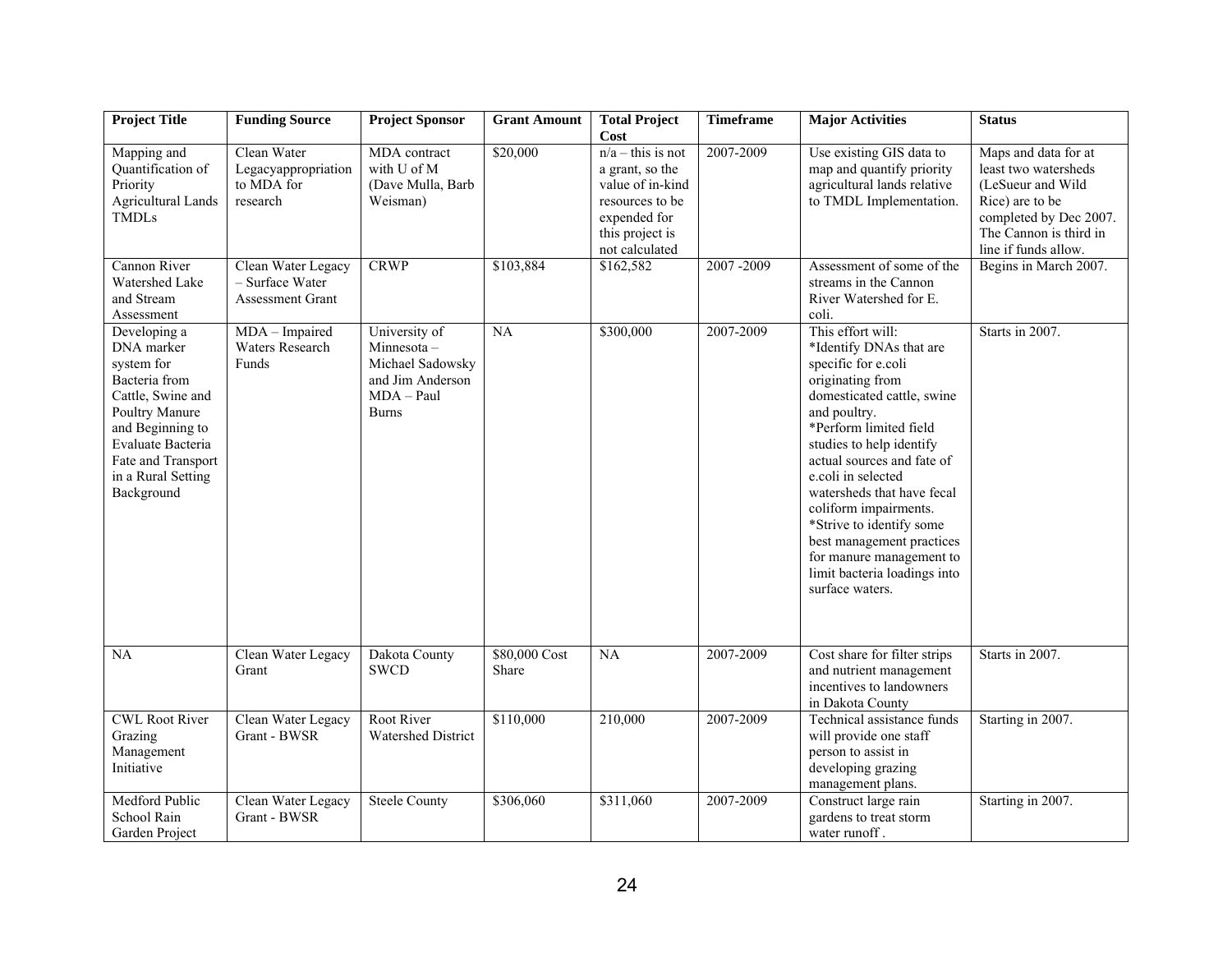| <b>Project Title</b>                                                                         | <b>Funding Source</b>              | <b>Project Sponsor</b>                                   | <b>Grant Amount</b> | <b>Total Project</b><br>Cost | <b>Timeframe</b> | <b>Major Activities</b>                                                                                                                                                                                         | <b>Status</b>     |
|----------------------------------------------------------------------------------------------|------------------------------------|----------------------------------------------------------|---------------------|------------------------------|------------------|-----------------------------------------------------------------------------------------------------------------------------------------------------------------------------------------------------------------|-------------------|
| Apple Valley<br><b>Sunset Pond</b><br>Storm Water<br>Project                                 | Clean Water Legacy<br>Grant - BWSR | City of Apple<br>Valley                                  | \$70,000            | \$140,000                    | 2007-2009        | Construct a water holding<br>pond to treat storm water<br>before it enters Alimagnet<br>Lake and eventually the<br>Vermillion River.                                                                            | Starting in 2007. |
| Apple Valley EVR<br>P-13 Storm Water<br>Project                                              | Clean Water Legacy<br>Grant - BWSR | City of Apple<br>Valley                                  | \$63,500            | \$127,115                    | 2007-2009        | Provide technical<br>assistance to construct a<br>water holding pond to treat<br>storm water before it<br>enters Long and Farquar<br>Lakes and eventually the<br>Vermillion River.                              | Starting in 2007. |
| Winona County<br><b>CWL AgBMP</b><br>Technical<br>Assistance                                 | Clean Water Legacy<br>Grant - BWSR | Winona County<br><b>SWCD</b>                             | \$2,000             | \$2,000                      | 2007-2009        | Provide technical<br>assistance to develop 10<br>ISTS plans funded by the<br>AgBMP loan program.                                                                                                                | Starting in 2007. |
| Shell Rock WD<br>Fecal Coliform<br>Reduction Project.                                        | Clean Water Legacy<br>Grant - BWSR | Shell Rock River<br><b>WD</b>                            | \$20,500            | \$50,000                     | 2007-2009        | Provide technical<br>assistance for the<br>development of nutrient<br>management plans.                                                                                                                         | Starting in 2007. |
| SE SWCD Tech<br>Support JPB 2006<br><b>CWL Fecal</b><br>Coliform<br><b>Reduction Project</b> | Clean Water Legacy<br>$-$ BWSR     | <b>SE SWCD</b><br><b>Technical Support</b><br><b>JPB</b> | \$350,000           | \$480,000                    | 2007-2009        | Technical assistance funds<br>will provide two staff<br>persons to develop nutrient<br>management plans. Cost<br>share available to<br>landowners to implement<br>open lot agreement low<br>cost feedlot fixes. | Starting in 2007. |
| Whitewater<br>Bacteria<br><b>Reduction Project</b>                                           | Clean Water Legacy<br>Grant - BWSR | Whitewater JPB                                           | \$21,700            | \$84,700                     | 2007-2009        | Provide cost share for low<br>cost feedlot fixes.<br>Develop manure<br>management plans.                                                                                                                        | Starting in 2007. |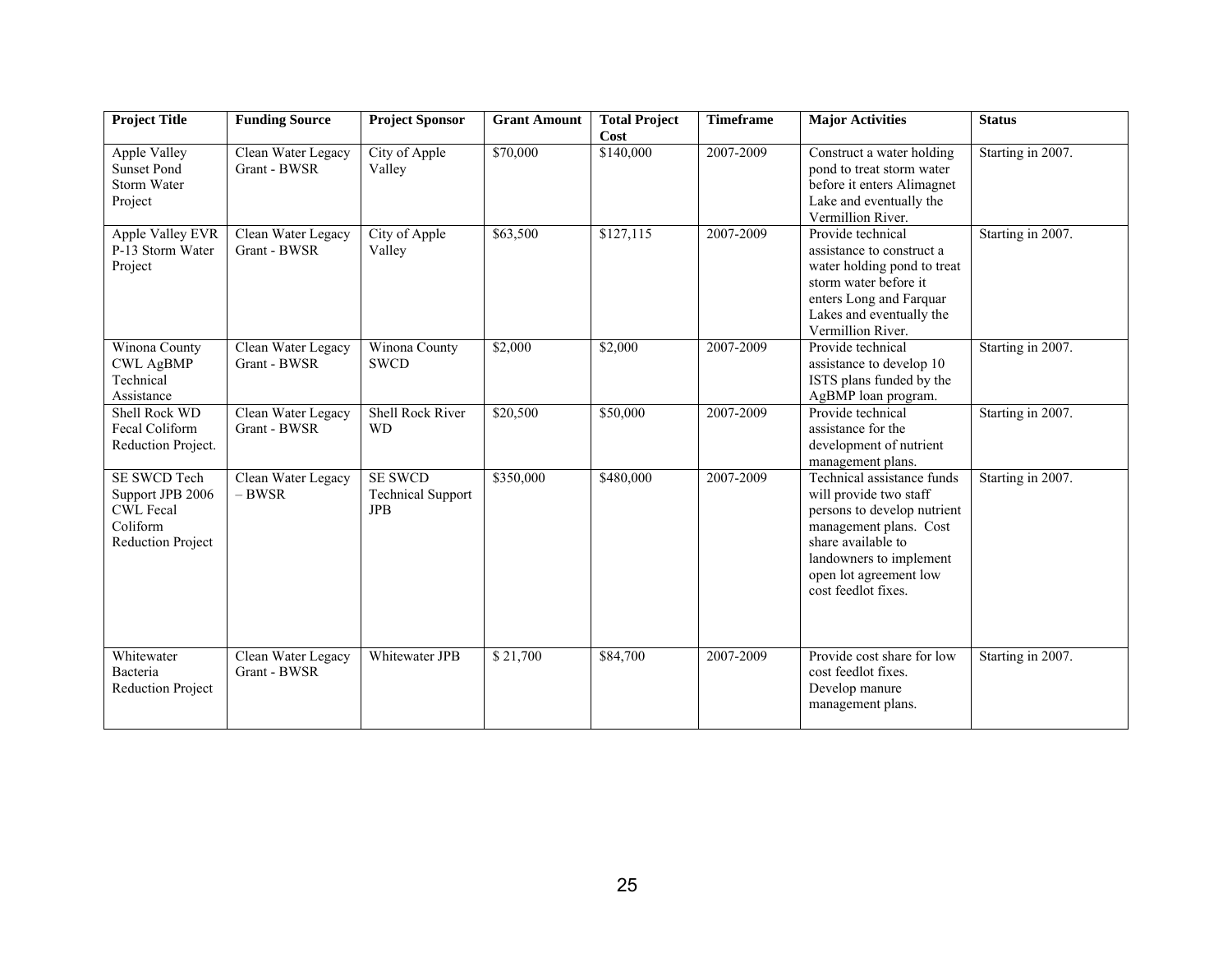| <b>Project Title</b>                                                                                     | <b>Funding Source</b>              | <b>Project Sponsor</b>       | <b>Grant Amount</b> | <b>Total Project</b><br>Cost | <b>Timeframe</b>       | <b>Major Activities</b>                                                                                                                                                                                                | <b>Status</b>                                 |
|----------------------------------------------------------------------------------------------------------|------------------------------------|------------------------------|---------------------|------------------------------|------------------------|------------------------------------------------------------------------------------------------------------------------------------------------------------------------------------------------------------------------|-----------------------------------------------|
| Open Lot<br>Agreement<br>Technical<br><b>Assistance Project</b><br>(Feedlot II)<br>Supplemental<br>Funds | 319 Grant                          | <b>SEMWRB</b>                | \$97,000            | \$194,002                    | May 2006-<br>June 2008 | Funds to supplement<br>efforts in 8 counties<br>(Dodge, Fillmore,<br>Goodhue, Houston,<br>Olmsted, Rice, Wabasha,<br>Winona) fund SWCD and<br>county to hire part-time<br>agriculturalists, tech info<br>to producers. | Eight project completed<br>as of $12/31/06$ . |
| Dakota County<br>Soil and Water<br>Conservation<br>District Rural<br>Land Incentive<br>Program           | Clean Water Legacy<br>Grant - BWSR | Dakota County<br><b>SWCD</b> | \$80,000            | \$160,000                    | 2007-2009              | To work with rural<br>landowners to develop<br>nutrient and conservation<br>management plans for<br>water quality<br>improvements and to offer<br>a filter strip incentive<br>program.                                 | Starting in 2007.                             |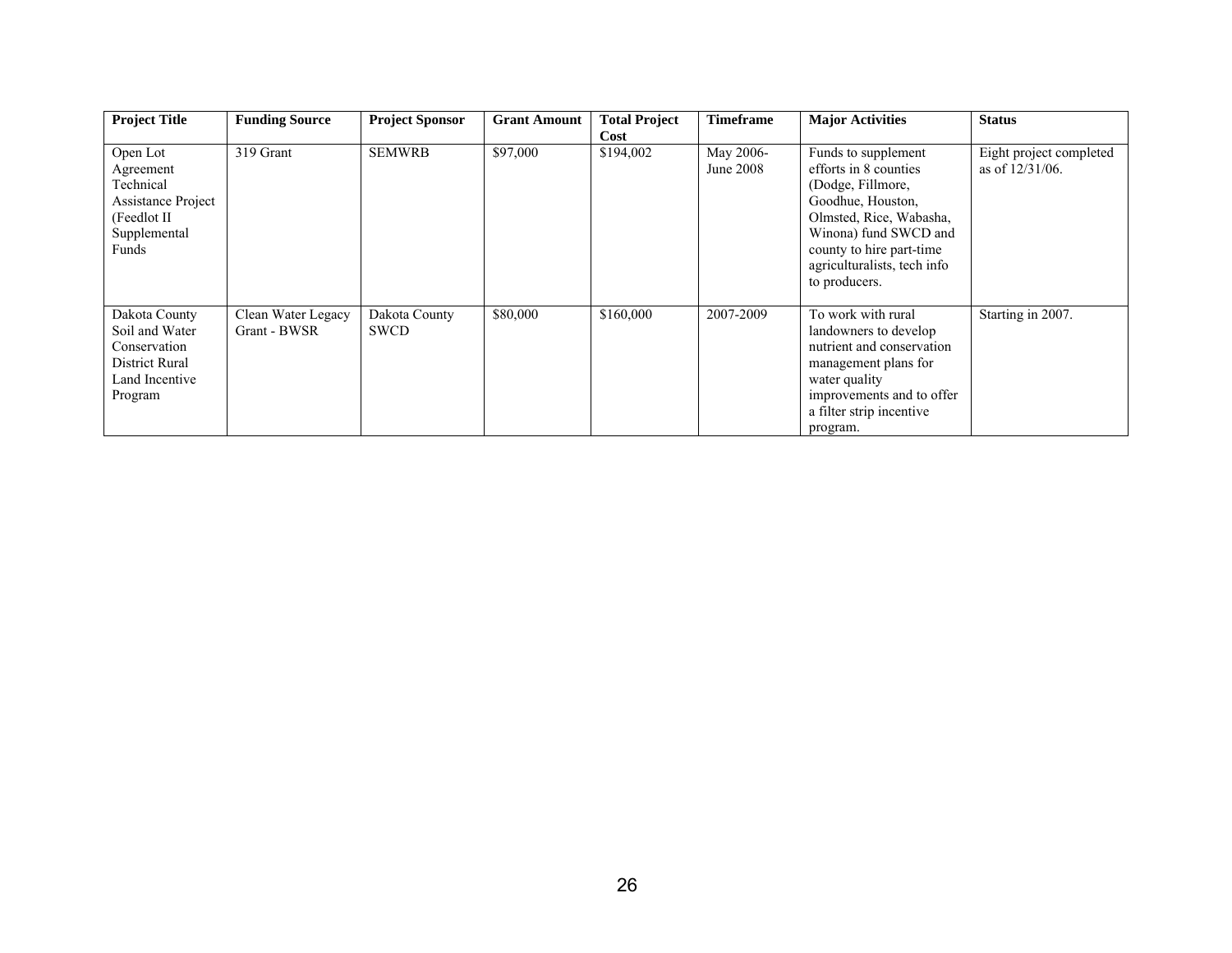## **3.0 Degree of impairment and strength of data**

There exists a wide range of fecal coliform levels throughout the Basin. Ideally, sufficient data would exist to calculate current actual fecal coliform loads to compare directly to the TMDLs, which would allow for load reduction projections. However, the amount of data required for load calculations is much greater than that required for simple impairment assessment. (Revised TMDL, 2006) The geometric means for fecal coliform from the impairment assessment are not flow weighted. Some sites have many storm event samples while others do not. The data are sufficient to document an impairment, but not enough, for example, to say one reach needs a 55% reduction while another needs a 75 % reduction in fecal coliform organisms. Table 4 provides a comparison of the impaired reaches to each other and shows the strength of the available data.

The less than, similar to, and greater than determinations were made using information provided in Table 2 , (Lower Mississippi Basin Impairment Reach Descriptions and Assessment Summaries) in section 1.6 of this report. The value for the number of months exceeding the geometric mean of 200 orgs./100 ml was divided by the number of months with  $\geq$  5 observations. This number was then converted to a percent which was then categorized as follows:  $0 - 40\%$  = less than, 41-69% = similar to, and 70-100% = greater than. This method was chosen to more equitably compare the results. For example, reach A may have had 3 months where the standard was exceeded but that was out of a total of 8 months where there were  $\geq$  5 observations, while Reach B had 3 months where the standard was exceeded out of a total of 3 months where there were  $\geq$  5 observations. Using this method Reach B would be considered to have a greater degree of impairment than reach A as 100 % of reach B's months with  $\geq$  5 observations exceeded the standard whereas reach A only had 38%.

In addition to the degree of impairment, it is important to look at the strength, or robustness, of the data used to make that determination. The method used to do this was to rank the data in two steps. First, the reaches were sorted based on the number of observations. The reaches were ranked from lowest to highest with a value of 1 being assigned to the reach with the least number of observations and increasing numerically. Reaches with the same number of observations were given the same ranking value. Step two was then to sort the reaches based on the # of months with  $\geq 5$ observations. Again, the reaches with the lowest number were given a value of 1 with values increasing. Reaches with the same  $\#$  of months with  $>$  5 observations were given the same ranking value. The last step was to add the scores for each reach for the two steps to arrive at a total ranking value. The strength of data ranking values were then divided into three categories:  $0-10 =$ low,  $11 22$  = medium, and  $23-34$  = high. For example, Rush Creek, Headwaters to Straight River, received a score of 7 with regard to the number of observations and a score of 3 with regard to # of months with  $\geq$  5 observations resulting in a strength of data value of 10, or low. Results from this exercise are also included in Table 4. Assigned in these ways, values for degree of impairment and strength of data indicate areas where more data collection would be of value.

This data are also presented as a map in Figure 4.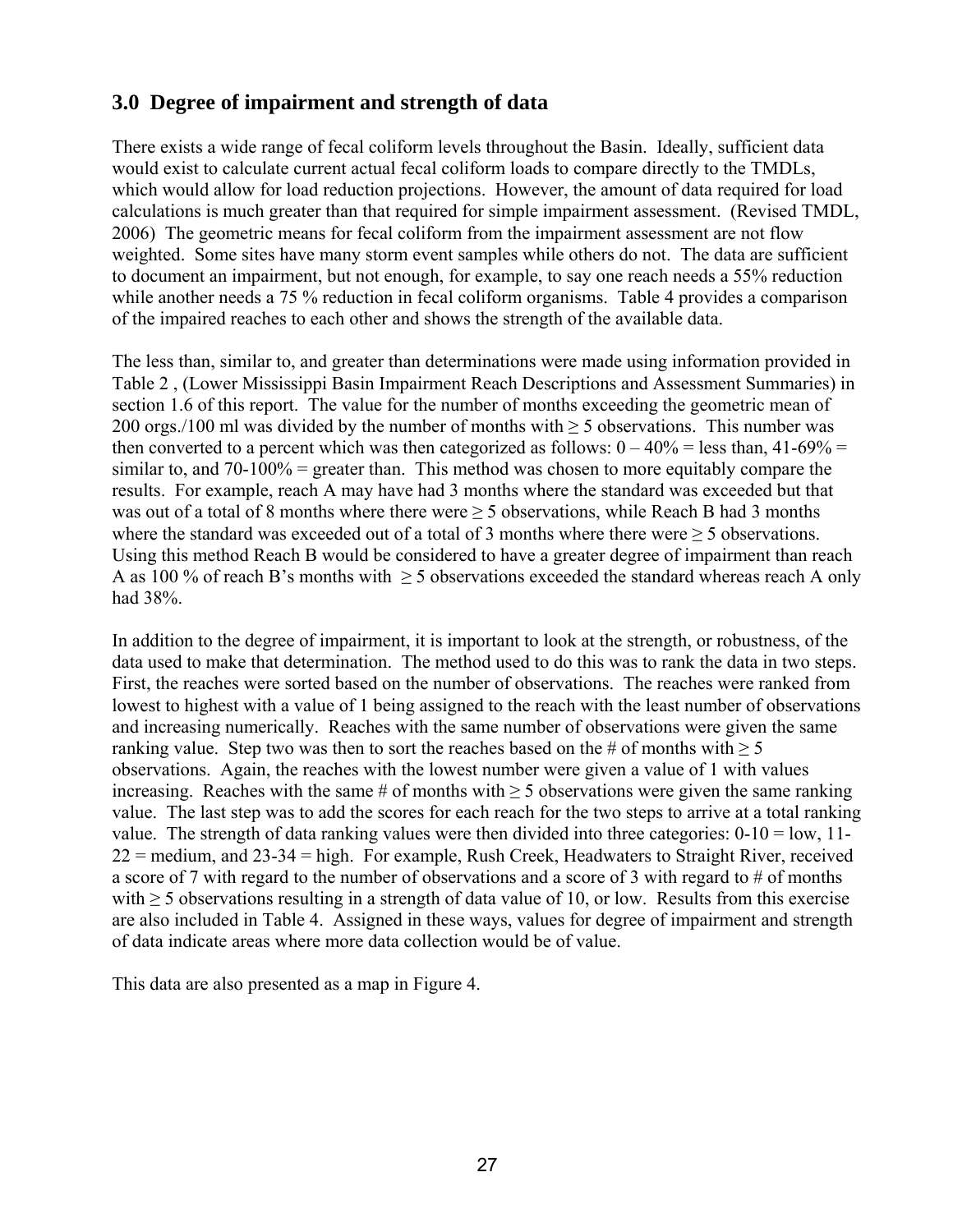| Watershed           | <b>Impaired Stream Reaches</b>                                                             | <b>AUID</b>  | Degree of Impairment Relative to all Monitored<br><b>Streams and Rivers in Basin</b> | <b>Strength of Data</b> |
|---------------------|--------------------------------------------------------------------------------------------|--------------|--------------------------------------------------------------------------------------|-------------------------|
| Vermillion<br>River | Vermillion River, South<br><b>Branch Vermillion River to</b><br>Hastings Dam               | 07040001-506 | ⇑                                                                                    | High                    |
|                     | Vermillion River, Below trout<br>stream portion to South<br><b>Branch Vermillion River</b> | 07040001-507 | $\Downarrow$                                                                         | High                    |
| Cannon              | Cannon River, Pine Creek to<br><b>Belle Creek</b>                                          | 07040002-502 | $\Downarrow$                                                                         | High                    |
| River               | Straight River, Maple Creek to<br>Crane Creek                                              | 07040002-503 | $\hat{\mathbb{I}}$                                                                   | Medium                  |
|                     | Prairie Creek, Headwaters to<br>Cannon River                                               | 07040002-504 | $\Uparrow$                                                                           | Medium                  |
|                     | Rush Creek; Headwaters to<br>Straight R                                                    | 07040002-505 | $\hat{\Pi}$                                                                          | Low                     |
|                     | Cannon River; Northfield Dam<br>to Lk Byllesby inlet                                       | 07040002-509 | $\Downarrow$                                                                         | Low                     |
|                     | Unnamed Creek; Headwaters<br>to Prairie Cr                                                 | 07040002-512 | $\Uparrow$                                                                           | Low                     |
|                     | <b>Unnamed Tributary to Prairie</b><br>Creek; Unnamed Cr to<br>Unnamed Cr                  | 07040002-513 | $\Uparrow$                                                                           | Low                     |
|                     | Straight River; Rush Cr to<br>Cannon R                                                     | 07040002-515 | $\Leftrightarrow$                                                                    | Medium                  |
|                     | Crane Creek; Headwaters<br>(Watkins Lk) to Straight R                                      | 07040002-516 | $\Uparrow$                                                                           | Medium                  |
|                     | Straight River; CD #25 to<br>Turtle Cr                                                     | 07040002-517 | $\Leftrightarrow$                                                                    | Medium                  |
|                     | Turtle Creek; Headwaters to<br>Straight R                                                  | 07040002-518 | $\Uparrow$                                                                           | Medium                  |
|                     | Maple Creek; Headwaters to<br>Straight R                                                   | 07040002-519 | $\hat{\mathbb{I}}$                                                                   | Medium                  |
|                     | Chub Creek; Headwaters to<br>Cannon R                                                      | 07040002-528 | $\Uparrow$                                                                           | High                    |
|                     | Straight River; Turtle Cr to<br>Owatonna Dam                                               | 07040002-535 | $\Downarrow$                                                                         | Low                     |
| Whitewater<br>River | Whitewater River, South Fork;<br>Headwaters to trout stream<br>portion                     | 07040003-505 | $\Uparrow$                                                                           | High                    |
|                     | Whitewater River, South Fork;<br>trout stream portion above N<br>Fk Whitewater R           | 07040003-512 | $\hat{\Pi}$                                                                          | Medium                  |

Table 4. Summary of Fecal Coliform Impairments and Strength of Data (Degree of Impairment Key:  $\Downarrow$  =0-40% less than; ⇔ = 41-69%; î = 70-100%)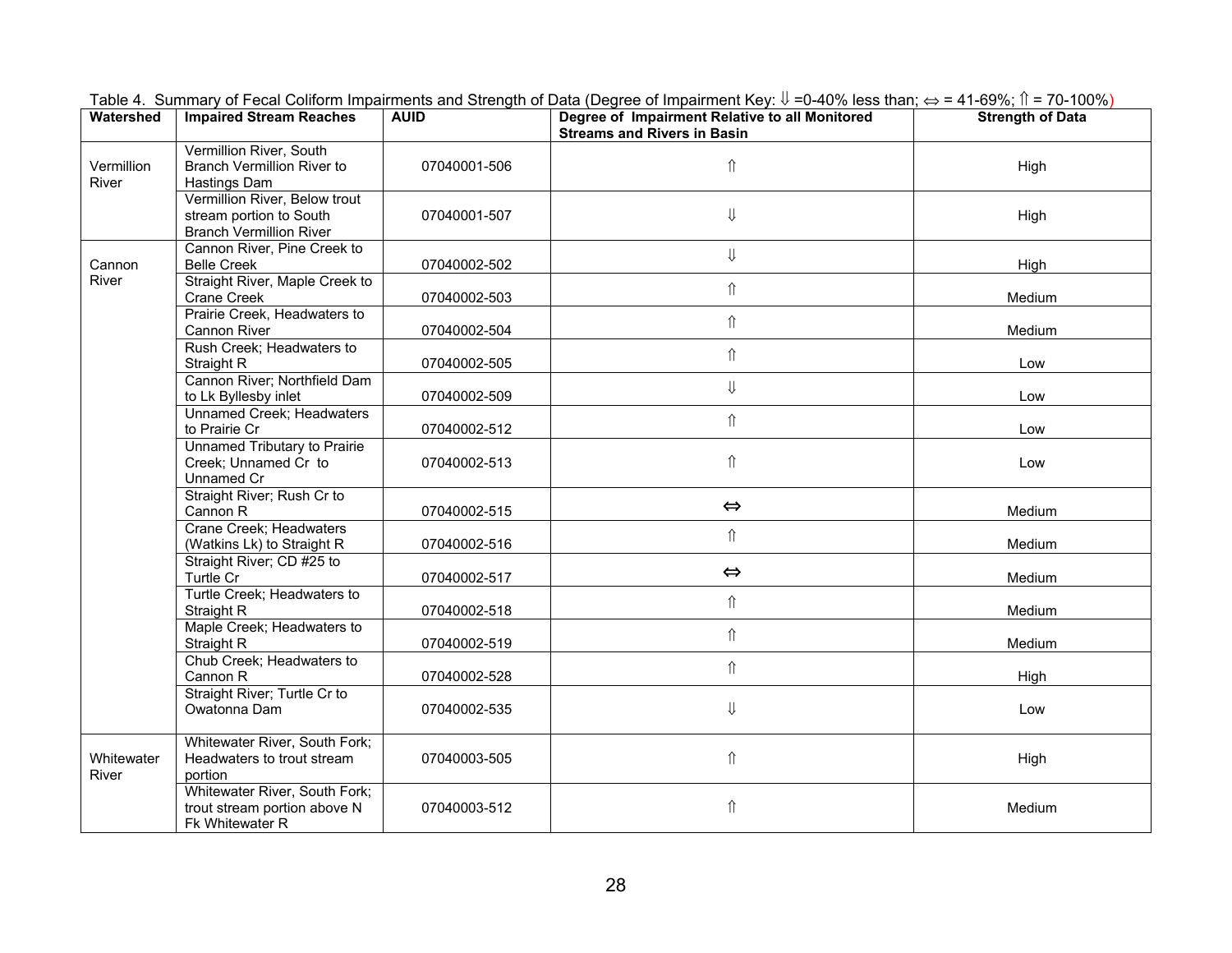| Watershed     | <b>Impaired Stream Reaches</b>                                               | <b>AUID</b>  | Degree of Impairment Relative to all Monitored<br><b>Streams and Rivers in Basin</b> | <b>Strength of Data</b> |
|---------------|------------------------------------------------------------------------------|--------------|--------------------------------------------------------------------------------------|-------------------------|
| Whitewater    | Whitewater River, Middle<br>Fork; trout stream portion                       | 07040003-514 | $\hat{\mathbb{I}}$                                                                   | Medium                  |
| River (cont.) | Garvin Brook; Class 1B, 2A,<br>3B portion                                    | 07040003-542 | $\hat{\Pi}$                                                                          | High                    |
|               | Logan Branch; End trout<br>stream portion to North Fk<br>Whitewater R        | 07040003-536 | $\hat{\Pi}$                                                                          | Medium                  |
|               | Whitewater River, North Fork;<br>Unnamed Cr to Unnamed Cr<br>(below Class 7) | 07040003-553 | $\hat{\Pi}$                                                                          | Medium                  |
|               | Whitewater River, North Fk;<br>Unnamed Cr to Mid Fk<br>Whitewater R          | 07040003-554 | $\Leftrightarrow$                                                                    | Medium                  |
|               | Stockton Valley Creek; Trout<br>stream portion to Garvin Br                  | 07040003-559 | $\hat{\mathbb{I}}$                                                                   | Medium                  |
| Zumbro        | Zumbro River; West Indian Cr<br>to Mississippi R                             | 07040004-501 | ⇑                                                                                    | Low                     |
| River         | Zumbro River; Cold Cr to<br>West Indian Cr                                   | 07040004-502 | $\hat{\mathbb{I}}$                                                                   | Medium                  |
|               | Salem Creek; Lower 15 miles<br>(Class 2c portion) to South Fk<br>Zumbro R    | 07040004-503 | $\Uparrow$                                                                           | Medium                  |
|               | Zumbro River, South Fk;<br>Cascade Cr to Zumbro Lk                           | 07040004-507 | $\Downarrow$                                                                         | High                    |
|               | Zumbro River, South<br>Fork; Silver Lk Dam to<br>Cascade Cr                  | 07040004-533 | $\hat{\mathbb{I}}$                                                                   | Low                     |
|               | Zumbro River, South Fork;<br>Bear Cr to Oakwood Dam                          | 07040004-535 | $\hat{\mathbb{I}}$                                                                   | Low                     |
|               | Zumbro River, South Fork;<br>Salem Cr to Bear Cr                             | 07040004-536 | $\hat{\mathbb{I}}$                                                                   | Low                     |
| Root River    | Root River; Thompson Cr to<br>Mississippi R                                  | 07040008-501 | $\hat{\mathbb{I}}$                                                                   | High                    |
|               | Robinson Creek; Headwaters<br>to N Br Root R                                 | 07040008-503 | $\Leftrightarrow$                                                                    | High                    |
|               | Money Creek; End of trout<br>stream portion to Root R                        | 07040008-521 | $\Downarrow$                                                                         | Low                     |
|               | Root River, South Branch;<br>Canfield Cr to Willow Cr                        | 07040008-555 | $\Downarrow$                                                                         | Low                     |
|               | Root River, South Branch;<br>Headwaters to Class 1B, 2A, 3B                  | 07040008-586 | $\hat{\mathbb{I}}$                                                                   | Medium                  |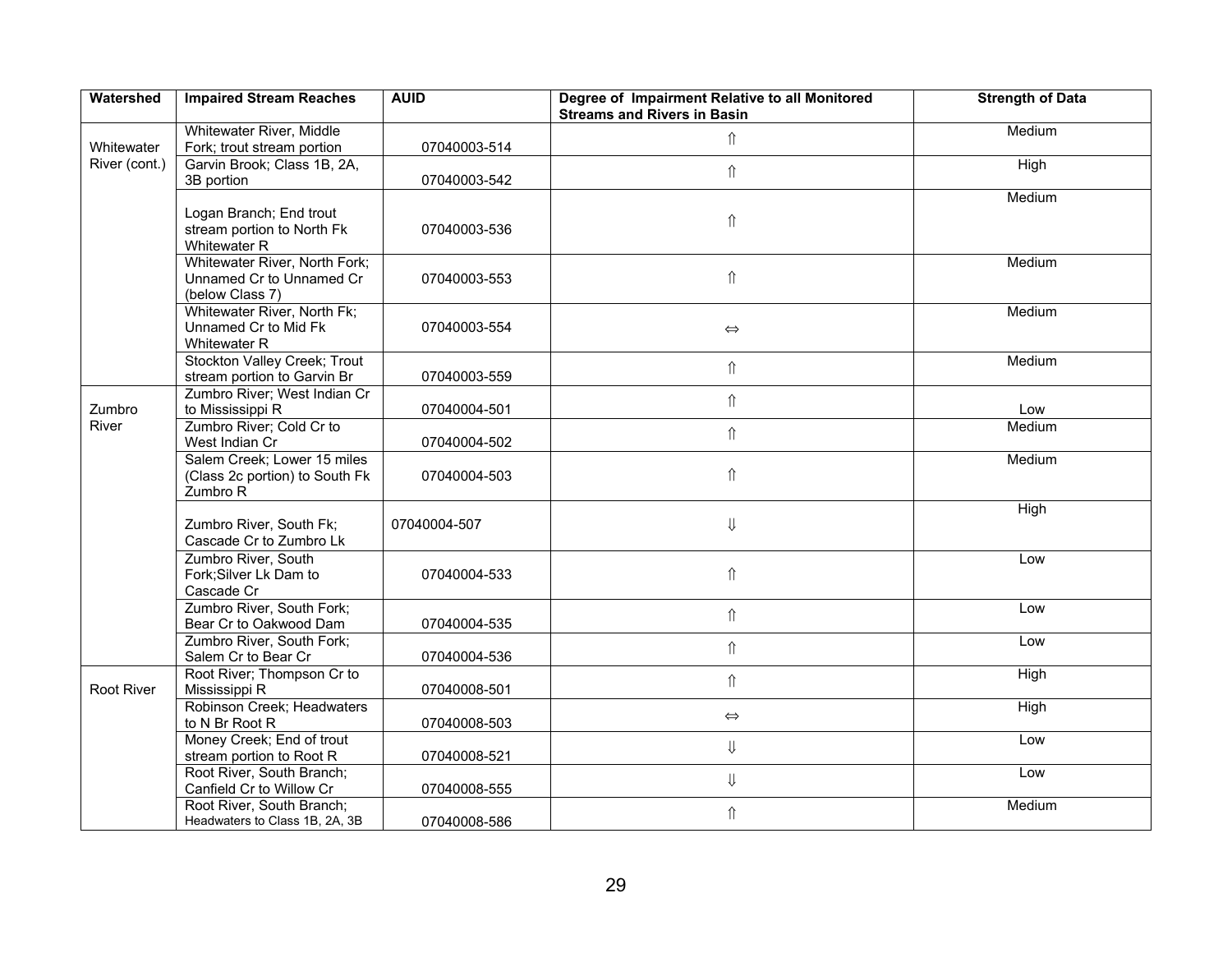| Watershed          | <b>Impaired Stream Reaches</b> | <b>AUID</b>  | Degree of Impairment Relative to all Monitored<br><b>Streams and Rivers in Basin</b> | <b>Strength of Data</b> |
|--------------------|--------------------------------|--------------|--------------------------------------------------------------------------------------|-------------------------|
|                    | Cedar River, Roberts Creek to  |              |                                                                                      | High                    |
| Cedar/Shell        | Austin Dam                     | 07080201-502 | ⇔                                                                                    |                         |
| <b>Rock Rivers</b> | Cedar River, Rose Creek to     |              |                                                                                      | High                    |
|                    | Woodbury Creek                 | 07080201-501 | ⇔                                                                                    |                         |
|                    | Shell Rock River, Albert Lea   |              |                                                                                      | High                    |
|                    | Lake to Goose Creek            | 07080202-501 |                                                                                      |                         |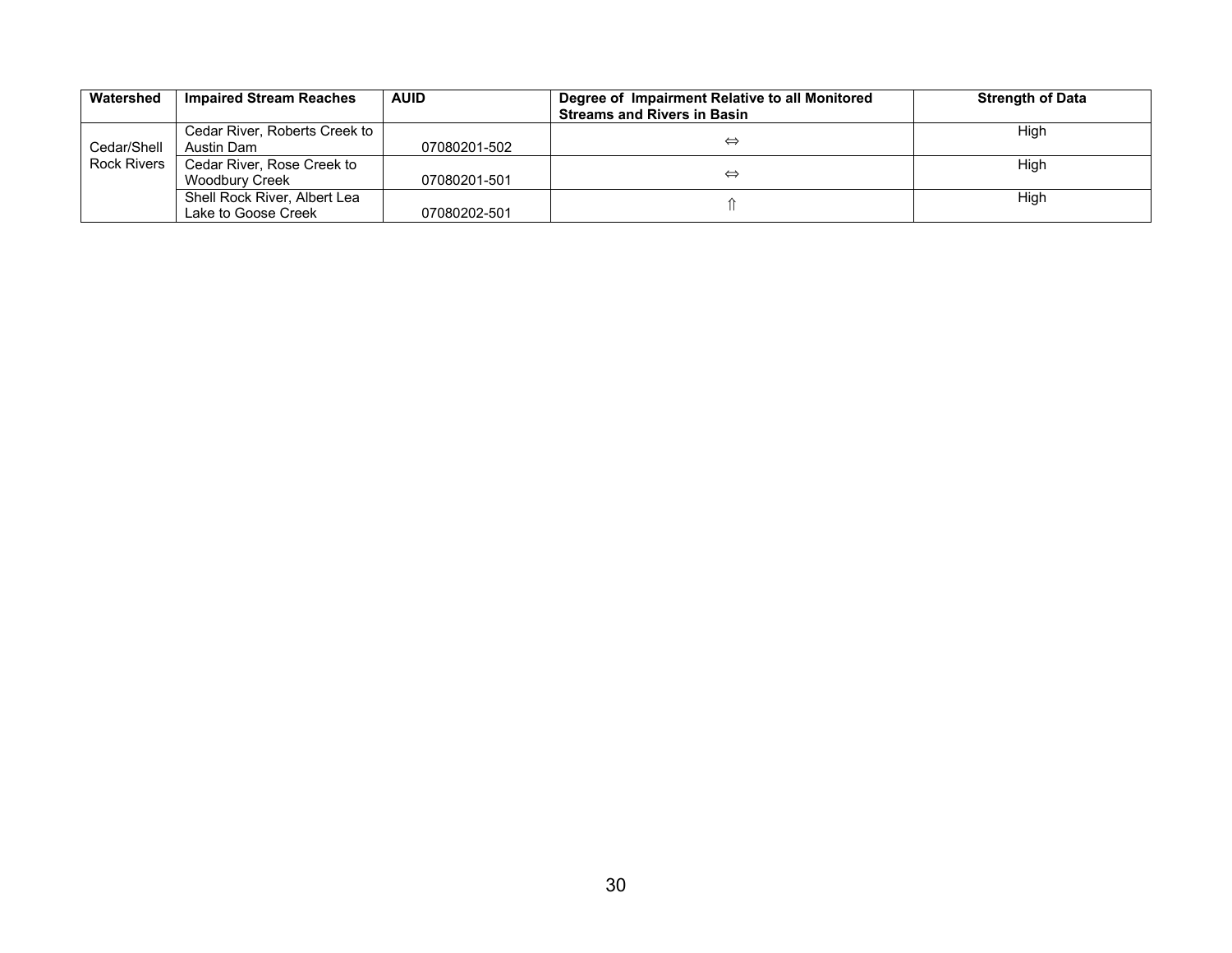

**Figure 4 – Map of impaired reaches (2004) showing strength of data**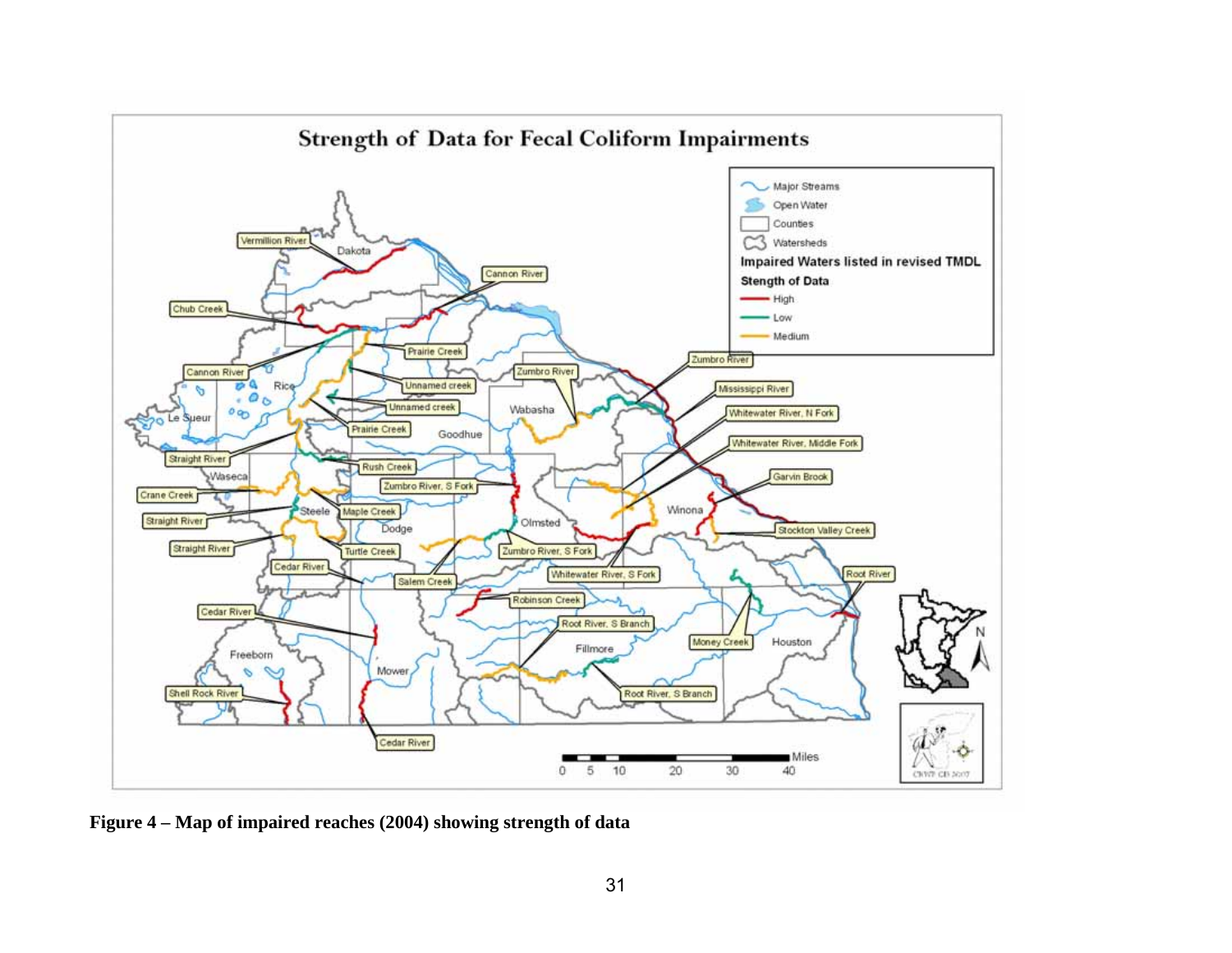### **3.1 Point Source and Non-point Source Discussion**

These 39 impairments are set in a landscape that includes numerous point and non-point sources of fecal coliform pollution. By definition, the point sources are those that are included in the waste load allocation of the TMDL; however, only one of those sources is a point source in the traditional sense: wastewater treatment facilities (WWTF). This source is relatively easy to identify and is currently managed well by the National Pollutant Discharge Elimination System (NPDES). Section 5.1 of this plan discusses WWTF and notes that treatment failures ("bypasses") are the primary concern related to this source of fecal coliform loading to surface waters.

The other components of the waste load allocation – permitted livestock facilities, MS4 communities and straight-pipe septic systems – are all practices that occur "on the land," making them somewhat more akin to the non-point sources that are grouped in the load allocation of the TMDL. These sources are often weather driven – i.e. carried to surface waters by way of overland runoff. These "on the land" point sources, along with the non-point sources outlined in the load allocation, are the primary sources of fecal coliform pollution in our southeast Minnesota landscape, according to the best available monitoring, research and professional judgment, and therefore make up the core focus of this implementation plan.

Thus, some of the guidance provided in the following pages is directed at "non-point source management" (section 4) and some at "point source management" (section 5). However, the overall goal is to focus on how human and animal waste is handled and managed on the land.

## **4.0 Non-point source management**

This section addresses management of the four main types of non-point sources of fecal coliform bacteria, and provides information about conservation tillage and buffer strips. Background information about each type of source, activities that could be undertaken to reduce fecal coliform loading, possible project partners, barriers to success, and critical geographic areas are discussed.

Precisely which individual sources within these aggregate categories are significant contributors of fecal coliform bacteria and, therefore, need to be reduced, is beyond the scope of this document. These sources will be identified through specific reduction projects. Implementation efforts should target the highest-risk, highest-contributing individual sources of fecal coliform bacteria. Several of the strategies build upon a solid foundation of state rules (feedlots, manure management, ISTS, stormwater, and municipal wastewater and biosolids) and county-delegated programs, such as promotion of buffers, rotational grazing, and conservation tillage.

## **4.1 Grazing and pasture management Background**

From the 1960's to the present, the need for pasture lands to support beef and dairy production has declined significantly. In the 1960's there were over a half-million acres of pasture land. As of 1997 pasture acres had decreased to 368,000 acres (National Resources Inventory, NRCS). In addition, producers have found growing corn and soybeans on their better land to be more profitable. Land that has extreme slope, poor soil profile or other factors that make it unsuitable for row crop production have been left for pasture and grazing. With pressure to keep maximum acres in crop production, producers have chosen to let cattle graze areas that are prone to erosion, have less productive soils, or are in close proximity to water bodies.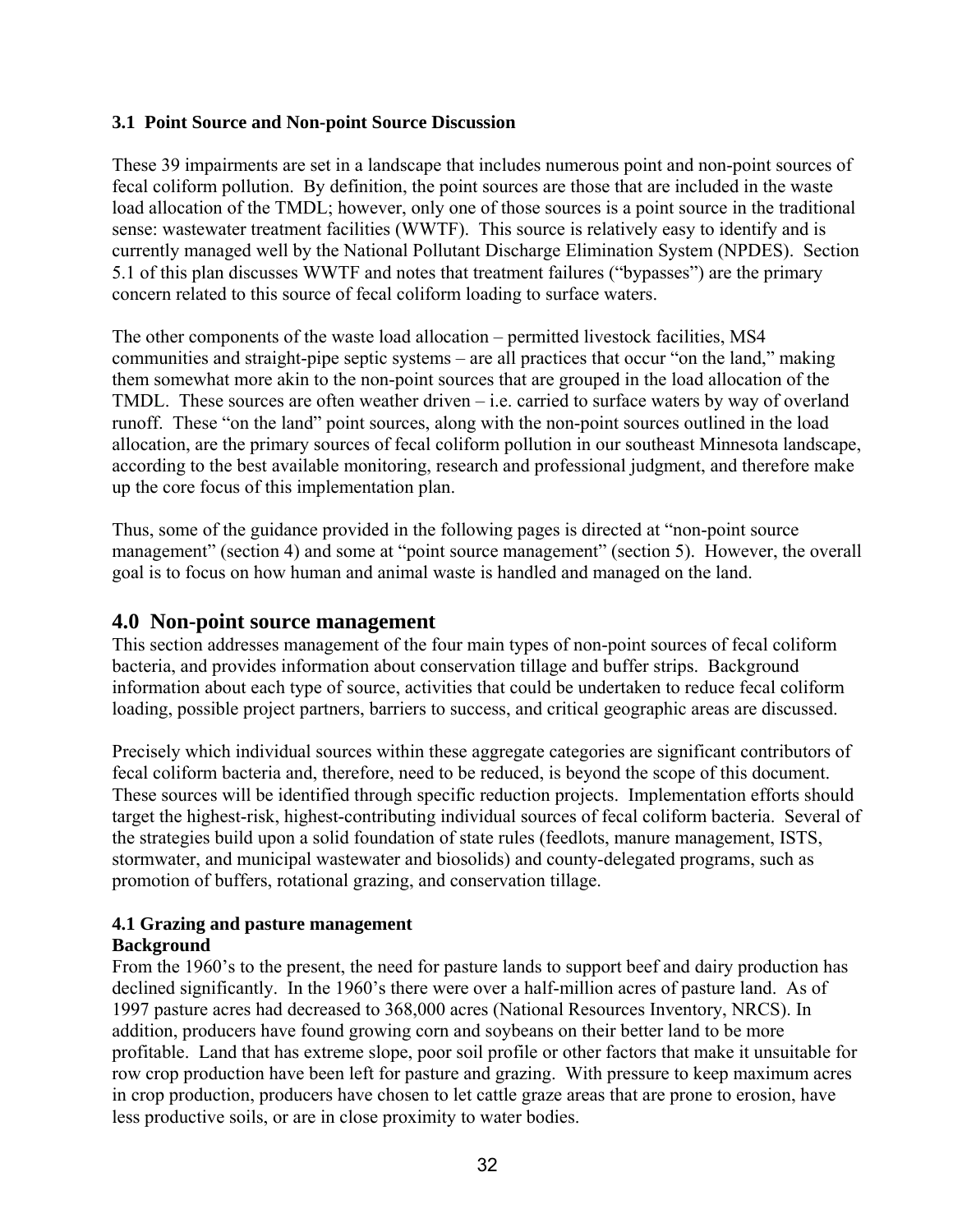There is a difference between pastures and feedlots. As per Minnesota Rules 7020, pastures are defined as "areas where grass or other growing plants are used for grazing and where the concentration of animals is such that a vegetation cover is maintained during the growing season except in the immediate vicinity of temporary supplemental feeding and watering devices". Feedlots refer to buildings and lots where animals are confined for feeding, breeding, and raising where manure may accumulate. Feedlots are discussed in section 4.2.

Overgrazed or mismanaged pastures exist within the Basin and are potential sources of fecal contamination of surface water. Factors that influence the transport of fecal material and nutrients to surface waters are currently being explored through preliminary studies under a 319 grant project by Mark Zumwinkle in cooperation with the Fillmore County SWCD (personal communication, Mark Zumwinkle). This work is focused on the effects of prescribed grazing, continuous grazing and stubble height on transport of bacteria, with publication projected for Fall of 2007.

In order to reduce this source of fecal coliform, grazing must be managed. One method to accomplish this is the practice of rotational grazing. Under this strategy, livestock are rotated through partitioned paddocks every few days, thus spending less time by the streams and allowing vegetation to regrow (Sovell, 2000). Development of a grazing management plan will aid in supporting robust vegetative cover that will reduce transport of fecal material. Some producers have plans, but they do need to avoid overgrazing in riparian areas.

## **Reduction Strategies:**

- An accurate inventory and mapping of overgrazed lands and pastures that present the potential of significant manure runoff especially in sensitive areas.
- Engage grazing specialists to assist producers with pasture management options.
- Fencing to limit livestock access to water.
- **Installation of watering systems.**
- Workshops, tours and demonstration projects.
- Riparian buffers: funding, installation and maintenance.
- Streamlining the process to producers to install buffers through NRCS (EQIP and other programs).

## **Partners:**

Possible partners in grazing and pasture management include:

- Producers.
- Soil and Water Conservation District Staff.
- NRCS.
- Technical Service Providers (TSP).
- County FSA Officers.
- Township Officials.
- Planning and Zoning Officials.

## **Barriers to success:**

Barriers to success in grazing and pasture management include:

- Land owners and producers may lack knowledge.
- Traditions that resist change.
- Lack of facilitators and technical staff to engage producers.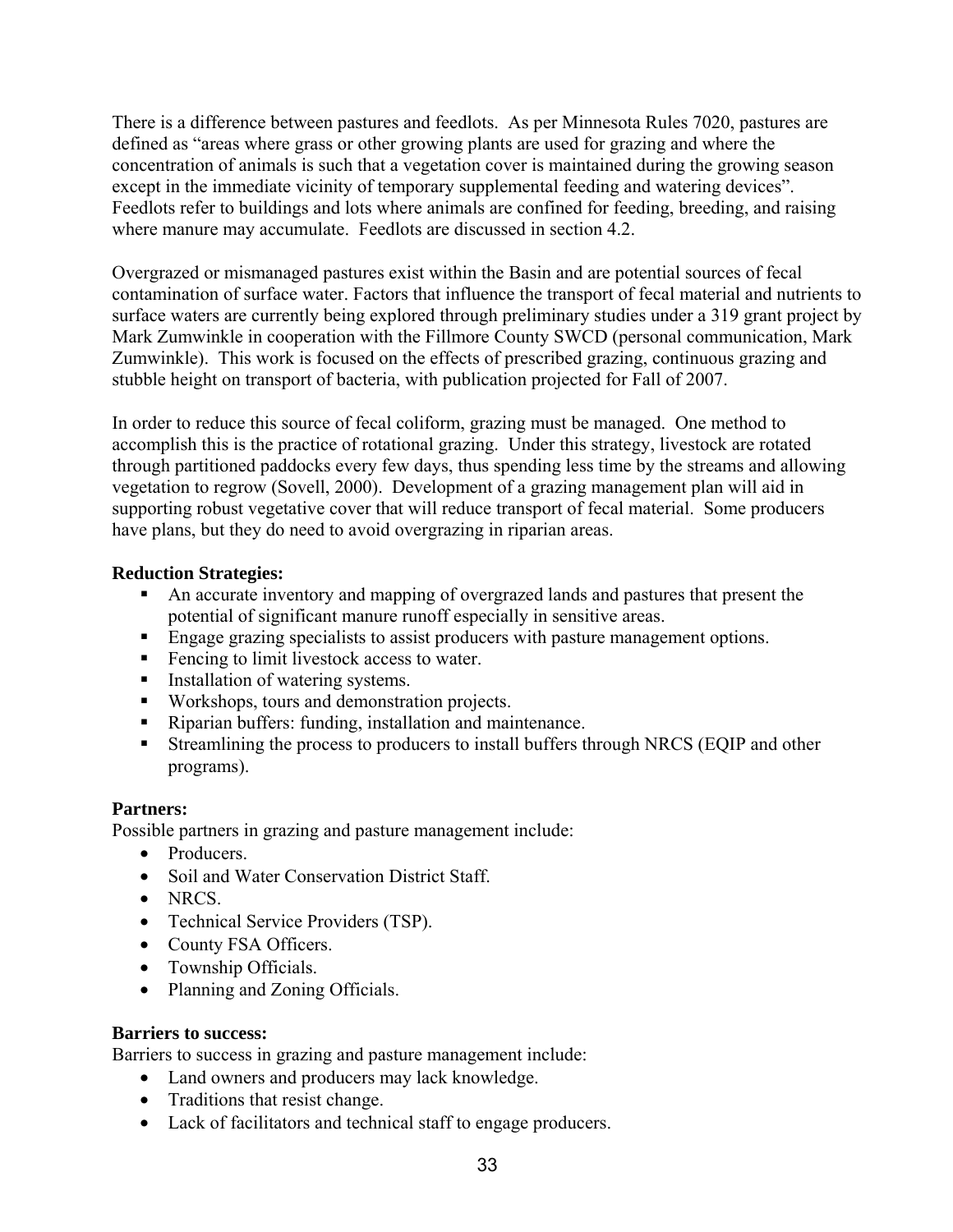- Lack of funding.
- Cost of fencing and watering systems.
- Complicated processes in planning and orchestrating riparian buffer installation.
- Pastures are not as clearly regulated as feedlots on the state and local level.

## **Milestones**

- 1. An inventory of overgrazed pastures and areas that need attention will be completed for the Basin by 2010.
- 2. Grazing specialists will be available to assist producers in all counties in the Basin.
- 3. Producers will implement managed grazing practices on 50% of the lands where needed (as identified in item 1inventory) by 2015.

## **Critical areas:**

Critical areas include pastures that allow livestock unlimited access to ephemeral or perennial streams, shaded areas on sloping ground where cattle may loaf and concentrate manure, and areas with steep gradient to streams that increase the potential for transport of fecal material.

Grazing should be encouraged and well managed in all southeast Minnesota watersheds. Priority for management should be given to the Whitewater River and Root River basins – both of which feature topography that is often difficult to plant but is conducive to pasture.

## **4.2 Feedlot management**

## **Background:**

Feedlots without adequate runoff controls are a significant source of fecal bacteria during periods of spring melt and high rainfall events. Figure 5 shows a feedlot next to a stream that has flooded while figure 6 provides an example of manure containment that will not allow runoff. Feedlots need to be built and operated so that water running over and through them does not wash manure off the feedlot and into ditches, streams and other water bodies.

Minnesota Rules Chapter 7020 governs the storage, transportation, disposal, and utilization of animal manure and process wastewaters from feedlots. There are four major sections in the rules:

- 1. Registration program.
- 2. Permit program.
- 3. Delegated county program (all counties in the Basin, except Olmsted, are delegated counties).
- 4. Technical standards for discharge, design, construction, operation, and closure.

A provision of the feedlot rules is the Open Lot Agreement (OLA) in Minnesota Rules 7020.2300 subparts 4, 5, and 6. This provision offers a gradual and flexible approach for smaller feedlots to reduce manure-contaminated runoff into waters of the state. To be eligible for the OLA, a feedlot must have registered by January, 2002, have fewer than 300 animal units, and have pollution hazards. Eligible feedlots had until October, 2005 to sign up and implement the first phase of necessary improvements. Work must be completed by October, 2010.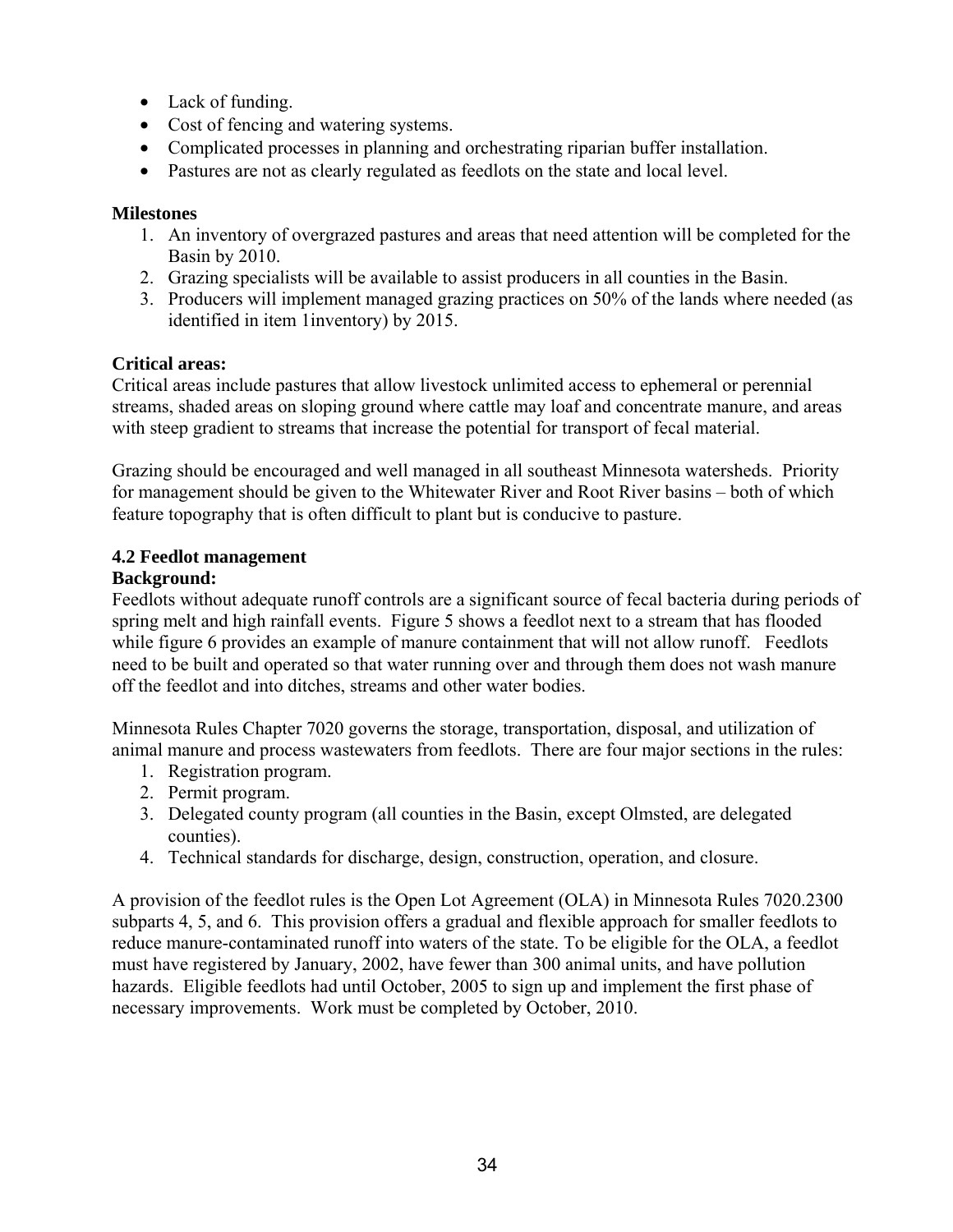

**Figure 5 – Cows in an inundated feedlot adjacent to a stream** 



**Figure 6 – Manure contained in a concrete storage area.** 

Table 5 shows the varying numbers of animal units per species per county. These numbers are most likely an overestimate as they are the capacity for which the producers register but may not actually have on site.

Table 6 provides a summary of the number of feedlots per county as reported in the initial implementation plan (2003) and as provided by county feedlot officers in January, 2007. This table shows there is variability regarding the numbers of small feedlots per county as well as the numbers that have OLA agreements and plans prepared. Resources should be directed to the areas with greater numbers of feedlots that need to prepare and implement OLA plans.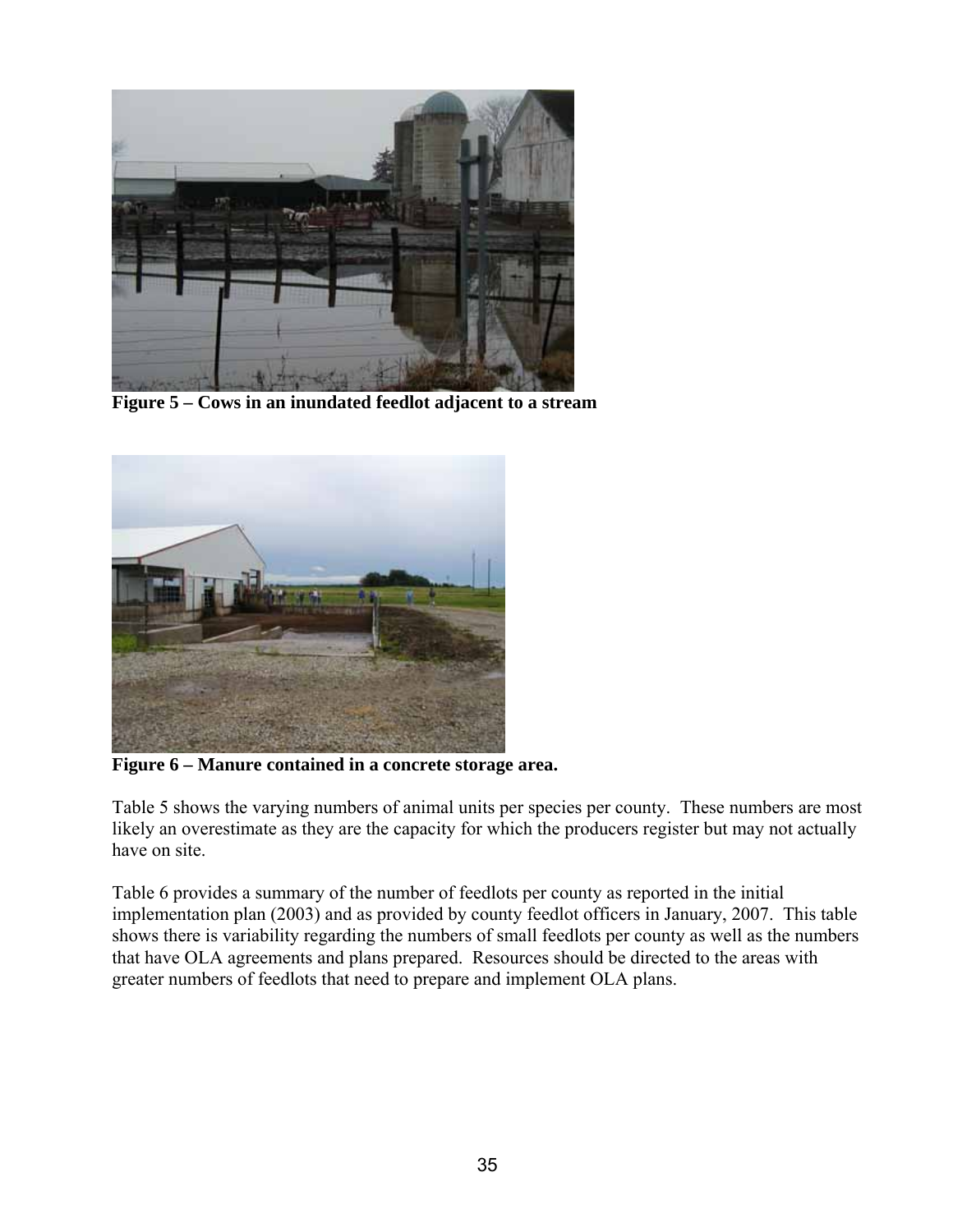**Table 5– Animal Units per County as of December 2006** 

**(Registered numbers – actual numbers on the ground may be less due to registration capacity of feedlots.)** 

| County   | <b>Dairy</b> | <b>Beef</b> | <b>Swine</b> | <b>Poultry</b> | Other | <b>Total</b> |
|----------|--------------|-------------|--------------|----------------|-------|--------------|
| Dakota   | 13,819       | 17,693      | 12,235       | 2,786          | 2,025 | 48,558       |
| Dodge    | 21,859       | 13,483      | 42,968       | 6,254          | 1,140 | 85,704       |
| Fillmore | 59,653       | 104,221     | 59,391       | 7,456          | 6,339 | 237,060      |
| Freeborn | 3,196        | 15,119      | 69,847       | 1,229          | 1,240 | 90,631       |
| Goodhue  | 42,000       | 43,000      | 36,000       | 3,400          | 3,100 | 127,500      |
| Houston  | 37,932       | 30,901      | 8,840        | 500            | 1,000 | 79,173       |
| Le Sueur | 8,214        | 17,039      | 30,147       | 1,688          | 764   | 57,852       |
| Mower    | 15,626       | 20,596      | 102,240      | 869            | 1,827 | 141,158      |
| Olmsted  | 23,425       | 32,360      | 14,207       | 3,504          | 4,590 | 78,086       |
| Rice     | 22,300       | 17,500      | 36,300       | 9,500          | 3,000 | 88,600       |
| Steele   | 15,000       | 5,000       | 45,000       | 8,000          | 500   | 73,500       |
| Wabasha  | 40,311       | 33,737      | 9,147        | 539            | 995   | 84,729       |
| Waseca   | 7158         | 11587       | 74465        | 3276           | 770   | 97,256       |
| Winona   | 64,538       | 31,119      | 11,027       | 3,842          | 3,738 | 114,264      |

**Table 6 – Updated County Feedlot Inventory and Open Lot Agreement (registered and permitted feedlots). An Open Lot Agreement (OLA) is required for feedlots with fewer than 300 animal units with pollution hazards.** 

| County   | Total Number of |                      | Number of  |          |            | Number of |                      | Number of      | Enrolled in | <b>OLA</b>         |
|----------|-----------------|----------------------|------------|----------|------------|-----------|----------------------|----------------|-------------|--------------------|
|          |                 | Feedlots<br>Feedlots |            | Feedlots |            |           | Feedlots             |                | Open Lot    | Plan               |
|          |                 |                      | $<$ 300 au |          | 300-999 au |           | $>1,000$ au          |                | Agreement   | prepared           |
|          | 2003            | 2006                 | 2003       | 2006     | 2003       | 2006      | 2003                 | 2006           | 2006        | 2006               |
| Dakota   | 291             | 293                  | 231        | 235      | 58         | 58        | $\overline{2}$       | $\overline{0}$ | 210         | 210                |
| Dodge    | 460             | 510                  | 367        | 436      | 81         | 63        | 12                   | 11             | 80          | 12                 |
| Fillmore | 1534            | 1057                 | 1354       | 914      | 174        | 134       | 6                    | 9              | 432         | 250                |
| Freeborn | 449             | 471                  | 431        | 396      | 16         | 63        | $\overline{2}$       | 12             | 89          | <b>NA</b>          |
| Goodhue  | 996             | 1080                 | 890        | 1002     | 92         | 66        | 14<br>12             |                | 650         | 100                |
| Houston  | 481             | 676                  | 457        | 645      | 23         | 28        |                      | $\overline{3}$ | 575         | 100                |
| Le Sueur | 314             | 262                  | 245        | 201      | 62         | 56        | 7                    | 5              | 11          | 11                 |
| Mower    | 822             | 833                  | 674        | 700      | 139        | 115       | 9                    | 18             | 26          | 12                 |
| Olmsted  | 645             | 708                  | 586        | 641      | 52         | 35        | 7                    | $\overline{2}$ | 103         | 14                 |
| Rice     | 1225            | 1064                 | 1125       | 989      | 91         | 66        | 9                    | 9              | 166         | 100                |
| Steele   | 576             | 410                  | 497        | 345      | 67         | 54        | 12                   | 11             | 27          | 21                 |
| Wabasha  | 680             | 698                  | 561        | 662      | 108        | 28        | $\overline{3}$<br>11 |                | 575         | 100                |
| Waseca   | 329             | 329                  | 225        | 249      | 70         | 58        | 34                   | 22             | 5           | $\overline{4}$     |
| Winona   | 847             | 845                  | 715        | 778      | 121        | 63        | 11<br>$\overline{4}$ |                | 464         | Estimate<br>25-50% |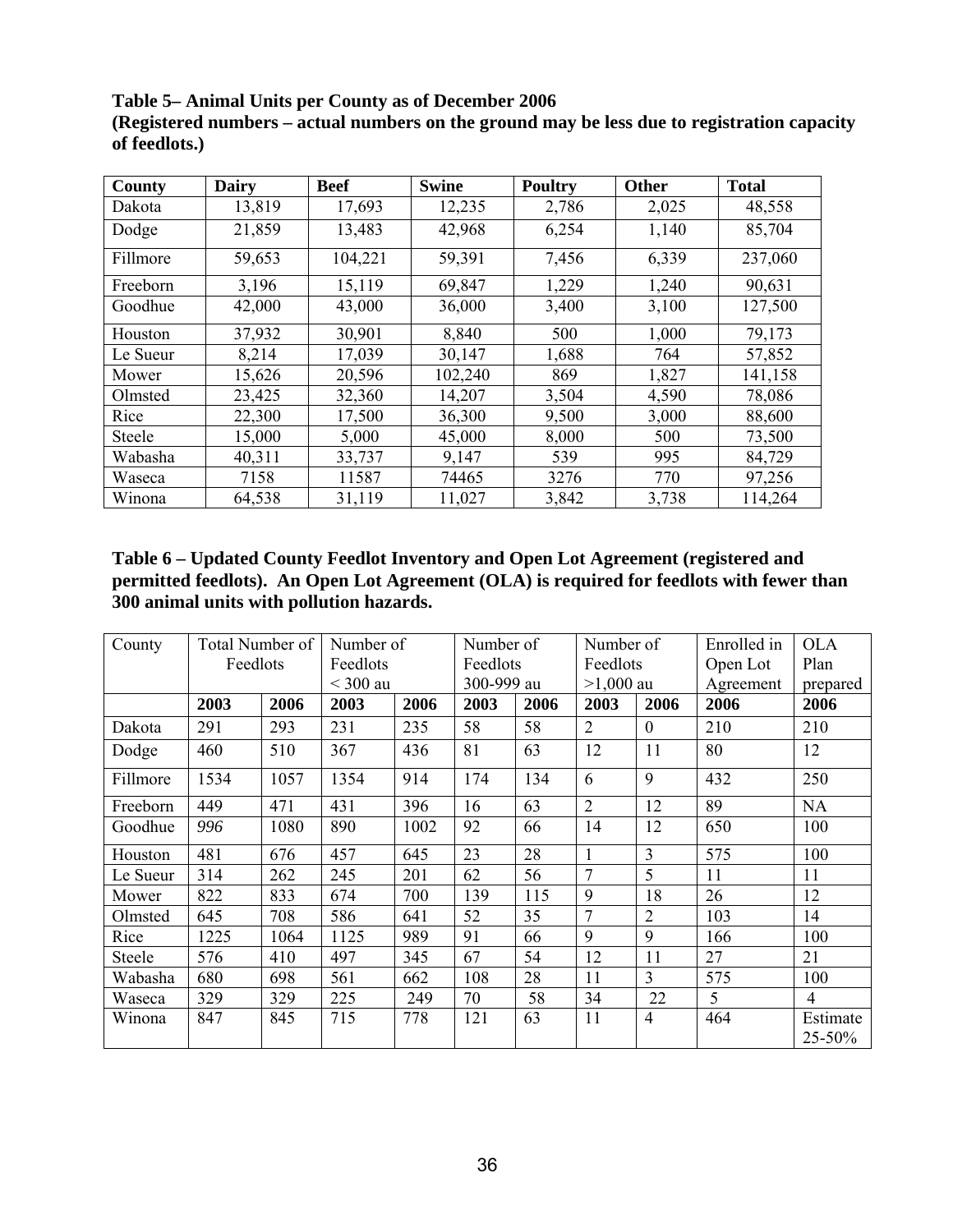Several projects have already taken place to assist in sign-up with the open lot agreement and installation of feedlot fixes (see Table 3). A summary of project results for the SEMWRB project, known as Feedlot I, are presented in Table 7. This project took place from 2001 – 2005. The purpose of this project was to inform all livestock producers about new feedlot rules and to achieve 90% signup of Open Lot Agreement by eligible producers in priority areas. The results indicate that some counties have achieved complete sign-up and the producers are on their way to developing plans. Projects similar to this that encompass the entire Basin could be done to assist the producers in developing OLA plans and implementing feedlot fixes.

|               | <b>Dodge</b>   | Fillmore                | Goodhue | <b>Houston</b> | Olmsted          | <b>Rice</b>    | Wabasha | Winona           | <b>Total</b> |
|---------------|----------------|-------------------------|---------|----------------|------------------|----------------|---------|------------------|--------------|
| Feedlots      |                |                         |         |                |                  |                |         |                  |              |
| under 300     |                |                         |         |                |                  |                |         |                  |              |
| A.U. that     |                |                         |         |                |                  |                |         |                  | 6633         |
| have been     |                |                         |         |                |                  |                |         |                  |              |
| registered    | 453            | 1092                    | 1020    | 582            | 618              | 1450           | 640     | 778              |              |
| Estimate      |                |                         |         |                |                  |                |         |                  |              |
| producers     |                |                         |         |                |                  |                |         |                  |              |
| who should    |                |                         |         |                |                  |                |         |                  |              |
| be enrolled   |                |                         |         |                |                  |                |         |                  |              |
| in the OLA    |                |                         |         |                |                  |                |         |                  | 3115         |
| because       |                |                         |         |                |                  |                |         |                  |              |
| runoff could  |                |                         |         |                |                  |                |         |                  |              |
| reach surface |                |                         |         |                |                  |                |         |                  |              |
| water         | 120            | 600                     | 675     | 250            | 211              | 158            | 635     | 466              |              |
| OLA's which   |                |                         |         |                |                  |                |         |                  |              |
| have been     |                |                         |         |                |                  |                |         |                  | 2295         |
| signed        | 68             | 291                     | 430     | 434            | 73               | 154            | 555     | 290              |              |
| % of OLA's    |                |                         |         |                |                  |                |         |                  |              |
| signed of     |                |                         |         |                |                  |                |         |                  |              |
| those who     |                |                         |         |                |                  |                |         |                  | 69%          |
| should be     | 57%            |                         |         |                |                  |                |         |                  |              |
| enrolled      |                | 49%                     | 64%     | $100\%$        | 35%              | 97%            | 87%     | 62%              |              |
| OLA plans     |                |                         |         |                |                  |                |         |                  |              |
| developed     |                |                         |         |                |                  |                |         |                  |              |
| for partial   |                |                         |         |                |                  |                |         |                  | 332          |
| fixes         | 21             | 95                      | 85      | 30             | 9                | $\overline{4}$ | 88      | $\boldsymbol{0}$ |              |
| OLA plans     |                |                         |         |                |                  |                |         |                  |              |
| implemented   |                |                         |         |                |                  |                |         |                  |              |
| for partial   |                |                         |         |                |                  |                |         |                  |              |
| fixes         | $\overline{7}$ | $\overline{\mathbf{3}}$ | 38      | 21             | $\boldsymbol{7}$ | $\,1\,$        | 33      | $\boldsymbol{0}$ | 110          |
| OLA plans     |                |                         |         |                |                  |                |         |                  |              |
| developed     |                |                         |         |                |                  |                |         |                  |              |
| for complete  |                |                         |         |                |                  |                |         |                  | 471          |
| fixes         | 3              | 95                      | 14      | 290            | 5                | 33             | 31      | $\boldsymbol{0}$ |              |
| OLA plans     |                |                         |         |                |                  |                |         |                  |              |
| implemented   |                |                         |         |                |                  |                |         |                  |              |
| for complete  |                |                         |         |                |                  |                |         |                  | 184          |
| fixes         | 3              | 60                      | 10      | 64             | $\mathbf{1}$     | 26             | 20      | $\boldsymbol{0}$ |              |

|  |  |  | Table 7 – Results of the Feedlot I grant project 2001-2005 |
|--|--|--|------------------------------------------------------------|
|  |  |  |                                                            |

|  |  |  | (Open Lot Agreement Sign-up Results for entire county for eight counties in southeast Minnesota) |  |
|--|--|--|--------------------------------------------------------------------------------------------------|--|

## **Reduction Strategies:**

- Each county should prioritize feedlots according to pollution potential.
- Feedlot management regulations should be implemented consistently.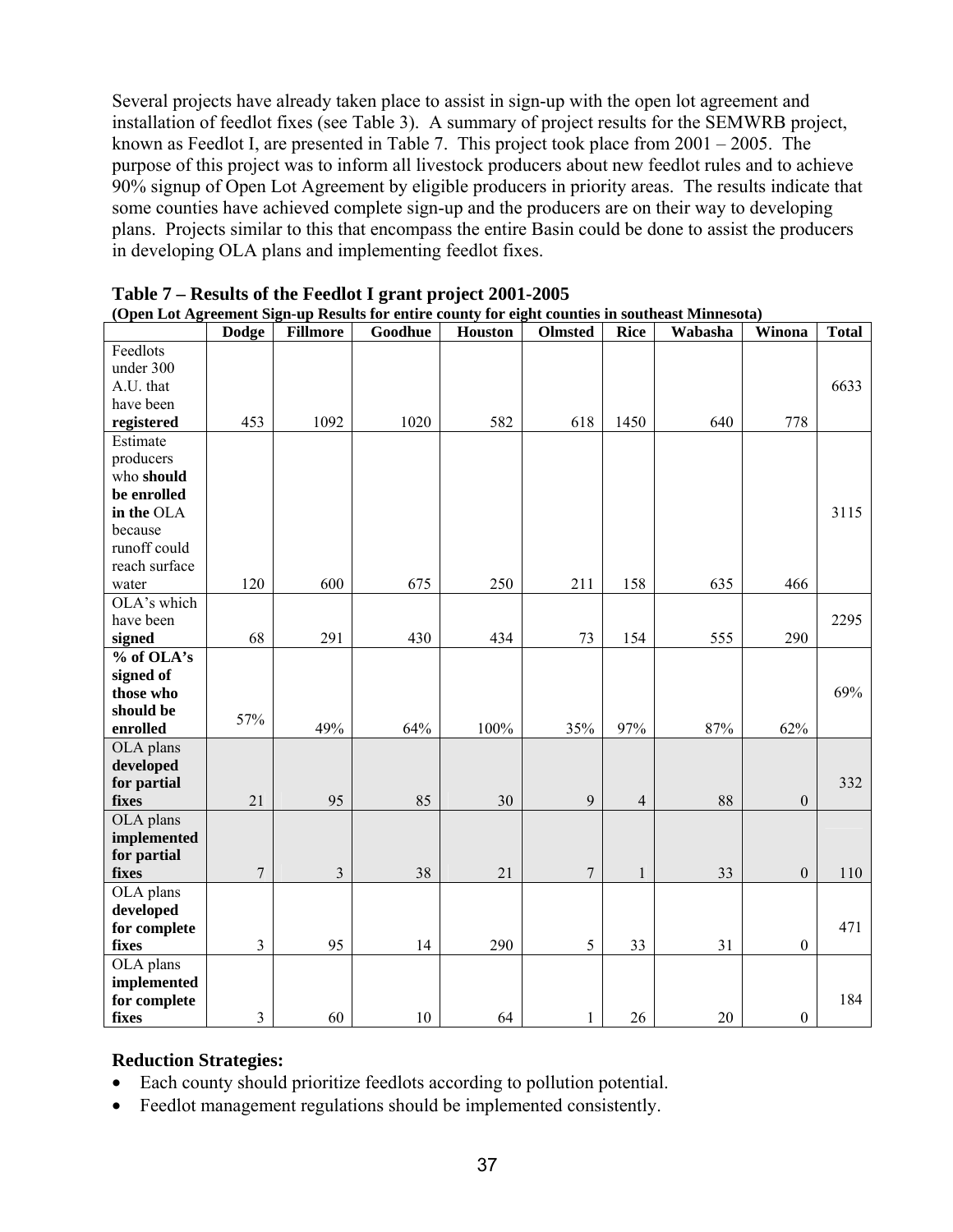- Management should extend beyond the feedlot to temporary holding sites like fair grounds, auction yards and slaughterhouses.
- A Basin-wide feedlot inventory should be available to stakeholders, via the MPCA webpage, to assist in development of fecal coliform reduction projects.
- Counties should actively pursue open lot agreement signups.
- Solutions to feedlot runoff problems prescribed via the open lot agreement (many of which are "low cost fixes") should be implemented.
- Encourage producers to do periodic self-audits to identify and correct feedlot problems.
- Enlist collaborators such as milk producer associations, cattle producer associations, crop commodity researchers,and county agencies.

## **Partners:**

NRCS should facilitate planning, cost-share funding and implementation of feedlot BMPs. University of Minnesota Extension for technical information and educational resources. MPCA and county feedlot officers for permitting and inspection. BALMM, SEMWRB, and other county and state agencies, and producer associations. County and township governance boards should also be included in educational activities and planning activities that involve farmers.

## **Barriers:**

- Lack of education for producers, township officials and community members regarding feedlot regulations and strategies for reducing pollution potential has limited the level of understanding and commitment to progress.
- Limited funding to support cost-share practices has prevented some producers from implementing low-cost feedlot fixes that would address significant sources of pollution.
- Producer resistance
- Producer perception that entering into a planning and implementation phase entails too much complex paperwork.
- Lack of feedlot inventory, registration, inspection and data-tracking of individual feedlot information.

## **4.3 Manure management**

## **Background:**

Manure management strategies and policies governing feedlot management are closely related and may be combined in one farm management program. State feedlot rules (MN Rules Chapter 7020) require manure application record-keeping and manure management planning. Exact requirements vary according to size of operation, pollution risk of application based on method, the location and timing of application. Manure mis-application and over-application may be major factors in pollution especially on land that is 300 feet or less from surface waters, with sinkholes or karst, or with steep slopes. Figure 7 depicts the application of liquid manure.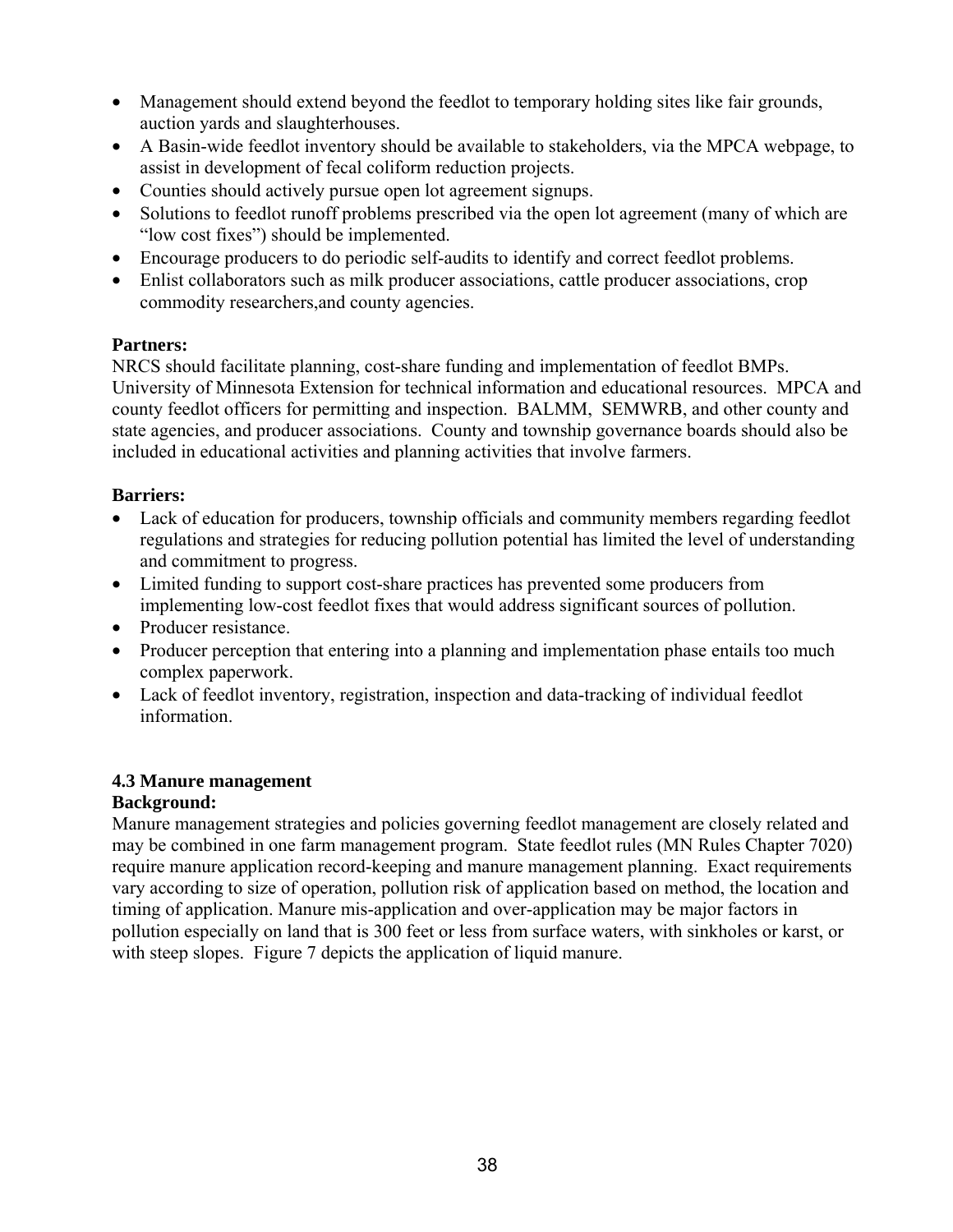

## **Figure 7 – Liquid manure application.**

Proper manure application generally requires incorporation into the soil with tillage soon after the manure reaches the ground; incorporation is in many cases a BMP for odor control. However, tillage destroys the residue cover that no-till farmers work diligently to retain in an effort to reduce erosion. Research and experimentation should be undertaken to find ways to use manure effectively in a no-till environment. In addition, methods of combining strip-tillage and strip application of manure in the crop zone should be developed.

#### **Reduction Strategies:**

Effective manure management will reduce fecal coliform contamination if application is governed by the four "Cs" of manure usage: content, calibration, consistency and critical areas. *Content:* 

It is imperative that farmers know what the manure contains. Manure testing for content of nitrogen, phosphorous, and potassium should be done to provide the opportunity to apply the proper amount.

## *Calibration:*

Farmers need to calibrate their equipment so the amount of manure applied per acre can be effectively managed to suit crop needs. Whether liquid, solid or semi-solid manure is applied it is possible to utilize fairly simple equipment and minimal calculations to arrive at the application rate. Sophisticated manure flow valve systems and documentation devices are also available.

## *Consistency*:

Through the establishment of the content of the manure and the calibration of the system used, overapplication and under-application can be avoided. Through soil sampling and adjustment of manure rates a more consistent fertility level can be provided for crop uptake needs. *Critical Areas*:

By avoiding steep slopes, riparian areas, sinkholes and open tile intakes manure can be applied in a manner that will minimize potential for runoff and subsequent loading of pathogens to surface water. Identifying and avoiding these critical areas are keys to proper manure management.

A new tool in 2007 for facilities with < 300 animal units is the "mini" manure management plan. This plan has been developed by the MPCA as a basic planning tool for facilities that are not required to have a full scale manure management plan. It walks producers through calibration of manure spreaders, nutrient testing, and setbacks. The focus of this plan is to manage nitrogen and meet setback requirements, but it will also work to reduce fecal coliform runoff. Staff from MPCA, county feedlot offices and SWCDs can assist producers in completing this short plan.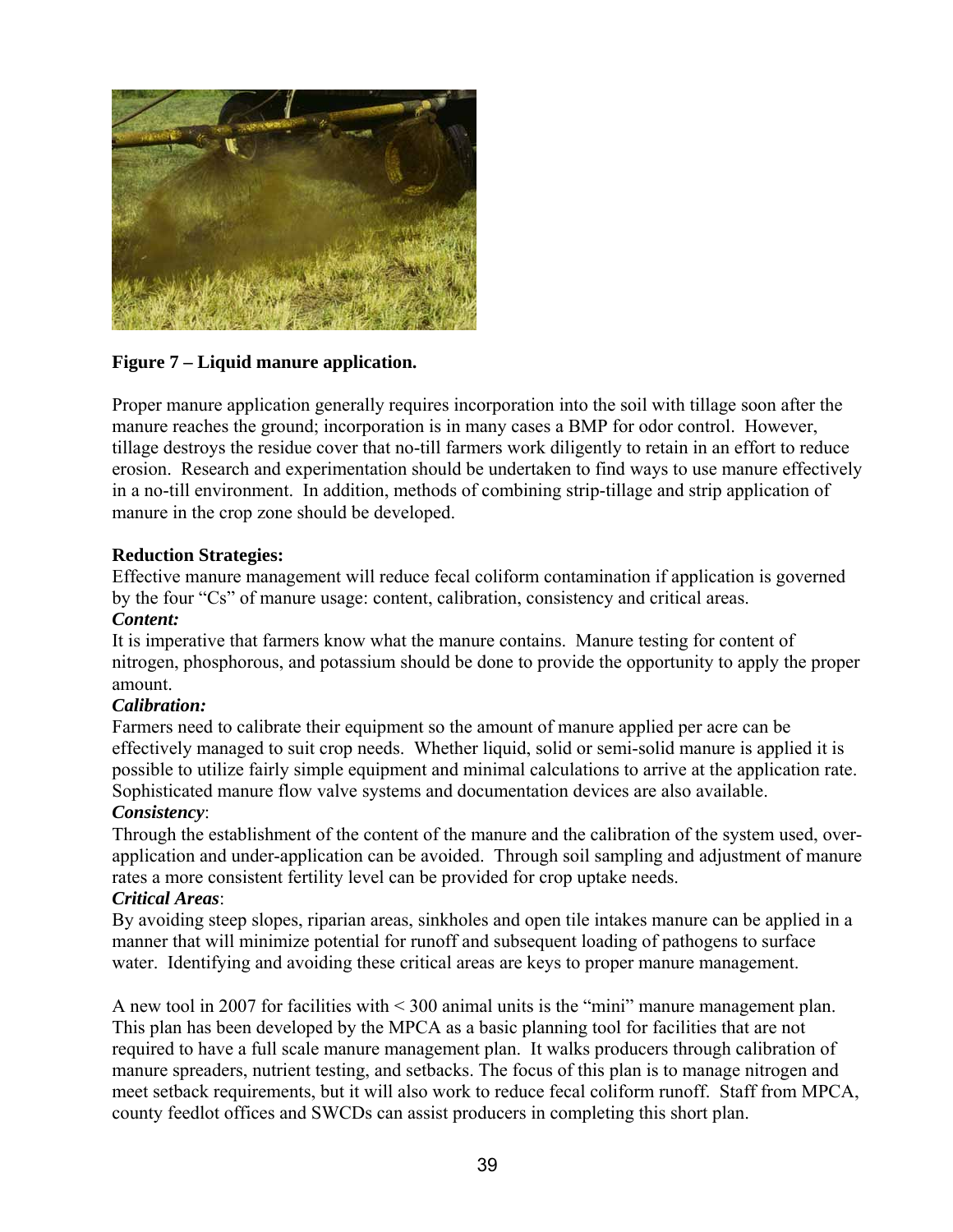Manure composting may be beneficial in particular operations because it destroys pathogens and reduces the volume of manure. Composted manure is generally of more even nutrient content and is more convenient to apply. Composting facilities can be costly and may be more suited to larger operations in which economies of scale may allow the installation of the required structures and purchase of handling equipment. The capacity to compost mortalities provides added benefits to animal producers.

Past thinking has encouraged farmers to apply manure in sufficient quantity to meet the nitrogen needs of the ensuing crop. This practice may result in over-application of phosphorus. Manure management plans should to be formulated with thought given to both phosphorus and nitrogen needs. Such recalculation may allow reduction of the amount of manure applied per acre. Additional research should be done to assess the amount of nutrient and fecal bacteria transfer from areas with varied manure rates, including transfer to sub-surface tile drainage.

MPCA and University of Minnesota Extension should be key players in revising and improving educational efforts regarding manure management. Manure application contractors are required to meet established standards in compliance with the permit process. Some county manure management staff and feedlot officers have noted that more rigorous training of the employees of manure management contractors would be beneficial. Complete documentation of manure applied and assurance of compliance with setback and rate requirements should be required. The following points should be considered as required content in manure management education programs:

- Setback requirements for surface waters, tile inlets and sensitive areas.
- Site selection rules for application and storage of manure.
- Timely incorporation using tools that result in minimal residue disturbance.
- Reference manure application rates to phosphorus uptake needs of the following crop.
- Promote manure composting and other methods that reduce pathogens.
- Promote runoff controls, riparian buffers and runoff diversion structures.
- Promote the use of the Nitrogen Rate Calculator (available through University of Minnesota and Iowa State University), an on-line tool for producers to use in planning crop nutrient programs.
- Monitor tile line discharge under a variety of conditions, different manure application practices and different tillage practices.
- Provide commercial manure applicators with opportunities for more education, especially for their employees. Require proper record-keeping and documentation in a uniform, Basinwide database.
- Encourage the private producer who applies manure to have a flow meter so application rates can be documented.
- Use of mini-manure management plan for small producers not required to have full plans.

## **Barriers:**

Barriers to progress include:

- Lack of data on farmer compliance.
- Differing levels of implementation of feedlot regulations.
- Inconsistent application of manure management guidelines.
- Inadequate levels of technical and financial assistance.
- Lack of Basin-wide inspection and enforcement of manure management plans.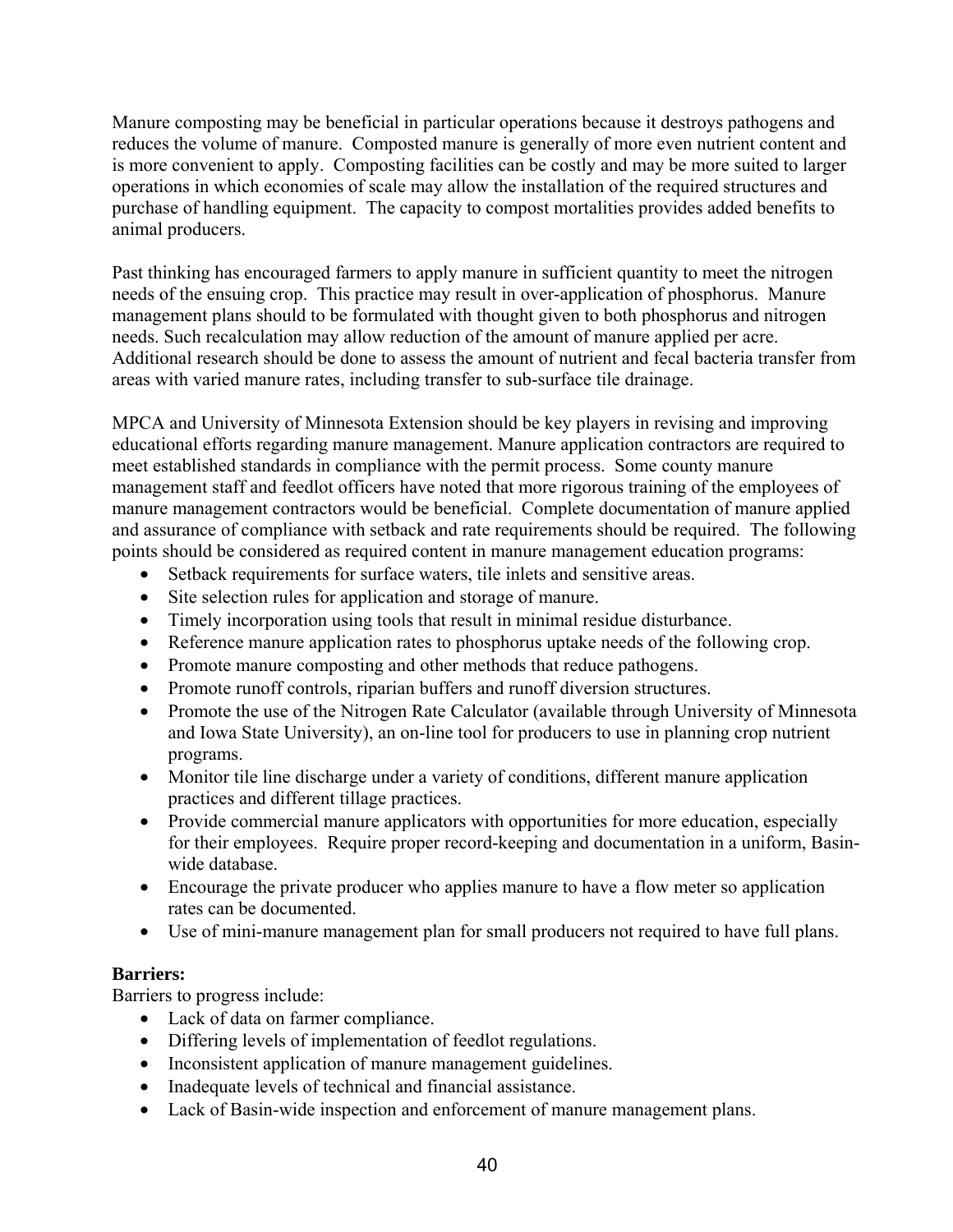- Lack of education regarding required setbacks for manure application for compliance with shoreland regulations.
- Lack of monitoring information does not allow streams to be classified as priority areas.
- Lack of staff to inventory feedlots and develop manure management plans is a major impediment to progress.

## **Critical Areas:**

Identifying and avoiding critical areas are keys to proper manure management. By avoiding steep slopes, riparian areas, sinkholes and open tile intakes manure can be applied in a manner that will minimize potential for runoff and subsequent loading of pathogens to surface water As noted in Minnesota Rules 7020, minimum setbacks for manure application must be followed. These areas include: land that is 300 feet from lakes, streams, wetlands, ditches, and open tile intakes and 50 feet from wells and sinkholes. Areas with steep slopes and karst features should also be a priority.

## **4.4 Individual Sewage Treatment Systems (ISTS)**

## **Background**

Over the past 5 years a great deal has been learned about the extent of wastewater treatment problems in Southeast Minnesota, significant experience has been gained with strategies to deal with these problems. Many recommendations contained in this section were generated by the steering committee for the Southeast Minnesota Wastewater Initiative, also known as the "Sewer Squad", although input was requested by all stakeholders through BALMM meetings and surveys sent to decision makers and stakeholders. The Sewer Squad is made up of a diverse group of people and organizations involved in wastewater treatment in Southeast Minnesota. It includes local county ISTS staff from Rice, Dodge, Mower, Steele, and Le Sueur counties, Bea Hoffman from the Southeast Minnesota Water Resources Board, Doug Malchow from University of Minnesota Extension, Dave Legvold from the Cannon River Watershed Partnership, Aaron Wills and Sheila Craig, facilitators for the Southeast Minnesota Wastewater Initiative project, and staff from the MPCA. The Sewer Squad has built up extensive capacity and experience working with small communities with inadequate wastewater treatment and with the problem of failing and straightpipe septic systems in general across Southeast Minnesota.

## **Reduction Strategies**

## Use a Problem Area Approach

In the original Implementation Plan, reduction strategies were organized by target audience. Based on experience gained from five plus years of implementation activity, it is more effective to organize reduction strategies by problem area. The two problem areas are 1) small, unsewered communities with inadequate wastewater treatment and 2) individual homes with inadequate wastewater treatment. By organizing the reduction strategies under these two problem areas the implementation plan will provide a clear guide for counties, watershed groups, townships, nonprofits, and residents regarding what approaches are needed to address fecal coliform pollution from septic systems.

**A small, unsewered community is defined as** a cluster of five or more homes and businesses not served by centralized wastewater treatment. A small, unsewered community could include any of the following areas: incorporated cities, areas within incorporated cities, unincorporated villages, manufactured home parks, subdivisions, lake shore developments, and other clusters of homes and businesses. **Inadequate treatment includes** one of, or a combination of the following: a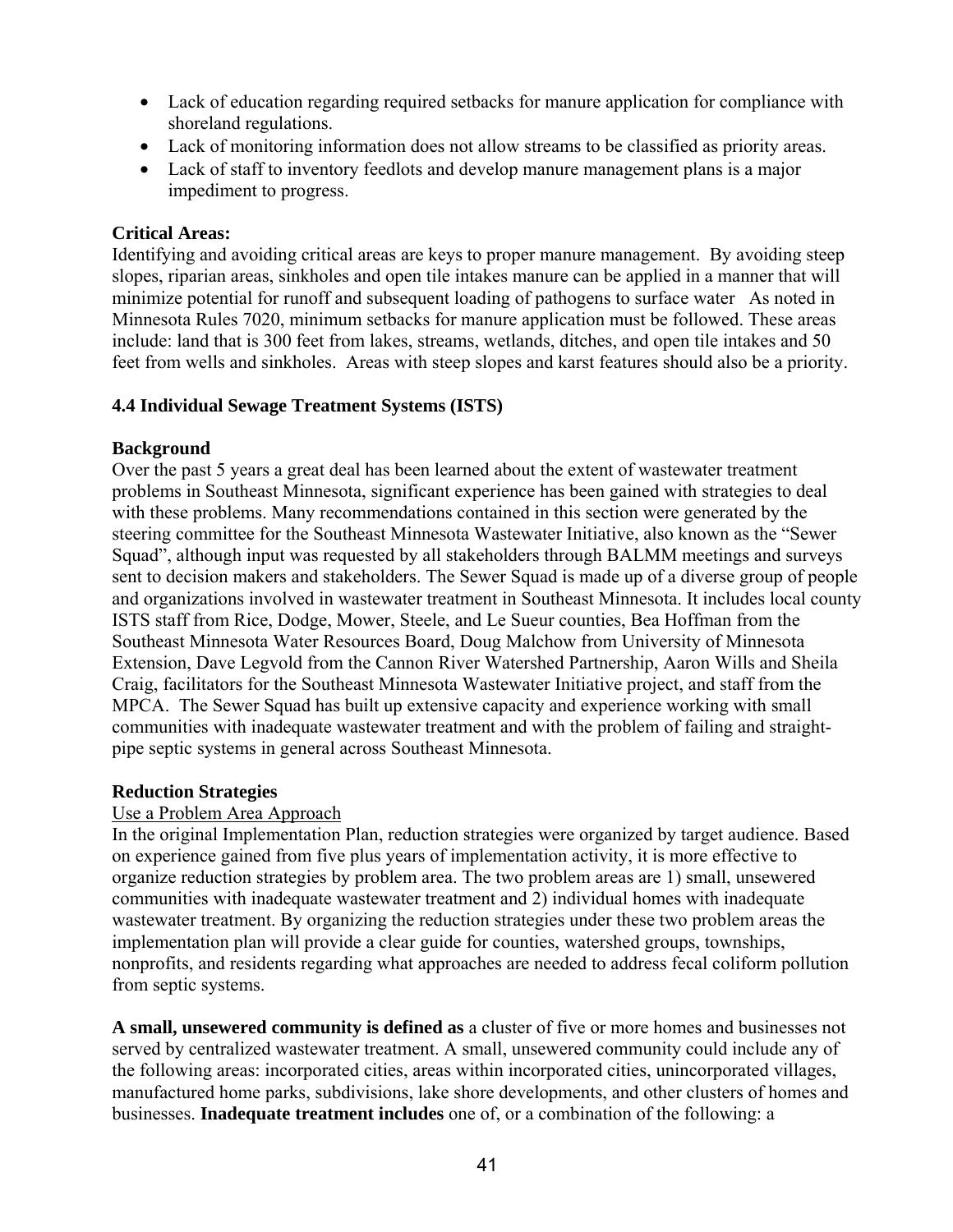community straight pipe (Figure 8), individual straight pipes, other surfacing systems, poor soils, small lots, known well contamination from onsite systems, cesspools, drywells, or cases where no specific information is known about the quality of wastewater treatment in the community.



**Figure 8 – Outlet of a straight pipe from a community in southeast Minnesota.** 

Reduction Strategies for Small, Unsewered Communities with Inadequate Wastewater Treatment

1. **Make facilitators available to provide educational and technical assistance –** Provide the necessary financial resources to ensure the continued availability of facilitators to assist communities.

Facilitators are critical resources for small communities, especially unincorporated ones, as they undertake a community wastewater project. There is a maze of decisions communities must go through and without facilitators it is extremely difficult for them to understand the situation, explore all the options, and ultimately implement a solution. Additionally, wastewater facilitators often serve the role of helping small communities to understand the need for proper wastewater treatment. In the post-project assessment done for the original Southeast Minnesota Wastewater Initiative grant (Wastewater I), facilitation has been rated by the communities as the most important resource provided through the grant. Facilitation ranked ahead of financial assistance and educational assistance.

**2. Homeowner/Project Incentive** – Provide financial incentives to small communities and homeowners. Through regional, county, or watershed-based projects, provide small grants or cost-share funds to communities pursuing wastewater treatment solutions to do needs assessments and feasibility studies.

Small communities beginning the community wastewater process face numerous challenges such as engaging community members, developing leadership, learning how to work together as a community, and clearly defining the objective of the group. Coming up with the necessary financial resources to do a needs assessment to help the community fully understand the current wastewater treatment situation or a feasibility study to determine the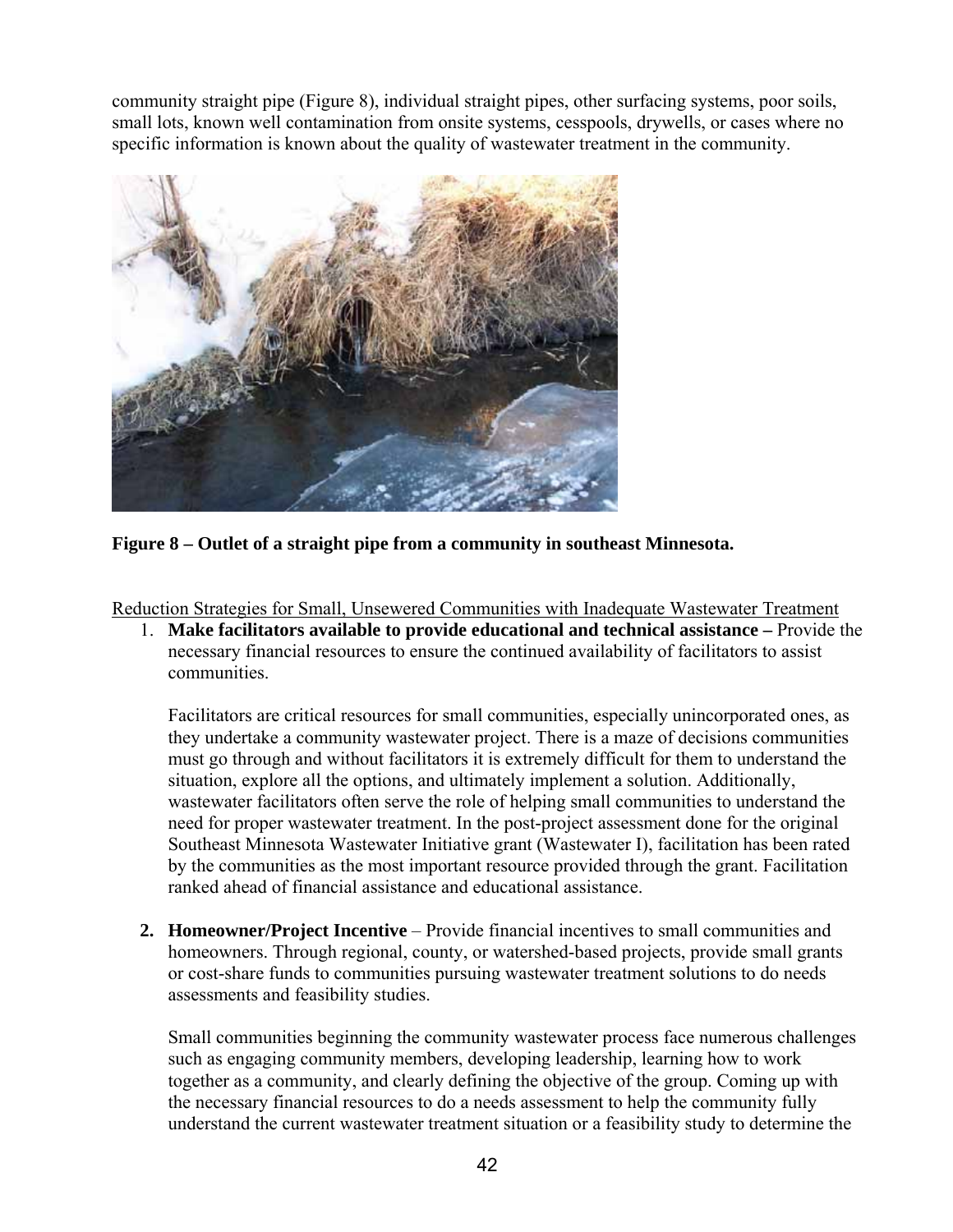appropriate solution can be very challenging for many of these small communities. Often the median income of the community is well below the state average, or a community is unincorporated and thus may have no financial resources since there is no local unit of government. Lessening the burden on communities at the outset helps to keep the community process afloat and to empower community members who support taking responsibility for the wastewater treatment situation in the community.

- **3. Education** Provide educational resources to residents. Some examples of topics include the importance of proper wastewater treatment, wastewater treatment options, community structures to undertake and manage a wastewater treatment project, the role of a task force and task force formation, decision making skills, hiring wastewater treatment professionals, financing options, and septic system homeowner education. In the Basin, University of Minnesota Extension Service is an essential resource for this educational assistance.
- **4. Point-of-Sale** All counties in the Lower Mississippi Basin should adopt a requirement in their ISTS ordinance which requires an ISTS to be compliant at the point-of-sale. A second option is to mandate such a rule in state statute for all counties in Minnesota.
- **5. MPCA Protocol and Priority List for Notice of Violation** The MPCA should develop a protocol for enforcement of both incorporated and unincorporated communities. MPCA prioritize communities with inadequate wastewater treatment to work with based on their proximity to surface water listed as impaired for fecal coliform, size, and level of wastewater treatment.
- **6. Map and Inventory of Small Communities with Inadequate Wastewater Treatment**  Maintain an updated map and inventory of small communities with inadequate wastewater treatment with fecal coliform impaired waters. This map is provided in Figure 9. This map is based on information provided by counties in the Basin and is only as accurate as the information each county provided. Some counties have inventoried their small communities' wastewater treatment practices. Others have not or are unwilling to provide the information because they are not eager to enforce in small communities. As more county ISTS inventories are completed, it is expected that new communities will be added to this map and communities that are currently listed will be taken off due to verification that adequate wastewater treatment is occurring in the community. Additionally, through work of the Southeast Minnesota Wastewater Initiative project numerous small communities in the Basin are working to come into compliance.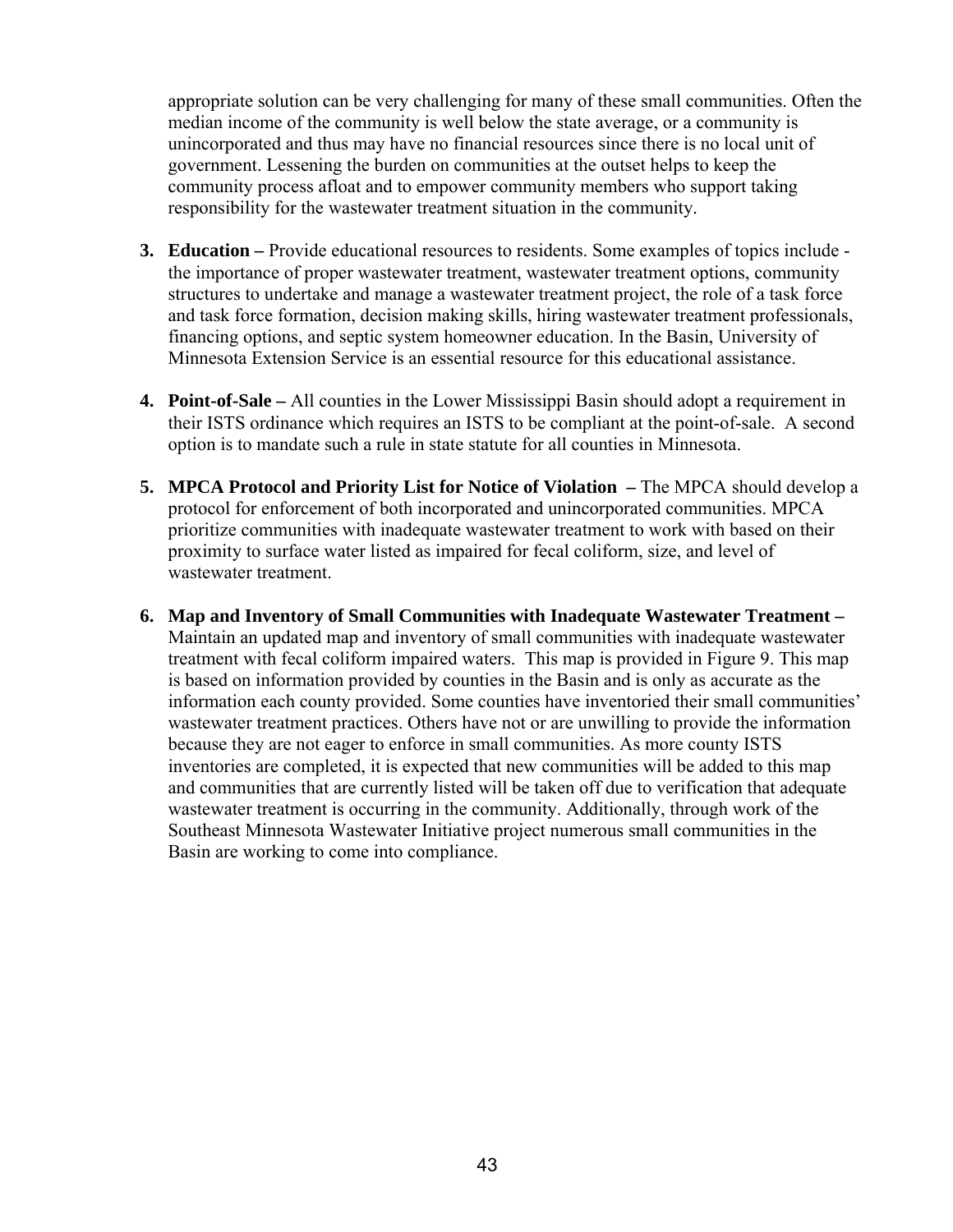**Figure 9 – Small Communities in Southeastern Minnesota with Inadequate Wastewater Treatment** 

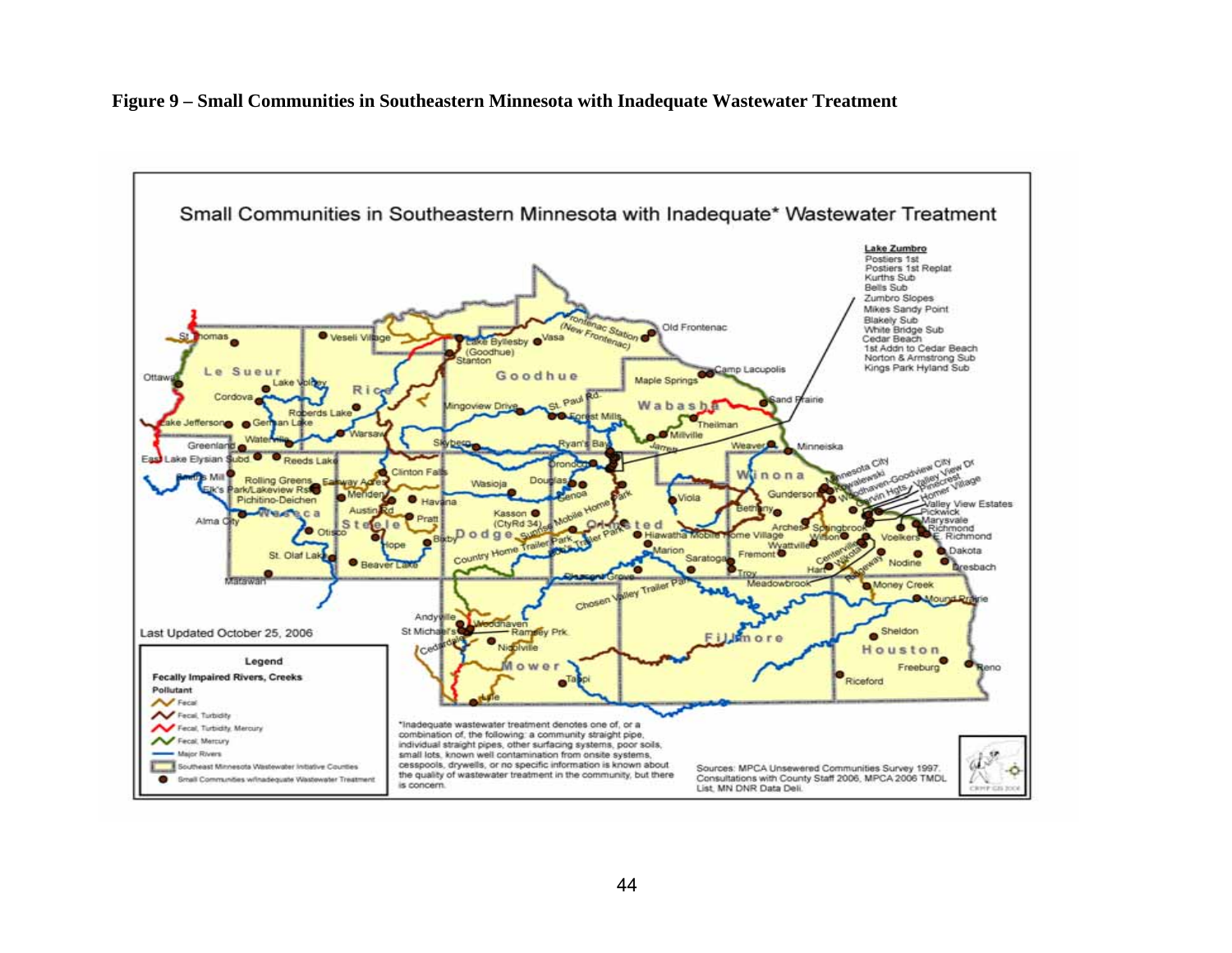## Reduction Strategies for Individual Homes

- 1. **Matrix of County ISTS Policies** Work for uniformity in county policies and implementation of county policies throughout the Basin.
	- **a. Point-of-Sale** Encourage all counties to adopt a point-of-sale requirement in their ISTS ordinance which requires an ISTS to be compliant at the point-of-sale **or** mandate point-of-sale in state statute.
	- b. **Countywide Loan Program** All counties should set-up a countywide loan program with property tax payback. Countywide loan programs have a number of advantages over AgBMP loan programs. AgBMP loans come through banks which means homeowners who do not have good credit history may not be able to get a loan. With a countywide loan program however usually all that is required is that property taxes are current. AgBMP loans have a loan origination fee which adds extra cost for the homeowner. A countywide loan program does not. Countywide loan programs also offer more flexibility as to what types of systems can get loans. For instance countywide loan programs can loan to mobile home parks or campgrounds. AgBMP loans are limited to individuals.
	- c. **Uniformity of implementation of county policies** MPCA conducts audit of county ISTS programs to determine adequacy of performance in a number of key areas, including spot checks on recent ISTS installations, level of effort on ISTS inspections and follow-through on noncompliant systems, and dealing with contractors. Conduct audits of three counties in 2007, evaluate results, and plan additional audits in future years.
- 2. **County or Watershed-based Inventory** Encourage and provide resources for county or watershed based inventories of failing and straight-pipe septic systems. Allow flexibility for counties to choose what approach suits them, but give preference to the model developed under the MPCA funded Fillmore County pilot project.
	- a. Fillmore County Model to locate and upgrade straight-pipe septic systems:
		- i. **Public Information Campaign**
		- ii. **County records check** Locate all homes which have either no septic system permit on record or a permit pre-dating 1996. These systems will be inspected.
		- iii. **Funding for Staff Time** Financial resources to pay for additional staff time to do inspections.
		- iv. **Homeowner Incentives** Financial incentives provided to homeowners who upgrade a system found to be a straight pipe and attend a septic system operation and maintenance class.
		- v. **Homeowner Education**  Provide free class for homeowners on septic system operation and maintenance.
- **3. Homeowner Incentives** Provide financial resources for regional, county, or watershed initiatives that target specific areas for increased compliance to include homeowner incentives. Incentives could include design cost, permit cost, or attendance at Operation and Maintenance classes.

## **4. Education –**

**a. Homeowners -** Provide educational resources to residents. Some examples of topics include - the importance of proper wastewater treatment, wastewater treatment options, community structures to undertake and manage a wastewater treatment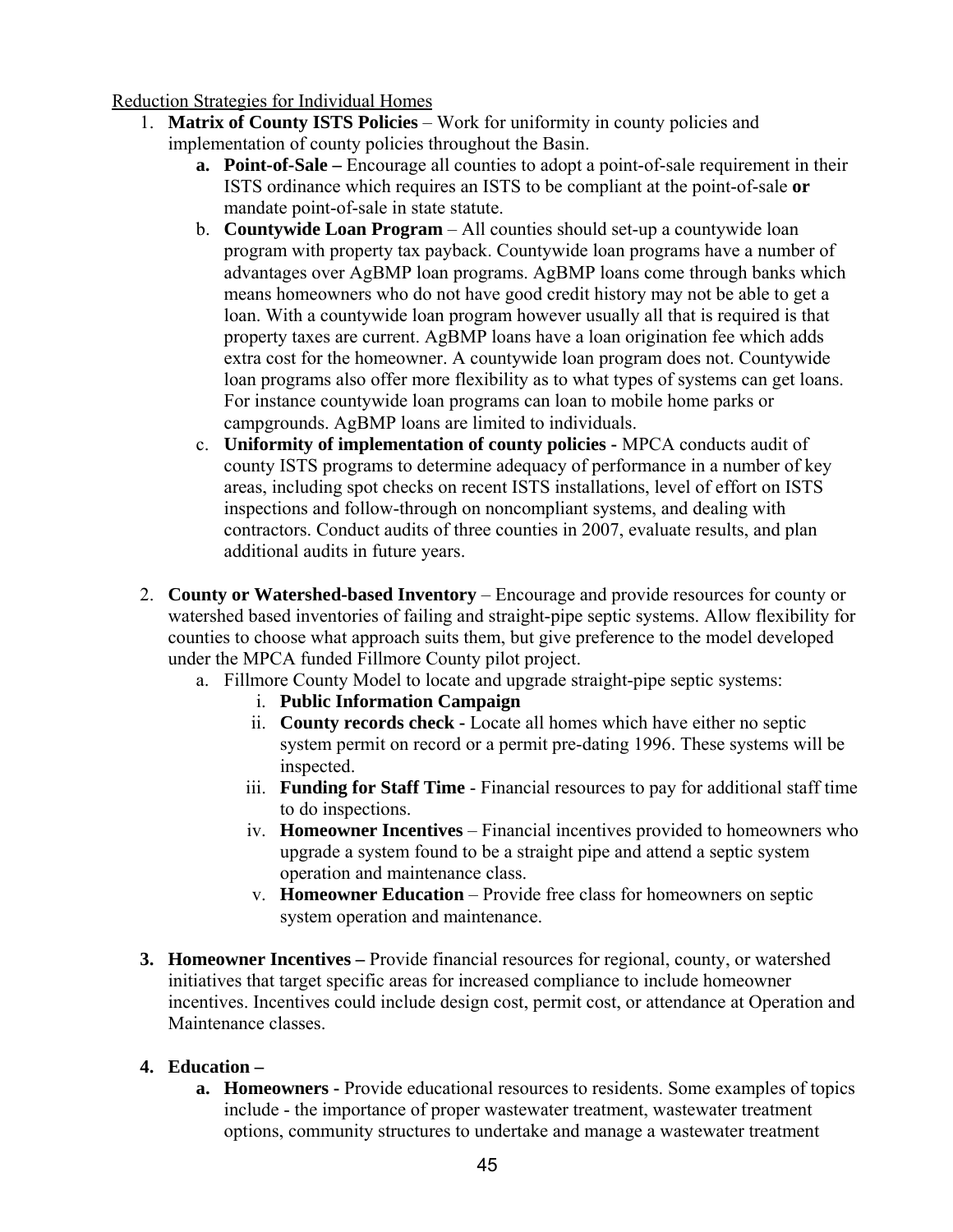project, role of a task force and task force formation, hiring wastewater treatment professionals, financing options, and operation and management of ISTS and other treatment systems. University of Minnesota Extension Service is an essential resource for educational assistance in the Basin.

- b. **Elected Officials, e.g. county commissioners, township officers and SWCD supervisors –** Through workshops and contact with community facilitators, inform elected officials of proper ISTS operation, community approaches to wastewater treatment, environmental problems from inadequate treatment, and the status of ISTS in their communities.
- 5. **County tracking of operation and maintenance** Provide resources for counties to improve their tracking of required operation and maintenance of ISTS by homeowners. This could include pumping reminders like Dakota and Washington County currently have or other approaches developed by counties to assist in keeping track of annual maintenance needs.

## **6. Research**

- **a. Operation & Maintenance** Provide resources for continued research into the benefits of proper operation and maintenance of ISTS both for extending system life and to lower the release of untreated or partially treated sewage into the environment that endangers public health.
- **b.** Alternative Sewage Treatment Options Provide resources for continued research on treatment options that work on small lots, poor soils or under other limiting conditions.

## Additional Reduction Strategies

Oversight of septage disposal is an emerging area of concern in the Basin. Currently each county has an ordinance regulating septage disposal although requirements in each county vary widely. In practice, enforcement of county septage disposal ordinances is virtually non-existent due to lack of county staff time devoted to the issue. Counties may need additional resources to adequately enforce their septage disposal ordinance and the MPCA should increase its involvement in this area. MPCA should consider a comprehensive review of county ordinances regulating septage disposal and a pilot program to track land application of septage and other biosolids by pumpers and landowners.

Additional requirements that were recommended by stakeholders and should be considered by MPCA and local counties include:

- Require compliance inspections every five years for ISTS
- Require all cities and counties with ISTS to have a 10 year plan to upgrade all systems
- Require all septic systems to be part of a sanitary sewer district either run by the county or some other public entity

## **Barriers:**

- Misconceptions about what is a conforming system and what is a failing system
- Unwillingness of many funders to pay for cost share or incentives for ISTS upgrades
- Lack of enforcement of county ordinances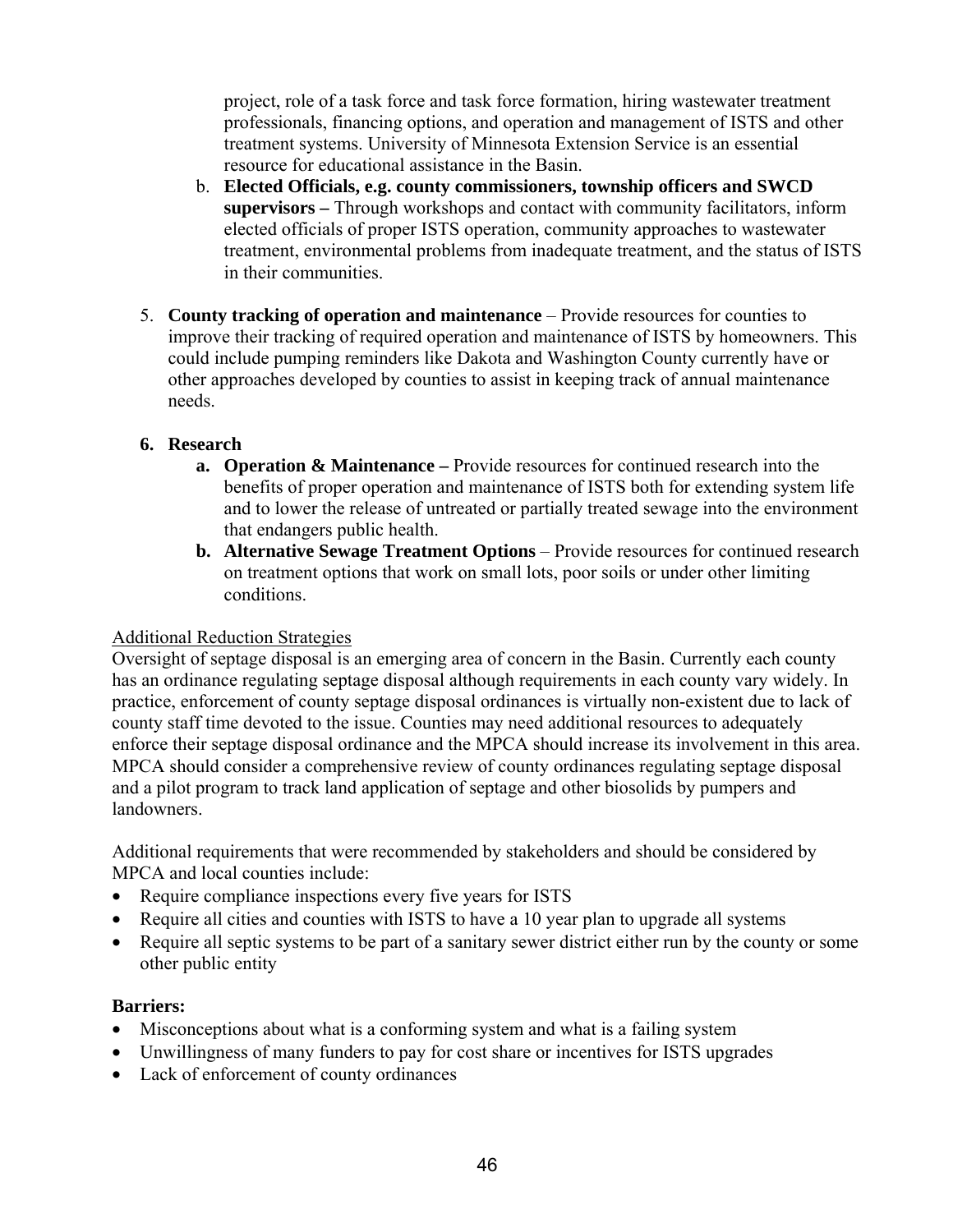## **Milestones:**

Milestone  $#1 - 50\%$  of the small communities shown in Figure X (there are currently 120) to be removed from the map. Communities will be removed from the map for the following reasons:

- All septic systems in the community have been brought into compliance.
- A community wastewater system has been implemented.
- Verification that adequate sewage treatment is occurring in the community. It is difficult to ascertain sewage treatment practices in small communities without an inventory of ISTS in the community, which some counties are reluctant to do.

Milestone #2 - 50% of the counties in the Basin have found and fixed all straight-pipes.

## **Critical Areas:**

- RV parks, camper areas and campgrounds
- Homes located in Shoreland

## **4.5 Conservation Practices**

## **4.5.1 Tillage**

Since tillage began at the time of settlement of the Lower Mississippi River Basin, nearly 50 percent of the organic matter of soils has been lost. Organic matter is dramatically reduced when heavy tillage incorporates oxygen into the soil and disaggregates, or breaks up, the soil. Once the soil is disaggregated, it is exposed to wind and water erosion, which further deplete the organic materials in the most productive few inches of topsoil. With lowered organic matter fecal material runoff is more likely.

Less aggressive tilling can build organic matter, and re-aggregate soil. Published in Reeder (2000), P.R. Hill showed that soil aggregation in a no-till regime compared to soil aggregation in moldboard plowing regime over 5 years of continuous corn showed a 120 percent increase in the top two inches of soil. Ridge-till showed a 35 percent increase in soil aggregation and chisel plowing showed a 31 percent increase. Plowing brought the soil back to its original disaggregated state. Conservation tillage practices are credited with saving more than 1 billion tons of soil per year nationally on cropland. (NRCS, 2000) Building soil's ability to resist erosion is best accomplished through tillage practices that do not disaggregate the soil structure. Figure 10 show adjacent no-till and conventionally tilled areas. In conventional tillage more disaggregated soil is available for erosion.

Conservation tillage is a cost-effective way to build organic matter and reduce field runoff that may include runoff contaminated with fecal material. In times of increasing fuel and equipment costs, these methods of reduced tillage and fewer trips over the field provide considerable financial benefit to the producer. No-till farming has also been shown to dramatically reduce fuel and equipment costs while providing the most effective way to reduce erosion and transport of fecal material. However, producers perceive that Minnesota's climate and soils that are slow to warm up in the spring are major factors that compel them to use heavy tillage to expose black soils to the sun's warmth. The University of Minnesota Extension Service publication, "Tillage Best Management Practices for Water Quality Protection in Southeastern Minnesota" can serve as an effective tool in facilitating changes in tillage practices with farmers.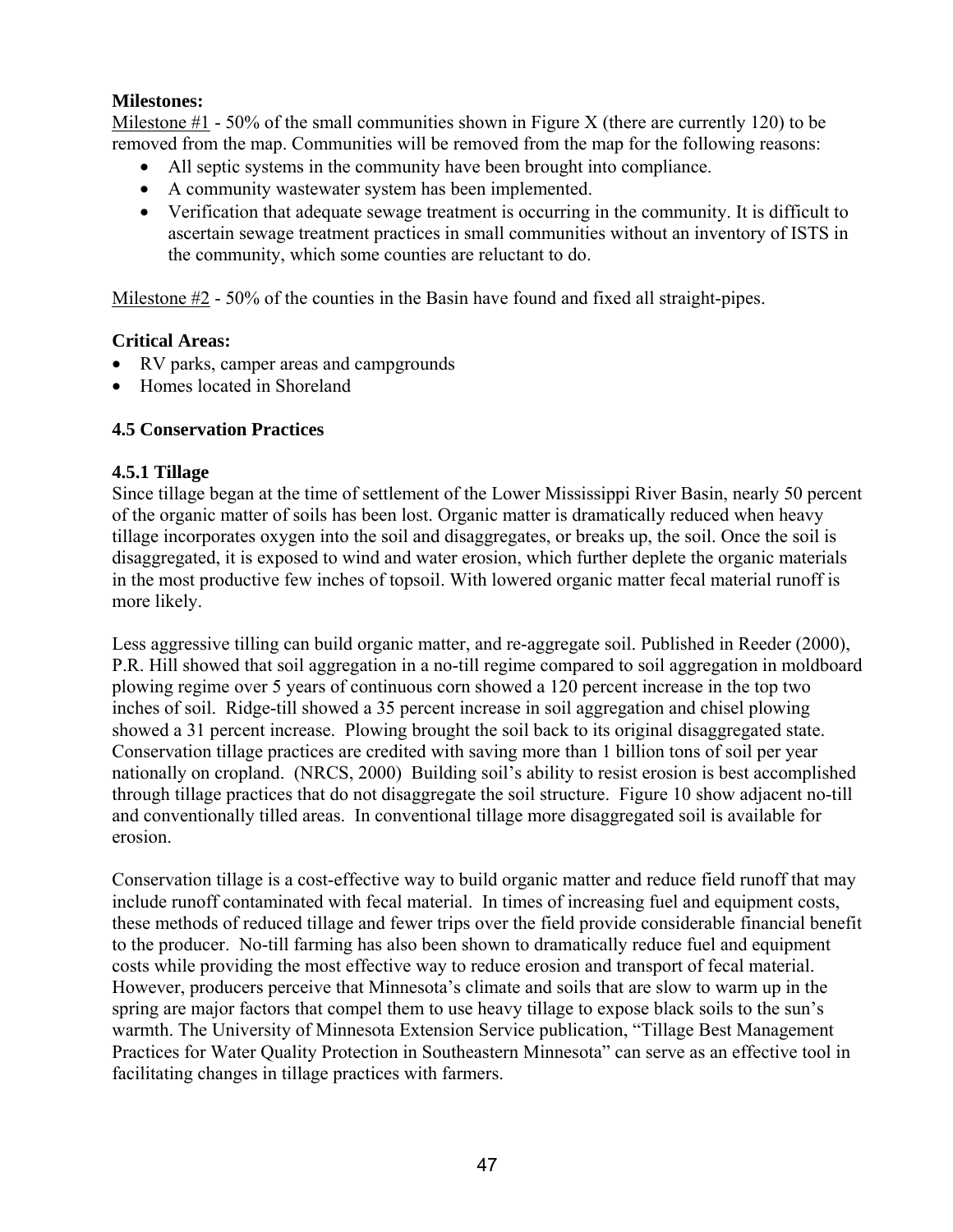

## **Figure 10 – Example of no-till and conventional tillage practices.**

In recent years techniques of strip tilling have provided an acceptable compromise between no-till and heavy tillage. Like no-till farming, acceptance of this practice is slow and farmers fear yield loss if new techniques are employed. Strip tillage may offer a way to combine the benefits of no-till and effective manure application while retaining enough residue to greatly reduce manure-laden runoff.

| <b>Activity</b>              | <b>Partners</b>    | <b>Barriers</b>              |
|------------------------------|--------------------|------------------------------|
| Implement cost share         | County             | Lack of funding.             |
| incentives to acquire no-    | Commissioners and  |                              |
| till, strip-till or          | Staff, NRCS, SWCD. |                              |
| conservation tillage         |                    |                              |
| equipment.                   |                    |                              |
| Provide a facilitator to     | Local watershed    | Funded position is required. |
| meet with producers for      | organizations,     |                              |
| total farm planning which    | MPCA, NRCS,        |                              |
| includes planning and        | SWCD.              |                              |
| installing tillage practices |                    |                              |
| complemented by buffers.     |                    |                              |
| Advocate for federal farm    | County             |                              |
| subsidy programs to          | Commissioners and  |                              |
| include strong incentives    | Staff, NRCS, SWCD, |                              |
| for stewardship of natural   | Citizens and land  |                              |
| resources and runoff         | owners.            |                              |
| prevention.                  |                    |                              |
| Reinstate tillage transects  | Local watershed    |                              |
| in each county and           | organizations,     |                              |
| watershed.                   | MPCA, SWCD.        |                              |

#### **Reduction Strategies**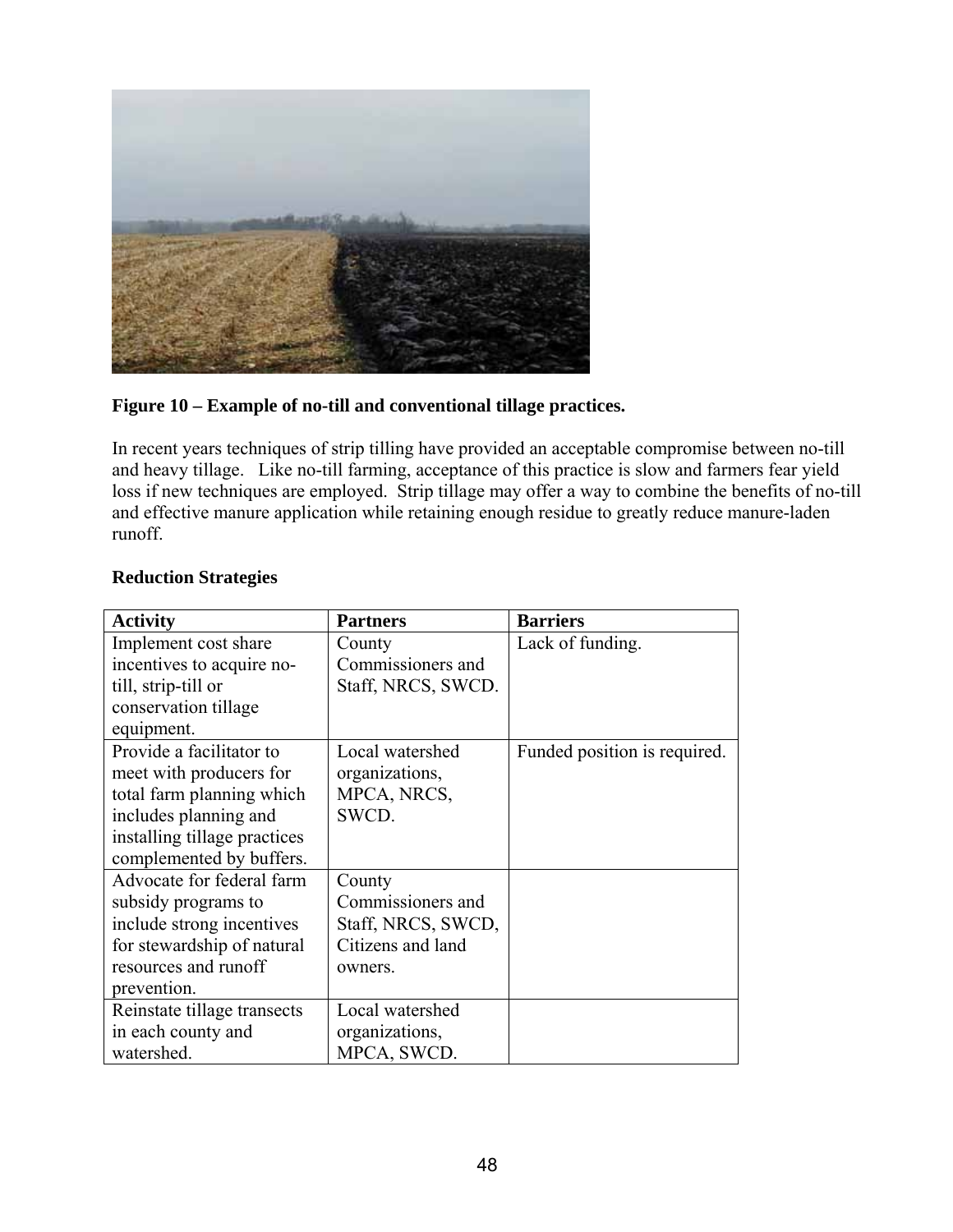### **4.5.2 Buffer strips**

Conservation buffers have become a familiar part of many Midwestern farm landscapes. The National Conservation Buffer Initiative reported that nationwide, more than 1.2 million miles of conservation buffers equating to 4.5 million acres of buffer had been installed by the early part of the  $21<sup>st</sup>$  century. Nearly half of these buffers were enrolled through continuous Conservation Reserve Program (CRP) or Conservation Reserve Enhancement Program (CREP) initiatives(Conservation Technology Information Center, 2002).

Buffers remove pollutants through deposition, infiltration and dilution.(Dosskey, 2001) Deposition is accomplished as the vegetative cover of the buffer area retards the flow of runoff allowing suspended sediments and fecal material to drop into the buffer. Infiltration is allowed to occur in the buffered area owing to its healthier soil structure that is rendered more permeable through a vigorous root and organic matter presence. Dilution can occur when pollutant-bearing runoff is mixed with captured rainwater in the buffer zone. Infiltration augments the process of dilution by reducing the amount of polluted nutrient-bearing and pesticide-bearing water that must be blended with rainwater. (Dosskey, 2001) In addition, buffers transform pollutants through biological and chemical processes of adsorption to soil particles, degradation and assimilation. (National Research Council, 2002) Buffers also provide valued wildlife habitat.

Buffer design can have significant effects on performance. Buffers offer the last line of defense in capturing runoff and sediments from sloping fields. Riparian buffers are recognized as vital strips of habitat that perform a great number of biological and physical functions to safeguard water quality and wetland health. (National Research Council, 2002) Selection of appropriate vegetative species to meet the requirements of each specific farming operation and the needs for protection of each water resource is important.

Maintenance of buffers must be addressed on two fronts: assuring consistent, even flow over the buffered area and maintaining the plants that make up the buffered area. Areas of trapped sediment must be cared for and resolved. Burning and harvesting of biomass may be acceptable methods of preserving plant vigor and excluding invasive species. Iowa State University recommends harvesting or burning buffer grasses every year or two after the first five years of growth. (Iowa State University; University Extension, 1997.) However, accumulated nutrients, sediments and fecal bacteria appear to be released during subsequent runoff flows and reduce net retention of pollutants (Coyne et. al., 1998, and Young et. al., 1980).

One example of a project that is increasing the amount of buffers is taking place in Goodhue County. The idea, based on a Grant County, MN model, is to use existing programs, incentives, and ordinances to place buffers on the landscape. The county Shoreland Ordinance which states that 50' of perennial vegetation must be maintained along water courses of Goodhue County (mainly DNR waters) is the ordinance that is sited. Staff will use aerial photos to locate areas that appear to be potential violations in each township and will mail those violators a letter with a map of the buffer site. In that letter, existing programs and information are promoted which landowners could use to enroll the buffer and to get compensated for their efforts. If violators do not respond or simply do not want anything to do with the programs, then a letter from the County Commissioners and the SWCD Board will be sent out with background of why it is important to buffer streams, the incentives available, the support of this initiative, and the ordinance which states that a vegetated buffer is needed. Any enforcement issues that escalate further than that will he handled by the planning and zoning department. Because staff wanted to be able to site the ordinance, they informed the planning and zoning commission, and the county commissioners before starting out.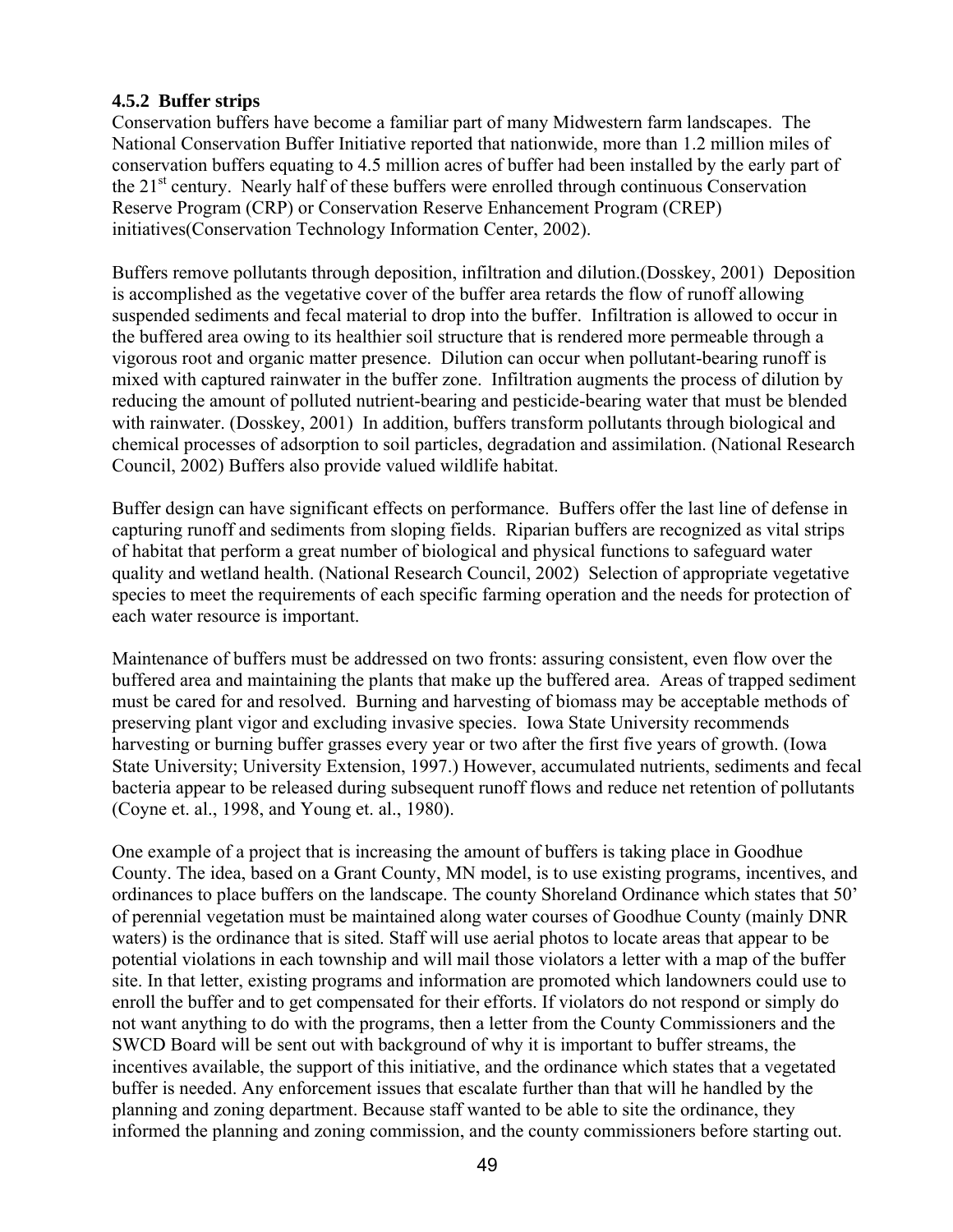The next step was to gather local support from various watershed organizations, county entities and finally the county board. County staff will also attend township board meetings to present this initiative. (Personal communication, Beau Kennedy, Goodhue County Water Planner, February 22, 2007.)

#### **Buffers as Part of a Total Management System**

Buffer design and installation will not offer a long-term and effective solution to source reduction of fecal contamination, eroded soil, nutrient transport and chemical pollution if a total system approach is not considered. A properly installed and maintained buffer is destined to become choked with eroded soil, fecal material and chemicals resulting in its eventual failure to perform the intended functions. Stated succinctly, buffer strips are not a one-solution cure-all if other agricultural practices do not support the work that buffers are expected to perform. Buffer strips cannot prevent the damage that improper manure application and inappropriate tillage cause in upland areas. It makes little sense to install buffers alongside areas that are moldboard plowed, field cultivated repeatedly, and left open to erosion and transport of manure in runoff. Upland practices should be developed along with buffer implementation so the two proven practices can work together. By combining buffers with no-till or strip till and backing up no-till and strip till with buffers, dramatic source reductions of fecal material and sediment can be realized.

| <b>Activity</b>               | <b>Partners</b>      | <b>Barriers</b>            |
|-------------------------------|----------------------|----------------------------|
| Public ditch cleaning and     | NRCS, SWCD,          | Cost. Public               |
| reconditioning requires       | County               | perception/willingness to  |
| buffer installation           | Commissioners and    | cooperate.                 |
|                               | Staff,               |                            |
|                               | Private land owners. |                            |
| Allow varied methods of       | SWCD, DNR,           | Regulations governing      |
| harvesting biomass and        | MPCA, landowners,    | harvesting and burning of  |
| control of unwanted           | citizens.            | CRP and CREP lands are     |
| species in buffers.           |                      | too restrictive and        |
|                               |                      | complicated.               |
| Provide facilitators to bring | Local watershed      | Lack of staff time.        |
| together resources in         | organizations,       |                            |
| planning and installing       | NRCS, SWCD,          |                            |
| buffers.                      | MPCA.                |                            |
| Develop more flexible         | NRCS, SWCD,          | Difficult to shift present |
| buffer width requirements.    | County government.   | policy to more             |
|                               |                      | individualized program for |
|                               |                      | each land owner.           |

#### **Reduction Strategies**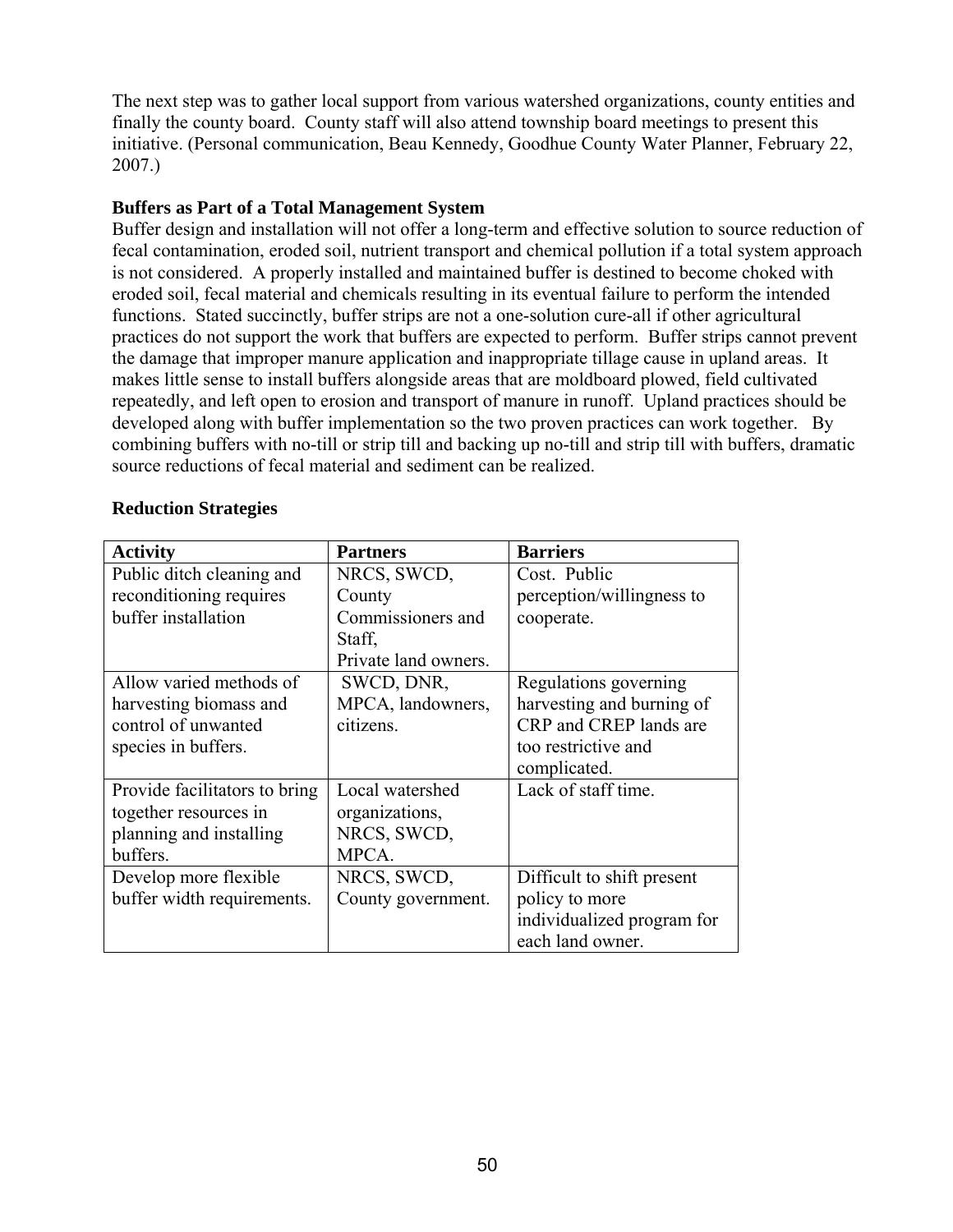# **5.0 Point source management**

The Revised Regional TMDL (April, 2006) breaks down the Wasteload Allocation (point sources) segment into four source categories:

- 1. Permitted Wastewater Treatment Facilities
- 2. Communities Subject to MS4 NPDES Requirements (Urban Stormwater)
- 3. Livestock Facilities Requiring NPDES Permits
- 4. "Straight Pipe" Septic Systems

The following sections provided detail regarding these source categories.

## **5.1 Permitted wastewater treatment facilities (from the Revised TMDL)**

The great majority of the urban population in the Lower Mississippi River Basin is served by centralized sewage treatment, which includes disinfection at the final treatment stage. All permitted wastewater treatment facilities are required to monitor their effluent to ensure that concentrations of specific pollutants remain within levels specified in the discharge permit. Effluent limits require that fecal coliform concentrations remain below 200 organisms per 100 milliliters from April 1 through October 31. This is accomplished through disinfection of the wastewater at the final treatment stage, through chlorination or equivalent processes. The MPCA regularly reviews the Discharge Monitoring Reports from wastewater treatment facilities to determine whether permit violations have occurred. The previous TMDL study (2002) found relatively few violations. This was confirmed in a review of information for 2004 and 2005.

Emergency bypasses at wastewater treatment facilities are an occasional source of bacteria and other pollutants. These bypasses are also referred to as sanitary sewer overflows (SSO's). Wastewater treatment plants and sanitary sewer systems are designed to handle at least 100 gallons of water per person per day, as well as the additional flow generated by commercial and industrial establishments. If the amount of water entering a system exceeds the design capacity of the system, some of the untreated wastewater is discharged to the environment. This event is called a bypass because the wastewater has bypassed part or all of the treatment process. Efforts to minimize or eliminate wastewater bypasses are managed through the NPDES program.

As part of the previous Regional TMDL (2002), wastewater treatment facility reports for 2001 were examined to identify cities where one or more bypasses had occurred. In calendar year 2001, 24 cities in the Lower Mississippi River Basin reported one or more bypasses. Most of these cities (21) experienced bypasses one or two times. These were judged to be isolated occurrences triggered by extreme rainfall events, particularly flooding that occurred early in May and June. As such, bypasses are not expected to reoccur at these facilities unless caused by extreme weather and flooding.

For three of the cities, bypasses occurred three or more times, signifying structural problems that needs to be corrected. The most common structural problem contributing to wastewater bypasses is inflow and infiltration into the wastewater collection system. This problem can be compounded by limited hydraulic capacity at the wastewater treatment facility. Based on these criteria, three cities were considered to have a chronic bypass problem: Claremont, Kasson, and West Concord. Each of these cities has upgraded their wastewater treatment facilities since 2001 and no longer have chronic bypass problems. A review of information for 2004 and 2005 revealed no facilities with chronic bypass issues.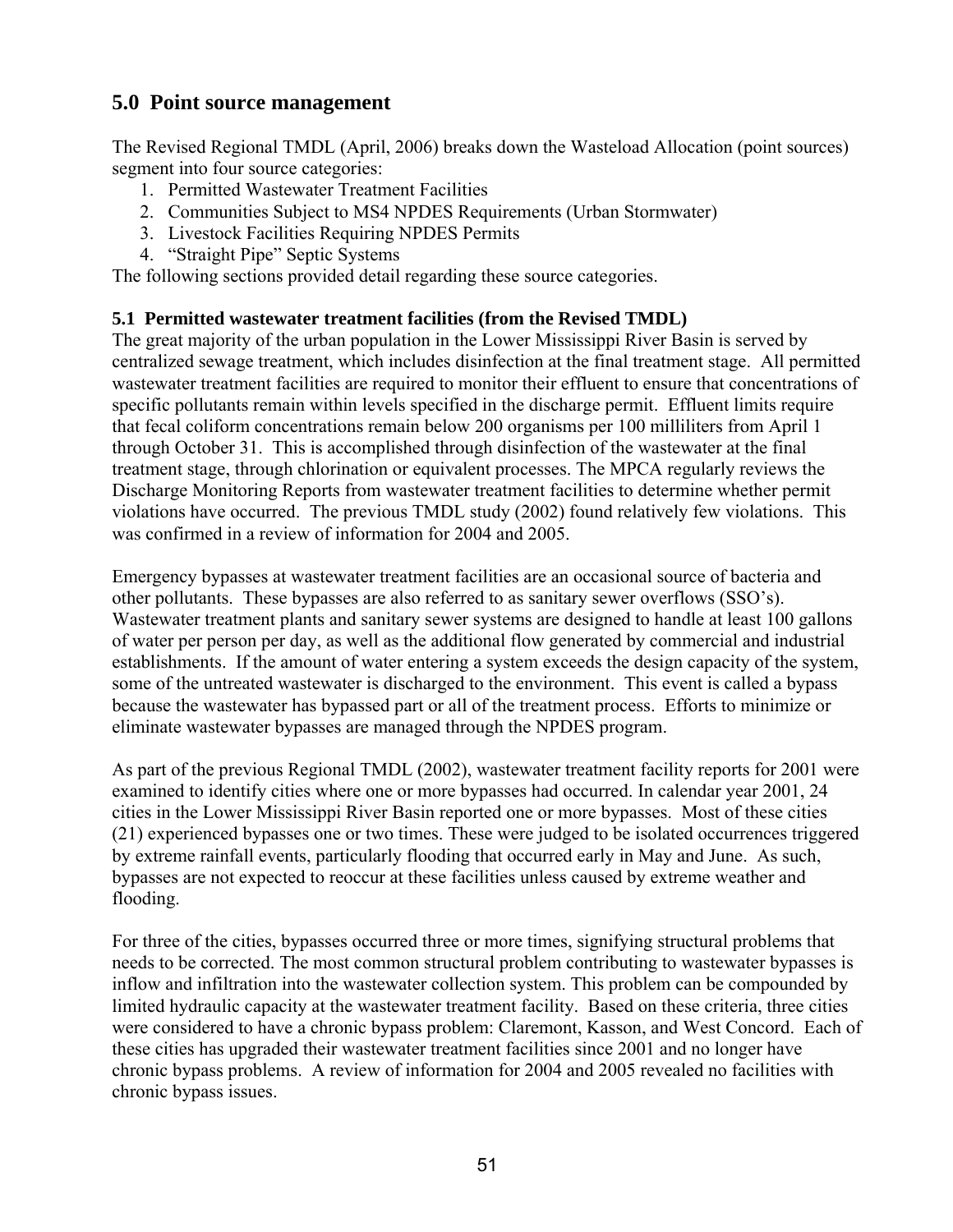No facilities in the Basin are known to currently have combined storm and sanitary sewer systems, which may lead to combined sewer overflow (CSO) discharges to surface waters. The City of Red Wing on the Mississippi River did correct such interconnections several years ago. There is a need for an on-going commitment on the part of communities and the state to ensure that wastewater treatment continues at the high level it currently appears to be at. Diligence with regard to maintenance and upgrading of infrastructure is also important.

#### **5.2 Urban stormwater**

## **Background**

#### *Sources*

Water that runs off the land after a rainfall or snowmelt event is considered stormwater (MN Stormwater Manual, 2005). Pervious surfaces allow stormwater to infiltrate into the ground whereas impervious surfaces and saturated soils cause the water to runoff. As the water flows it may pick up pollutants from the surface such as sediment, pesticides, and fecal material.

In an urban environment fecal material sources include pet waste, wildlife, sanitary sewer leaks, illicit connections to storm sewers, and in some cases septic systems (MPCA, Protect W qual, Date?). The fecal material then contributes phosphorus, nitrogen and pathogens (bacteria and viruses) to the receiving waters - streams, rivers, lakes, and wetlands (MN Stormwater Manual, 2005). The U.S. Environmental Protection Agency's National Urban Runoff Project (NURP) looked at fecal coliform levels in stormwater at 17 sites across the nation. NURP found that coliform bacteria were present at high levels in urban runoff at levels that exceed EPA water quality criteria at the time of and soon after storm events (EPA, 1999).

Although some potential source categories of fecal coliform bacteria are known, identifying the exact sources for reduction can be difficult. For example, pets may not be common in a certain area while birds may be (Jones, 2003). A study by Young and Thackston (1999) found that the density of housing, population, development, percent impervious area, and apparent domestic animal density were related to fecal bacteria levels. In the Vermillion River watershed, the Middle and North Creek Bacteria Study has been initiated to help identify fecal coliform sources within a more urban environment. One of the upstream tributaries in the Vermillion River Watershed is located in a fully developed suburban environment, devoid of any individual septic systems. However, fecal coliform concentrations in this stream remain well above the state standard for much of the growing season and under a variety of flow regimes. Identification of fecal coliform sources in these types of urban environments within the Lower Mississippi River Basin remains challenging.

## *Regulation*

A municipal separate storm sewer system (MS4) is a conveyance or system of conveyances (roads with drainage systems, municipal streets, catch Basins, curbs, gutters, ditches, man-made channels, storm drains):

• Owned or operated by a state, city, town, borough, county, parish, district, association, or other public body (created by or pursuant to State law) having jurisdiction over disposal of sewage, industrial wastes, stormwater, or other wastes, including special districts under State law such as a sewer district, flood control district or drainage districts, or similar entity, or an Indian tribe or an authorized Indian tribal organization, or a designated and approved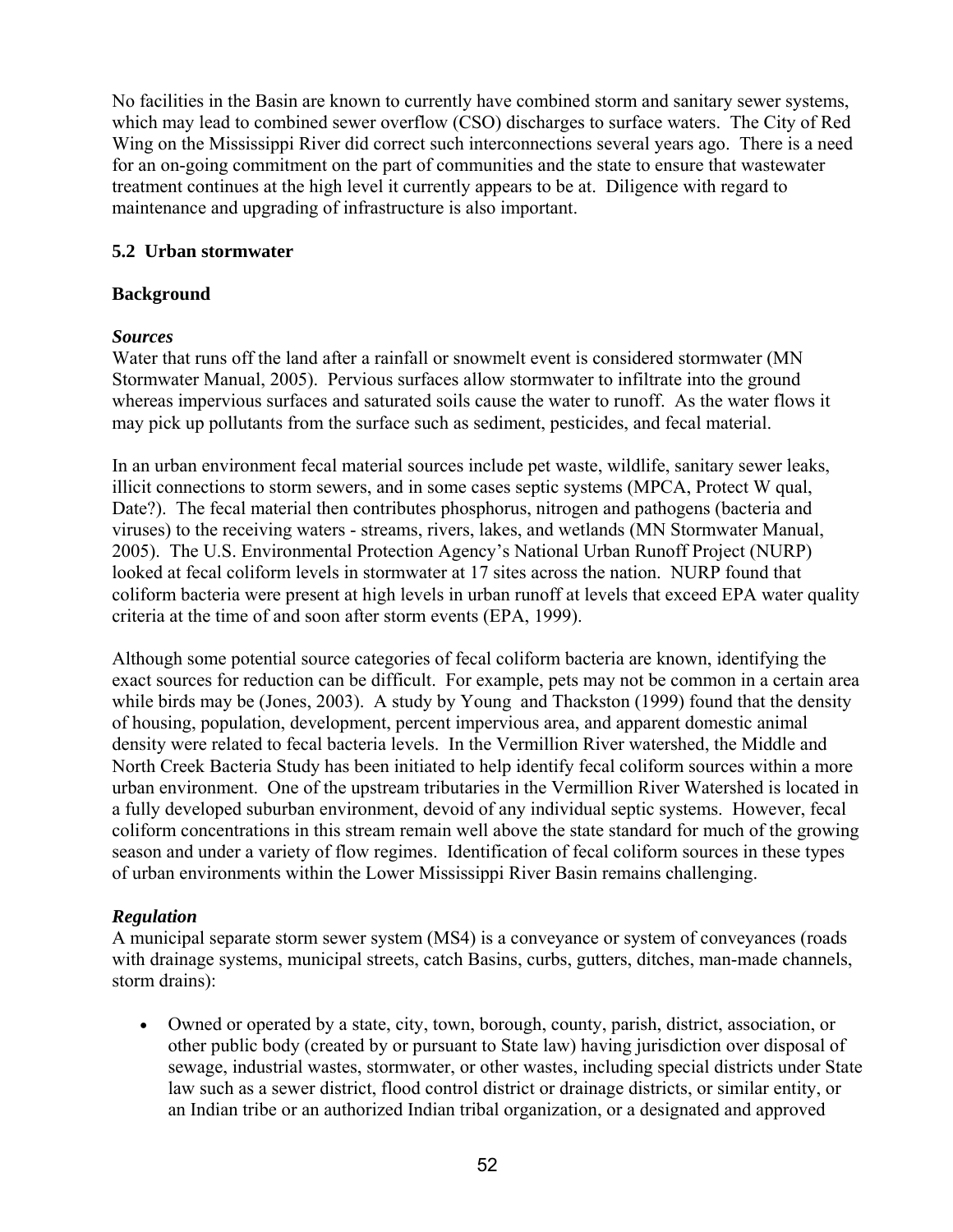management agency under section 208 of the Clean Water Act that discharges to waters of the United States;

- Designed or used for collecting or conveying stormwater;
- Which is not a combined sewer; and
- Which is not part of a publicly owned treatment works.

In Minnesota, stormwater discharges from MS4s are regulated through the use of National Pollutant Discharge Elimination System (NPDES) permits. NPDES permits are legal documents. Through this permit, the owner or operator is required to develop a stormwater pollution prevention program (SWPPP) that incorporates best management practices (BMPs) (MPCA, MS4 web page). Phase I of the program covers large municipalities (population 100,000 or greater) such as Minneapolis and St. Paul. Phase II of the NPDES rules covers MS4s located in "urbanized areas" and on a case-bycase basis those MS4s located outside of urbanized areas (MPCA, 2001). Table 8 provides a list of the MS4s in the Lower Mississippi River Basin and their populations.

A General Permit for stormwater discharge (Permit No. MNR040000) went into effect on June 1, 2006. The MS4 permit has six program elements that are called "minimum control measures" which the permittee must implement:

- 1. Public Education and Outreach
- 2. Public Participation/Involvement
- 3. Illicit Discharge Detection and Elimination
- 4. Construction Site Runoff Control
- 5. Post Construction Runoff Control
- 6. Pollution Prevention/Good Housekeeping

Permitees need to evaluate the effectiveness of their chosen BMPs to determine whether the BMPs are reducing the discharge of pollutants from their systems to the "maximum extent practicable". Implementation of BMPs will help to reduce fecal coliform in stormwater.

As part of that General Permit, MS4s that discharge to an "impaired water" for which there is a total maximum daily load (TMDL) allocation for stormwater sources must meet special conditions (see permit Part IV.D). According to Part IV. D: "*You must review whether changes may be warranted in your Storm Water Pollution Prevention Program to Reduce the impact of your discharge. If a USEPA-approved TMDL(s) has been developed, You must review the adequacy of your Storm Water Pollution Prevention Program to meet the TMDL's Waste Load Allocation set for Storm Water sources. If the Storm Water Pollution Prevention Program is not meeting the applicable requirements, schedules and objectives of the TMDL, Your must modify your Storm Water Pollution Prevention Program, as appropriate, within 18 months after the TMDL Waste Load Allocation is approved*."

The MS4 systems in the Lower Mississippi River Basin will need to be mindful of the Fecal Coliform TMDL and the need to comply with the above regulation in relation to that TMDL.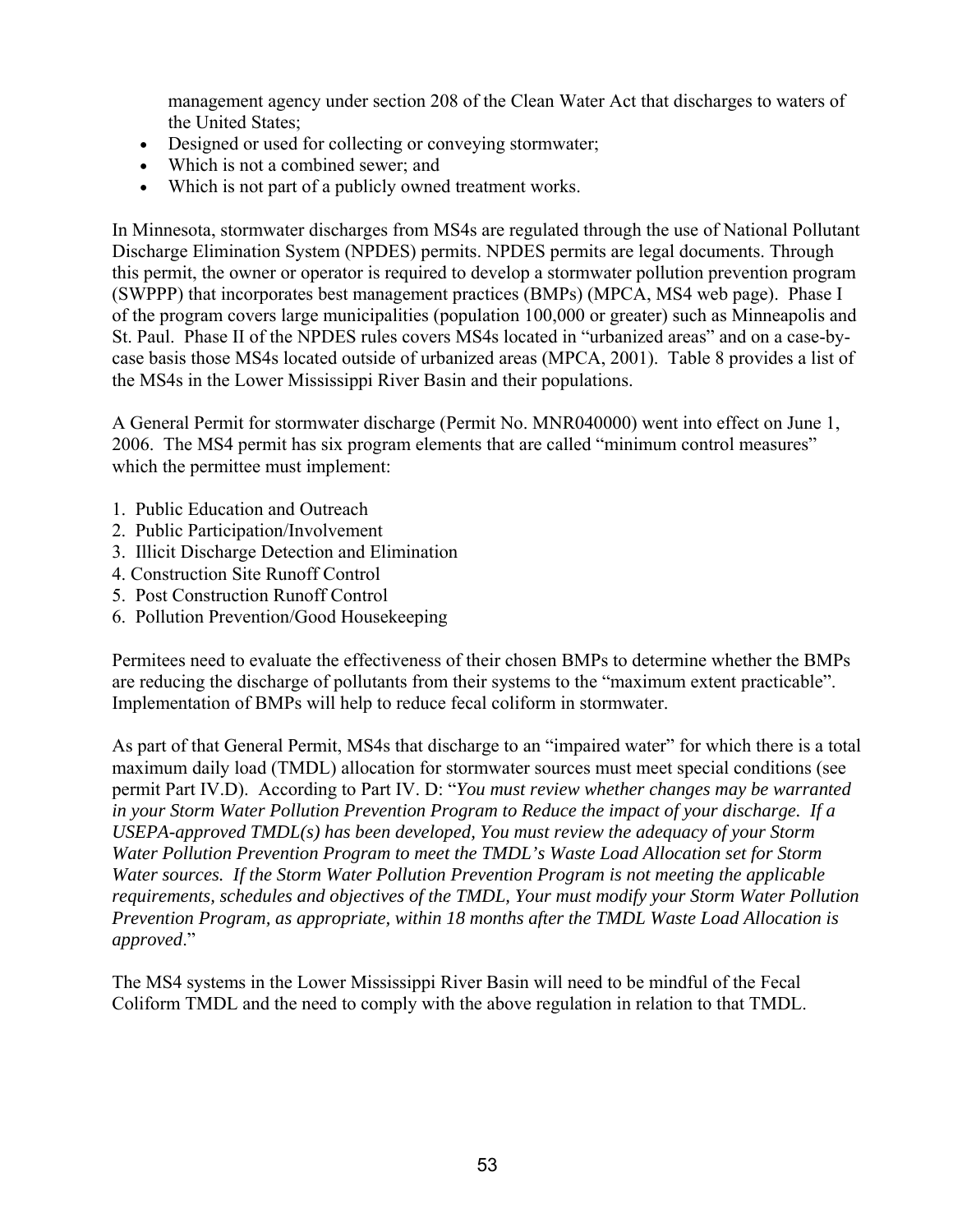| <b>Mandatory Small MS4 (updated)</b>      | Population                                                      | <b>Housing Units</b> |
|-------------------------------------------|-----------------------------------------------------------------|----------------------|
| June 22, 2006)                            | (U.S. Census 2000)                                              | (U.S. Census 2000)   |
| City of Apple Valley                      | 45,527                                                          | 16,536               |
| Cascade Township                          | 3,183                                                           | 1,103                |
| Dakota County                             | NA – permit covers county owned<br>and operated facilities      | NA                   |
| Empire Township                           | 1,638                                                           | 524                  |
| City of Farmington                        | 12,365                                                          | 4,233                |
| Haverhill Township                        | 1,601                                                           | $\overline{5}43$     |
| <b>Houston County</b>                     | 1,020                                                           | 459                  |
| City of Lakeville                         | 43,128                                                          | 13,799               |
| Marion Township                           | 6,159                                                           | 2,244                |
| <b>MNDOT</b> Outstate District            | NA – permit covers state roadways<br>and maintenance facilities | NA                   |
| <b>Olmsted County</b>                     | NA - permit covers roadways<br>inside the urbanized area        | NA                   |
| City of Rochester                         | 85,806                                                          | 35,346               |
| Rochester Community /Technical<br>College | <b>NA</b>                                                       | NA                   |
| Rochester Township                        | 2,916                                                           | 1,024                |
| City of Rosemount                         | 14,619                                                          | 4,845                |
| <b>Total</b>                              | 217,962                                                         | 79,656               |

**Table 8 - MS4s in the Lower Mississippi River Basin** 

| MS4s population 10,000 or more<br>and MS4s population 5,000 or<br>more (located within $\frac{1}{2}$ mile of a<br>river, lake or stream with a<br>TMDL) | <b>Population</b><br>(U.S. Census 2000) | <b>Housing Units</b><br>(U.S. Census 2000) |
|---------------------------------------------------------------------------------------------------------------------------------------------------------|-----------------------------------------|--------------------------------------------|
| Albert Lea                                                                                                                                              | 18,356                                  | 8,133                                      |
| Austin                                                                                                                                                  | 23,314                                  | 10,261                                     |
| Faribault                                                                                                                                               | 20,818                                  | 7,668                                      |
| <b>Hastings</b>                                                                                                                                         | 18,204                                  | 6,758                                      |
| Northfield                                                                                                                                              | 17,147                                  | 5,119                                      |
| Owatonna                                                                                                                                                | 22,434                                  | 8,940                                      |
| Red Wing                                                                                                                                                | 16,116                                  | 6,867                                      |
| Winona                                                                                                                                                  | 27,069                                  | 10,666                                     |
| Waseca (Discharge to Clear Lake,<br>Impaired Water)                                                                                                     | 8,493                                   | 3,563                                      |
| <b>Total</b>                                                                                                                                            | 171,951                                 | 67975                                      |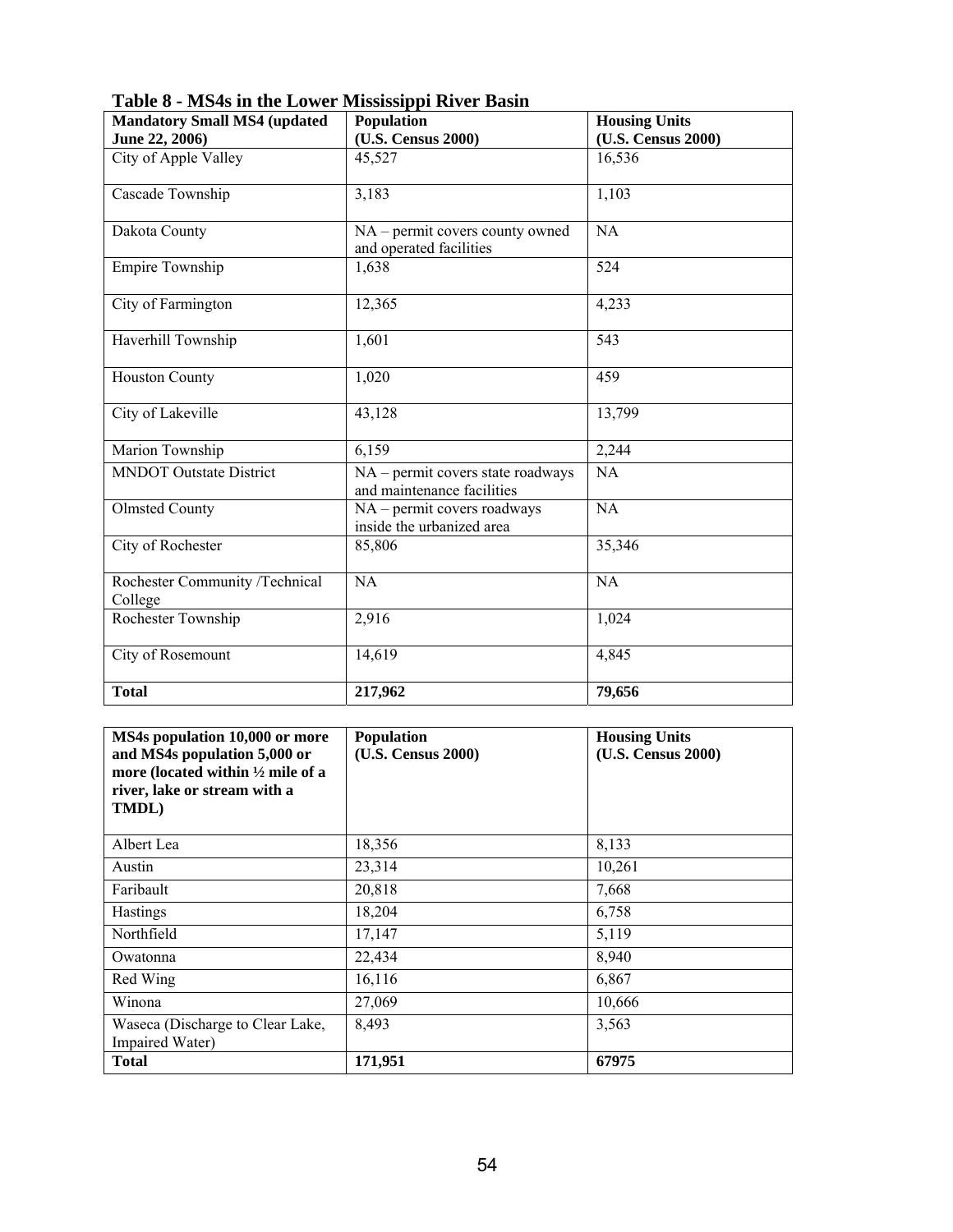#### **Reduction Strategies**

Urban stormwater management is an important component of fecal coliform reduction in the basin. Many of the MS4 systems are being issued their first stormwater permits in 2007. Given that there will be many new permits and that management of urban fecal coliform sources is a developing science, it follows that it may take several permit cycles to evaluate and understand the effectiveness of the following management practices.

| <b>Activity</b>                                                       | <b>Partners</b>                            | <b>Barriers</b>                     |
|-----------------------------------------------------------------------|--------------------------------------------|-------------------------------------|
| Reduce geese populations                                              | USFWS, DNR, MS4                            | Mowing parks near water, longer     |
| (mostly in park areas and                                             | Communities, Citizens                      | grass could discourage geese.       |
| stormwater ponds)                                                     |                                            | Public perception, federal and      |
|                                                                       |                                            | state hunting laws                  |
| Inspections of foundation drains                                      | City staff, citizens,                      | Public perception/willingness to    |
| to locate and disconnect clear                                        | private contractors                        | cooperate                           |
| water sources to sanitary sewer                                       |                                            |                                     |
| to avoid overflows.                                                   |                                            |                                     |
| Inflow and Infiltration (I&I)                                         | City staff, private                        | Cost                                |
| control measures (reduce clear                                        | contractors                                |                                     |
| water infiltration)                                                   |                                            |                                     |
| Combined Sewer Overflow and                                           | City staff, private                        | Cost                                |
| Sanitary Sewer Overflow control                                       | contractors                                |                                     |
| measures                                                              |                                            |                                     |
| Creation of stormwater treatment                                      | MS4 officials and staff,                   | Retrofits are difficult, as land is |
| facilities (infiltration/filtration                                   | SWCD, DNR, MPCA,                           | typically not readily available in  |
| Basins, wetlands, buffer strips,                                      | contractors, citizens.                     | areas where large storm sewers      |
| biofiltration)                                                        |                                            | discharge (i.e. adjacent to lakes). |
|                                                                       |                                            | In general, the cost of land is     |
|                                                                       |                                            | prohibitive Also need adequate      |
|                                                                       |                                            | wildlife management to control      |
|                                                                       |                                            | geese near ponds or fecal           |
| Small-scale stormwater                                                |                                            | coliform will increase.             |
|                                                                       | MS4 officials and staff,                   | Education, construction norms       |
| treatment (routing downspouts to<br>yard, rain gardens, rain barrels) | SWCD, DNR, MPCA,<br>contractors, citizens. |                                     |
| Educating dog park users about                                        | MS4 staff, local                           | Lack of staff time to ID effective  |
| pet waste collection                                                  | watershed organizations,                   | communication methods, develop      |
|                                                                       | veterinarians, humane                      | and distribute educational          |
|                                                                       | society                                    | materials                           |
| Establishing and maintaining                                          | MS4 Park and Recreation                    | Money to design and install         |
| riparian buffers at dog parks                                         | departments                                | effective plantings                 |
| Providing more general                                                | Pet shelters, veterinarians,               | Lack of staff time to ID effective  |
| education to pet owners                                               | neighborhood                               | communication methods, develop      |
|                                                                       | associations, local                        | and distribute educational          |
|                                                                       | watershed organizations,                   | materials                           |
|                                                                       | <b>MPCA</b>                                |                                     |
| Developing a public awareness                                         | MPCA, SWCD, BWSR,                          | Lack of staff time to ID effective  |
| campaign for urban areas                                              | MS4 communities,                           | communication methods, develop      |
| regarding stormwater                                                  | watershed organizations.                   | and distribute educational          |
|                                                                       |                                            | materials                           |
| Source identification                                                 | MS4, MPCA, local                           | Funds and staff time for            |
|                                                                       | watershed groups, Met                      | monitoring and research             |
|                                                                       | Council                                    |                                     |
| <b>Street Sweeping</b>                                                | City Staff                                 | Cost                                |
| Illicit Discharge Detection and                                       | City Staff                                 | Staff time                          |
| Elimination (mapping,                                                 |                                            |                                     |
| inspections, ordinances)                                              |                                            |                                     |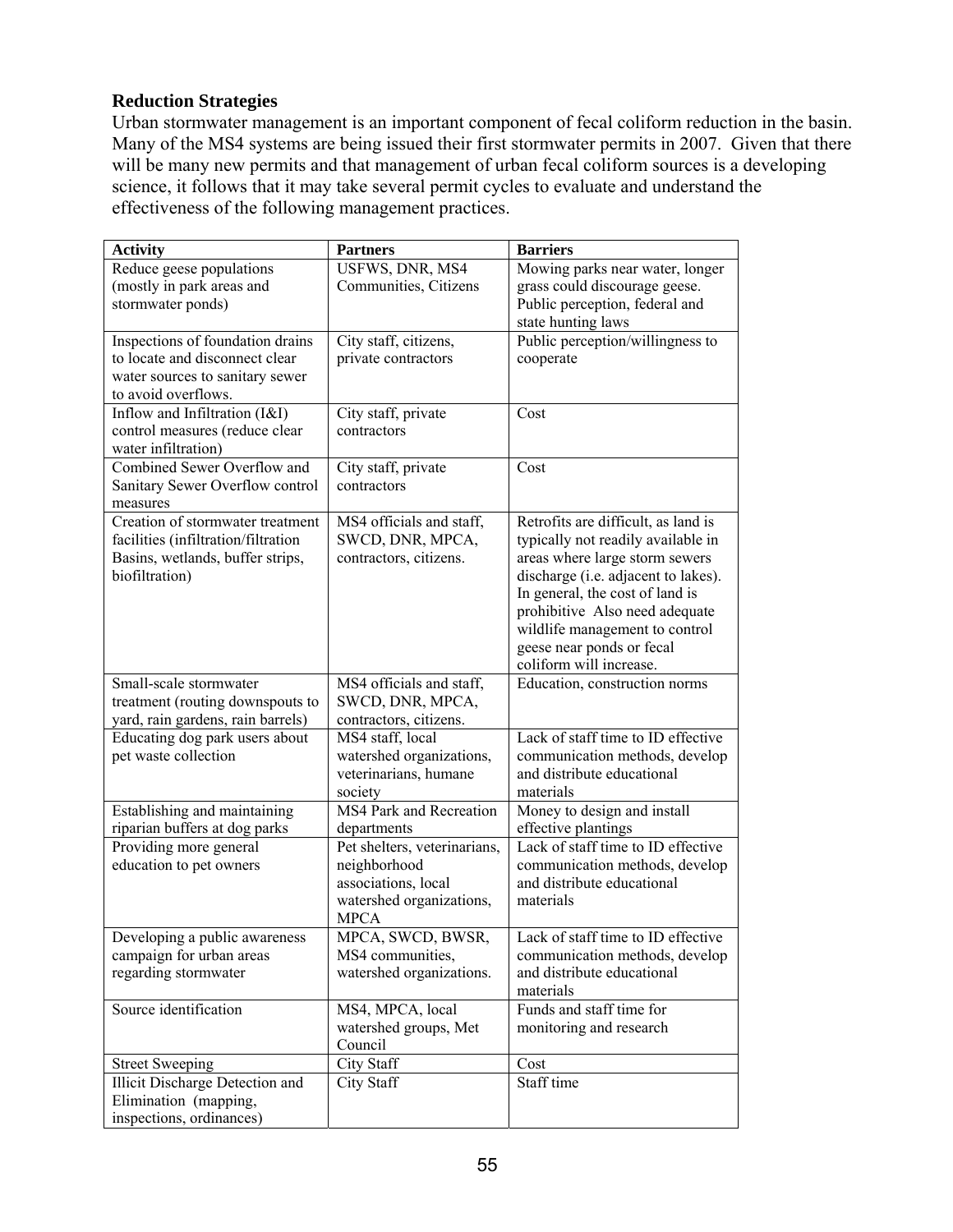Best Management Practices specific to addressing fecal coliform pollution in MS4s have also been tabulated in a draft summary sheet authored by MPCA and local MS4s:

## **Fecal Coliform BMP Summary Sheet**

## **Public Education**

- Evaluate existing ordinances or develop ordinances regarding the management of pet waste
- Develop a public awareness campaign for urban storm water management, in general
- Develop and distribute educational materials specifically about pet waste management

## **Public Participation**

Install pet waste bag dispensers at key locations for public use.

## **Illicit Discharge Detection and Elimination**

- $\blacksquare$  Map the storm water management system (e.g., iInventory existing BMPs within each storm water drainage area)
- **Inspect a minimum of 20% of outfalls per year**
- Identify illicit discharges and develop a plan to eliminate them
- Identify discharges to your conveyance system from permitted industrial and commercial storm water
- Determine the importance of Combined Sewer Overflows and wastewater bypasses
- Identify cross-connections between the sanitary and storm sewer systems (e.g., inspect foundation drains to locate and disconnect clear water sources to sanitary sewers to avoid overflow)
- Implement an inflow/infiltration assessment and correction program (e.g., slip line old inflow and infiltration prone sections of sanitary sewers)
- Develop and implement a response plan for reports of sanitary sewer overflows
- Extend municipal sewer service to areas with failing septic systems
- **Provide a dump station for RV waster**

## **Construction Site Erosion and Sediment Control**

Develop a regulatory program for erosion and sediment control on construction sites

## **Post-Construction Storm Water Management**

- Identify wildlife population centers and evaluate source control BMPs (e.g., wildlife feeding bans, permits to oil and shake eggs, goose harassment programs, special hunts, etc,) or treatment BMPs (e.g., riparian buffers) in these areas
- Identify effective structural BMPs (e.g., wet detention basins, infiltration/filtration basins, constructed wetlands, bioretention systems, sand filters, riparian buffers, etc.) and develop a strategy for implementing them (MPCA can provide additional guidance on structural BMPs that are effective for fecal coliform bacteria)
- Develop an urban forestry program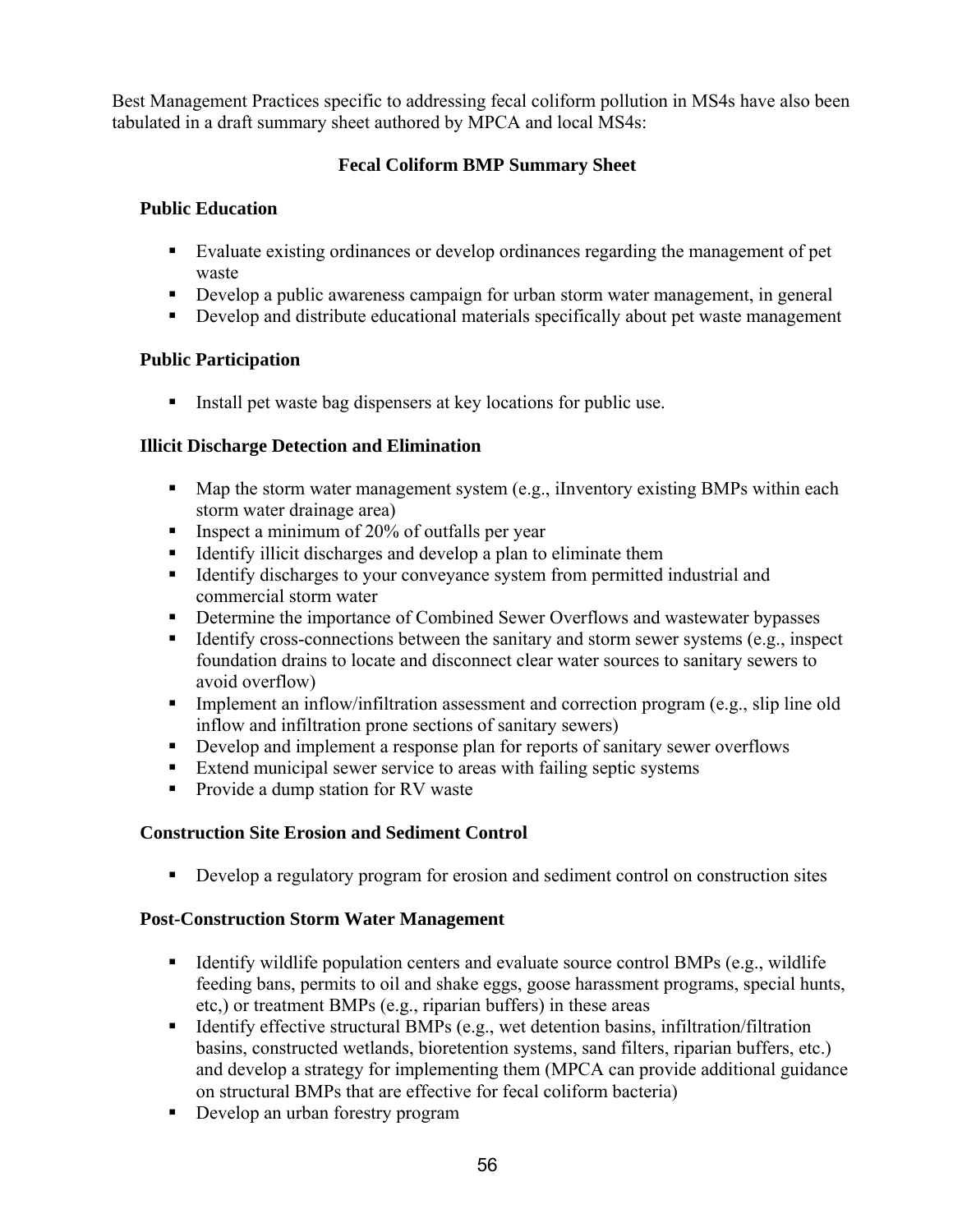- Consider the development of a modeling program or monitoring plan to evaluate fecal coliform bacteria load reductions (monitoring could include BMP effectiveness monitoring, source identification, and BMP maintenance monitoring)
- Disconnect impervious surfaces to promote infiltration/filtration (e.g., disconnecting roof gutters and downspouts so they drain to vegetated areas)

## **Good Housekeeping for Municipal Operations**

- **Street sweeping**
- Inspect and maintain structural BMPs

The Basin Scoping Document Strategy 4A (BALMM,2001) includes some additional recommendations, many of which address fecal coliform pollution directly or indirectly:

Action 1: Encourage municipalities and local units of government to consider ordinance requirements for Better Site Design (BSD) also know as Low Impact Development (LID). Better Site Design promotes more green space and less imperviousness along with better natural areas preservation. BSD coupled with appropriate Best Management Practices (BMPs) such as swales and wet detention ponds provide for the least impact to wetlands, lakes and streams. BSDs minimize runoff generation up front instead of trying to retrofit BMPs. Traditional development plans should be revisited at the earliest possible phase in the approval process, particularly with regard to minimizing road lengths, widths, and *cul de sac* designs, decreasing large lot sizes and peak parking lot sizing designs.

Action 2: Encourage all communities to adopt the principles of the EPA Phase II Construction Stormwater requirements. While only certain communities are required to obtain the Municipal Separate Storm Sewer System (MS4, NPDES) permits, the principal requirements should guide all communities in their development decisions

## Action 3: Protect cool water streams.

Communities should require protection of the temperature status of cold- water streams. Practices that promote infiltration and maintain or increase the base flow of streams should be encouraged. Pre-treatment for pollutants may also be required for protection of ground water quality. Action 4: Encourage all communities to set minimum stormwater standards by policy or ordinance. Some examples might be:

- No new direct discharges without treatment for sediment or other pollutants.
- **Maximize ground water recharge. Runoff peaks and volumes controlled to not exceed** stream geomorphology limits.
- Special protection for critical areas.

Action 5: Ensure that there are plans for BMP maintenance. Support local, county, and state efforts to enforce the existing ordinances or rules.

Action 6: Support the development of stormwater alternative management or BSD demonstration projects.

Finally, it is recommended that urban stormwater monitoring occur in one or several representative urban or suburban watersheds to establish a baseline level of impairment against which the effectiveness of future stormwater runoff prevention or treatment measures can be evaluated.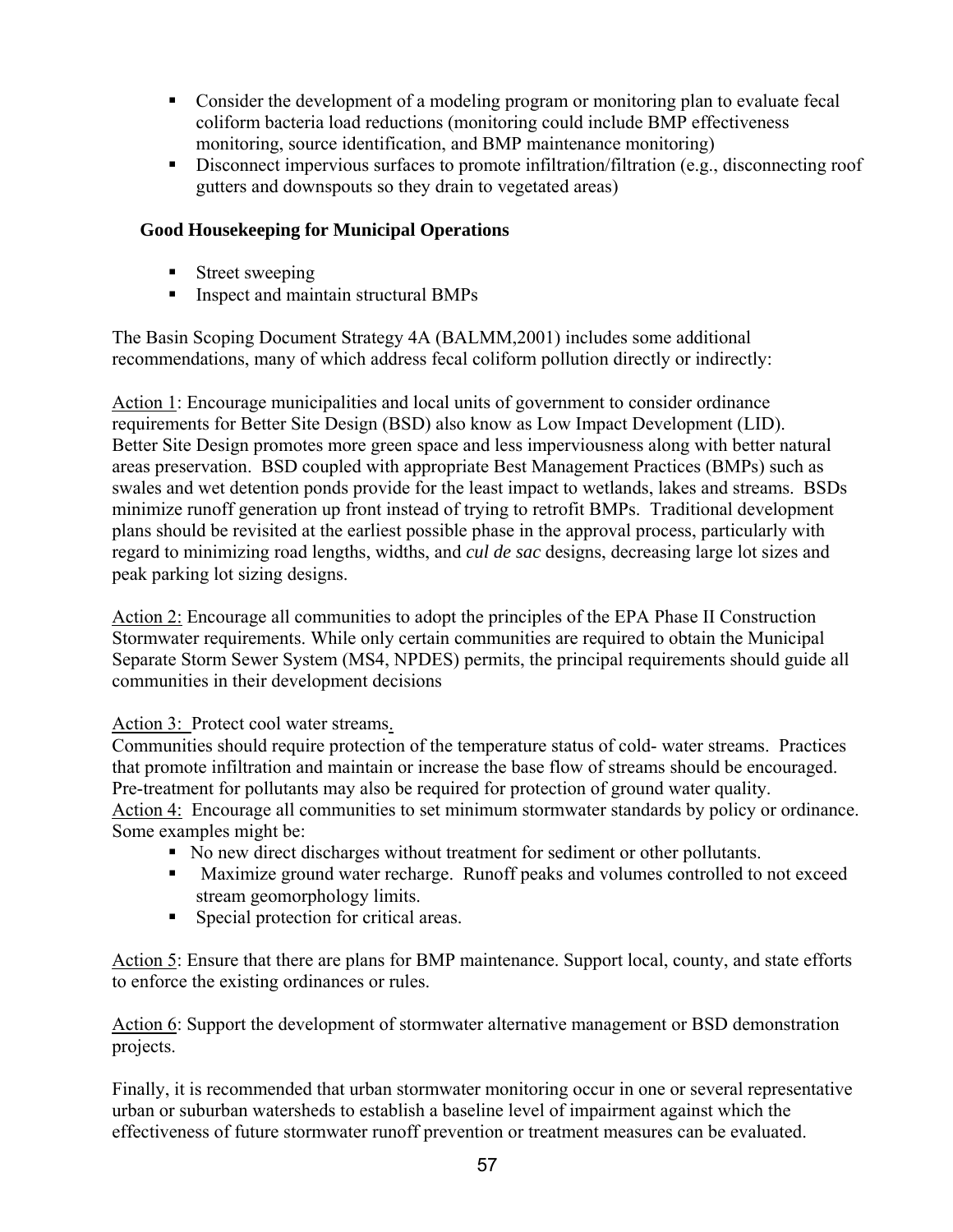In addition to the MS4 system permits and SWPPPs, documents/plans for stormwater reduction and treatment for parts of the Basin also exist such as: the South Zumbro Watershed Storm Water and Capitol Improvement Plan (September 2003) for Olmsted and Dodge County, the Vermillion River Watershed Plan (November, 2005), and many other city and county water plans. While these plans may not have been designed specifically to reduce fecal coliform the implementation steps for stormwater reduction will have that affect.

## **Indicators of Progress / Milestones**

# **For MS4 Permittes:**

- 1. MS4 Permittees submit permit applications and SWPPs: 2006 or 2007.
- 2. Permittees assess reduction needs, determine whether SWPPP should be modified: 2007 2011.
- 3. SWPPP Implementation: 2007-2011.

# **General Indicators**

- 4. Public education campaigns are in effect in for all MS4s and other small communities in the Lower Mississippi River Basin regarding fecal coliform reduction 2007 – 2011 (this is part of SWPPP implementation, but could be greater than just MS4 communities).
- 5. Case studies featuring stormwater reduction efforts of Lower Mississippi River Basin communities completed by 2011.
- 6. Stormwater sector adopts practices to achieve fecal coliform reductions by 2021.
- 7. Develop system to tract BMPs in small towns by 2011.

# **Critical Areas**

- Surface waters for which a significant percentage of drainage is urban land area
- Dog parks along riparian areas
- Geese congregating areas
- Vermillion River Watershed Middle and North Creek subwatersheds

# **5.3 Livestock facilities requiring NPDES permits (**Revised TMDL, April 2006)

The MPCA currently uses the federal definition of a Concentrated Animal Feeding Operations (CAFO) in its regulation of animal feedlots. In Minnesota, the following types of livestock facilities are issued, and must operate under, a National Pollutant Discharge Elimination System (NPDES) permit: a) all federally defined (CAFOs), some of which are under 1000 animal units in size; and b) all CAFOs and non-CAFOs which have 1000 or more animal units.

There are presently 137 livestock facilities or feedlots operating under NPDES permits in the Lower Mississippi River Basin of Minnesota; 103 within the impaired reach watersheds covered in this report. These feedlots must be designed to totally contain runoff, and manure management planning requirements are more stringent than for smaller feedlots. In accordance with the State of Minnesota's agreement with EPA, CAFO's with state-issued General NPDES permits must be inspected twice during every five year permitting cycle and CAFO's with state issued Individual NPDES permits are inspected annually.

The vast majority of livestock facilities in the Lower Mississippi River Basin in Minnesota are not CAFO's subject to NPDES permit requirements. Nevertheless, they are subject to state feedlot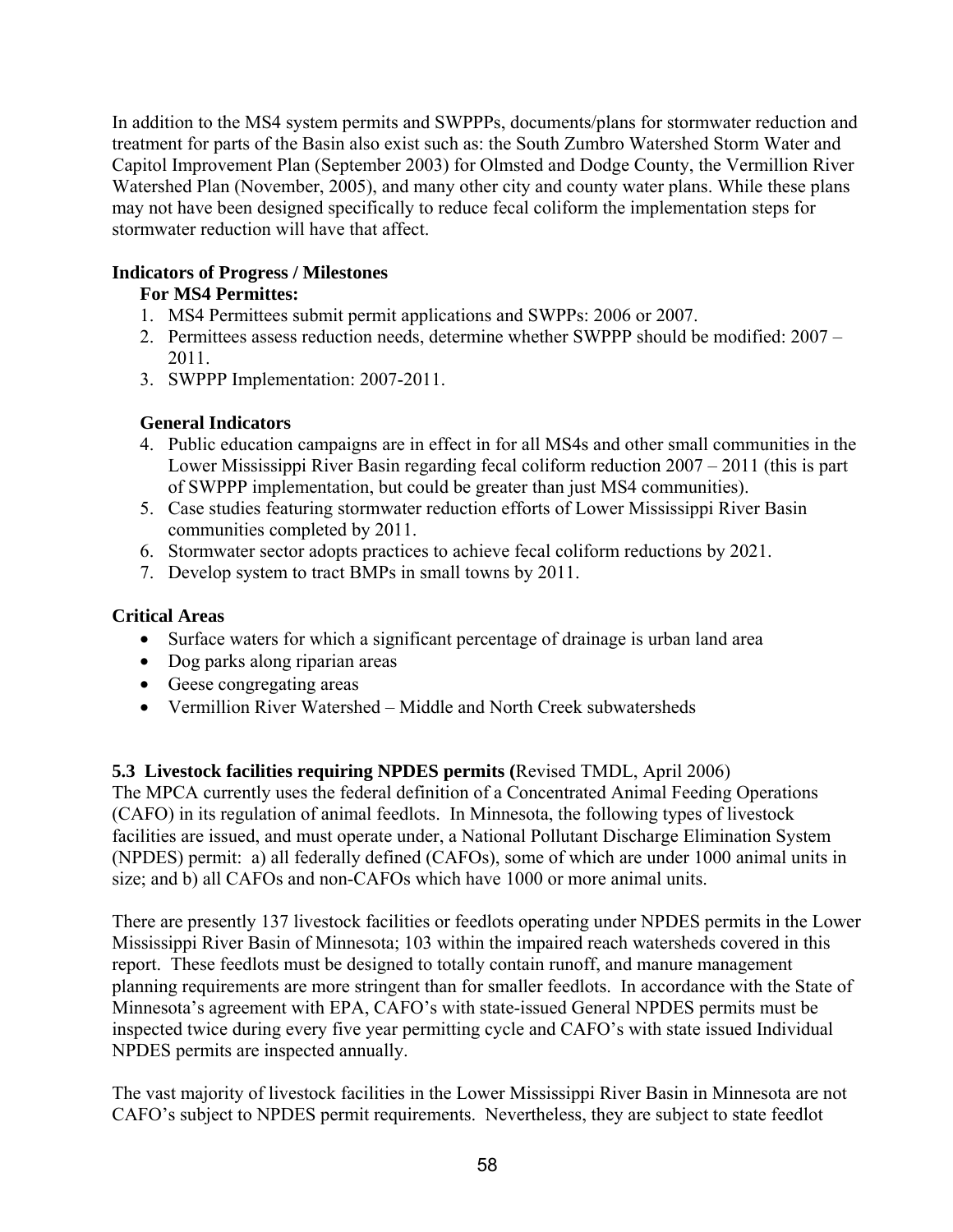rules which include provisions for registration, inspection, permitting, and upgrading. Much of this work is accomplished through delegation of authority from the state to county government.

#### **5.4 Straight pipe systems**

Under the 2006 "straight pipe" law (MN Statute Section 115.55), a straight-pipe system means "a sewage disposal system that transports raw or partially settled sewage directly to a lake, a stream, a drainage system, or ground surface." Straight pipe systems are considered imminent threats to public health. One aspect of MCEA's legal challenge of the original TMDL report was that straight pipe septic systems should treated as point sources and thus be included in the wasteload allocation of the TMDL. This was upheld by the court on the grounds that a "pipe is a pipe, and the straight pipe system should be considered a point source and thus incorporated into the wasteload allocation".

Because straight pipe systems are illegal they have been given a zero wasteload allocation. This does not mean that straight pipe systems do not contribute to the total load of fecal coliform in southeast Minnesota. In fact, each county in the Basin may have up to several hundred or more straight pipe systems which are contributing significantly to the total load of fecal coliform in the Basin. The zero wasteload allocation given to straight pipe septic systems in the revised TMDL means that to reach the total allowable load of fecal coliform set out in the TMDL, straight pipe systems must be upgraded to compliant septic systems so as to contribute a zero wasteload in the Basin.

A straight pipe system contributes a much greater fecal coliform load than a nonconforming or failing septic system because the untreated or partially treated wastewater is transported directly to surface water. In contrast a nonconforming or failing septic system does have some degree of soil treatment. Due to greater fecal coliform loading by a straight pipe system and a greater risk to human health, management measures designed to address straight pipe systems should be given priority over management measures designed to address failing septic systems by local governments and by state and federal agencies when reviewing applications for funding. Recommended management measures are laid out in Section 4.4. Community facilitators and ISTS inventories which include onsite inspections are especially effective management measures to precipitate the upgrade of straight pipe septic systems.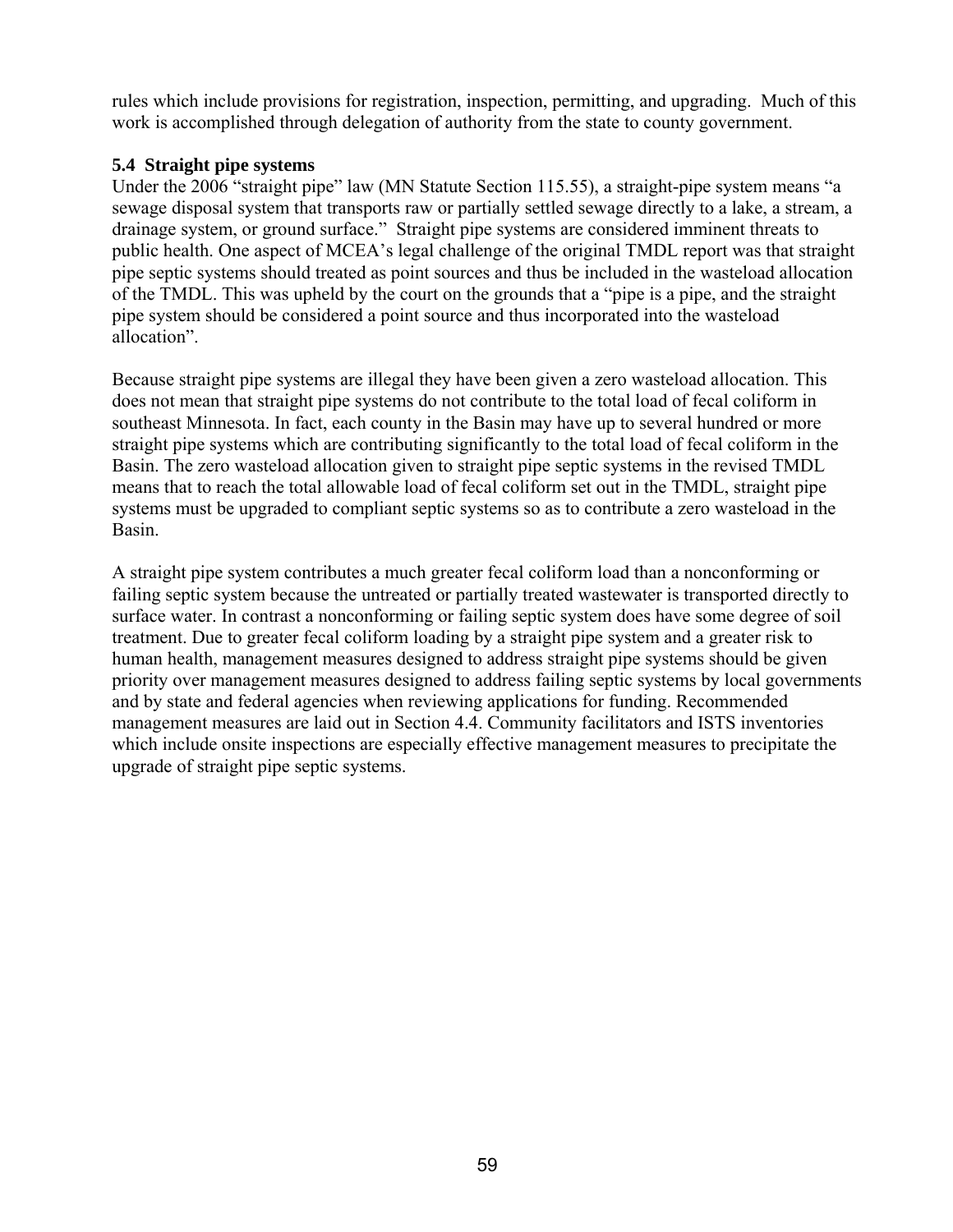#### **6.0 Source reduction**

The Revised Fecal Coliform TMDL (April, 2006) document provides the wasteload and load allocations for each impaired reach in the Basin. The wasteload allocations included: permitted wastewater treatment facilities, communities subject to MS4 NPDES requirements, livestock facilities requiring NPDES permits, and straight pipe systems. The load allocation section encompasses all the non-point sources such as: feedlots, manure management, overgrazed pastures, and ISTS. The contribution for each source category and thus the loads vary based on flow zones – high, moist, mid, dry, and low. Values are expressed in trillion organisms per month and percent of total monthly loading capacity.

This section of the implementation plan provides a table (Table 9) depicting the source areas where reductions will be required for each impaired reach. Some of the source reduction will need to take place upstream of impaired reaches rather than within the reach itself. For example, the Cannon River, Pine Creek to Belle Creek, has no MS4 Communities within its watershed, however there are MS4 Communities upstream will contribute to the fecal coliform concentrations in this reach. The existence of straight pipe systems for waste discharge are illegal and as such are not given a load allocation in the TMDL. However, they still exist and need to be remediated, so they are included as a source reduction category.

Permitted wastewater treatment facilities are anticipated to remain at or below their permit limits (which equals the load allocation in the TMDL). Reduction from these facilities will need to be taken into account internally at the plants, if the communities they serve increase in size, as they will not be able to legally exceed their permit limits for fecal coliform. Fecal colifrom discharge is reported by the facilities in their Discharge Monitoring Reports. Livestock facilities with NPDES Permits are not allowed to discharge their waste. It is important to document that these facilities exist in some reaches or upstream of them, so that they can be evaluated periodically to ensure they are handling waste as permitted. Some cases of accidental discharge could occur releasing large quantities of fecal coliform to the water. Wastewater treatment facilities and livestock facilities with NPDES permits are not expected to require source reductions and are not included in Table 9.

The following assumptions were made, and helped to prioritize source reductions for each reach:

- 1. Reviewed the Revised TMDL document and noted the sources listed under each reach.
- 2. All reaches had cultivated land as a land use. The assumption was made that if cultivated land was present then manure management could be an issue through land application of manure.
- 3. Feedlots are assumed to be present in all reaches.
- 4. Reaches with greater than 10% of the land use listed as grassland were marked off for Pastures. The assumption was made that these areas were more likely to have grazing. Some other reaches have been marked for pastures based on information provided by stakeholders.
- 5. MS4 systems were listed in the Revised TMDL for the reaches they are in.
- 6. Straight Pipes are assumed to exist in all reaches, unless information from stakeholders indicated otherwise.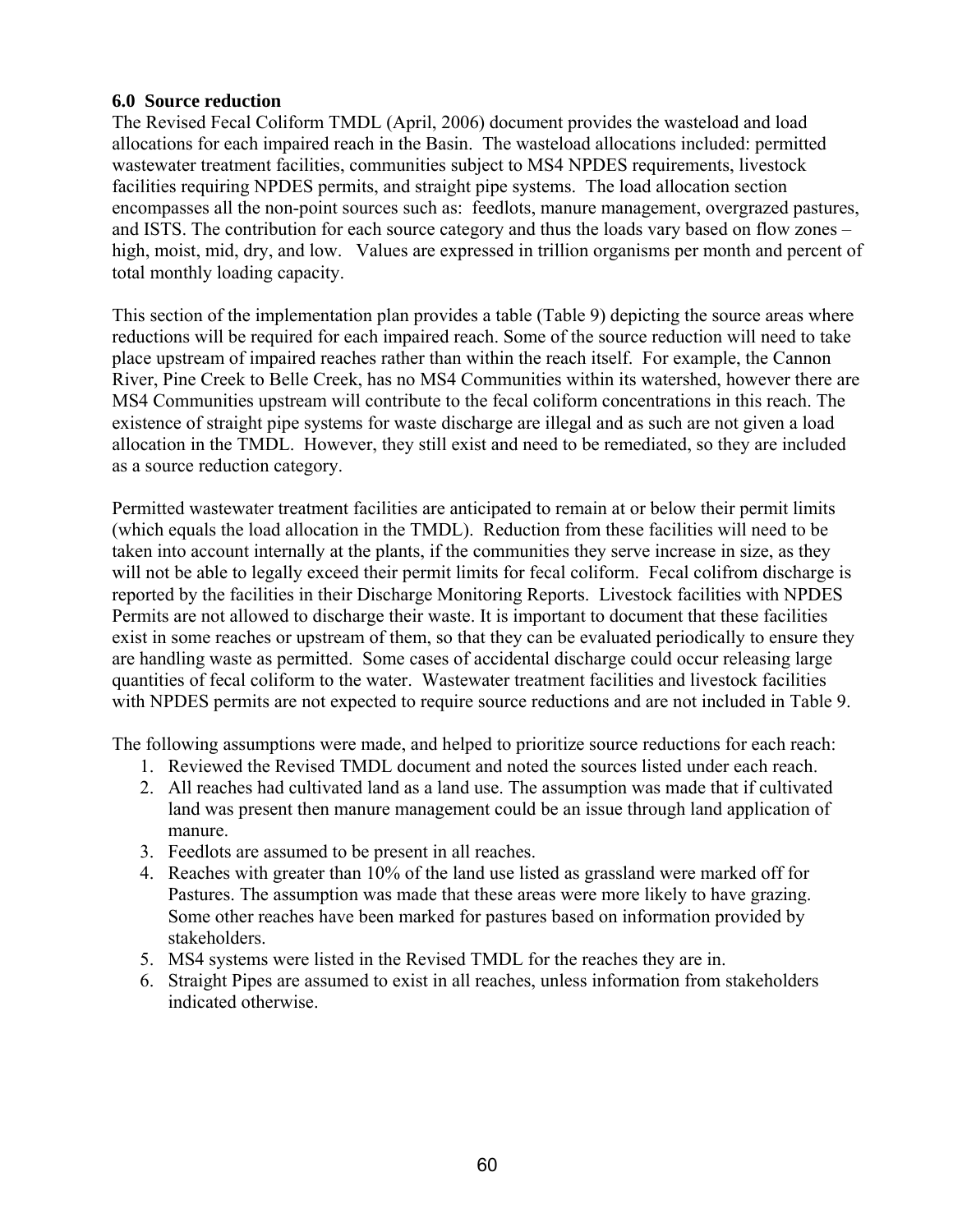| Watershed           | <b>Impaired Stream</b><br><b>Reaches</b>                                               | <b>AUID</b>  | <b>Pastures</b> | <b>Feedlots</b> | <b>Manure</b><br><b>Management</b> | <b>ISTS</b>        | MS4            | <b>Straight</b><br><b>Pipes</b> |
|---------------------|----------------------------------------------------------------------------------------|--------------|-----------------|-----------------|------------------------------------|--------------------|----------------|---------------------------------|
| Vermillion<br>River | Vermillion River, South<br><b>Branch Vermillion River</b><br>to Hastings Dam           | 07040001-506 |                 | X               | X                                  | X                  | X              | $\mathsf{X}$                    |
|                     | Vermillion River, Below<br>trout stream portion to<br>South Branch<br>Vermillion River | 07040001-507 |                 | $\mathsf{X}$    | $\pmb{\times}$                     | $\mathsf{X}$       | $\pmb{\times}$ | $\mathsf{X}$                    |
| Cannon              | Cannon River, Pine<br>Creek to Belle Creek                                             | 07040002-502 |                 | X               | $\mathsf{X}$                       | X                  | X              | $\mathsf{X}$                    |
| River               | <b>Straight River, Maple</b><br>Creek to Crane Creek                                   | 07040002-503 |                 | $\mathsf{X}$    | $\mathsf{X}$                       | X                  | X              | $\mathsf{X}$                    |
|                     | Prairie Creek,<br>Headwaters to Cannon<br>River                                        | 07040002-504 |                 | $\mathsf{X}$    | $\mathsf{X}$                       | $\mathsf{X}$       |                | $\mathsf{X}$                    |
|                     | Rush Creek;<br>Headwaters to Straight<br>$\mathsf{R}$                                  | 07040002-505 |                 | X               | X                                  | X                  |                | X                               |
|                     | Cannon River;<br>Northfield Dam to Lk<br><b>Byllesby inlet</b>                         | 07040002-509 |                 | $\mathsf{X}$    | $\mathsf{X}$                       | $\mathsf{X}$       | $\mathsf{X}$   | $\mathsf{X}$                    |
|                     | Unnamed Creek;<br><b>Headwaters to Prairie</b><br>Cr                                   | 07040002-512 |                 | $\mathsf{X}$    | X                                  | X                  |                | $\mathsf{X}$                    |
|                     | Unnamed Tributary to<br>Prairie Creek;<br>Unnamed Cr to<br>Unnamed Cr                  | 07040002-513 |                 | $\mathsf{X}$    | $\mathsf{X}$                       | $\pmb{\mathsf{x}}$ |                | $\mathsf{X}$                    |
|                     | Straight River; Rush Cr<br>to Cannon R                                                 | 07040002-515 |                 | $\mathsf{X}$    | $\mathsf{X}$                       | X                  | X              | $\mathsf{X}$                    |
|                     | Crane Creek;<br><b>Headwaters (Watkins</b><br>Lk) to Straight R                        | 07040002-516 |                 | $\mathsf{X}$    | $\mathsf{X}$                       | X                  | X              | $\mathsf{X}$                    |
|                     | Straight River; CD #25<br>to Turtle Cr                                                 | 07040002-517 |                 | $\mathsf{X}$    | $\mathsf{X}$                       | $\mathsf{X}$       |                | $\mathsf{X}$                    |
|                     | Turtle Creek;<br>Headwaters to Straight<br>$\mathsf{R}$                                | 07040002-518 |                 | X               | X                                  | X                  |                | X                               |
|                     | Maple Creek;<br>Headwaters to Straight<br>R                                            | 07040002-519 | $\mathsf{X}$    | X               | $\mathsf{X}$                       | X                  | X              | $\mathsf{X}$                    |

**Table 9 - Source reduction focus areas per impaired reach**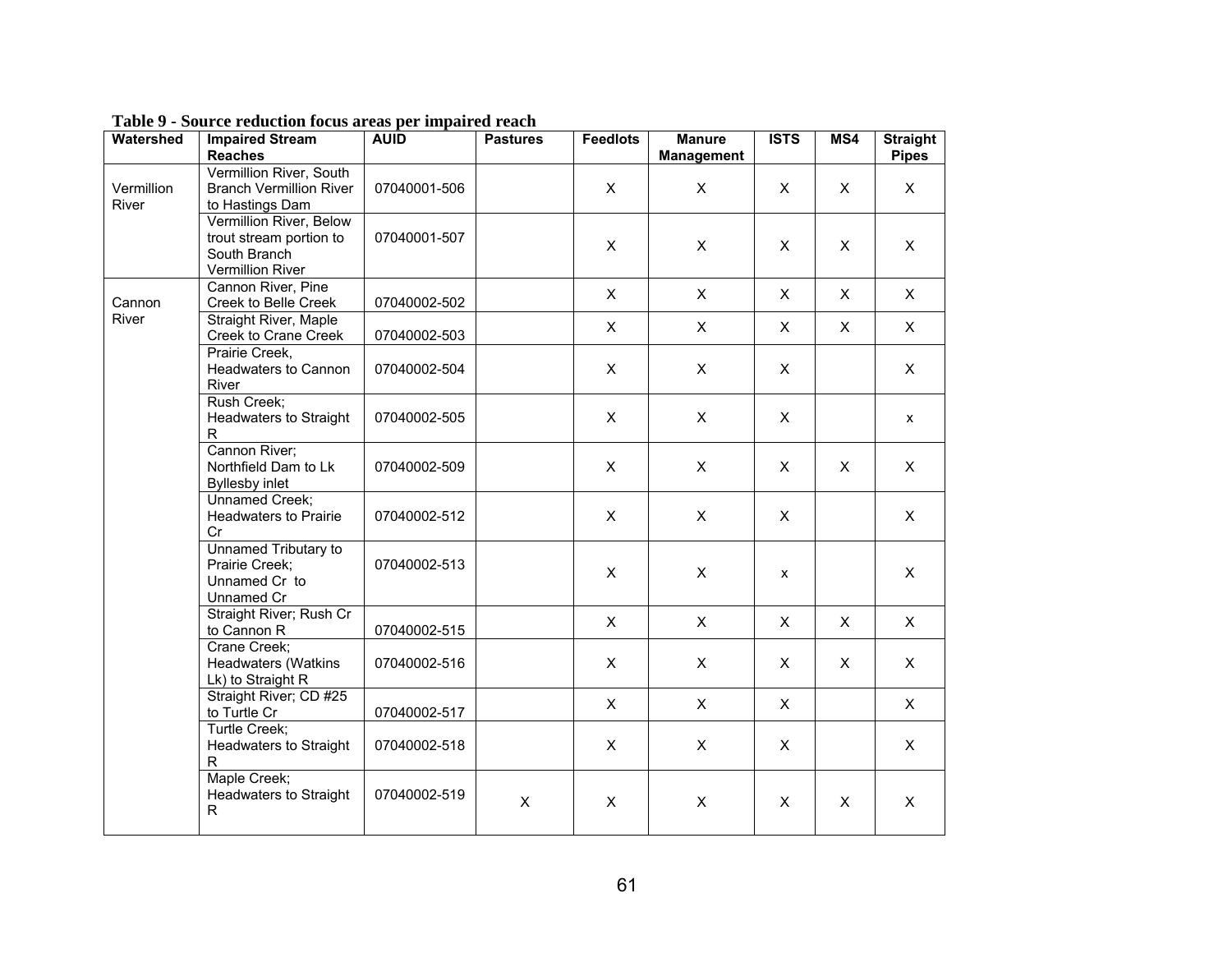| Watershed                      | <b>Impaired Stream</b><br><b>Reaches</b>                                            | <b>AUID</b>  | <b>Pastures</b> | <b>Feedlots</b> | <b>Manure</b><br><b>Management</b> | <b>ISTS</b>    | MS4          | <b>Straight</b><br><b>Pipes</b> |
|--------------------------------|-------------------------------------------------------------------------------------|--------------|-----------------|-----------------|------------------------------------|----------------|--------------|---------------------------------|
| Cannon<br>River<br>(continued) | Chub Creek;<br>Headwaters to Cannon<br>R.                                           | 07040002-528 | X               | X               | X                                  | X              |              | X                               |
|                                | Straight River; Turtle Cr<br>to Owatonna Dam                                        | 07040002-535 |                 | $\mathsf{X}$    | $\mathsf{X}$                       | $\mathsf{X}$   | $\mathsf{X}$ | $\mathsf{X}$                    |
| Whitewater<br><b>River</b>     | Whitewater River,<br>South Fork;<br>Headwaters to trout<br>stream portion           | 07040003-505 | X               | X               | X                                  | $\times$       |              | X                               |
|                                | Whitewater River,<br>South Fork; trout<br>stream portion above N<br>Fk Whitewater R | 07040003-512 | $\mathsf{X}$    | $\pmb{\times}$  | $\pmb{\times}$                     | $\pmb{\times}$ |              | $\pmb{\times}$                  |
|                                | Whitewater River,<br>Middle Fork; trout<br>stream portion                           | 07040003-514 | X               | $\mathsf{X}$    | $\mathsf{X}$                       | $\mathsf{X}$   |              | $\mathsf{X}$                    |
|                                | Garvin Brook; Class<br>1B, 2A, 3B portion                                           | 07040003-542 | $\mathsf{X}$    | $\pmb{\times}$  | $\mathsf{X}$                       | $\pmb{\times}$ |              | $\pmb{\times}$                  |
|                                | Logan Branch; End<br>trout stream portion to<br>North Fk Whitewater R               | 07040003-536 | X               | X               | X                                  | X              |              | X                               |
|                                | Whitewater River,<br>North Fork; Unnamed<br>Cr to Unnamed Cr<br>(below Class 7)     | 07040003-553 | X               | $\mathsf{X}$    | $\pmb{\times}$                     | $\mathsf{X}$   |              | X                               |
|                                | Whitewater River,<br>North Fk; Unnamed Cr<br>to Mid Fk Whitewater R                 | 07040003-554 | $\mathsf{X}$    | $\pmb{\times}$  | $\mathsf{X}$                       | $\pmb{\times}$ |              | $\pmb{\times}$                  |
|                                | Stockton Valley Creek;<br>Trout stream portion to<br>Garvin Br                      | 07040003-559 | X               | X               | X                                  | X              |              | $\pmb{\mathsf{X}}$              |
| Zumbro<br><b>River</b>         | Zumbro River; West<br>Indian Cr to Mississippi<br>R.                                | 07040004-501 | X               | X               | X                                  | X              | X            | X                               |
|                                | Zumbro River; Cold Cr<br>to West Indian Cr                                          | 07040004-502 | $\mathsf{X}$    | $\mathsf{X}$    | $\mathsf{X}$                       | $\mathsf{X}$   | $\mathsf{X}$ | $\pmb{\times}$                  |
|                                | Salem Creek; Lower 15<br>miles (Class 2c portion)<br>to South Fk Zumbro R           | 07040004-503 | X               | X               | $\mathsf{X}$                       | X              |              | X                               |
|                                | Zumbro River, South<br>Fk; Cascade Cr to<br>Zumbro Lk                               | 07040004-507 | X               | X               | X                                  | X              | X            | $\pmb{\times}$                  |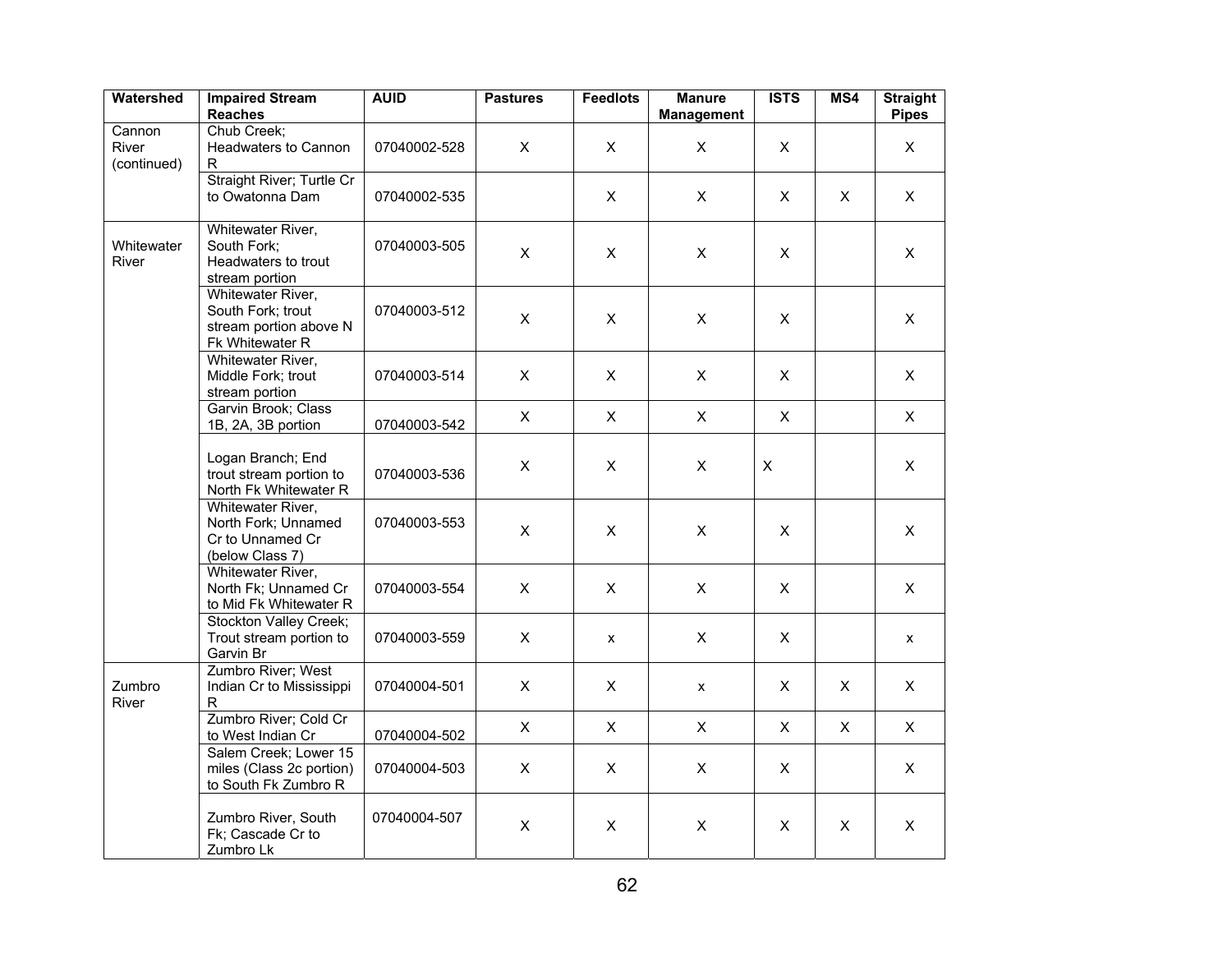| Watershed                         | <b>Impaired Stream</b><br><b>Reaches</b>                        | <b>AUID</b>  | <b>Pastures</b> | <b>Feedlots</b>           | <b>Manure</b><br><b>Management</b> | <b>ISTS</b>  | MS4          | <b>Straight</b><br><b>Pipes</b> |
|-----------------------------------|-----------------------------------------------------------------|--------------|-----------------|---------------------------|------------------------------------|--------------|--------------|---------------------------------|
| Zumbro                            | Zumbro River, South                                             |              |                 |                           |                                    | X            |              |                                 |
| River<br>(Continued)              | Fork; Silver Lk Dam to<br>Cascade Cr                            | 07040004-533 | $\mathsf{X}$    | $\times$                  | $\times$                           |              | X            | X                               |
|                                   | Zumbro River, South<br>Fork; Bear Cr to<br>Oakwood Dam          | 07040004-535 | $\mathsf{x}$    | $\times$                  | $\times$                           | $\mathsf{x}$ | $\times$     | $\times$                        |
|                                   | Zumbro River, South<br>Fork; Salem Cr to Bear<br>Cr             | 07040004-536 | X               | $\times$                  | X                                  | X            | X            | X                               |
| Root River                        | Root River; Thompson<br>Cr to Mississippi R                     | 07040008-501 | X               | $\boldsymbol{\mathsf{X}}$ | X                                  | X            |              | X                               |
|                                   | Robinson Creek:<br>Headwaters to N Br<br>Root R                 | 07040008-503 |                 | X                         | X                                  | X            |              | X                               |
|                                   | Money Creek; End of<br>trout stream portion to<br>Root R        | 07040008-521 | X.              | $\times$                  | X                                  | $\mathsf{X}$ |              | $\mathsf{X}$                    |
|                                   | Root River, South<br>Branch; Canfield Cr to<br><b>Willow Cr</b> | 07040008-555 | X.              | $\times$                  | X                                  |              | $\mathsf{X}$ |                                 |
|                                   | Root River, South<br>Branch: Headwaters to<br>Class 1B, 2A, 3B  | 07040008-586 |                 | $\mathsf{x}$              | X                                  |              | $\mathsf{x}$ | X                               |
| Cedar/Shell<br><b>Rock Rivers</b> | Cedar River, Roberts<br>Creek to Austin Dam                     | 07080201-502 |                 | X                         | X                                  | X            |              | X                               |
|                                   | Cedar River, Rose<br>Creek to Woodbury<br>Creek                 | 07080201-501 |                 | X                         | X                                  | X            | X.           | X                               |
|                                   | Shell Rock River, Albert<br>Lea Lake to Goose<br>Creek          | 07080202-501 |                 | X                         | X                                  | X            | X            | X                               |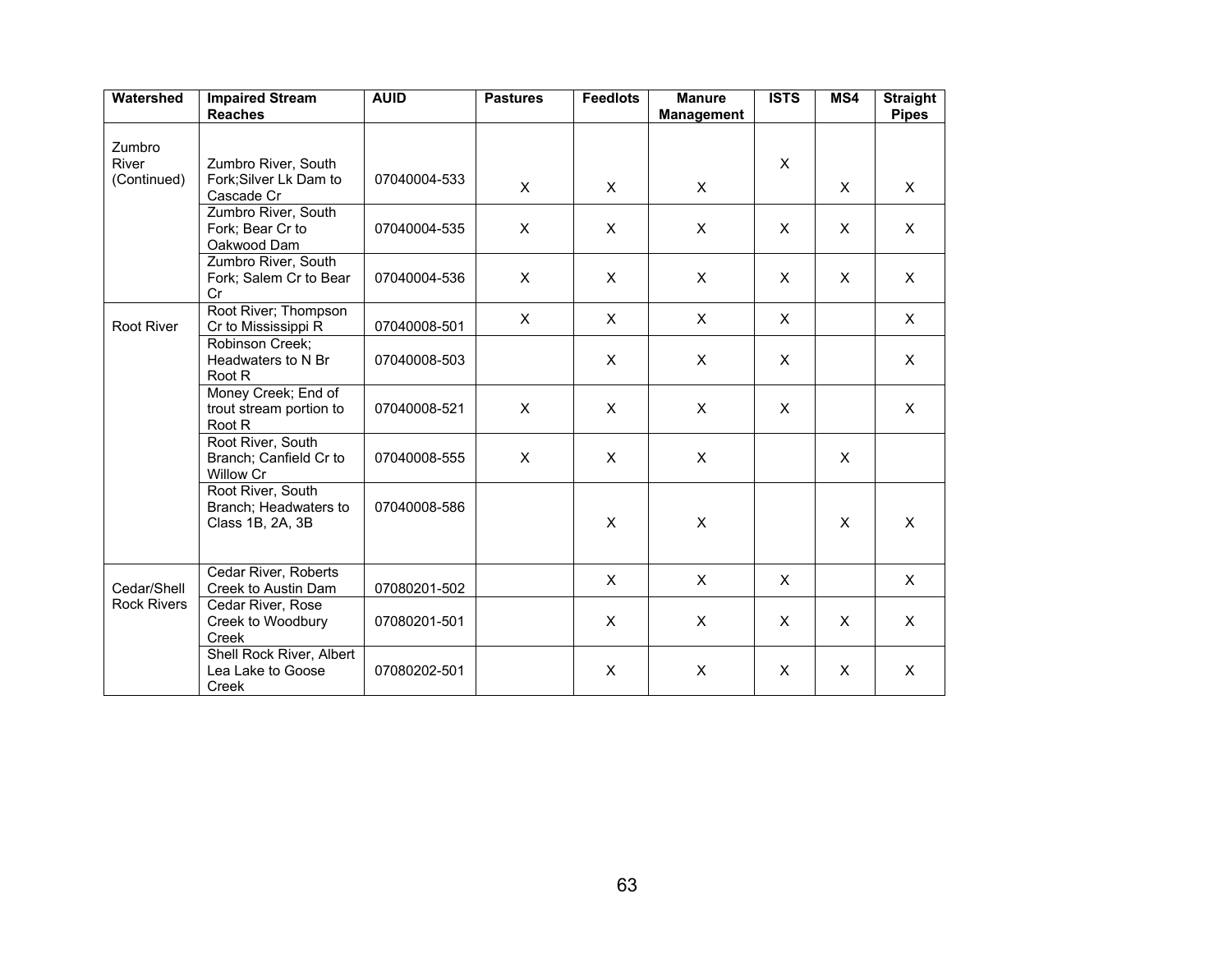# **7.0 Monitoring**

In order to determine the effectiveness of source reduction strategies, it will be necessary to monitor fecal coliform levels.

## **7.1 Review of existing monitoring**

There are several groups and agencies that are currently monitoring waters in the Lower Mississippi River Basin for fecal coliform. A list of these groups, sites and frequency of monitoring is provided in Table 10.

| Watershed             | Organization         | <b>Sites</b>                | <b>Frequency</b>              |
|-----------------------|----------------------|-----------------------------|-------------------------------|
| Lower                 | <b>MPCA</b>          | <b>Milestone Monitoring</b> | 10 samples collected in 2 out |
| Mississippi River     |                      | program has 10 sites        | of 5 years, sites were        |
| <b>Basin</b>          |                      | (see table 11) Seven are    | monitored in 2006             |
|                       |                      | tributary sites and three   |                               |
|                       |                      | are main stem               |                               |
|                       |                      | Mississippi River sites.    |                               |
| Vermillion            | Metropolitan         | <b>River Monitoring</b>     | 40 times per year (began E.   |
| River                 | Council              | Program, 3 sites            | coli in 2006)                 |
|                       | Vermillion           | Vermillion River            | Approximately 15 grab         |
|                       | River                | Monitoring Network, 7       | samples per year              |
|                       | Watershed            | sites                       |                               |
|                       | <b>Joint Powers</b>  | Middle and North Creek      | Five times a month during     |
|                       | Organization         | Bacteria Study, 12 sites    | the growing season, began in  |
|                       |                      |                             | 2006                          |
| <b>Straight River</b> | <b>Steele County</b> | Seven sites on the          | One sample per week April-    |
|                       | Environmental        | Straight river in Steele    | October, 2004-2006 as part    |
|                       | Services             | County                      | of 319 project. This will     |
|                       |                      |                             | continue in 2007.             |
|                       |                      |                             |                               |
| <b>Cannon River</b>   | <b>Cannon River</b>  | 6 sites on Cannon River     | Five samples per month        |
|                       | Watershed            | from Shields lake to        | April-Oct in 2007 and 2008    |
|                       | Partnership          | Cannon Lake                 |                               |
|                       | (Upper               |                             |                               |
|                       | Cannon               |                             |                               |
|                       | Assessment           |                             |                               |
|                       | Project)             |                             |                               |
| <b>Cannon River</b>   | Cannon River         | Several sites each on the   | Five samples per month        |
|                       | Watershed            | Little Cannon River,        | April-Oct in 2007 and 2008    |
|                       | Partnership          | Belle Creek, Spring         |                               |
|                       | (Surface             | Brook, also the Cannon      |                               |
|                       | Water                | River from Faribault to     |                               |
|                       | Assessment           | Northfield                  |                               |
|                       | Project)             |                             |                               |
|                       |                      |                             |                               |
|                       |                      |                             |                               |
|                       |                      |                             |                               |

**Table 10 – Current fecal coliform monitoring activities**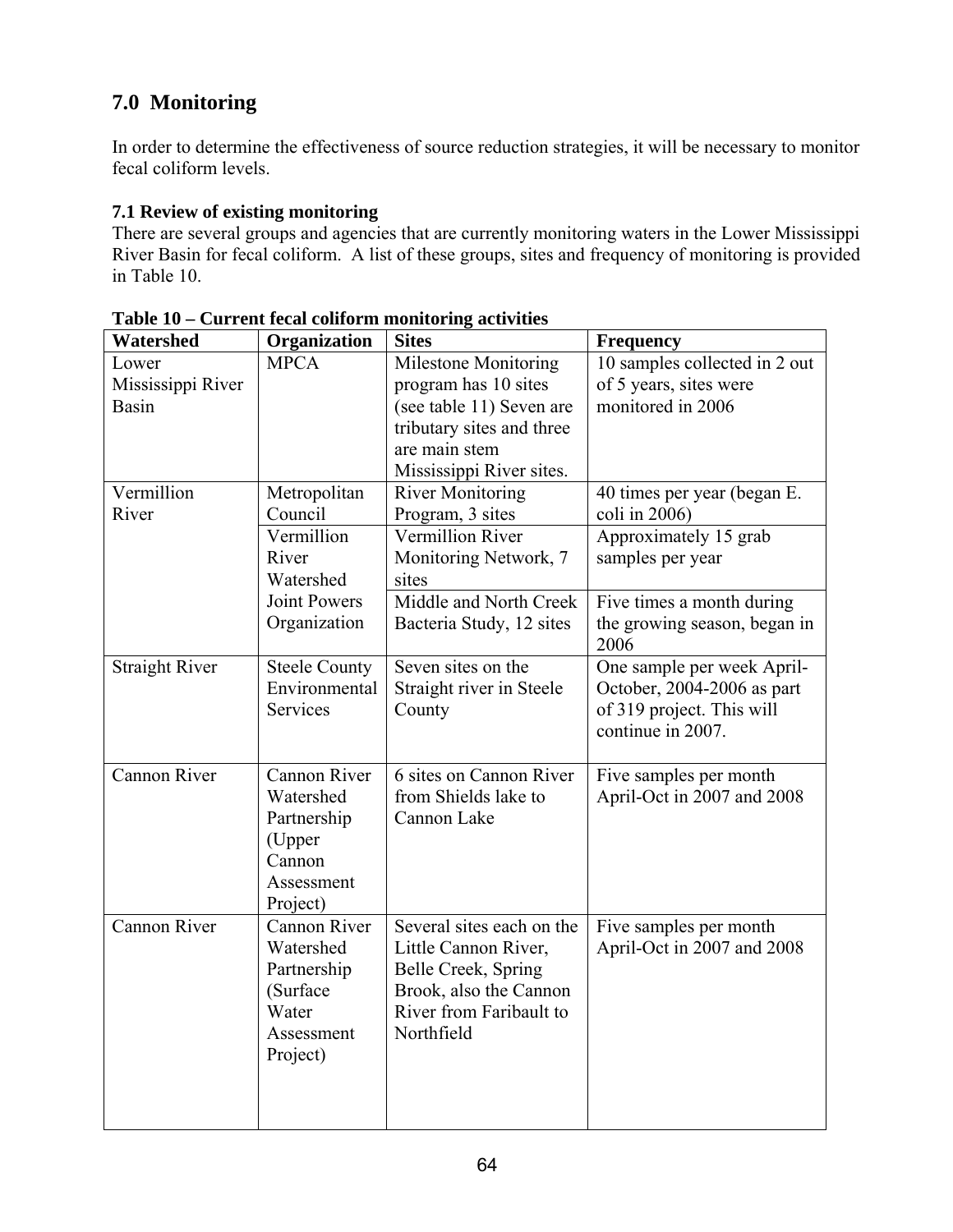| Watershed         | Organization | <b>Sites</b>                  | <b>Frequency</b>               |
|-------------------|--------------|-------------------------------|--------------------------------|
| Cannon River      | North Cannon | 6 sites in the Chub           | Monthly low flow and event     |
|                   | River        | Creek watershed               | samples                        |
|                   | Watershed    | monitored every 4 years       |                                |
|                   | Management   |                               |                                |
|                   | Organization |                               |                                |
| <b>Root River</b> | Fillmore     | One site on the South         | Two per month year round,      |
|                   | County       | Branch Root River in          | since 1998                     |
|                   | <b>SWCD</b>  | <b>Forestville State Park</b> |                                |
|                   | Fillmore     | Twenty five                   | Three times a year: spring     |
|                   | County       | subwatersheds                 | snowmelt, summer runoff        |
|                   | <b>SWCD</b>  |                               | event, summer baseflow         |
|                   | <b>MDA</b>   | Grazing Study 3 small         | Samples of runoff during       |
|                   |              | watersheds with               | rainfall events as well as     |
|                   |              | uniform land use              | runoff generated by a rainfall |
|                   |              |                               | simulator                      |

| Table 11: MPCA Milestone Monitoring Sites in the Lower Mississippi River Basin |                  |                                                  |  |
|--------------------------------------------------------------------------------|------------------|--------------------------------------------------|--|
| River Basin                                                                    | <b>ID</b> Number | Site Location                                    |  |
| Lower Mississippi VR-32.5                                                      |                  | VERMILLION R BR ON BLAINE AVE 4 MI NE            |  |
|                                                                                |                  | <b>FARMINGTON</b>                                |  |
|                                                                                | $CA-13$          | CANNON RIVER AT BRIDGE ON CSAH-7 AT WELCH        |  |
|                                                                                | ST-18            | STRAIGHT R NEAR CSAH-1 1 MI SE OF CLINTON FALLS  |  |
|                                                                                | <b>UM-738</b>    | MISSISSIPPI R LOCK & DAM #5 3 MI SE OF MINNEISKA |  |
|                                                                                | <b>WWR-26</b>    | WHITEWATER R S FK N OF CR-115 3.5 MI NW OF UTICA |  |
|                                                                                | $GB-4.5$         | GARVIN BROOK AT CSAH-23, SW OF MINNESOTA CITY    |  |
|                                                                                | $ZSF-5.7$        | ZUMBRO R S FORK AT CSAH-14, 3 MI N OF ROCHESTER  |  |
|                                                                                | <b>UM-698</b>    | MISSISSIPPI R BELOW US-14 BRIDGE AT LA CROSSE    |  |
|                                                                                | <b>UM-714</b>    | MISSISSIPPI R LOCK & DAM #6 AT TREMPEALEAU, WIS  |  |
|                                                                                | $RT-3$           | ROOT RIVER AT BRIDGE ON MN-26 3 MI EAST OF HOKAH |  |
|                                                                                | $CD-10$          | CEDAR RIVER AT CSAH-4, 3 MILES SOUTH OF AUSTIN   |  |
|                                                                                | $CD-24$          | CEDAR RIVER AT CSAH-2, 0.5 MILES EAST OF LANSING |  |
|                                                                                | $SR-1.2$         | SHELL ROCK R BR ON CSAH-1 1 MI W OF              |  |
|                                                                                |                  | <b>GORDONSVILLE</b>                              |  |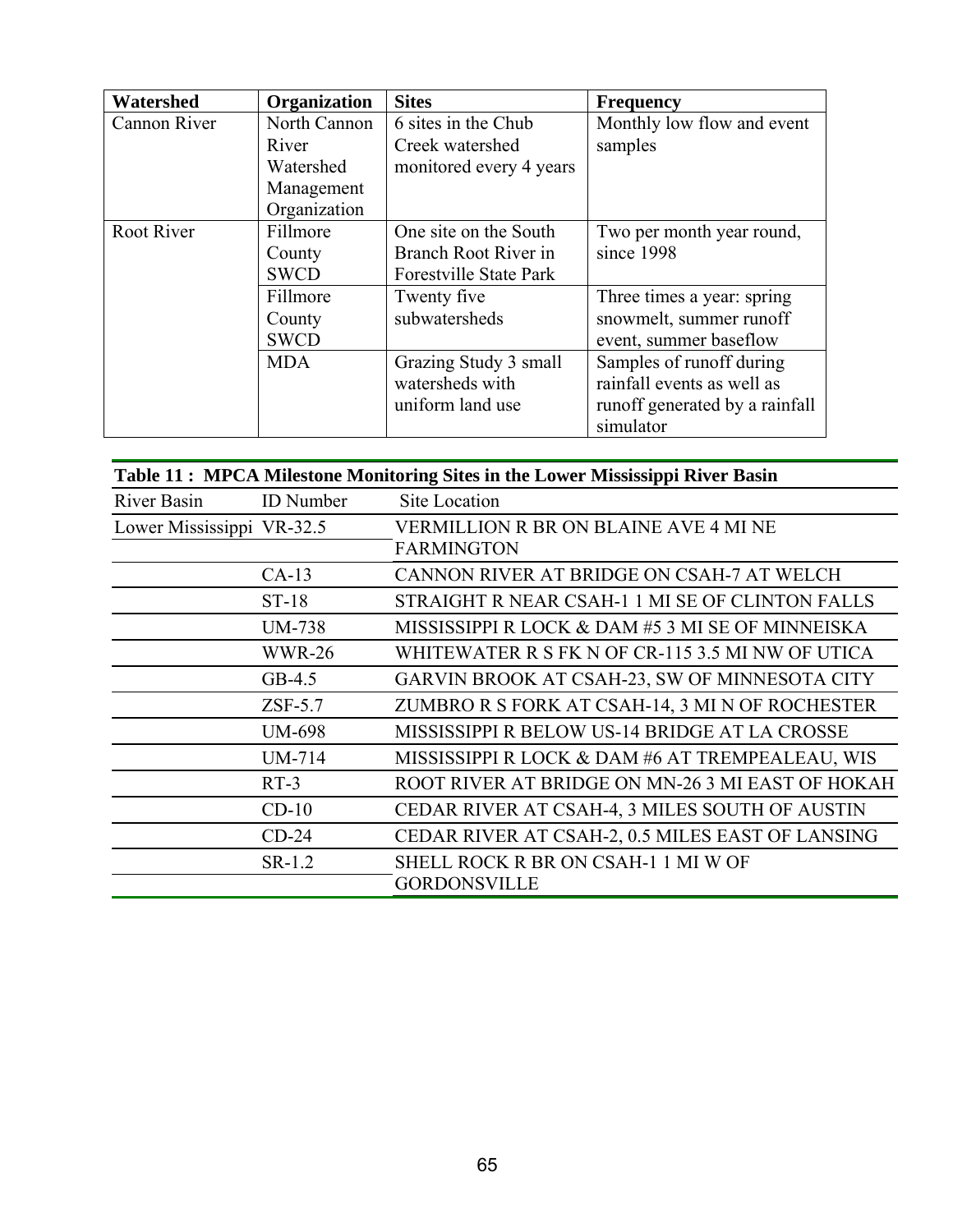## **7.2 Future Monitoring**

The Revised TMDL (April 2006) indicates that a monitoring system will take place through a Basinwide initiative as well as a targeted watershed component. Much of the existing monitoring will continue in the future.

*The Basinwide component consists of a repetition of intensive monitoring of fecal coliform bacteria concentrations at Minnesota Milestone sites that took place in 1997/1998. This monitoring was conducted five times per month during the recreational use season, with monthly geometric means calculated to determine whether the standard of 200 org./100 ml was being exceeded or not. This will be repeated in 2007/2008 .* 

*In addition, targeted watersheds will be monitored in 2008/2009. In addition to comparing geometric monthly means from both time periods, a comparison will be made of samples taken at lower flows during dry weather periods, when continuous sources such as ISTS are believed to dominate fecal coliform loadings. This will be done in the following watersheds: Prairie Creek, Straight River, Vermillion River, Whitewater River, South Branch Root River, and Cedar River watersheds.* 

*A water quality assessment (305b), based on monitoring data collected within the previous ten years at these and other sites (maintained by Met Council, Corps of Engineers, etc.), is scheduled for 2009 and at five-year intervals thereafter. This baseline monitoring system will be used to assess whether streams of the Basin are in full support, partial support, or nonsupport of designated water uses, based on concentrations of fecal coliform bacteria and other parameters.* 

*The MPCA will be responsible for implementing this monitoring plan, with assistance from partners in the target watersheds listed above. Possible funding for the various components of this monitoring plan include section 319 nonpoint source funds and Clean Water Legacy funds.* 

During discussions with stakeholders several issues important to monitoring were raised:

- 1. A monitoring plan should be developed for the Basin to include the existing sites (such as MPCA Milestone sites), impaired reaches, and reaches that still need assessment.
- 2. There is a need for monitoring of small sections of impaired reaches before and after BMPs and other reduction activities take place to evaluate effectiveness of these efforts.
- 3. Monitoring should occur on all existing impaired reaches each year at several locations and during various flow conditions.
- 4. Collection, analysis and dissemination of all monitoring data should be done on a yearly basis. MPCA and local partners should make a concerted effort towards dedicating staff to this task and should publish a report on the data annually.
- 5. Research projects should be conducted to help identify sources of fecal coliform, especially in suburban and urban watersheds which have no obvious sources.
- 6. Presently, changes to some of the water quality standards in Minn. Rules Ch. 7050 are being proposed. Among those changes are shifting from fecal coliform to *E. coli*, which is being set at an equivalent level to provide an equivalent level of protection. Specifically, the change takes into account water analysis studies that show an average of 63 percent of fecal coliform bacteria to be *E. coli* and, thereby, sets *E. coli* standards, for most situations, at that percentage of the current fecal coliform standard (e.g., monthly geometric mean of 126 *E. coli* bacteria/100 ml). Therefore, to adapt fecal coliform TMDL allocations to the future *E. coli* standard a simple ratio of 0.63 should be applied.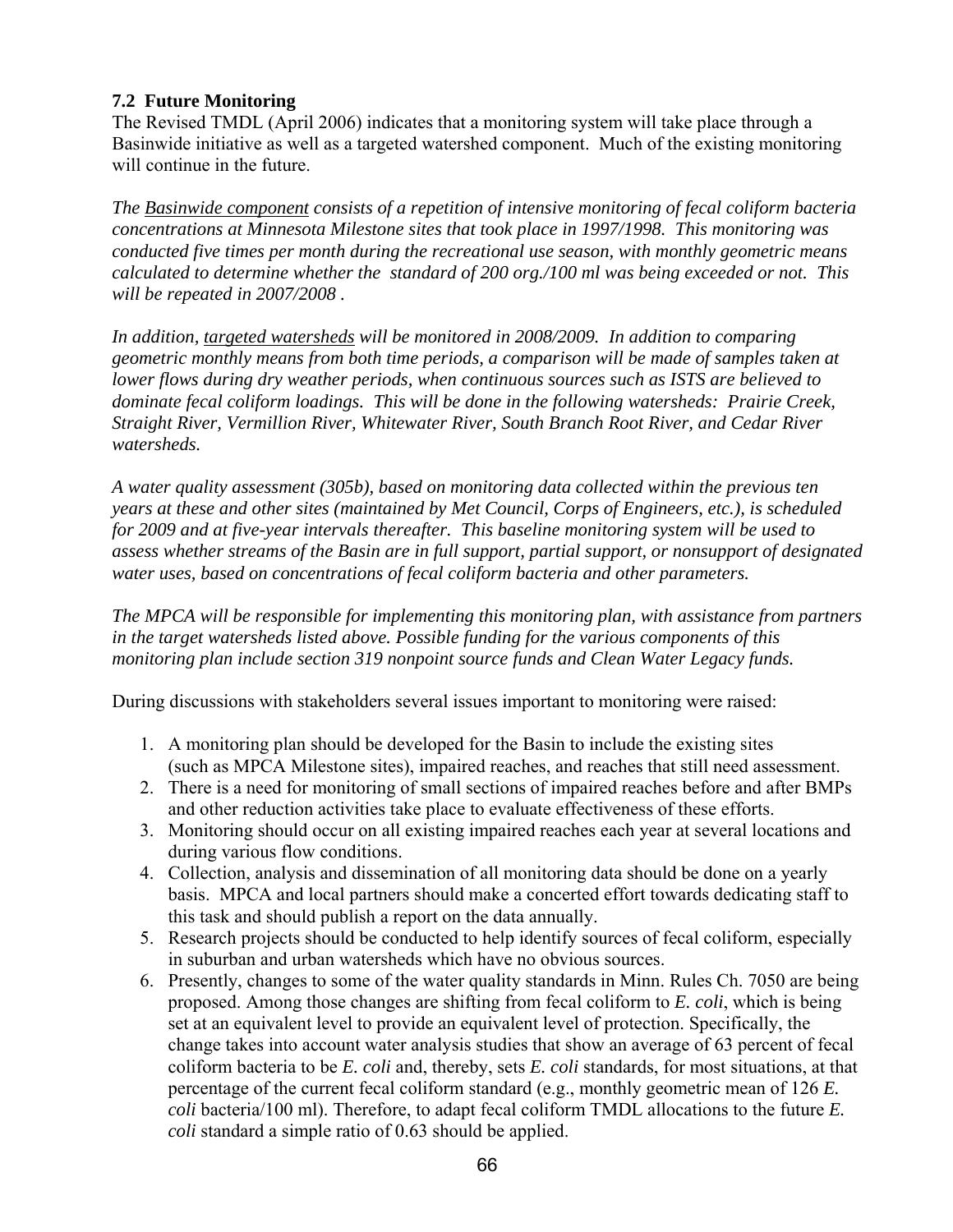## **7.3 Low Cost Alternatives**

The current methods for evaluating a water body for fecal coliform contamination require submittal of a grab sample to a certified laboratory. Samples should be collected five times per month so that a geometric mean value can be calculated. This process is somewhat time consuming and can become expensive. Local watershed groups with citizen volunteers have expressed interest in knowing if a water body has high levels of fecal coliform and would like to be able to determine this in a simple, low cost manner. The Citizen Monitoring Bacteria Project (which included volunteers from Minnesota), a study of low-cost E. coli analysis methods, found there were four methods that worked well for volunteers: IDEXX Colilert Quanti-Tray, IDEXX Colisure Quanti-Tray, Coliscan Easygel incubated at 35°C, and the 3M Petrifilm (O'Brien, 2006). The results from these methods compared well with laboratory results. Vail et. al. (2003) found also a significant correlation between E. coli counts from environmental water samples analyzed using the 3M Petrifilm and three common laboratory methods.

While Minnesota may not be ready to approve these methods for use in categorizing a water body as impaired, it would be a useful tool for screening and monitoring streams and rivers for *E. coli*. This could be used in a variety of ways such as: to enhance classroom education, volunteer knowledge, public awareness, local decision making, targeting resources, and general water quality assessment.

## **7.4 Research & Development**

In addition to monitoring for both assessment and effectiveness purposes, there are needs in the areas of research and the development of tools in order for implementation of mitigation measures and BMPs to move forward effectively and efficiently. These include, but are not limited to:

- Sources of fecal coliform in cities and urban areas
- Load reduction capabilities for applicable structural and non-structural BMPs
- Models to evaluate loading sources and track fecal coliform load reduction
- Methods to evaluate pollutant migration pathways and delivery mechanisms from fecal coliform sources to surface waters
- DNA "fingerprinting" to identify sources of fecal coliform

Such research would further understanding of pathogens in surface water, and greatly support both future TMDL studies and implementation efforts by allowing for more quantified approaches to both. A goal of this implementation plan is to encourage such research and development.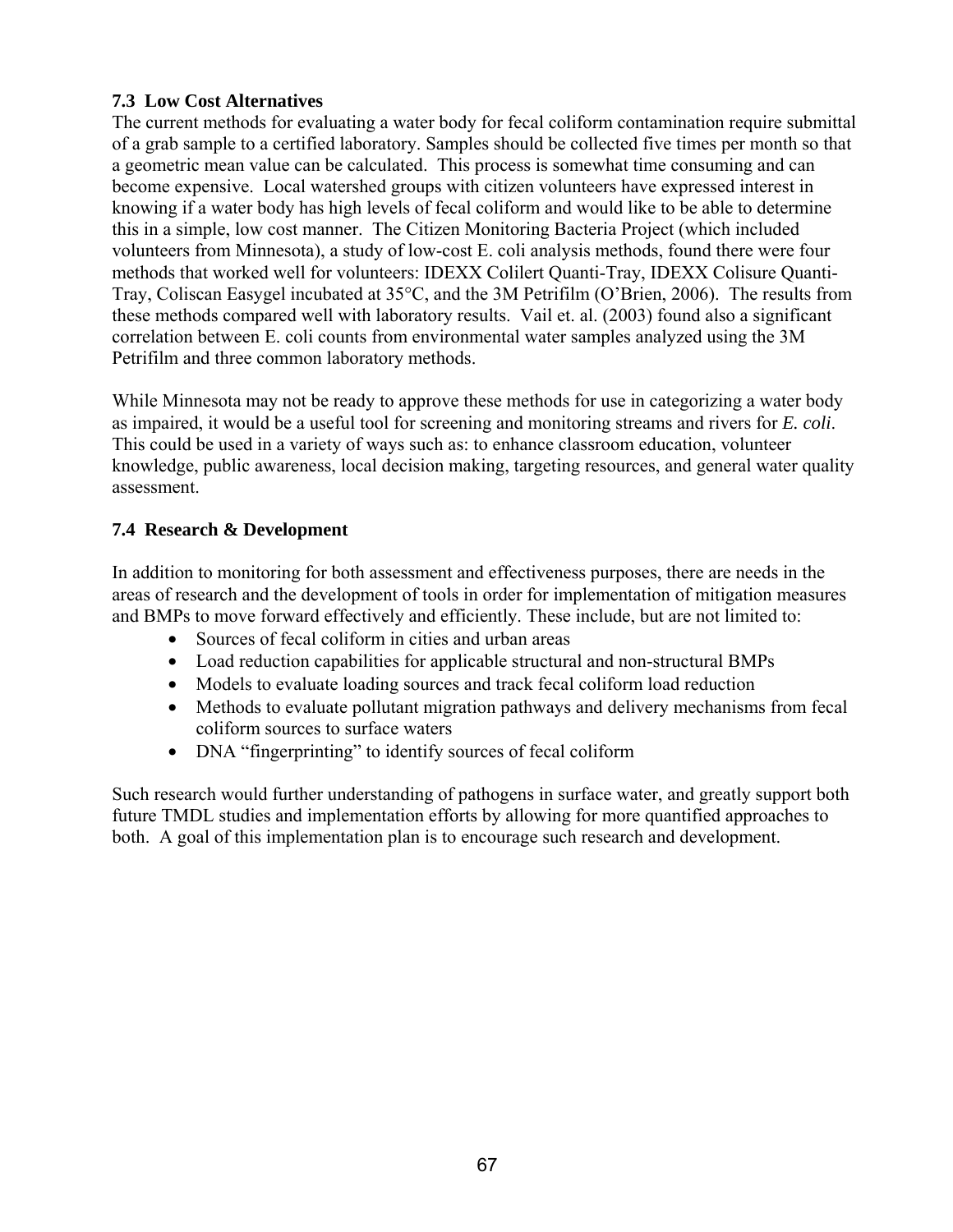# **8.0 Coordination**

## **8.1 Roles and Responsiblities**

From the very beginning of the Regional Fecal Coliform TMDL Project, a broad array of state and local agencies and stakeholders have been involved through the Basin Alliance for the Lower Mississippi in Minnesota (BALMM). This locally led alliance of land and water resource agencies formed in late 1999 in order to coordinate efforts to protect and improve water quality in the Lower Mississippi River Basin.

The MPCA has had the main responsibility for completing the revised Regional TMDL study. However, ensuring that the source-reduction objectives and water quality targets of the Regional TMDL are met is very much a shared responsibility. The following grid shows the main local, state and federal agencies responsible for the key fecal coliform source-reduction categories.

| <b>Table 12: Agency Roles and Responsibilities</b><br>for Fecal Coliform Source-Reduction Categories |                                                                   |                                             |                                |
|------------------------------------------------------------------------------------------------------|-------------------------------------------------------------------|---------------------------------------------|--------------------------------|
| Source-Reduction                                                                                     | Leading Local                                                     | <b>Leading State</b>                        | Leading Federal                |
| Category                                                                                             | Agencies                                                          | Agencies                                    | Agencies                       |
| <b>Feedlot Runoff</b>                                                                                | Counties, SWCDs                                                   | MPCA, BWSR                                  | <b>NRCS</b>                    |
| Manure Management                                                                                    | Extension, SWCDs,<br>Counties                                     | MPCA, MDA,<br><b>BWSR</b>                   | <b>NRCS</b>                    |
| Pasture Management                                                                                   | SWCDs, Extension                                                  | BWSR, MDA                                   | <b>NRCS</b>                    |
| <b>ISTS</b>                                                                                          | Counties                                                          | MPCA, PFA,<br><b>BWSR</b> (Ag BMP<br>loans) | EPA                            |
| <b>Small Communities</b><br>with Inadequate<br><b>Wastewater Treatment</b>                           | Counties                                                          | MPCA, PFA                                   | EPA, USDA Rural<br>Development |
| Urban Stormwater                                                                                     | Municipalities,<br>Counties, SWCDs,<br>Townships,<br><b>MNDOT</b> | <b>MPCA</b>                                 | <b>EPA</b>                     |
| Municipal Wastewater                                                                                 | Municipalities                                                    | <b>MPCA</b>                                 | <b>EPA</b>                     |
| Shoreland<br>Management                                                                              | <b>SWCDs, Counties</b>                                            | DNR, MPCA                                   | NRCS, USFWS                    |
| <b>Conservation Tillage</b>                                                                          | Extension, SWCDs                                                  | <b>BWSR, University</b><br>of Minnesota     | <b>NRCS</b>                    |

As is evident from Table 12, a large number of agencies at the local, state and federal level are responsible for the source-reduction management activities. However, the key strategies of the implementation plan for fecal coliform source reduction are built on a foundation of local government and local watershed organization program activity. Coordinating these activities to ensure that effective and workable strategies are developed and implemented in a timely fashion is the role of state and federal agencies such as BWSR, MPCA, and NRCS. The following are regional groups which can play an important role in augmenting the local county government programs to the implement source reduction strategies which will meet the water quality objectives of the Regional TMDL.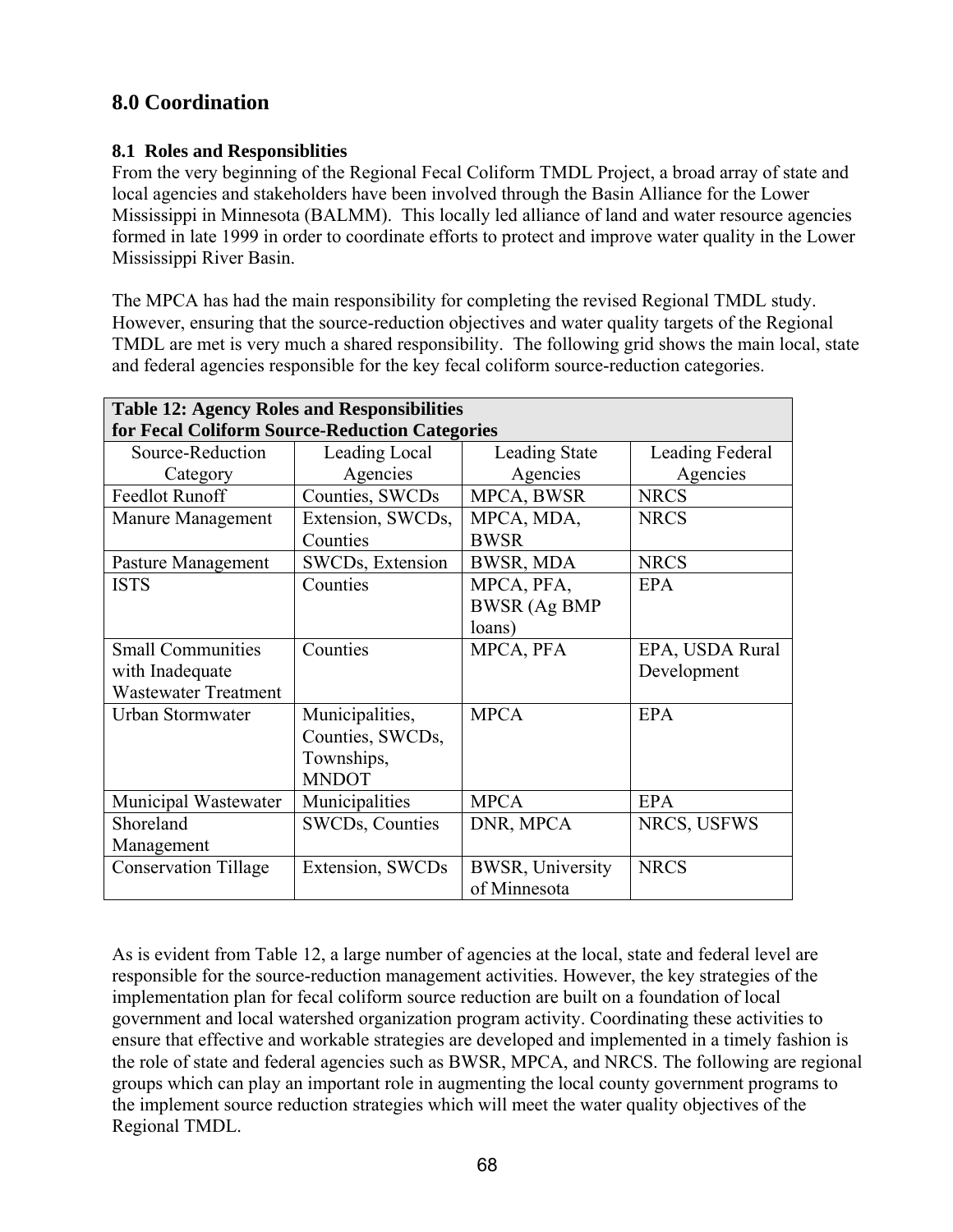Basin Alliance for the Lower Mississippi in Minnesota (BALMM) provides overall coordination amongst local, regional, state and federal agencies concerned with natural resources management in the Basin. The Lower Mississippi River Basin Plan Scoping Document 2001 developed by BALMM contains water quality objectives upon which there is broad agreement. This includes achievement of the fecal coliform bacteria standard within the decade. The Basin plan also includes strategies for achieving water quality objectives.. BALMM provides ongoing coordination among agencies through monthly meetings, a regular e-mail newsletter, and widely recognized leadership with regard to regional water quality management.

Members of the Alliance include Soil and Water Conservation District managers, county water planners, and regional staff of the Board of Soil and Water Resources, Pollution Control Agency, Natural Resources Conservation Service, U.S. Fish and Wildlife Service, University of Minnesota Extension, Department of Natural Resources, the Southeastern Minnesota Water Resources Board, the Cannon River Watershed Partnership, Zumbro River Watershed Partnership, the City of Rochester and others. BALMM is coordinated by Norman Senjem at the MPCA.

The Southeast Minnesota Water Resources Board (SEMWRB) is a joint powers board of eleven counties: Dodge, Fillmore, Goodhue, Houston, Le Sueur, Mower, Olmsted, Rice, Steele, Wabasha, and Winona. The SEMWRB continues to play an active role in coordinating county activities in the Basin with respect to feedlots (working to reduce runoff from small feedlots through implementing the Open Lot Agreement) and ISTS.

Southeast Minnesota SWCD Technical Support Joint Powers Board is a joint powers board of 11 Southeast Minnesota SWCDs that provides additional engineering and technical assistance to nonpoint source pollution control projects in the Basin, with a concentration on feedlots. The JPB receives funding from BWSR and challenge grants to employ engineers and feedlot technicians who provide free assistance to producers for cost-share projects.

Area 7, Minnesota Association of Soil and Water Conservation Districts Association – an association that takes a leading role in promoting soil conservation practices including conservation tillage and urban/suburban stormwater management.

Cannon River Watershed Partnership – A nonprofit organization that coordinates water quality monitoring, restoration, and implementation activities within the Cannon River watershed.

Zumbro River Watershed Partnership – A non-profit organization, formed with a mission "To Promote the Protection and Improvement of the Zumbro River Watershed". The organization is member driven, with a strong partner connection to provide the best community and professional attention to watershed topics.

Whitewater River Watershed Partnership – A joint powers board of SWCDs and counties in Winona, Wabasha and Olmsted Counties, which coordinates assessment and implementation activities in the Whitewater River watershed.

University of Minnesota Extension– The University takes a lead role in developing and promoting conservation tillage, and in conducting training and education on the proper management of ISTS.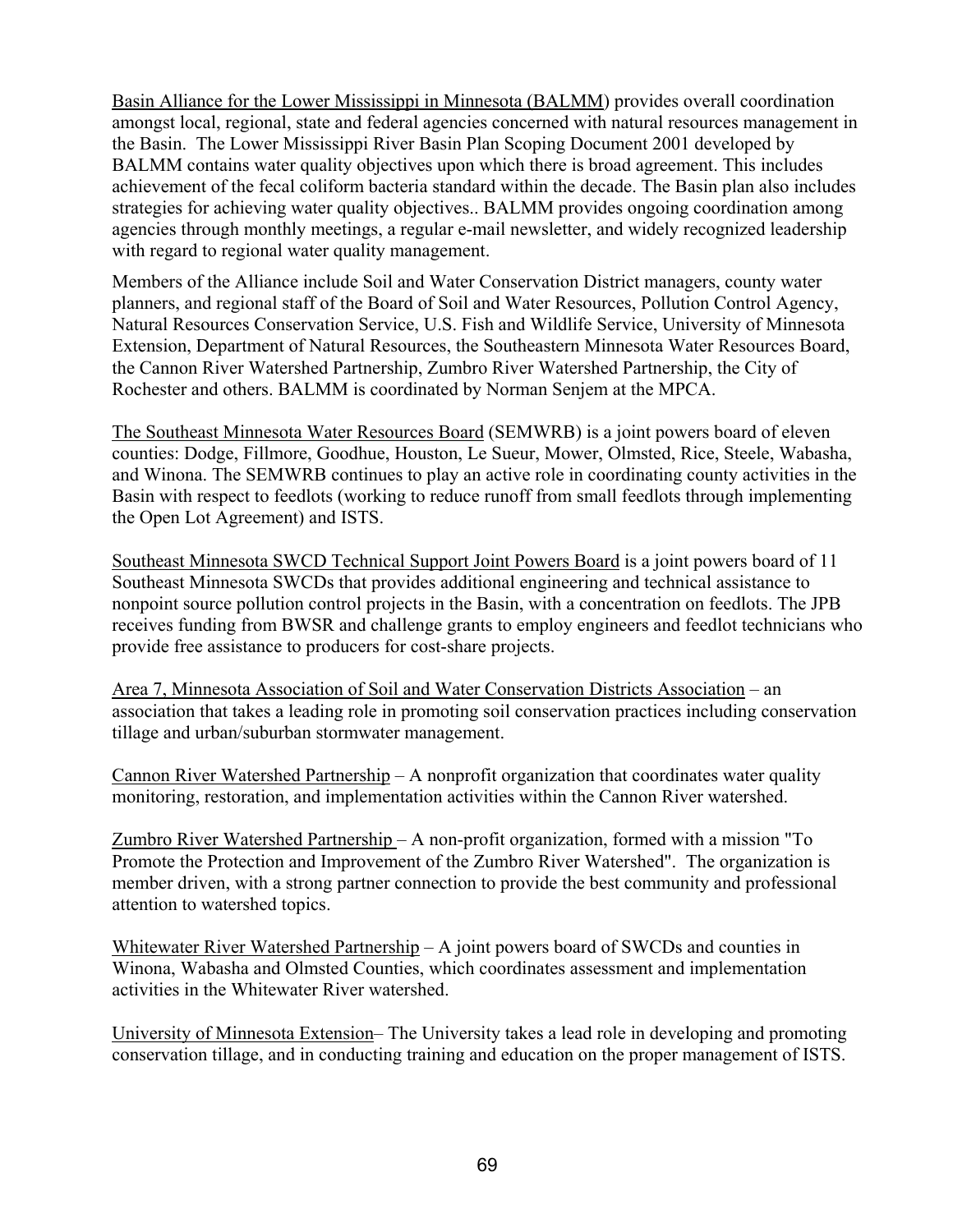### **8.2 Small Watershed Scale Approach**

Scale is an important dimension to consider when planning implementation strategies to achieve water quality goals. When implementation activities began under the original Lower Mississippi Fecal Coliform TMDL Implementation Plan in 2003, a basinwide approach was initiated to address the sources of fecal coliform pollution. Implementation activities were initiated which focused on addressing the most widespread sources found throughout the Basin (e.g. feedlots, noncompliant septic systems, small communities with inadequate wastewater treatment) and to attain the greatest number of implemented BMPs and largest cumulative fecal coliform load reductions. At the time a basinwide approach was more efficient than attempting isolated efforts to raise the level of local activity in one county at a time.

Now that basinwide implementation activities have been underway for nearly 5 years, it is appropriate to look at more targeted implementation strategies focused on smaller spatial units, such as small watersheds. Due to the large geographic area, a basinwide approach looks at the sources of fecal coliform bacteria and the land use practices of the region in the aggregate. A small watershed scale approach focuses on scaling down an source reduction activity from the regional scale to the local scale. Focusing efforts on a small watershed scale offers the opportunity for source reduction activities that are targeted to the particulars of the watershed.

#### *Framework*

A small watershed approach depends, like a Basinwide approach, on involving a broad array of state, federal, and local agencies and stakeholders. For the purposes of this implementation plan, a small watershed is not defined in terms of acreage. It is more appropriate to define a small watershed as a watershed which is small enough so that it can be looked at spatially. To be effective, the agencies, organizations, and stakeholders participating in an implementation project focused on a small watershed must be able to conduct a source inventory that looks at all the point and non-point sources discussed in this implementation plan. For a small watershed scale implementation project to be successful, all of the agencies and organizations with responsibility and jurisdiction over source-reduction categories in the small watershed being targeted must participate in the project. As an example, if only the county feedlot officer, SWCD and NRCS participate in a small watershed project, reductions may occur from agricultural sources but not from ISTS and stormwater. An agency or organization that initiates and/or coordinates a small watershed project must involve all state, federal and local agencies and stakeholders from the very beginning of the planning of the project.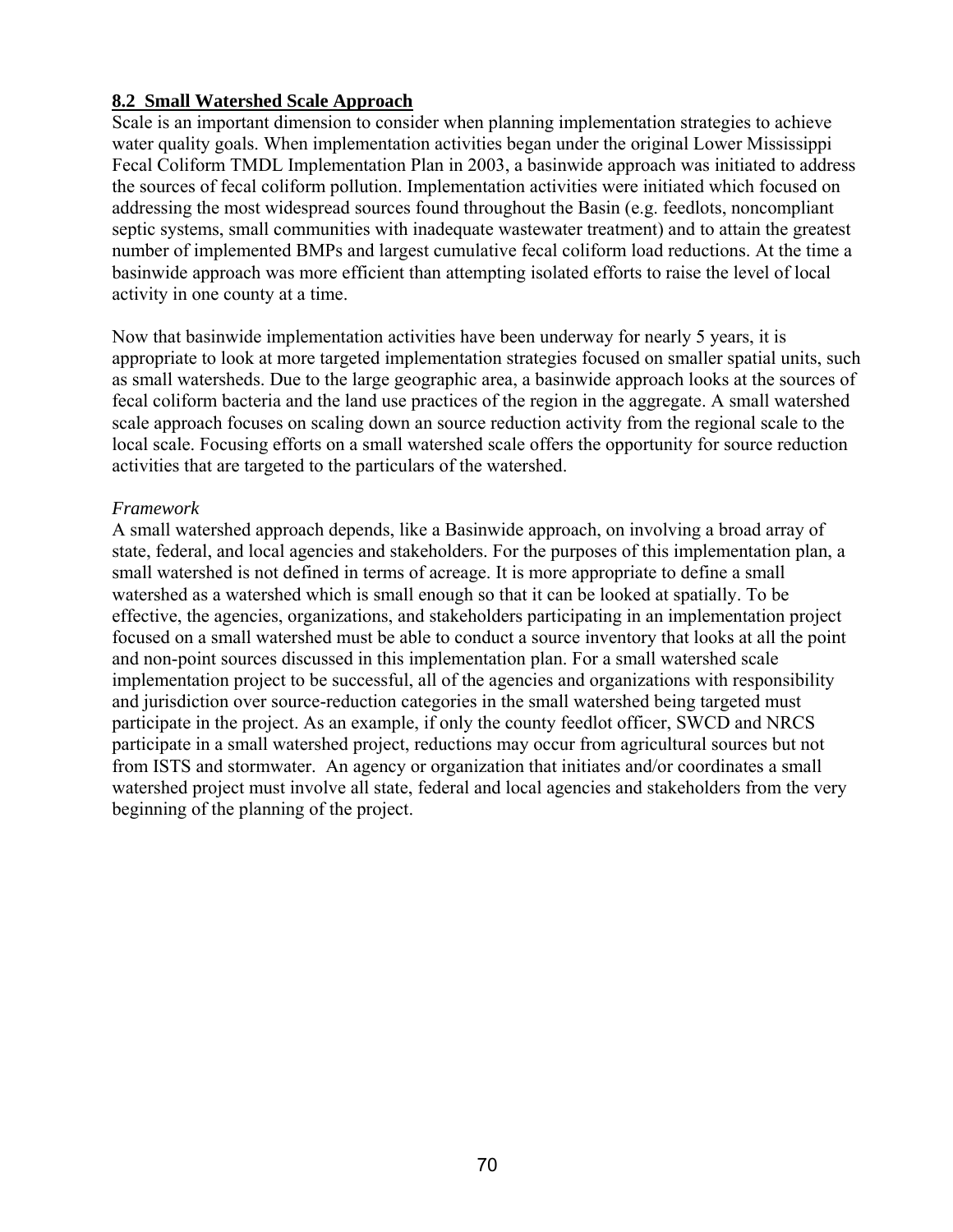## **8.3 Suggestions for the future**

During the course of revising this document surveys were sent to decision makers and stakeholders as well as having a meeting to discuss what the implementation plan should contain. Some of the suggestions and comments that were provided applied to a range of management measures and are listed here for consideration as we move into the future:

Suggestions/Comments

- Better assurance that the BMPs will be implemented. Voluntary is not enough, since that is what we have now, with the impairments.
- Good outreach materials available that include solid scientific data and results of data studies.
- Protect waters that are still in good shape (nondegredation); emphasize proactive protection.
- Move from "projects" to an institutionalized approach/operation/process/funding
- Legislature fully fund Clean Water Legacy Act
- Support grass-based livestock production.
- Increased perennial vegetation.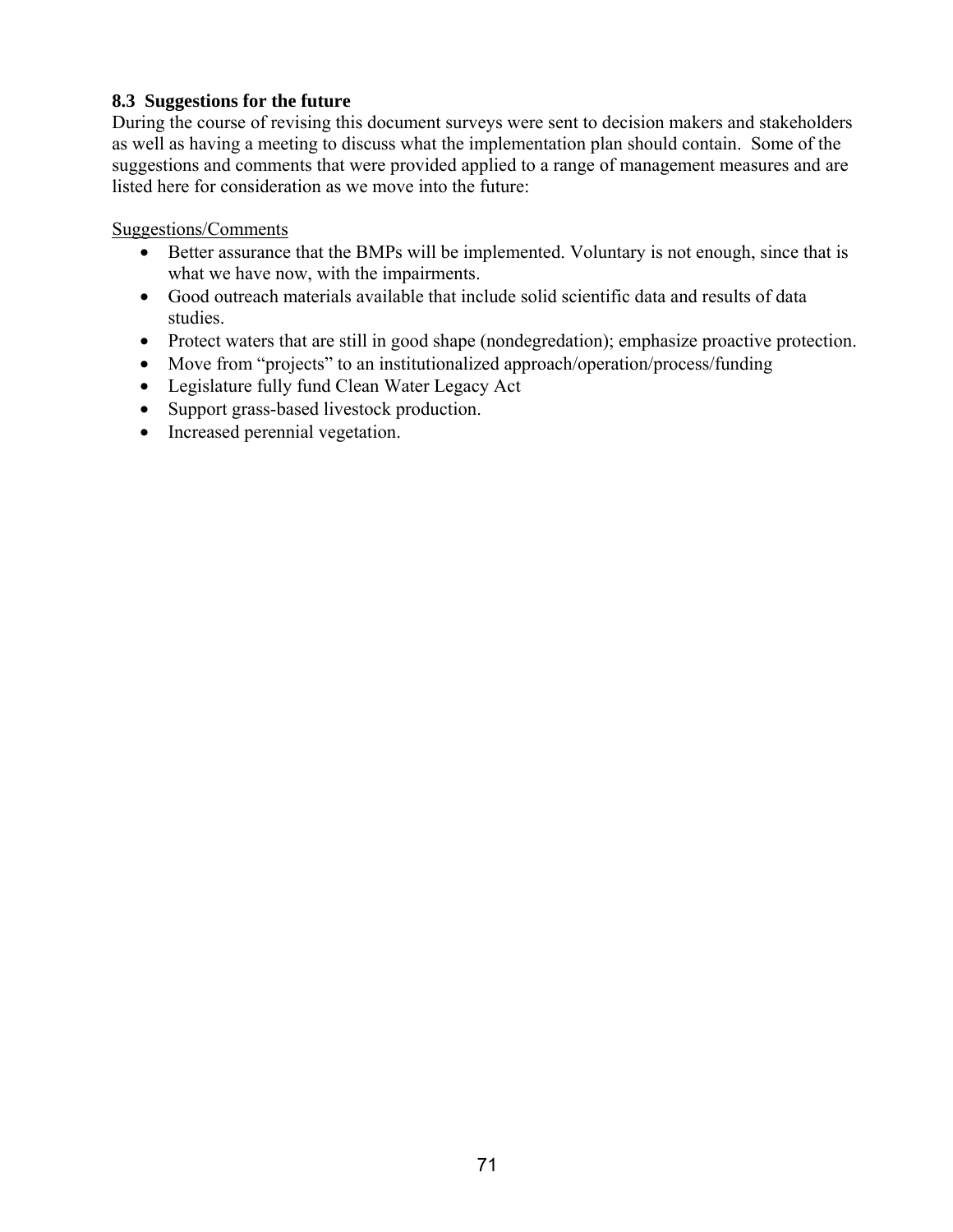## **9.0 References**

Basin Alliance for the Lower Mississippi in Minnesota (BALMM). 2001. "Lower Mississippi River Basin Plan Scoping Document," Minnesota Pollution Control Agency, St. Paul.

Basin Alliance for the Lower Mississippi in Minnesota (BALMM) and MPCA. 2003. Regional Total Maximum Daily Load, Study of Fecal Coliform Bacteria Impairments In the Lower Mississippi River Basin of Southeast Minnesota, Implementation Plan. October 15, 2003.

Baxter-Potter, W, and M. Gilliland. 1988. Bacterial Pollution in Runoff From Agricultural Lands. *J. Environmental Quality*. 17(1):27-34.

Conservation Technology Information Center. 2002. Economic Benefits with Environmental Protection: No-Till and Conservation Buffers in the Midwest. p.2.

Coyne, M.S., R.A. Gilfillen, A. Vallalba, Z. Zhang, R. Rhodes, L. Dunn, and R.L. Blevins. 1998. Fecal bacteria trapping by grass filter strips during simulated rain. *Journal of Soil and Water Conservation* 53: 140-145.

Dosskey, M.G. 2001. Toward quantifying water pollution abatement in response to installing buffers on crop land*. Environmental Management* 28(5): 577-598

Federal Register, 1999. National Pollutant Discharge Elimination System – Regulations for Revisionof the Water Pollution Control Program Addressing Storm Water Discharges; Final Rule. U.S. Government Printing Office. Dec. 8, 1999. 64(235) 68791.

Howell, J. et al. 1996. Effect of Sediment Particle Size and Temperature on Fecal Bacteria Mortality Rates and the Fecal Coliform/Fecal Streptococci Ration. *J. Environmental Quality*. 25:1216-1220

Iowa State University; University Extension. April, 1997. "Stewards of Our Streams: Buffer Strip Design, Establishment, and Maintenance. http://www.extension.iastate.edu/Publications/PM1626B.pdf . Accessed January 30, 2007.

Jones, S. H. 2003. Tracking Bacterial Pollution Sources in Stormwater Pipes. A final report to the New Hampshire Estuaries Project/Office of State Planning. April 2003.

Metropolitan Council/Barr Engineering Co. Metropolitan Council – Urban Sites Best Management Practices Manual. http://www.metrocouncil.org/environment/watershed/BMP/manual.htm Accessed February 8, 2007.

Minnesota Pollution Control Agency. Feedlots and Nutrient Management Web Page. Manure Nutrient Management – Short Plan (pdf file). Accessed February 26, 2007 http://www.pca.state.mn.us/hot/feedlot-management.html

Minnesota Pollution Control Agency. General Permit Authorization to Discharge Storm Water Associated With Municipal Separate Storm Sewer Systems Under the National Pollutant Discharge Elimination System/State Disposal System Permit Program. Permit No. MNR040000. Effective Date: June 1, 2006 – May 31, 2011.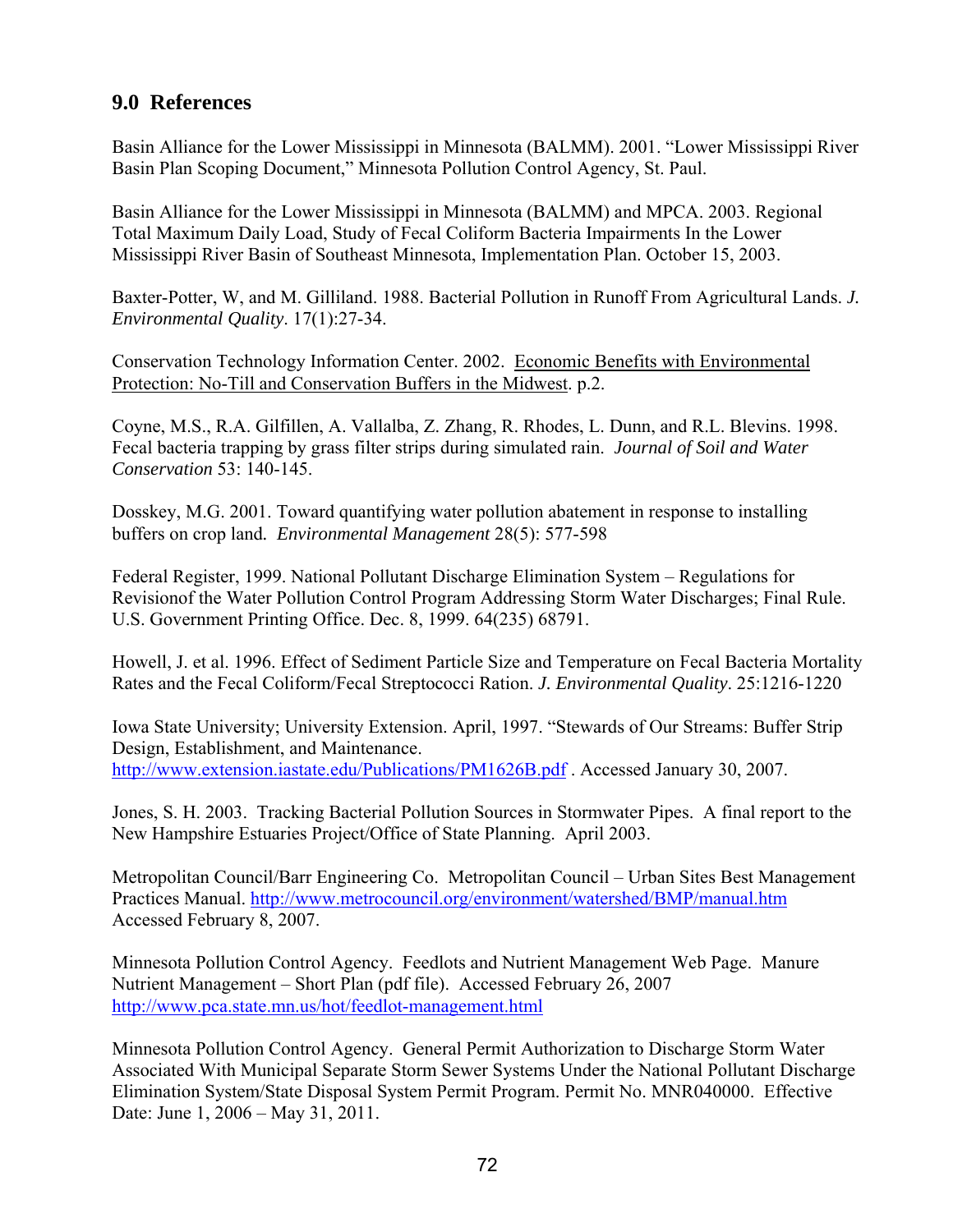Minnesota Pollution Control Agency. Lower Minnesota River Dissolved Oxygen TMDL Implementation Plan. February 2006.

Minnesota Pollution Control Agency. Minnesota Stormwater Manual Version 1.0. 2005.

Minnesota Pollution Control Agency. Stormwater Program for Municipal Separate Storm Sewer Systems (MS4s) web page accessed February 8, 2007. http://www.pca.state.mn.us/water/stormwater/stormwater-ms4.html

Minnesota Pollution Control Agency. Storm Water Phase II Final Rule: MS4 Storm Water Program Overvies. Water/Storm Water #1.04, January 2001.

NRCS. 2000. National resources inventory. U.S. Department of Agriculture. Natural Resources Conservation Service. Washington, DC.

NRCS website, " Buffer Strips: Common Sense Conservation"; http://www.nrcs.usda.gov/FEATURE/buffers/#Anchor-Benefits; accessed February 26, 2007.

O'Brien, E. Volunteers Conduct Bacteria Methods Comparison Study. The Volunteer Monitor. Volume 18, Number 1, Winter 2006.

Reeder, R. (ed.). Conservation Tillage Systems and Management ; Midwest Plan Service ( MPW-45); Iowa State University; Ames, IA. pp.47-60.

Sovell, Laurie, et. al. 2000. Impacts of Rotational Grazing and Riparian Buffers on Physiochemical and Biological Characteristics of Southeastern Minnesota, USA, Streams. *Environmental Management*. 26(6) 629-641.

Sperling, D.L. 1998. Making Peace with Geese. *Wisconsin Department of Natural Resources Magazine*. December 1998.

U.S. Census Bureau. Minnesota –Place and County Subdivision. GCT-PH1. Population, Housing Units, Area, and Density: 2000. Data Set: Census 2000 Summary File 1 (SF1) 100 –Percent Data. Accessed February 12, 2007. http://factfinder.census.gov/servlet/GCTTable? bm=y&-geo\_id=04000US27&box\_head\_nbr=GCT-PH1&-ds\_name=DEC\_2000\_SF1\_U&-format=ST-7.

U. S. Environmental Protection Agency, Office of Water. Preliminary Data Summary of Urban Storm Water Best Management Practices. EPA-821-R-99-012. August 1999.

Vail, J.H., Morgan, R., Merino, C.R., Gonzales, F., Miller, R., and Ram,J.L. 2003. Enumeration of Waterborne *Escherichia coli* with Petrifilm Plates: Comparison to Standard Methods. *J. Environ. Qual*. 32:368-373.

Yellow Medicine Watershed District. South Branch Yellow Medicine River Fecal Coliform Total Maximum Daily Load Report – Implementation Plan. September 27, 2005.